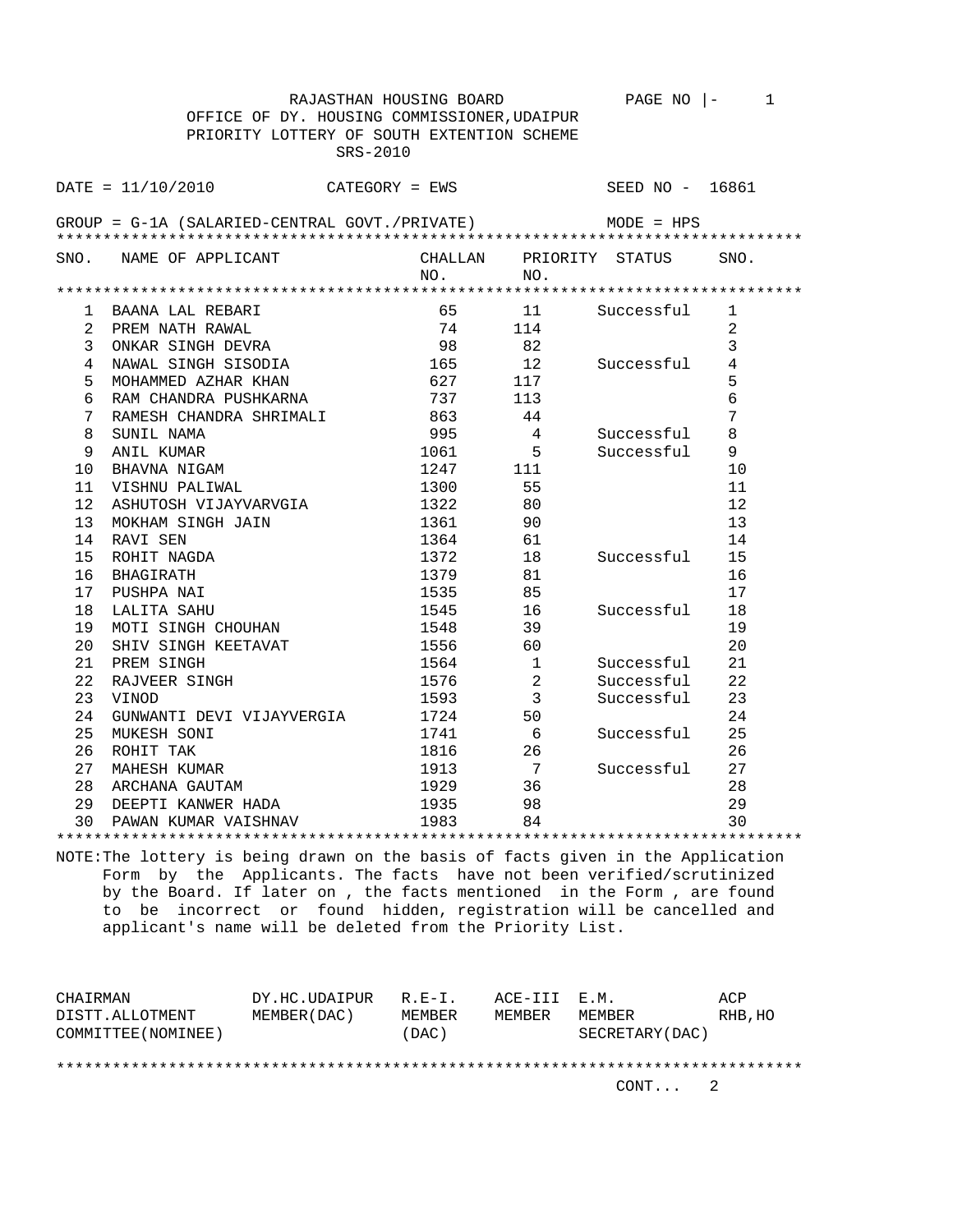|     | RAJASTHAN HOUSING BOARD                       |                    |                                                           | PAGE NO $ -$            | 2        |  |  |  |
|-----|-----------------------------------------------|--------------------|-----------------------------------------------------------|-------------------------|----------|--|--|--|
|     | OFFICE OF DY. HOUSING COMMISSIONER, UDAIPUR   |                    |                                                           |                         |          |  |  |  |
|     | PRIORITY LOTTERY OF SOUTH EXTENTION SCHEME    |                    |                                                           |                         |          |  |  |  |
|     | SRS-2010                                      |                    |                                                           |                         |          |  |  |  |
|     |                                               |                    |                                                           |                         |          |  |  |  |
|     | $\texttt{DATE} = 11/10/2010$ CATEGORY = EWS   |                    |                                                           | SEED NO - 16861         |          |  |  |  |
|     |                                               |                    |                                                           |                         |          |  |  |  |
|     | GROUP = G-1A (SALARIED-CENTRAL GOVT./PRIVATE) |                    |                                                           | $MODE = HPS$            |          |  |  |  |
|     |                                               |                    |                                                           |                         |          |  |  |  |
|     | SNO. NAME OF APPLICANT                        | NO.                | NO.                                                       | CHALLAN PRIORITY STATUS | SNO.     |  |  |  |
|     |                                               |                    |                                                           |                         |          |  |  |  |
|     | 31 MANGI LAL GARG                             | 2028               | 120                                                       |                         | 31       |  |  |  |
|     | 32 NARESH KUMAR                               | 2060               | 10                                                        | Successful              | 32       |  |  |  |
| 33  | BHARAT KUMAR WADHWANI                         | 2247 95            |                                                           |                         | 33       |  |  |  |
| 34  | SHASHI BHUSHAN SINHA                          |                    | 106                                                       |                         | 34       |  |  |  |
| 35  | CHHANGUR PRASAD MEGHWAL                       | 2272<br>2409       | 86                                                        |                         | 35       |  |  |  |
| 36  | SUNIL KUMAR RATHORE                           | 2423               | 57                                                        |                         | 36       |  |  |  |
| 37  | NOOR BANO                                     | 2665 118           |                                                           |                         | 37       |  |  |  |
| 38  | RAGHUVEER SINGH                               |                    |                                                           |                         | 38       |  |  |  |
| 39  | SHWETA                                        | 2717 116<br>2798   | 8 <sup>8</sup>                                            | Successful              | 39       |  |  |  |
| 40  | RAMESH TELI                                   | 2835 19            |                                                           | Successful              | 40       |  |  |  |
| 41  |                                               | 3012 92            |                                                           |                         |          |  |  |  |
|     | SANTOSH MEENA                                 |                    |                                                           |                         | 41<br>42 |  |  |  |
| 42  | BALTEJ SINGH                                  | 3025 103           |                                                           |                         |          |  |  |  |
| 43  | BHAGWAN SAHAI MEENA                           | 3040               | 74                                                        |                         | 43       |  |  |  |
| 44  | JITENDRA RAJPAL                               | 3041               | 30                                                        |                         | 44       |  |  |  |
| 45  | POOJA                                         | 3247 67            |                                                           |                         | 45       |  |  |  |
| 46  | PRIYA KHANNA                                  | 3263 89            |                                                           |                         | 46       |  |  |  |
| 47  | SATYA NARAYAN                                 | 3336               | 72<br>$\begin{array}{c} \n \overline{112} \n \end{array}$ |                         | 47       |  |  |  |
| 48  | DEVENDRA SINGH GAUR                           | 3457               |                                                           |                         | 48       |  |  |  |
| 49  | SHISH PAL RATHORE                             | 3477               | 41                                                        |                         | 49       |  |  |  |
| 50  | MANOJ DEVPURA                                 | 3478               | 76                                                        |                         | 50       |  |  |  |
| 51  | NARESH TRIVEDI                                | 3585               | 22                                                        | Successful              | 51       |  |  |  |
| 52  | SUNDER LOLAWAT                                | 3621               | 75                                                        |                         | 52       |  |  |  |
| 53  | GOPAL                                         | 3729               | 15                                                        | Successful              | 53       |  |  |  |
| 54  | BAHADUR KHAN                                  | 3753               | 62                                                        |                         | 54       |  |  |  |
| 55  | KARAN HARSH                                   | 3757 21<br>3778 31 |                                                           | Successful              | 55       |  |  |  |
| 56  | KHUSHBU HARSH                                 |                    |                                                           |                         | 56       |  |  |  |
| 57  | SARIKA JOSHI                                  | 3782               | 17                                                        | Successful              | 57       |  |  |  |
| 58  | MEENA CHOUHAN                                 | 3808               | 77                                                        |                         | 58       |  |  |  |
| 59  | DEEPAK KUMAR                                  | 3830               | - 9                                                       | Successful              | 59       |  |  |  |
| 60. | PRAHLAD SINGH BAGHEL                          | 3878               | 53                                                        |                         | 60       |  |  |  |
|     |                                               |                    |                                                           |                         |          |  |  |  |

NOTE:The lottery is being drawn on the basis of facts given in the Application Form by the Applicants. The facts have not been verified/scrutinized by the Board. If later on , the facts mentioned in the Form , are found to be incorrect or found hidden, registration will be cancelled and applicant's name will be deleted from the Priority List.

| CHAIRMAN            | DY.HC.UDAIPUR | $R$ $R$ $-$ T | ACE-III E.M. |                 | ACP     |
|---------------------|---------------|---------------|--------------|-----------------|---------|
| DISTT.ALLOTMENT     | MEMBER (DAC)  | MEMBER        | MEMBER       | MEMBER          | RHB, HO |
| COMMITTEE (NOMINEE) |               | (DAC)         |              | SECRETARY (DAC) |         |
|                     |               |               |              |                 |         |
|                     |               |               |              |                 |         |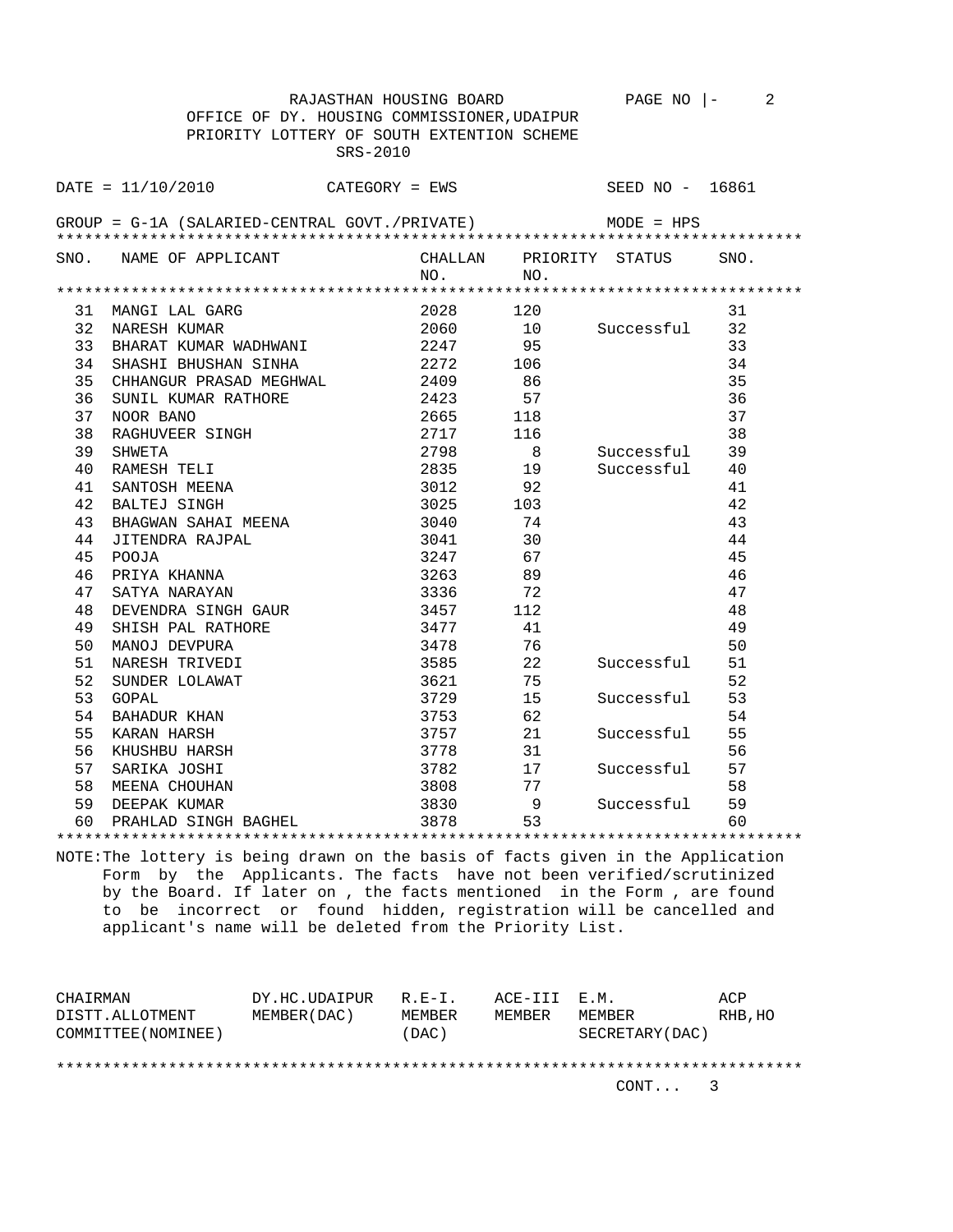| OFFICE OF DY. HOUSING COMMISSIONER, UDAIPUR |                                                                                                                                                                                                                                  |          |              |                 |                                                              |      |  |
|---------------------------------------------|----------------------------------------------------------------------------------------------------------------------------------------------------------------------------------------------------------------------------------|----------|--------------|-----------------|--------------------------------------------------------------|------|--|
|                                             | PRIORITY LOTTERY OF SOUTH EXTENTION SCHEME                                                                                                                                                                                       |          |              |                 |                                                              |      |  |
|                                             |                                                                                                                                                                                                                                  | SRS-2010 |              |                 |                                                              |      |  |
|                                             |                                                                                                                                                                                                                                  |          |              |                 |                                                              |      |  |
|                                             | $\text{DATE} = 11/10/2010$ CATEGORY = EWS                                                                                                                                                                                        |          |              |                 | SEED NO - 16861                                              |      |  |
|                                             |                                                                                                                                                                                                                                  |          |              |                 |                                                              |      |  |
|                                             | GROUP = $G-1A$ (SALARIED-CENTRAL GOVT./PRIVATE) MODE = HPS                                                                                                                                                                       |          |              |                 |                                                              |      |  |
|                                             |                                                                                                                                                                                                                                  |          |              |                 |                                                              |      |  |
|                                             | SNO. NAME OF APPLICANT                                                                                                                                                                                                           |          |              |                 | CHALLAN PRIORITY STATUS                                      | SNO. |  |
|                                             |                                                                                                                                                                                                                                  |          | NO.          | NO.             |                                                              |      |  |
|                                             |                                                                                                                                                                                                                                  |          |              |                 |                                                              |      |  |
|                                             | 61 PRITHVI SINGH CHOUHAN                                                                                                                                                                                                         |          | 3918 107     |                 |                                                              | 61   |  |
|                                             | 62 ANJU SEN                                                                                                                                                                                                                      |          | 4276 42      |                 | 4349 68<br>4608 38<br>4691 23 Successful<br>4751 100<br>4753 | 62   |  |
| 63                                          | BHOPAL SINGH                                                                                                                                                                                                                     |          |              |                 |                                                              | 63   |  |
| 64                                          | SUNIL KUMAR JOSHI                                                                                                                                                                                                                |          |              |                 |                                                              | 64   |  |
| 65                                          | SHAKTI SINGH RANAWAT                                                                                                                                                                                                             |          |              |                 |                                                              | 65   |  |
| 66                                          |                                                                                                                                                                                                                                  |          |              |                 |                                                              | 66   |  |
| 67                                          |                                                                                                                                                                                                                                  |          |              |                 |                                                              | 67   |  |
| 68                                          |                                                                                                                                                                                                                                  |          | 4765 96      |                 |                                                              | 68   |  |
| 69                                          |                                                                                                                                                                                                                                  |          | 4805         | 119             |                                                              | 69   |  |
| 70                                          |                                                                                                                                                                                                                                  |          | 4862         | 69              |                                                              | 70   |  |
| 71                                          | SEEMA JHA<br>SUSHMA SHARMA<br>RAJESH SHARMA<br>GEBI LAL KALAL<br>JALENDRA SINGH<br>PREM SING RAV<br>JAGNATH NATH<br>DEVI LAL SINDHAL<br>AVINASH ARORA<br>AJAY CHANDANI<br>RAKESH SHARMA<br>SHAKIR HUSANI<br>SHAKIR HUSANI        |          | 4936 88      |                 |                                                              | 71   |  |
| 72                                          |                                                                                                                                                                                                                                  |          | 5073 34      |                 |                                                              | 72   |  |
| 73                                          |                                                                                                                                                                                                                                  |          | 5095 40      |                 |                                                              | 73   |  |
| 74                                          |                                                                                                                                                                                                                                  |          | 5096         | 97              |                                                              | 74   |  |
| 75                                          |                                                                                                                                                                                                                                  |          | 5236         | $\frac{2}{25}$  |                                                              | 75   |  |
| 76                                          |                                                                                                                                                                                                                                  |          | 5296 101     |                 |                                                              | 76   |  |
| 77                                          |                                                                                                                                                                                                                                  |          | 5533 29      |                 |                                                              | 77   |  |
| 78                                          | LOKESH KUMAR VED                                                                                                                                                                                                                 |          | 5634 71      |                 |                                                              | 78   |  |
| 79                                          | PRAKASH CHOUBISA                                                                                                                                                                                                                 |          | 5670<br>5813 | 94              |                                                              | 79   |  |
| 80                                          | HAKAR CHAND                                                                                                                                                                                                                      |          |              | $\frac{115}{7}$ |                                                              | 80   |  |
| 81                                          | PREM SINGH SARANGDEVOT 5997                                                                                                                                                                                                      |          |              | 37              |                                                              | 81   |  |
| 82                                          | ANGAD SINGH YADAV 5999 87                                                                                                                                                                                                        |          |              |                 |                                                              | 82   |  |
| 83                                          | UDAI SINGH RANAWAT                                                                                                                                                                                                               |          | 6397 63      |                 |                                                              | 83   |  |
| 84                                          | SURAJ MAL                                                                                                                                                                                                                        |          | 6423         |                 |                                                              | 84   |  |
| 85                                          |                                                                                                                                                                                                                                  |          | 6555         | 33<br>56        |                                                              | 85   |  |
| 86                                          | AMBU SINGH SISODIA<br>RAHUL SHARMA                                                                                                                                                                                               |          | 6570         | 73              |                                                              | 86   |  |
| 87                                          | د، ان را وه البدار SANGEETA SHRIVASTAVA و البدار البدار البدار البدار البدار المستخدم المستخدم المستخدم المستخ<br>البدار البدار البدار المستخدم المستخدم المستخدم المستخدم المستخدم المستخدم المستخدم المستخدم المستخدم المستخدم |          |              |                 |                                                              | 87   |  |
| 88                                          | JYOTI KUMAWAT                                                                                                                                                                                                                    |          | 6758 51      |                 |                                                              | 88   |  |
| 89                                          |                                                                                                                                                                                                                                  |          | 6860         | 47              |                                                              | 89   |  |
|                                             | 90 MAHEDRA SINGH                                                                                                                                                                                                                 |          |              | 66              |                                                              | 90   |  |
|                                             |                                                                                                                                                                                                                                  |          |              |                 |                                                              |      |  |

NOTE:The lottery is being drawn on the basis of facts given in the Application Form by the Applicants. The facts have not been verified/scrutinized by the Board. If later on , the facts mentioned in the Form , are found to be incorrect or found hidden, registration will be cancelled and applicant's name will be deleted from the Priority List.

| CHAIRMAN            | DY.HC.UDAIPUR | $R$ . $F - T$ . | ACE-TTT F.M. |                 | ACP     |
|---------------------|---------------|-----------------|--------------|-----------------|---------|
| DISTT.ALLOTMENT     | MEMBER (DAC)  | MEMBER          | MEMBER       | MEMBER          | RHB, HO |
| COMMITTEE (NOMINEE) |               | (DAC)           |              | SECRETARY (DAC) |         |
|                     |               |                 |              |                 |         |
|                     |               |                 |              |                 |         |

CONT... 4

RAJASTHAN HOUSING BOARD PAGE NO  $\vert - \vert$  3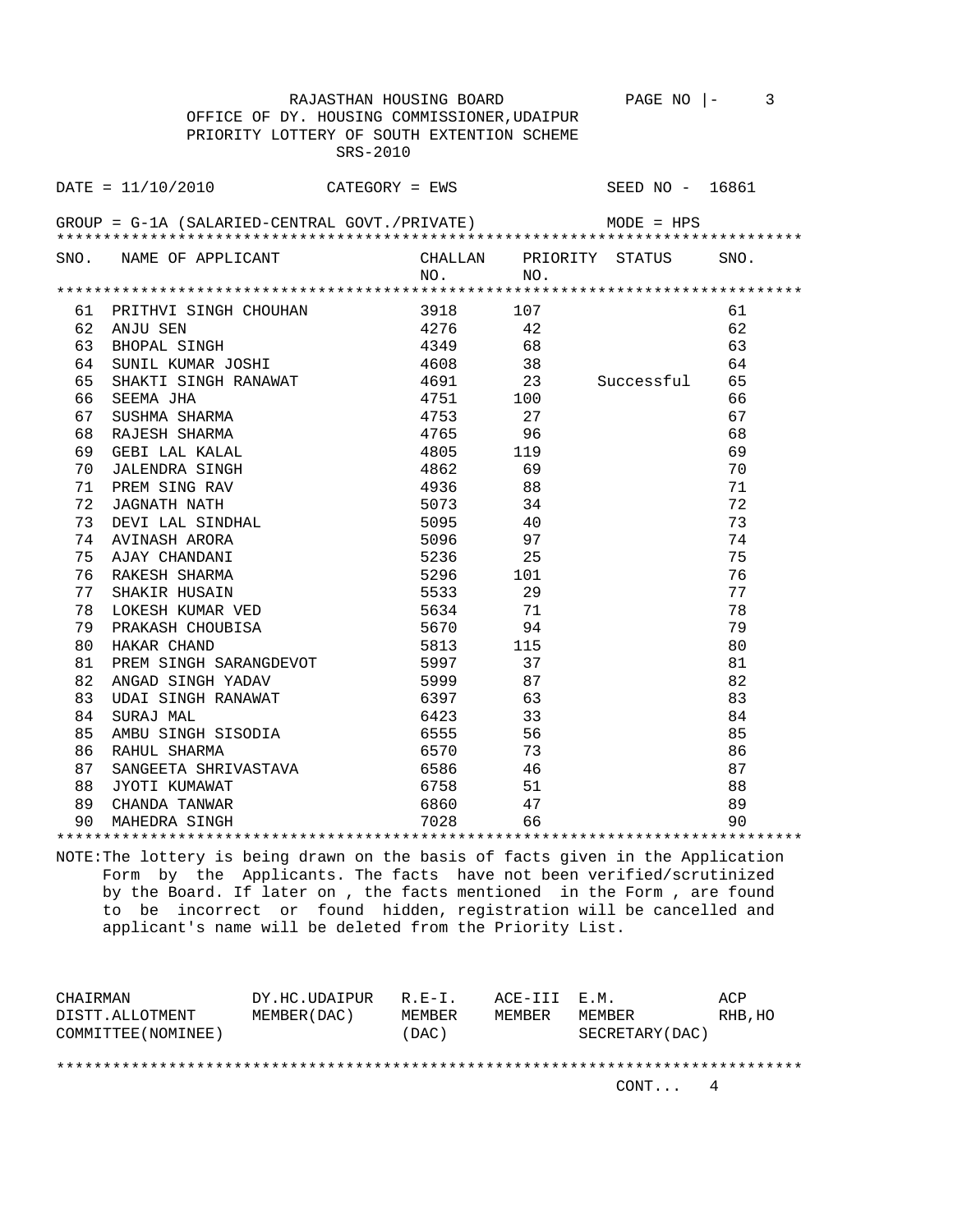| OFFICE OF DY. HOUSING COMMISSIONER, UDAIPUR |                                                                                   |          |          |     |                         |      |  |
|---------------------------------------------|-----------------------------------------------------------------------------------|----------|----------|-----|-------------------------|------|--|
|                                             | PRIORITY LOTTERY OF SOUTH EXTENTION SCHEME                                        |          |          |     |                         |      |  |
|                                             |                                                                                   | SRS-2010 |          |     |                         |      |  |
|                                             |                                                                                   |          |          |     |                         |      |  |
|                                             | DATE = $11/10/2010$ CATEGORY = EWS                                                |          |          |     | SEED NO - 16861         |      |  |
|                                             | GROUP = $G-1A$ (SALARIED-CENTRAL GOVT./PRIVATE) MODE = HPS                        |          |          |     |                         |      |  |
|                                             |                                                                                   |          |          |     |                         |      |  |
|                                             | SNO. NAME OF APPLICANT                                                            |          |          |     | CHALLAN PRIORITY STATUS | SNO. |  |
|                                             |                                                                                   |          | NO.      | NO. |                         |      |  |
|                                             |                                                                                   |          |          |     |                         |      |  |
|                                             | 91 UNKAR LAL DANGI                                                                |          | 7029 52  |     |                         | 91   |  |
| 92                                          |                                                                                   |          |          |     |                         | 92   |  |
| 93                                          |                                                                                   |          |          |     |                         | 93   |  |
| 94                                          | TAMU BAI                                                                          |          | 7303     | 65  |                         | 94   |  |
| 95                                          | TAMU BAI<br>HITESHRI CHATURVEDI                                                   |          | 7315 45  |     |                         | 95   |  |
| 96                                          | SUMER SINGH JHALA 7336 20 Successful 96                                           |          |          |     |                         |      |  |
| 97                                          | SANTOSH KUMAR                                                                     |          | 7378 93  |     |                         | 97   |  |
| 98                                          | SANDEEP BADALA                                                                    |          | 7425     | 24  |                         | 98   |  |
| 99                                          | RADHA KARDA                                                                       |          | 7480     | 91  |                         | 99   |  |
| 100                                         | NARENDRA KUMAR SONI                                                               |          | 7515 102 |     |                         | 100  |  |
|                                             | 101 PRADEEP SINGH                                                                 | 7558     |          | 35  |                         | 101  |  |
| 102                                         | RAJESH SINGH GURJAR 7576                                                          |          |          | 78  |                         | 102  |  |
| 103                                         | SHOWRY G.L.                                                                       |          | 7626     |     |                         | 103  |  |
|                                             | 104 NARPAT SINGH                                                                  |          |          |     | Successful 104          |      |  |
| 105                                         | SURJEET SINGH                                                                     |          |          |     |                         | 105  |  |
|                                             | 106 RAJMAL SHARMA                                                                 |          | 7630 59  |     |                         | 106  |  |
| 107                                         | TULSI RAM PALIWAL                                                                 |          | 7734 43  |     |                         | 107  |  |
|                                             | 108 RATHINDRANATH DEYASIN<br>109 PRADEEP KUMAR                                    |          | 7824     | 64  |                         | 108  |  |
| 109                                         | PRADEEP KUMAR                                                                     |          | 7827     | 49  |                         | 109  |  |
| 110                                         | SANDEEP KUMAR                                                                     |          | 7828 105 |     |                         | 110  |  |
|                                             | 111 RAJBIR SINGH                                                                  |          |          |     | 7829 14 Successful 111  |      |  |
| 112                                         | SHAMBU GIRI GOSWAMI 7838                                                          |          |          | 83  |                         | 112  |  |
|                                             | 113 NATHU LAL                                                                     |          | 8014 104 |     |                         | 113  |  |
|                                             | 114 DOULAT SINGH DEORA                                                            |          | 8231     | 70  |                         | 114  |  |
| 115                                         | VUJAY SINGH KITAWAT<br>DIVESH BHANDARI                                            |          | 8407     | 54  |                         | 115  |  |
| 116                                         |                                                                                   |          | 8512 48  |     |                         | 116  |  |
|                                             | 117 ANIL SHARMA                                                                   | 8786 28  |          |     |                         | 117  |  |
|                                             | 118 NARU LAL GAMETI                                                               |          | 8845     | 58  |                         | 118  |  |
|                                             | 119 PRIYA CHATURVEDI<br>120 NETRAPAL SINGH                                   9207 |          | 9038     | 110 |                         | 119  |  |
|                                             |                                                                                   |          |          | 32  |                         | 120  |  |
|                                             |                                                                                   |          |          |     |                         |      |  |

RAJASTHAN HOUSING BOARD PAGE NO |- 4

NOTE:The lottery is being drawn on the basis of facts given in the Application Form by the Applicants. The facts have not been verified/scrutinized by the Board. If later on , the facts mentioned in the Form , are found to be incorrect or found hidden, registration will be cancelled and applicant's name will be deleted from the Priority List.

| CHAIRMAN            | DY.HC.UDAIPUR | $R.F-T$ . | ACE-III E.M. |                 | ACP     |
|---------------------|---------------|-----------|--------------|-----------------|---------|
| DISTT.ALLOTMENT     | MEMBER (DAC ) | MEMBER    | MEMBER       | MEMBER          | RHB, HO |
| COMMITTEE (NOMINEE) |               | (DAC)     |              | SECRETARY (DAC) |         |

\*\*\*\*\*\*\*\*\*\*\*\*\*\*\*\*\*\*\*\*\*\*\*\*\*\*\*\*\*\*\*\*\*\*\*\*\*\*\*\*\*\*\*\*\*\*\*\*\*\*\*\*\*\*\*\*\*\*\*\*\*\*\*\*\*\*\*\*\*\*\*\*\*\*\*\*\*\*\*\*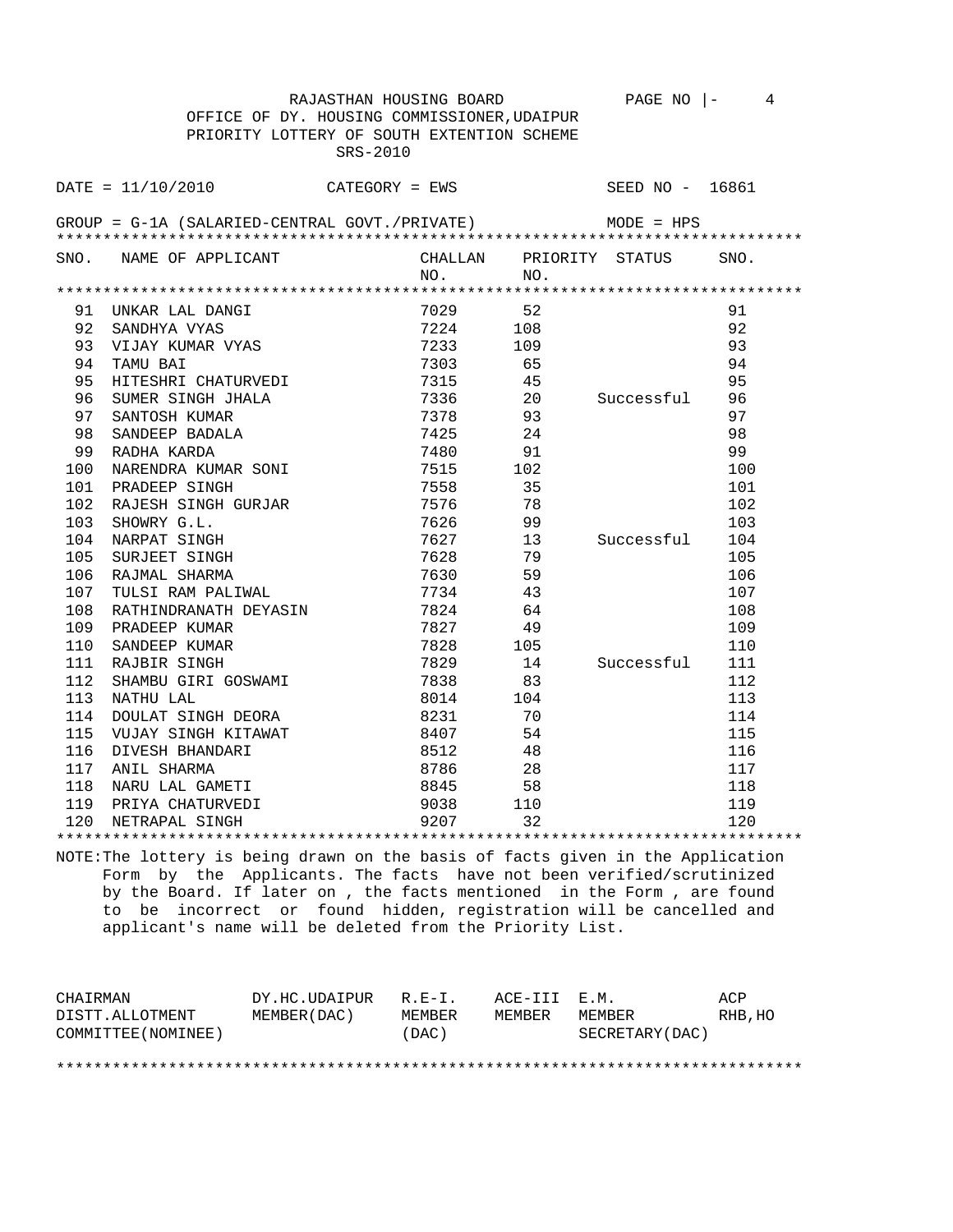|                                                                                                                                                                                                                                                                                                                                                                     | RAJASTHAN HOUSING BOARD<br>OFFICE OF DY. HOUSING COMMISSIONER, UDAIPUR<br>PRIORITY LOTTERY OF SOUTH EXTENTION SCHEME<br>$SRS-2010$ |                               | PAGE NO         | 1<br>$\vert -$ |
|---------------------------------------------------------------------------------------------------------------------------------------------------------------------------------------------------------------------------------------------------------------------------------------------------------------------------------------------------------------------|------------------------------------------------------------------------------------------------------------------------------------|-------------------------------|-----------------|----------------|
| DATA 2010                                                                                                                                                                                                                                                                                                                                                           | CATEGORY = EWS                                                                                                                     |                               | SEED NO - 16861 |                |
| $GROUP = G-1B (SALARIED-STATE GOUT. EMP.)$                                                                                                                                                                                                                                                                                                                          |                                                                                                                                    |                               | $MODE = HPS$    |                |
| SNO. NAME OF APPLICANT                                                                                                                                                                                                                                                                                                                                              | CHALLAN<br>NO.                                                                                                                     | NO.                           | PRIORITY STATUS | SNO.           |
|                                                                                                                                                                                                                                                                                                                                                                     |                                                                                                                                    |                               |                 |                |
| AJAY KUMAR SHARMA<br>$\mathbf{1}$                                                                                                                                                                                                                                                                                                                                   | 1691                                                                                                                               | $\mathbf{1}$                  | Successful      | $\mathbf{1}$   |
| $\mathcal{L}$<br>KIRAN KANWAR                                                                                                                                                                                                                                                                                                                                       | 2311                                                                                                                               | $7\phantom{.0}$               | Successful      | 2              |
| 3<br>DUNGAR SINGH RAO                                                                                                                                                                                                                                                                                                                                               | 2328                                                                                                                               | 5                             | Successful      | 3              |
| $\overline{4}$<br>MAHESH VIJAY                                                                                                                                                                                                                                                                                                                                      | 3614                                                                                                                               | $\overline{2}$                | Successful      | $\overline{4}$ |
| 5<br>KHUMAN LAL JOSHI                                                                                                                                                                                                                                                                                                                                               | 5015 700                                                                                                                           | 6                             | Successful      | 5              |
| 6<br>SHRAWAN SINGH RAJPUT                                                                                                                                                                                                                                                                                                                                           | 6765 — 100                                                                                                                         |                               | 4 Successful    | 6              |
| SOHAN LAL GARG                                                                                                                                                                                                                                                                                                                                                      | 7904                                                                                                                               | $\overline{3}$ $\overline{3}$ | Successful      | 7              |
|                                                                                                                                                                                                                                                                                                                                                                     |                                                                                                                                    |                               |                 |                |
| NOTE: The lottery is being drawn on the basis of facts given in the Application<br>Form by the Applicants. The facts have not been verified/scrutinized<br>by the Board. If later on, the facts mentioned in the Form, are found<br>to be incorrect or found hidden, registration will be cancelled and<br>applicant's name will be deleted from the Priority List. |                                                                                                                                    |                               |                 |                |

| CHAIRMAN            | DY.HC.UDAIPUR | $R.F - T$ . | ACE-III E.M. |                 | ACP     |
|---------------------|---------------|-------------|--------------|-----------------|---------|
| DISTT.ALLOTMENT     | MEMBER (DAC)  | MEMBER      | MEMBER       | MEMBER          | RHB, HO |
| COMMITTEE (NOMINEE) |               | (DAC)       |              | SECRETARY (DAC) |         |
|                     |               |             |              |                 |         |
|                     |               |             |              |                 |         |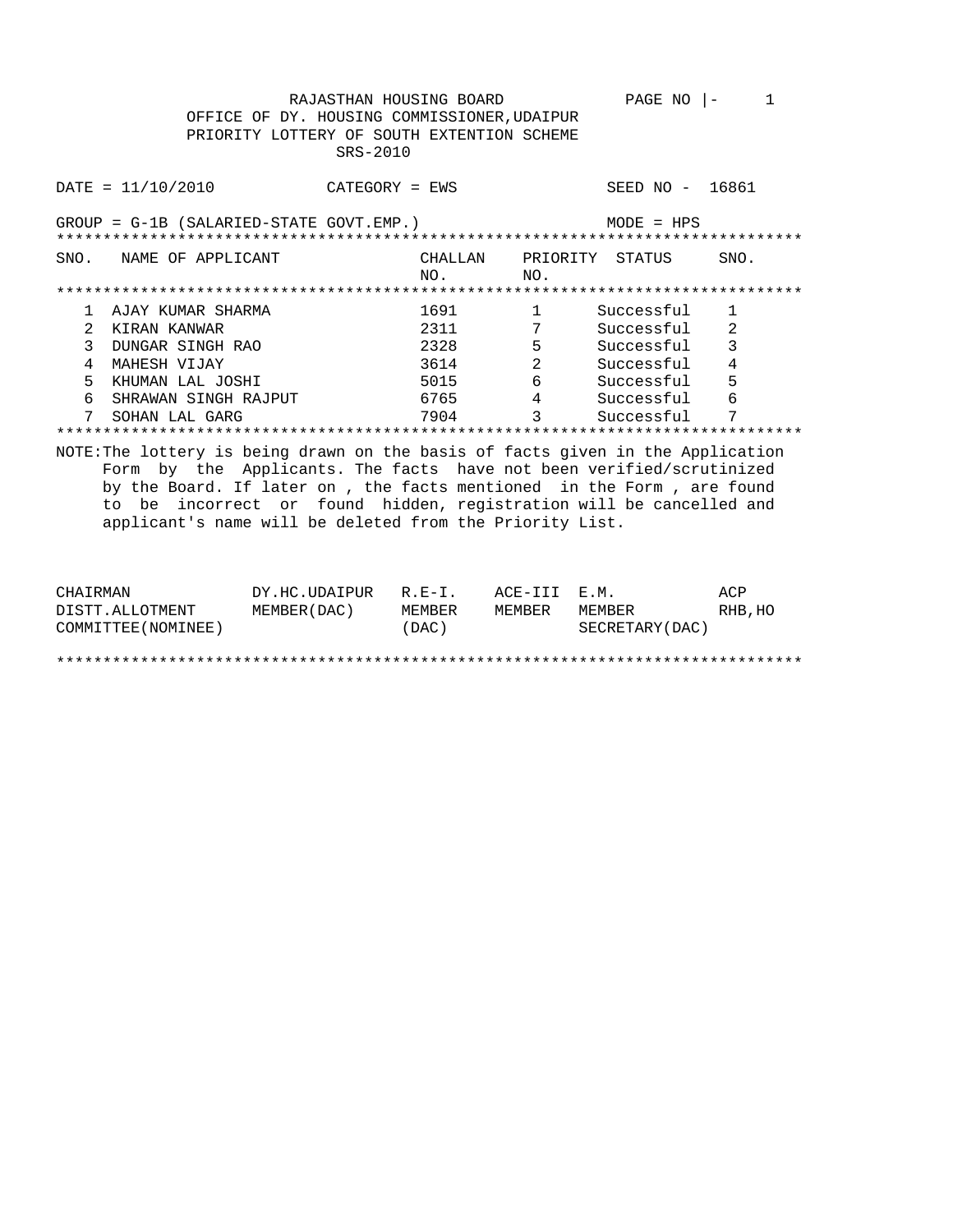RAJASTHAN HOUSING BOARD PAGE NO |- 1 OFFICE OF DY. HOUSING COMMISSIONER,UDAIPUR PRIORITY LOTTERY OF SOUTH EXTENTION SCHEME SRS-2010 DATE = 11/10/2010 CATEGORY = EWS SEED NO - 16861 GROUP = G-2A (NON-SALARIED) MODE = HPS \*\*\*\*\*\*\*\*\*\*\*\*\*\*\*\*\*\*\*\*\*\*\*\*\*\*\*\*\*\*\*\*\*\*\*\*\*\*\*\*\*\*\*\*\*\*\*\*\*\*\*\*\*\*\*\*\*\*\*\*\*\*\*\*\*\*\*\*\*\*\*\*\*\*\*\*\*\*\*\* SNO. NAME OF APPLICANT CHALLAN PRIORITY STATUS SNO. NO. NO. \*\*\*\*\*\*\*\*\*\*\*\*\*\*\*\*\*\*\*\*\*\*\*\*\*\*\*\*\*\*\*\*\*\*\*\*\*\*\*\*\*\*\*\*\*\*\*\*\*\*\*\*\*\*\*\*\*\*\*\*\*\*\*\*\*\*\*\*\*\*\*\*\*\*\*\*\*\*\*\* 1 JAY SINGH 1 2 116<br>2 ANJU SAHU 1 6 1274 2 2 ANJU SAHU 6 1274 2<br>3 KRISHAN KANT VERMA 8 919 3 3 3 KRISHAN KANT VERMA 8 919 3 4 GANPAT LAL 14 125 4 5 HEERA LAL 15 1312 5 6 HIMMAT LAL 20 1260 6 7 KACHARU LAL 26 494 7 ARD 27 1184<br>
8 LAXMAN SINGH 27 1184<br>
9 MAHENDRA SINGH SISIDIYA 28 1161 9 MAHENDRA SINGH SISIDIYA 28 1161 9 10 RAJKUMARI 31 1245<br>11 SUMAN DEVI 33 617 11 SUMAN DEVI 33 617 11 12 SUNIL SAHU 35 896 12 13 KISHAN LAL 36 1009 13 14 SATYA NARAYAN SUTHAR 37 683 14 15 LALIT NARAYAN KUMAWAT 52 192 15 16 SAHU BAI REGAR 16 20 16 78 608 16 16<br>17 UMMED SINGH CHOUHAN 179 858 17 17 UMMED SINGH CHOUHAN 79 858 17 18 KAILASH NATH 82 669 18 19 VISHAL SAHU 107 314 19 20 MAHESH SEN 109 320 20 21 DINESH SEN 110 707 21<br>
22 MANOHAR SINGH 118 655 22<br>
23 SUMITRA 119 1236 23 22 MANOHAR SINGH 118 655 22<br>23 SUMITRA 119 1236 23 23 SUMITRA 119 1236 23<br>24 ABHISHEK JAIN 131 579 24 24 ABHISHEK JAIN 131 579 24 25 BHUPENDRA SEN 132 556 25 26 RAMESH CHANDRA SHARMA 142 93 26 27 NARAYAN LAL REBARI 170 1293 27 28 VAG SINGH RAJAWAT 174 291 28<br>29 SAJJAN SINGH 200 404 29 29 SAJJAN SINGH 200 404 29 30 PRAVEEN SINGH GOYAL 202 78 30 \*\*\*\*\*\*\*\*\*\*\*\*\*\*\*\*\*\*\*\*\*\*\*\*\*\*\*\*\*\*\*\*\*\*\*\*\*\*\*\*\*\*\*\*\*\*\*\*\*\*\*\*\*\*\*\*\*\*\*\*\*\*\*\*\*\*\*\*\*\*\*\*\*\*\*\*\*\*\*\*

NOTE:The lottery is being drawn on the basis of facts given in the Application Form by the Applicants. The facts have not been verified/scrutinized by the Board. If later on , the facts mentioned in the Form , are found to be incorrect or found hidden, registration will be cancelled and applicant's name will be deleted from the Priority List.

| CHAIRMAN            | DY.HC.UDAIPUR | $R.F - T$ | ACE-III E.M. |                 | ACP     |
|---------------------|---------------|-----------|--------------|-----------------|---------|
| DISTT.ALLOTMENT     | MEMBER (DAC)  | MEMBER    | MEMBER       | MEMBER          | RHB, HO |
| COMMITTEE (NOMINEE) |               | (DAC)     |              | SECRETARY (DAC) |         |
|                     |               |           |              |                 |         |
|                     |               |           |              |                 |         |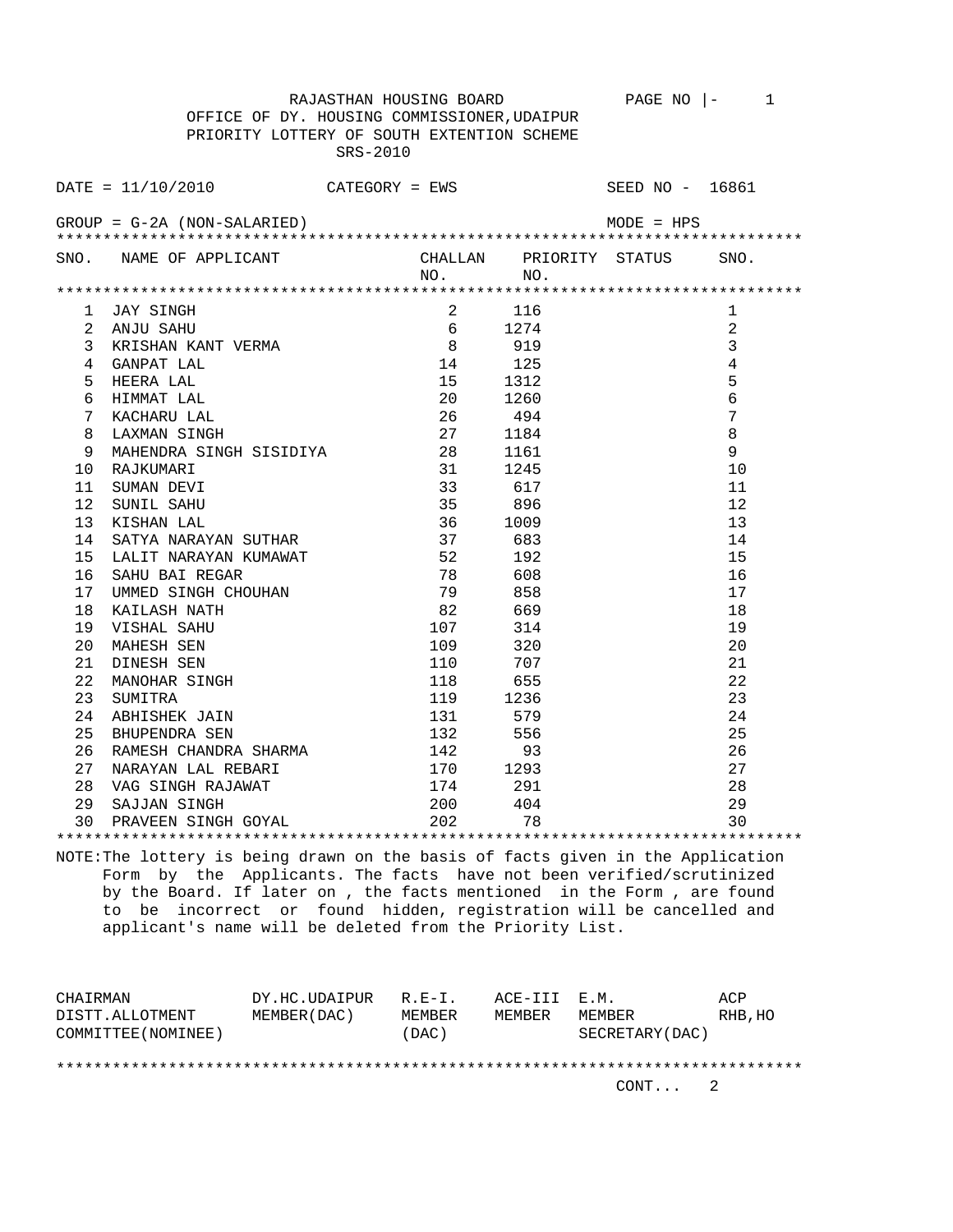OFFICE OF DY. HOUSING COMMISSIONER,UDAIPUR PRIORITY LOTTERY OF SOUTH EXTENTION SCHEME SRS-2010 DATE = 11/10/2010 CATEGORY = EWS SEED NO - 16861 GROUP = G-2A (NON-SALARIED) MODE = HPS \*\*\*\*\*\*\*\*\*\*\*\*\*\*\*\*\*\*\*\*\*\*\*\*\*\*\*\*\*\*\*\*\*\*\*\*\*\*\*\*\*\*\*\*\*\*\*\*\*\*\*\*\*\*\*\*\*\*\*\*\*\*\*\*\*\*\*\*\*\*\*\*\*\*\*\*\*\*\*\* SNO. NAME OF APPLICANT CHALLAN PRIORITY STATUS SNO. NO. NO. \*\*\*\*\*\*\*\*\*\*\*\*\*\*\*\*\*\*\*\*\*\*\*\*\*\*\*\*\*\*\*\*\*\*\*\*\*\*\*\*\*\*\*\*\*\*\*\*\*\*\*\*\*\*\*\*\*\*\*\*\*\*\*\*\*\*\*\*\*\*\*\*\*\*\*\*\*\*\*\* 31 ICHUKI KAWAR 203 934 31 32 LOKESH KUMAR 208 172 32 33 BHUPENDRA PATWA 211 253 33 34 ROSHAN LAL SUTHAR 214 64 34 35 KESAR BAI SALVI 215 1056 35 36 VIJAY LAXMI SEN 216 1062 36 37 MADHAV LAL SUTHAR  $221$   $102$   $37$  38 RATAN SINGH 234 50 38 39 RAMESH VIJAYVERGIA 235 631 39 40 HITENDRA ASNANI 236 1321 40 41 KALU NATH 256 1297 41 42 LAXMAN NATH 257 835 42 43 GANESH NATH 259 206 43 44 DEV NATH 260 1033 44<br>45 MAHESH CHAND 264 1146 45 45 MAHESH CHAND 45 MAHESH CHAND 45<br>46 ARJUN SINGH RATHORE 46 292 820 46 46 ARJUN SINGH RATHORE 292 820 46 47 DHARMENDAR GUPTA 294 329 294 329 47 48 DUNGER SINGH RATHOR 305 745 48 49 SAROJ SANCHETI 333 995 49 50 NEHA DEVI 342 806 50 51 SHYAM SINGH 51 343 1251 51 51 51<br>52 TULSI BAI 52 349 457 52<br>53 KRISHNA KUMAWAT 53 352 844 53 52 TULSI BAI 349 457 52 53 KRISHNA KUMAWAT 53 S2 844 53<br>54 PREM PAL SINGH 54 366 244 54 54 PREM PAL SINGH 366 244 54 55 RAMOTAR VYAS 370 26 55 56 MAHENDRA SINGH SISODIYA 373 168 56 57 MAHESH CHANDRA SAGOTIA 382 692 57 58 PREM SINGH BHATI 384 230 58 59 RAMCHANDRA TELI 387 948 59 60 ANANDI LAL 388 428 60 \*\*\*\*\*\*\*\*\*\*\*\*\*\*\*\*\*\*\*\*\*\*\*\*\*\*\*\*\*\*\*\*\*\*\*\*\*\*\*\*\*\*\*\*\*\*\*\*\*\*\*\*\*\*\*\*\*\*\*\*\*\*\*\*\*\*\*\*\*\*\*\*\*\*\*\*\*\*\*\*

RAJASTHAN HOUSING BOARD PAGE NO |- 2

NOTE:The lottery is being drawn on the basis of facts given in the Application Form by the Applicants. The facts have not been verified/scrutinized by the Board. If later on , the facts mentioned in the Form , are found

 to be incorrect or found hidden, registration will be cancelled and applicant's name will be deleted from the Priority List.

| CHAIRMAN            | DY.HC.UDAIPUR | $R.E-I.$ | ACE-III E.M. |                 | ACP     |
|---------------------|---------------|----------|--------------|-----------------|---------|
| DISTT.ALLOTMENT     | MEMBER (DAC)  | MEMBER   | MEMBER       | MEMBER          | RHB, HO |
| COMMITTEE (NOMINEE) |               | DAC)     |              | SECRETARY (DAC) |         |
|                     |               |          |              |                 |         |
|                     |               |          |              |                 |         |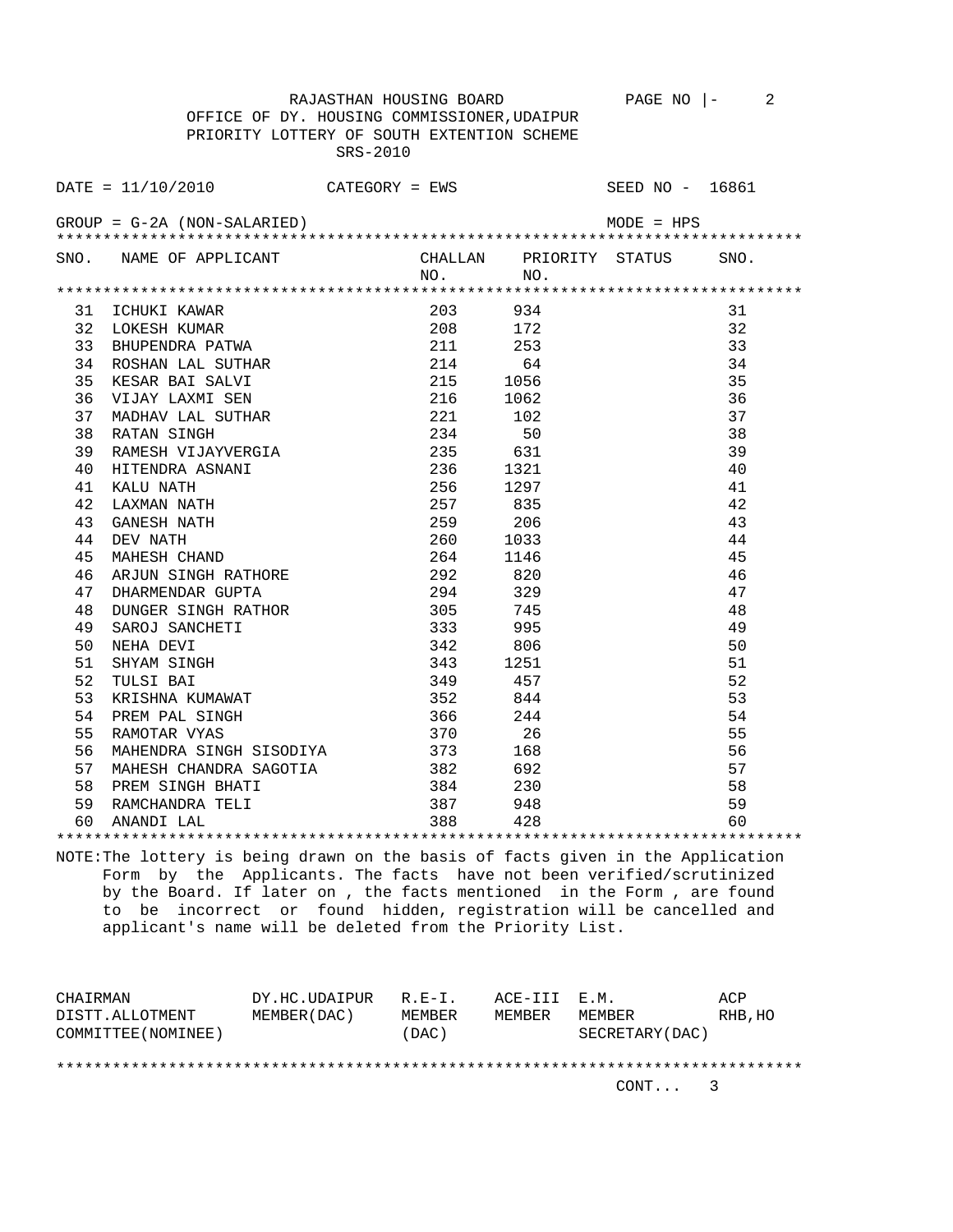OFFICE OF DY. HOUSING COMMISSIONER,UDAIPUR PRIORITY LOTTERY OF SOUTH EXTENTION SCHEME SRS-2010 DATE = 11/10/2010 CATEGORY = EWS SEED NO - 16861 GROUP = G-2A (NON-SALARIED) MODE = HPS \*\*\*\*\*\*\*\*\*\*\*\*\*\*\*\*\*\*\*\*\*\*\*\*\*\*\*\*\*\*\*\*\*\*\*\*\*\*\*\*\*\*\*\*\*\*\*\*\*\*\*\*\*\*\*\*\*\*\*\*\*\*\*\*\*\*\*\*\*\*\*\*\*\*\*\*\*\*\*\* SNO. NAME OF APPLICANT CHALLAN PRIORITY STATUS SNO. NO. NO. \*\*\*\*\*\*\*\*\*\*\*\*\*\*\*\*\*\*\*\*\*\*\*\*\*\*\*\*\*\*\*\*\*\*\*\*\*\*\*\*\*\*\*\*\*\*\*\*\*\*\*\*\*\*\*\*\*\*\*\*\*\*\*\*\*\*\*\*\*\*\*\*\*\*\*\*\*\*\*\* 61 GANPAT LAL 397 541 61 62 BHARAT SINGH RATHORE 401 215 62<br>63 SHANTA MEENA 405 1071 63 63 SHANTA MEENA 405 1071 63 64 RAMESH MALI 410 140 64 65 HIMMAT SINGH SUHAWAT 448 390 65 66 ANITA KUNWAR DEVRA 455 201 66 67 HARSHA SONI 460 646 67 68 RAMESH LAL JOGI 468 1198 68 69 KISHAN LAL 480 239 69 70 MOHHMED SADIQ 487 986 70 71 ANIL PARIHAR 488 768 71 72 KAMLESH 508 910 72 73 KUSUM 509 87 73 74 RAJENDRA KUMAR VARI 530 972 74 75 MURLI RANGWANI 536 343 75 76 MOHD SHAHID 538 1170 76 77 SAVAGI BAI 540 1283 77 78 PREM SINGH 545 957 957 78 79 VARDHI CHAND JAIN 546 466 79 80 SHANKER LAL AUDICHYA 549 882 80 81 SURESH KUMAR SONI 550 1132 81<br>82 RAMCHANDRA SONI 553 943 82 82 RAMCHANDRA SONI 553 943 82 83 SHARDA 83 SHARDA 83 SHARDA 83 SHARDA 83 SHARMA 84 SUNIL SHARMA 84 SUNIL SHARMA 84 SHARMA 84 SHARMA 84 SHARMA 84 SUNIL SHARMA 579 593 84 85 SHIJI RAJEEV 583 981 85 86 JITENDRA KINGRANI 584 381 86 87 MANGI LAL LUNAWAT 585 163 87 88 HUKMI CHAND THAKROT 586 305 88 89 PURUSHOTTAM LAL MENARIA 587 282 89 90 MUHAMMAD SIDDIQUE 594 366 90 \*\*\*\*\*\*\*\*\*\*\*\*\*\*\*\*\*\*\*\*\*\*\*\*\*\*\*\*\*\*\*\*\*\*\*\*\*\*\*\*\*\*\*\*\*\*\*\*\*\*\*\*\*\*\*\*\*\*\*\*\*\*\*\*\*\*\*\*\*\*\*\*\*\*\*\*\*\*\*\*

RAJASTHAN HOUSING BOARD PAGE NO |- 3

NOTE:The lottery is being drawn on the basis of facts given in the Application Form by the Applicants. The facts have not been verified/scrutinized by the Board. If later on , the facts mentioned in the Form , are found to be incorrect or found hidden, registration will be cancelled and applicant's name will be deleted from the Priority List.

| CHAIRMAN            | DY.HC.UDAIPUR | $R.F - T$ . | ACE-III E.M. |                 | ACP     |
|---------------------|---------------|-------------|--------------|-----------------|---------|
| DISTT.ALLOTMENT     | MEMBER (DAC)  | MEMBER      | MEMBER       | MEMBER          | RHB, HO |
| COMMITTEE (NOMINEE) |               | (DAC)       |              | SECRETARY (DAC) |         |
|                     |               |             |              |                 |         |
|                     |               |             |              |                 |         |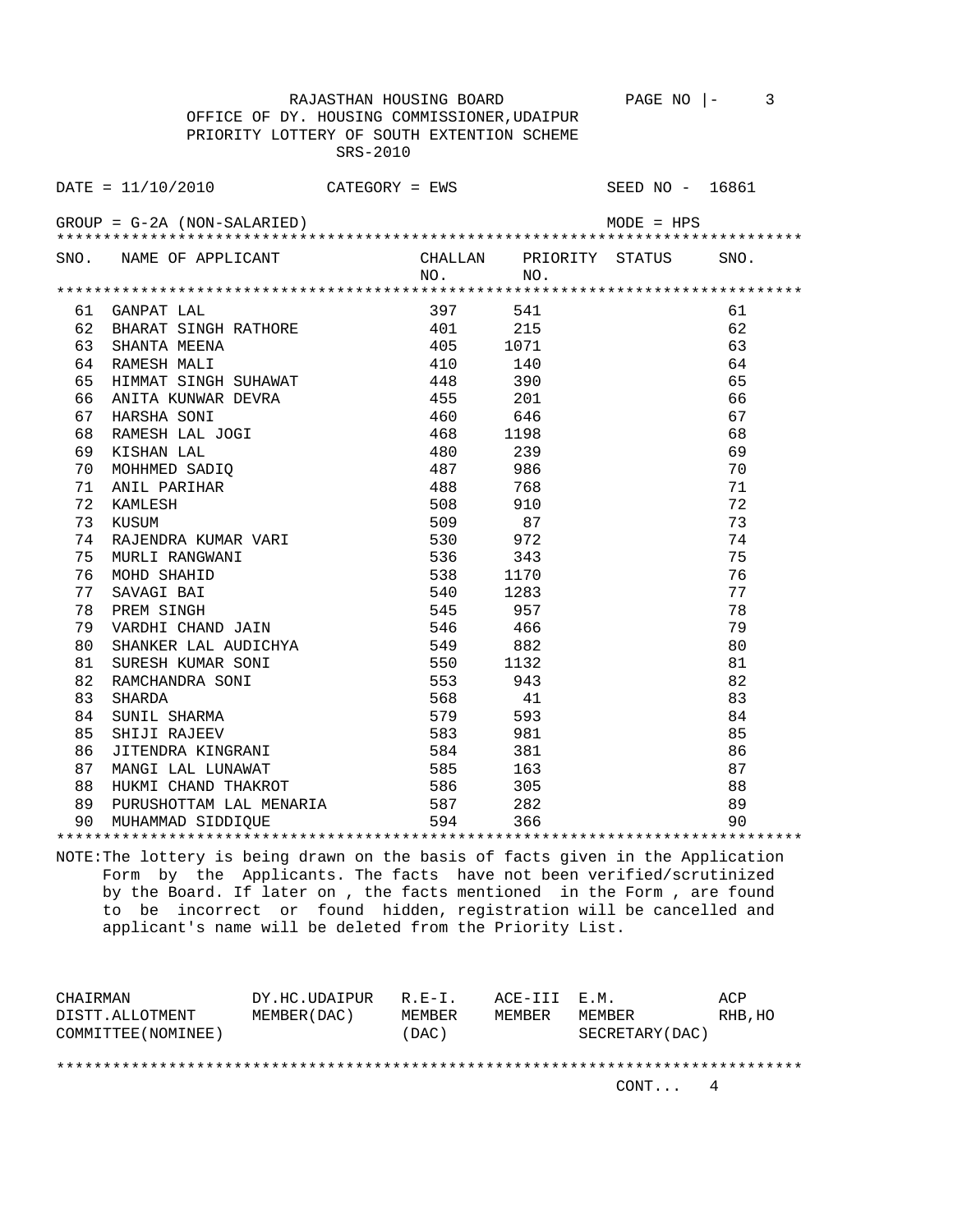RAJASTHAN HOUSING BOARD PAGE NO  $\vert - \vert$  4 OFFICE OF DY. HOUSING COMMISSIONER,UDAIPUR PRIORITY LOTTERY OF SOUTH EXTENTION SCHEME

SRS-2010

|     | $\texttt{DATE} = 11/10/2010$ CATEGORY = EWS |     |          |                                                                                                                                                                                                                                                                                                                                                              | SEED NO - 16861 |      |
|-----|---------------------------------------------|-----|----------|--------------------------------------------------------------------------------------------------------------------------------------------------------------------------------------------------------------------------------------------------------------------------------------------------------------------------------------------------------------|-----------------|------|
|     | GROUP = G-2A (NON-SALARIED)                 |     |          | $\label{eq:3.1} \frac{1}{2} \sum_{i=1}^n \frac{1}{2} \sum_{j=1}^n \frac{1}{2} \sum_{j=1}^n \frac{1}{2} \sum_{j=1}^n \frac{1}{2} \sum_{j=1}^n \frac{1}{2} \sum_{j=1}^n \frac{1}{2} \sum_{j=1}^n \frac{1}{2} \sum_{j=1}^n \frac{1}{2} \sum_{j=1}^n \frac{1}{2} \sum_{j=1}^n \frac{1}{2} \sum_{j=1}^n \frac{1}{2} \sum_{j=1}^n \frac{1}{2} \sum_{j=1}^n \frac{$ | $MODE = HPS$    |      |
|     |                                             |     |          |                                                                                                                                                                                                                                                                                                                                                              |                 |      |
|     | SNO. NAME OF APPLICANT                      |     |          | CHALLAN PRIORITY STATUS                                                                                                                                                                                                                                                                                                                                      |                 | SNO. |
|     |                                             |     | NO.      | NO.                                                                                                                                                                                                                                                                                                                                                          |                 |      |
|     |                                             |     |          |                                                                                                                                                                                                                                                                                                                                                              |                 |      |
| 91  | RAVI SAHU                                   |     | 597      | 1085                                                                                                                                                                                                                                                                                                                                                         |                 | 91   |
| 92  | SURESH SHARMA                               |     | 598      | 17 Successful                                                                                                                                                                                                                                                                                                                                                |                 | 92   |
| 93  | HEMANT PRAJAPAT                             |     | 599 131  |                                                                                                                                                                                                                                                                                                                                                              |                 | 93   |
| 94  | BHERU LAL SAHU                              |     | 600      | 352                                                                                                                                                                                                                                                                                                                                                          |                 | 94   |
| 95  | PREMLAT MEHRA                               |     | 602 1207 |                                                                                                                                                                                                                                                                                                                                                              |                 | 95   |
| 96  | SHAKUNTLA DEVI CHOUHAN                      |     | 612      | 276                                                                                                                                                                                                                                                                                                                                                          |                 | 96   |
| 97  | KUSUM VYAS                                  |     | 620      | 1326                                                                                                                                                                                                                                                                                                                                                         |                 | 97   |
| 98  | MOHAMMED ASIF KHAN                          |     | 626      | 1137                                                                                                                                                                                                                                                                                                                                                         |                 | 98   |
| 99  | HEERA KUNWAR                                | 636 |          | 782                                                                                                                                                                                                                                                                                                                                                          |                 | 99   |
| 100 | BHURA LAL PALIWAL                           |     | 648      | 1335                                                                                                                                                                                                                                                                                                                                                         |                 | 100  |
| 101 | OM PRAKASH                                  |     | 660      | 1175                                                                                                                                                                                                                                                                                                                                                         |                 | 101  |
| 102 | LALIT KUMAR PRAJAPAT                        |     | 669      | 1123                                                                                                                                                                                                                                                                                                                                                         |                 | 102  |
| 103 | BHERA BHOI                                  |     | 672      | 905                                                                                                                                                                                                                                                                                                                                                          |                 | 103  |
| 104 | SHALINI VANAVAT                             |     | 677      | 1047                                                                                                                                                                                                                                                                                                                                                         |                 | 104  |
| 105 | BHERU SINGH RAJPUT<br>ANKIT BANSAL          |     | 681      | 1024                                                                                                                                                                                                                                                                                                                                                         |                 | 105  |
| 106 |                                             |     | 690      | 1108                                                                                                                                                                                                                                                                                                                                                         |                 | 106  |
| 107 | DHARMENDRA SHARMA                           |     | 693      | 480                                                                                                                                                                                                                                                                                                                                                          |                 | 107  |
| 108 | RAVI SHARMA                                 |     | 695      | 759                                                                                                                                                                                                                                                                                                                                                          |                 | 108  |
| 109 | BHERU LAL KUMHAR                            |     | 706      | 873                                                                                                                                                                                                                                                                                                                                                          |                 | 109  |
| 110 | VINOD PRAJAPAT                              |     | 708      | 1094                                                                                                                                                                                                                                                                                                                                                         |                 | 110  |
| 111 | PUSHPA MENARIA                              |     | 715      | 55                                                                                                                                                                                                                                                                                                                                                           |                 | 111  |
| 112 | MANJU GOYAL                                 |     | 719      | 1018                                                                                                                                                                                                                                                                                                                                                         |                 | 112  |
| 113 | KANTI LAL JAIN                              |     | 720 721  |                                                                                                                                                                                                                                                                                                                                                              |                 | 113  |
| 114 | KIRIT KUMAR AMETA                           |     | 721      | 532                                                                                                                                                                                                                                                                                                                                                          |                 | 114  |
| 115 | PANNA LAL MEGWAL                            |     | 731      | 177                                                                                                                                                                                                                                                                                                                                                          |                 | 115  |
| 116 | BALU RAM PATIDAR                            |     | 733      | 730                                                                                                                                                                                                                                                                                                                                                          |                 | 116  |
| 117 | VIRENDAR KUMAR                              |     | 742      | 570                                                                                                                                                                                                                                                                                                                                                          |                 | 117  |
| 118 | GOVERDHAN LAL PANCHAL                       |     | 744      | 518                                                                                                                                                                                                                                                                                                                                                          |                 | 118  |
|     |                                             |     |          |                                                                                                                                                                                                                                                                                                                                                              |                 |      |

\*\*\*\*\*\*\*\*\*\*\*\*\*\*\*\*\*\*\*\*\*\*\*\*\*\*\*\*\*\*\*\*\*\*\*\*\*\*\*\*\*\*\*\*\*\*\*\*\*\*\*\*\*\*\*\*\*\*\*\*\*\*\*\*\*\*\*\*\*\*\*\*\*\*\*\*\*\*\*\* NOTE:The lottery is being drawn on the basis of facts given in the Application Form by the Applicants. The facts have not been verified/scrutinized by the Board. If later on , the facts mentioned in the Form , are found to be incorrect or found hidden, registration will be cancelled and applicant's name will be deleted from the Priority List.

119 GOVERDHAN LAL CHOUDHARY 1999 1099 119<br>120 BHERU SINGH SARANGDEVOT 197 142 120 BHERU SINGH SARANGDEVOT 747 442 120

| CHAIRMAN            | DY.HC.UDAIPUR R.E-I. |        | ACE-III E.M. |                  | ACP     |
|---------------------|----------------------|--------|--------------|------------------|---------|
| DISTT.ALLOTMENT     | MEMBER (DAC )        | MEMBER | MEMBER       | MEMBER           | RHB, HO |
| COMMITTEE (NOMINEE) |                      | (DAC)  |              | SECRETARY (DAC ) |         |
|                     |                      |        |              |                  |         |

\*\*\*\*\*\*\*\*\*\*\*\*\*\*\*\*\*\*\*\*\*\*\*\*\*\*\*\*\*\*\*\*\*\*\*\*\*\*\*\*\*\*\*\*\*\*\*\*\*\*\*\*\*\*\*\*\*\*\*\*\*\*\*\*\*\*\*\*\*\*\*\*\*\*\*\*\*\*\*\*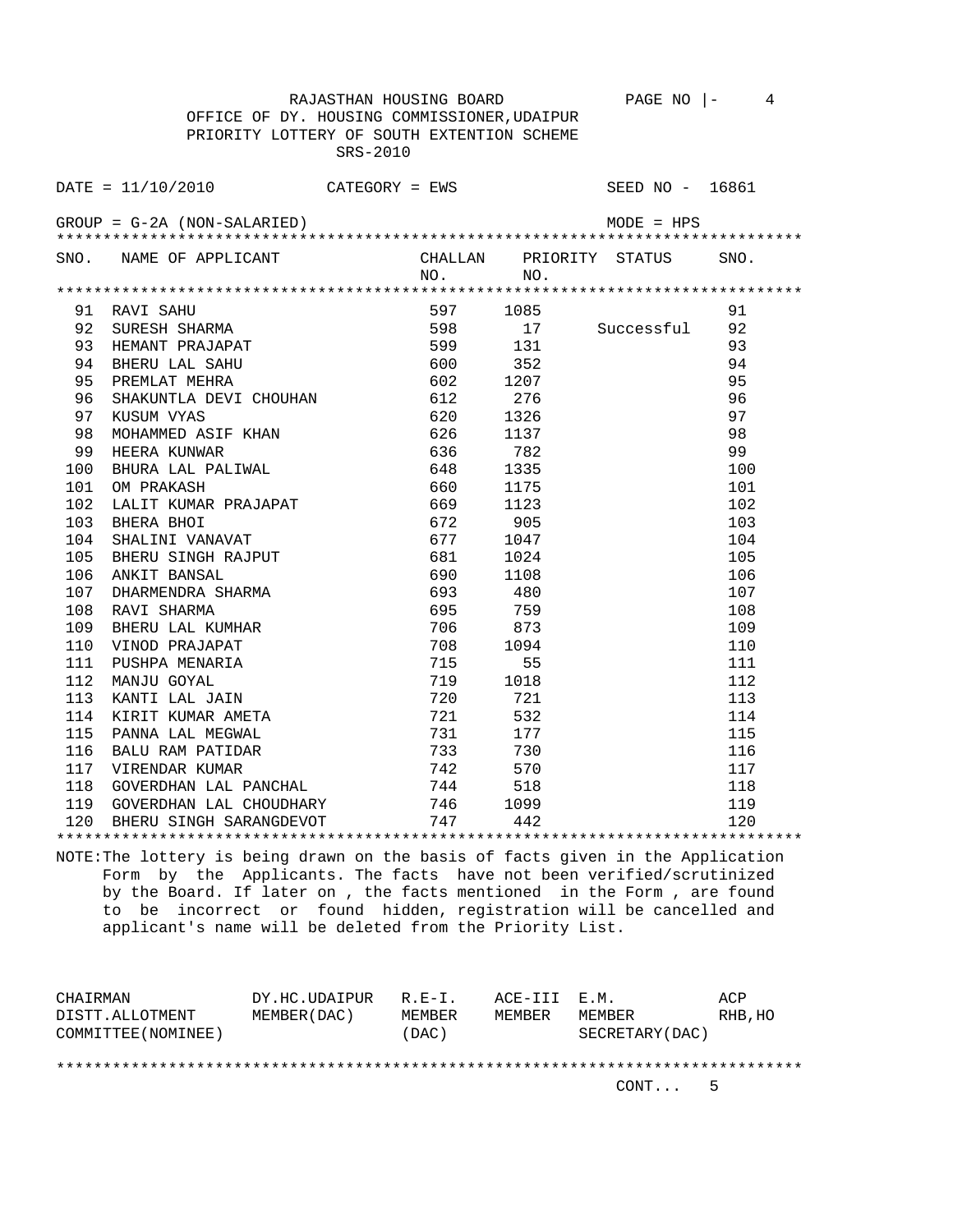RAJASTHAN HOUSING BOARD PAGE NO  $\vert -$  5 OFFICE OF DY. HOUSING COMMISSIONER,UDAIPUR PRIORITY LOTTERY OF SOUTH EXTENTION SCHEME SRS-2010

|     | DATE = $11/10/2010$ CATEGORY = EWS SEED NO - 16861                                                                                                                                                                                                                                 |     |                 |              |      |
|-----|------------------------------------------------------------------------------------------------------------------------------------------------------------------------------------------------------------------------------------------------------------------------------------|-----|-----------------|--------------|------|
|     | $GROUP = G-2A (NON-SALARIED)$                                                                                                                                                                                                                                                      |     |                 | $MODE = HPS$ |      |
|     | SNO. NAME OF APPLICANT CHALLAN PRIORITY STATUS                                                                                                                                                                                                                                     | NO. | NO <sub>1</sub> |              | SNO. |
|     |                                                                                                                                                                                                                                                                                    |     |                 |              |      |
|     | 121 ASHFAAK HUSSAIN 751 419<br>122 MOHAN LAL SHARMA 755 503<br>123 LEHRI BAI REGAR 762 1222<br>124 BHAVNA JAIN 780 154<br>125 GUNWANTI SHAHANI 785 267<br>126 NAVEEN KUMAWAT 786 1289<br>127 LALI BAI 788 797<br>128 PANKAJ VAISHNAV 796 121                                       |     |                 |              | 121  |
|     |                                                                                                                                                                                                                                                                                    |     |                 |              | 122  |
|     |                                                                                                                                                                                                                                                                                    |     |                 |              | 123  |
|     |                                                                                                                                                                                                                                                                                    |     |                 |              | 124  |
|     |                                                                                                                                                                                                                                                                                    |     |                 |              | 125  |
|     |                                                                                                                                                                                                                                                                                    |     |                 |              | 126  |
|     |                                                                                                                                                                                                                                                                                    |     |                 |              | 127  |
|     |                                                                                                                                                                                                                                                                                    |     |                 |              | 128  |
| 129 | SARITA KUMARI BHATI                                                                                                                                                                                                                                                                | 800 | 801             |              | 129  |
| 130 | NARENDRA PAL SINGH RAO 817<br>MARAYAN SEN 817 1052<br>SHIV NARAYAN SEN 823 1316<br>LAXMAN DHARAMJALANI 852 1005<br>KOUSHALYA GEHLOT 854 938<br>HEMLATA<br>HEMLATA 861 295<br>SHANKAR LAL<br>LAXMI SALVI 878 522<br>KAILASH TANK 895 45<br>SHANWARI 902 886<br>BHANWARI 903 877<br> |     | 1052            |              | 130  |
| 131 |                                                                                                                                                                                                                                                                                    |     |                 |              | 131  |
| 132 |                                                                                                                                                                                                                                                                                    |     |                 |              | 132  |
| 133 |                                                                                                                                                                                                                                                                                    |     |                 |              | 133  |
| 134 |                                                                                                                                                                                                                                                                                    |     |                 |              | 134  |
| 135 |                                                                                                                                                                                                                                                                                    |     |                 |              | 135  |
| 136 |                                                                                                                                                                                                                                                                                    |     |                 |              | 136  |
| 137 |                                                                                                                                                                                                                                                                                    |     |                 |              | 137  |
| 138 |                                                                                                                                                                                                                                                                                    |     |                 |              | 138  |
| 139 |                                                                                                                                                                                                                                                                                    |     |                 |              | 139  |
| 140 |                                                                                                                                                                                                                                                                                    |     |                 |              | 140  |
| 141 |                                                                                                                                                                                                                                                                                    |     |                 |              | 141  |
| 142 |                                                                                                                                                                                                                                                                                    | 947 |                 |              | 142  |
| 143 | MAHENDRA KUMAR JAIN 6957 258                                                                                                                                                                                                                                                       |     |                 |              | 143  |
| 144 |                                                                                                                                                                                                                                                                                    |     |                 |              | 144  |
| 145 |                                                                                                                                                                                                                                                                                    |     |                 |              | 145  |
| 146 |                                                                                                                                                                                                                                                                                    |     |                 |              | 146  |
| 147 |                                                                                                                                                                                                                                                                                    |     |                 |              | 147  |
| 148 | BABU LAL RAO 3957 250<br>BABU LAL RAO 360 1156<br>RAMESH KUMHAR 3964 353<br>SHYAM SUNDER 371 173<br>RAJ KUMAR 3973 438<br>KAMLESH BAI MALI 375 674                                                                                                                                 |     |                 |              | 148  |

NOTE:The lottery is being drawn on the basis of facts given in the Application Form by the Applicants. The facts have not been verified/scrutinized by the Board. If later on , the facts mentioned in the Form , are found to be incorrect or found hidden, registration will be cancelled and applicant's name will be deleted from the Priority List.

 149 NARAYAN LAL DANGI 996 59 149 150 GEHARI LAL JOSHI 997 764 150 \*\*\*\*\*\*\*\*\*\*\*\*\*\*\*\*\*\*\*\*\*\*\*\*\*\*\*\*\*\*\*\*\*\*\*\*\*\*\*\*\*\*\*\*\*\*\*\*\*\*\*\*\*\*\*\*\*\*\*\*\*\*\*\*\*\*\*\*\*\*\*\*\*\*\*\*\*\*\*\*

| CHAIRMAN            | DY.HC.UDAIPUR | R.E-I. | ACE-III E.M. |                 | ACP     |
|---------------------|---------------|--------|--------------|-----------------|---------|
| DISTT.ALLOTMENT     | MEMBER (DAC)  | MEMBER | MEMBER       | MEMBER          | RHB, HO |
| COMMITTEE (NOMINEE) |               | (DAC)  |              | SECRETARY (DAC) |         |
|                     |               |        |              |                 |         |
|                     |               |        |              |                 |         |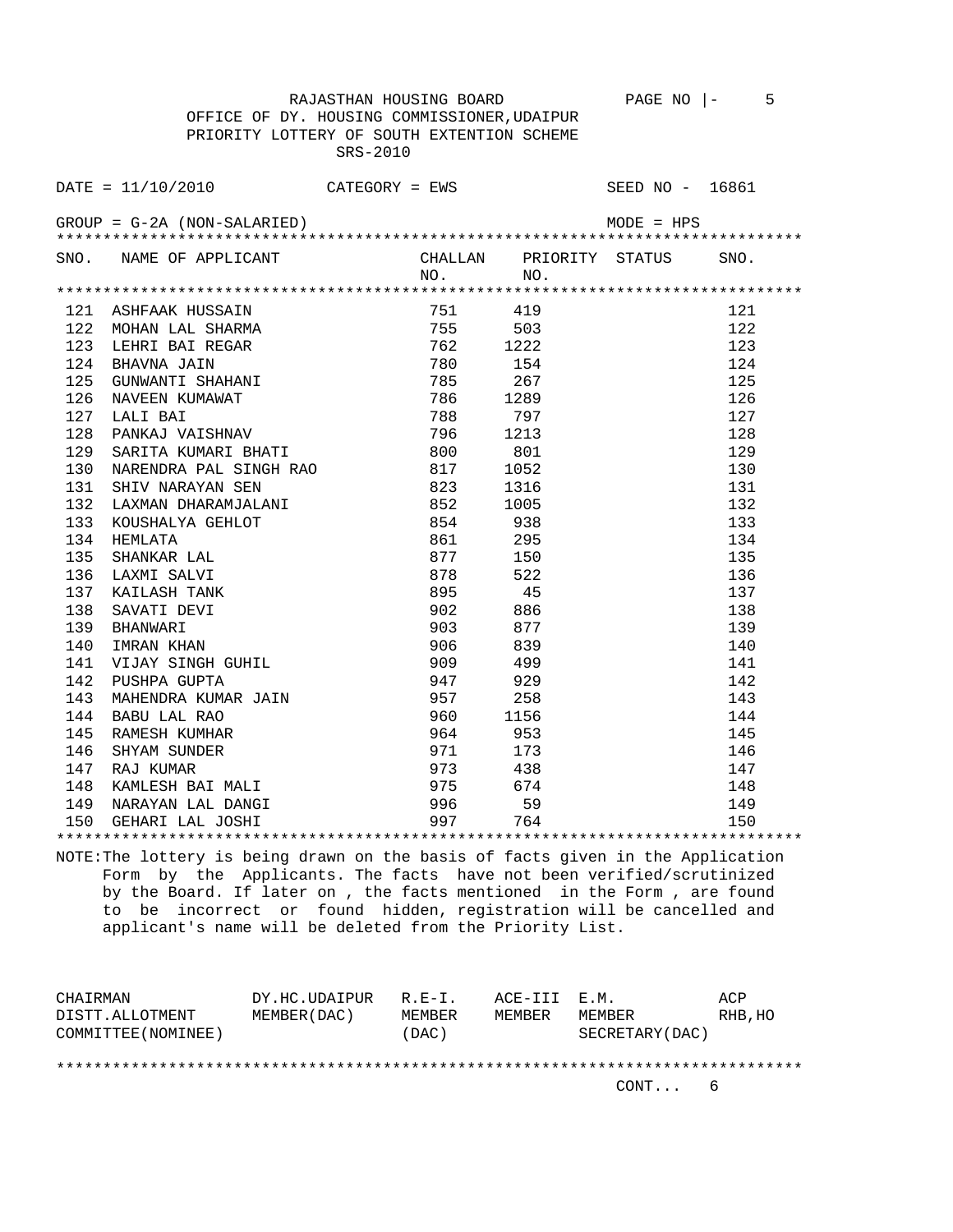RAJASTHAN HOUSING BOARD PAGE NO |- 6 OFFICE OF DY. HOUSING COMMISSIONER,UDAIPUR PRIORITY LOTTERY OF SOUTH EXTENTION SCHEME SRS-2010

DATE = 11/10/2010 CATEGORY = EWS SEED NO - 16861 GROUP = G-2A (NON-SALARIED) MODE = HPS \*\*\*\*\*\*\*\*\*\*\*\*\*\*\*\*\*\*\*\*\*\*\*\*\*\*\*\*\*\*\*\*\*\*\*\*\*\*\*\*\*\*\*\*\*\*\*\*\*\*\*\*\*\*\*\*\*\*\*\*\*\*\*\*\*\*\*\*\*\*\*\*\*\*\*\*\*\*\*\* SNO. NAME OF APPLICANT CHALLAN PRIORITY STATUS SNO. NO. NO. \*\*\*\*\*\*\*\*\*\*\*\*\*\*\*\*\*\*\*\*\*\*\*\*\*\*\*\*\*\*\*\*\*\*\*\*\*\*\*\*\*\*\*\*\*\*\*\*\*\*\*\*\*\*\*\*\*\*\*\*\*\*\*\*\*\*\*\*\*\*\*\*\*\*\*\*\*\*\*\* 151 SANJAY HATHI 1003 1165 151 152 KAMLESH KUMAR JAIN 1004 990 152 153 NEERAJ KUMAR JAIN 1005 513 153 154 RAJU KHANDIWAL 1008 909 154 155 BHAGWANTI SONI 1020 1345 155 154 RAJU KHANDIWAL 1008 909 154<br>155 BHAGWANTI SONI 1020 1345 155 MOHSIN KHAN 1027 1307 156<br>157 VASIM KHAN 1028 967 157 157 VASIM KHAN 1028 967 157 158 IRFAN KHAN 1029 598 158 159 BHANWAR BAI 1030 726 159 160 KISHAN MEGHWAL 1043 825 160 161 DILIP SINGH CHOUHAN 1044 74 161 162 BITANA SINGH 1045 1189 162 163 BASANTI JOSHI 1048 106 163 164 SAMPAT RAJ SHARMA 1049 1142 164 165 SUNITA JANGID 1056 1075 1056 1075<br>166 MANGI BAI 1057 1232 166 1057 1232 166<br>1059 286 167<br>1066 6 Successful 168 167 DHANRAJ SHARMA 1059 286 167 168 HAR KRISHAN KOUR 1066 6 Successful 168 169 PREM KUMARI 1087 182 169 169 PREM KUMARI 1087 182 169<br>170 MOHAN SINGH 1097 475 170<br>171 KESHU LAL KULMI 1139 1014 171 171 KESHU LAL KULMI 1139 1139<br>172 LAXMI CHAND 1146 172 LAXMI CHAND 1146 976 172 173 LALIT KUMAR AUDICHYA 1165 636 173 174 HIMAMT SINGH 1166 1066 174 175 KALU KHA 1185 1194 175 176 KAILASH CHAND SHARMA 1187 1 Successful 176 177 APURVA KALA 1190 2 Successful 177 178 KAMAL SINGH RAJPUT 1199 310 178 179 NITIN TRIVEDI 1212 574 179 180 MAHENDRA SINGH TANWAR 1223 263 180

NOTE:The lottery is being drawn on the basis of facts given in the Application Form by the Applicants. The facts have not been verified/scrutinized by the Board. If later on , the facts mentioned in the Form , are found to be incorrect or found hidden, registration will be cancelled and applicant's name will be deleted from the Priority List.

\*\*\*\*\*\*\*\*\*\*\*\*\*\*\*\*\*\*\*\*\*\*\*\*\*\*\*\*\*\*\*\*\*\*\*\*\*\*\*\*\*\*\*\*\*\*\*\*\*\*\*\*\*\*\*\*\*\*\*\*\*\*\*\*\*\*\*\*\*\*\*\*\*\*\*\*\*\*\*\*

| CHAIRMAN            | DY.HC.UDAIPUR | $R.E-I.$      | ACE-III E.M. |                 | ACP     |
|---------------------|---------------|---------------|--------------|-----------------|---------|
| DISTT.ALLOTMENT     | MEMBER (DAC)  | <b>MEMBER</b> | MEMBER       | MEMBER          | RHB, HO |
| COMMITTEE (NOMINEE) |               | (DAC)         |              | SECRETARY (DAC) |         |
|                     |               |               |              |                 |         |
|                     |               |               |              |                 |         |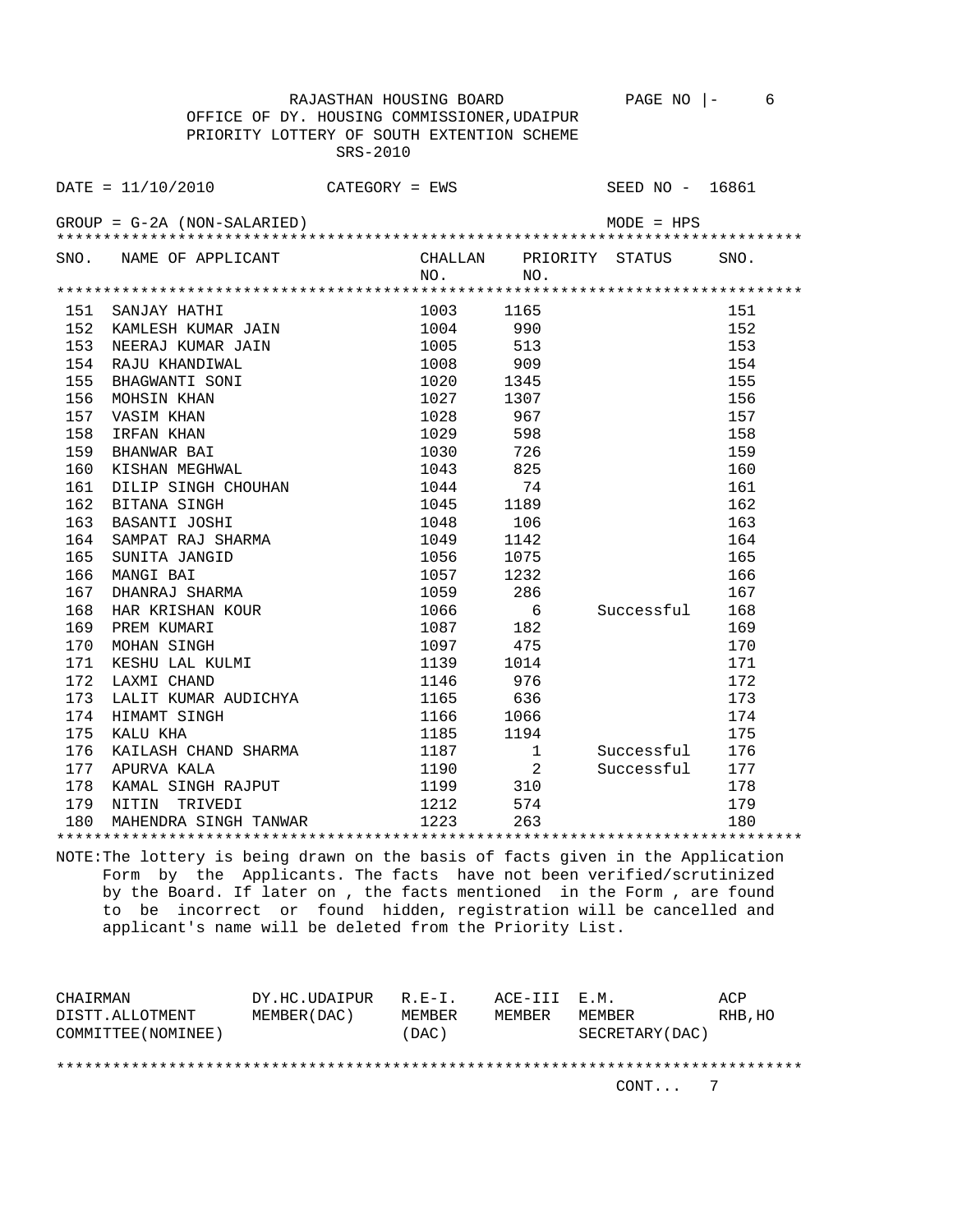OFFICE OF DY. HOUSING COMMISSIONER,UDAIPUR PRIORITY LOTTERY OF SOUTH EXTENTION SCHEME SRS-2010

RAJASTHAN HOUSING BOARD PAGE NO |- 7

|     | SNO. NAME OF APPLICANT                                                                                                                                                                                                                     |              |      | CHALLAN PRIORITY STATUS SNO. |     |
|-----|--------------------------------------------------------------------------------------------------------------------------------------------------------------------------------------------------------------------------------------------|--------------|------|------------------------------|-----|
|     |                                                                                                                                                                                                                                            | $NO.$ NO.    |      |                              |     |
|     |                                                                                                                                                                                                                                            |              |      |                              |     |
|     | 181 DASHARAT                                                                                                                                                                                                                               | 1232 196     |      |                              | 181 |
|     | 182 DHAN SINGH CHUNDAWAT 1245 900                                                                                                                                                                                                          |              |      |                              | 182 |
|     |                                                                                                                                                                                                                                            |              |      |                              | 183 |
|     |                                                                                                                                                                                                                                            |              |      |                              | 184 |
|     |                                                                                                                                                                                                                                            |              |      |                              | 185 |
|     | 184 LAXMI BAI RAWAT 1258 1127<br>185 DHARMESH KUMAR OJHA 1276 650 186 ASHA JAIN 1276 650 144<br>187 ANNU SEN 1280 144<br>188 CHETAN PRAKASH SEN 1291 135<br>189 PURAN MALI 1292 97<br>189 PURAN MALI 1299 1104<br>190 DHARMENDRA SHEWANI 1 |              |      |                              | 186 |
|     |                                                                                                                                                                                                                                            |              |      |                              | 187 |
|     |                                                                                                                                                                                                                                            |              |      |                              | 188 |
|     |                                                                                                                                                                                                                                            |              |      |                              | 189 |
|     |                                                                                                                                                                                                                                            |              |      |                              | 190 |
|     |                                                                                                                                                                                                                                            |              |      |                              | 191 |
|     |                                                                                                                                                                                                                                            |              |      |                              | 192 |
|     |                                                                                                                                                                                                                                            |              |      |                              | 193 |
|     |                                                                                                                                                                                                                                            |              |      |                              | 194 |
|     |                                                                                                                                                                                                                                            |              |      |                              | 195 |
|     |                                                                                                                                                                                                                                            |              |      |                              | 196 |
|     |                                                                                                                                                                                                                                            | 1371<br>1373 | 665  |                              | 197 |
|     | 197 LAXMAN NATH SOLANKI<br>198 RAM NATH BAMANIA                                                                                                                                                                                            | 1375         |      | 22 Successful                | 198 |
| 199 |                                                                                                                                                                                                                                            | $1384$ $423$ |      |                              | 199 |
| 200 |                                                                                                                                                                                                                                            | 1385         | 249  |                              | 200 |
| 201 | HARAIR BAMANIA<br>LOVE KUMAR MASTA<br>RUCHI LOHAR<br>MOTI LAL<br>RADHA DEVI IOUAR<br>NADHA DEVI LOHAR<br>CEETA KUNWAR<br>MANISH SHARMA<br>MUNAVVAR KHAN<br>SHABBIR MOHD<br>SHABBIR MOHD<br>DURGASHANKER SITTILLE                           | 1425         | 1118 |                              | 201 |
| 202 |                                                                                                                                                                                                                                            | 1426         | 612  |                              | 202 |
| 203 |                                                                                                                                                                                                                                            | 1428         | 1151 |                              | 203 |
| 204 |                                                                                                                                                                                                                                            | 1432         | 1113 |                              | 204 |
| 205 |                                                                                                                                                                                                                                            | 1449         | 225  |                              | 205 |
| 206 |                                                                                                                                                                                                                                            | 1460         | 1203 |                              | 206 |
| 207 | DURGASHANKER SUTHAR 1466                                                                                                                                                                                                                   |              | 1331 |                              | 207 |
|     |                                                                                                                                                                                                                                            |              |      |                              |     |
|     | 208 ROSHAN LAL SUTHAR<br>209 MOHD, ARIF 1471 1226 209<br>210 SURAJ KUMAWAT 1473 447 210                                                                                                                                                    |              |      |                              |     |
|     |                                                                                                                                                                                                                                            |              |      |                              |     |
|     |                                                                                                                                                                                                                                            |              |      |                              |     |

NOTE:The lottery is being drawn on the basis of facts given in the Application Form by the Applicants. The facts have not been verified/scrutinized by the Board. If later on , the facts mentioned in the Form , are found to be incorrect or found hidden, registration will be cancelled and applicant's name will be deleted from the Priority List.

| CHAIRMAN            | DY.HC.UDAIPUR | R.E-I. | ACE-III E.M. |                 | ACP     |
|---------------------|---------------|--------|--------------|-----------------|---------|
| DISTT.ALLOTMENT     | MEMBER (DAC)  | MEMBER | MEMBER       | MEMBER          | RHB, HO |
| COMMITTEE (NOMINEE) |               | (DAC)  |              | SECRETARY (DAC) |         |
|                     |               |        |              |                 |         |
|                     |               |        |              |                 |         |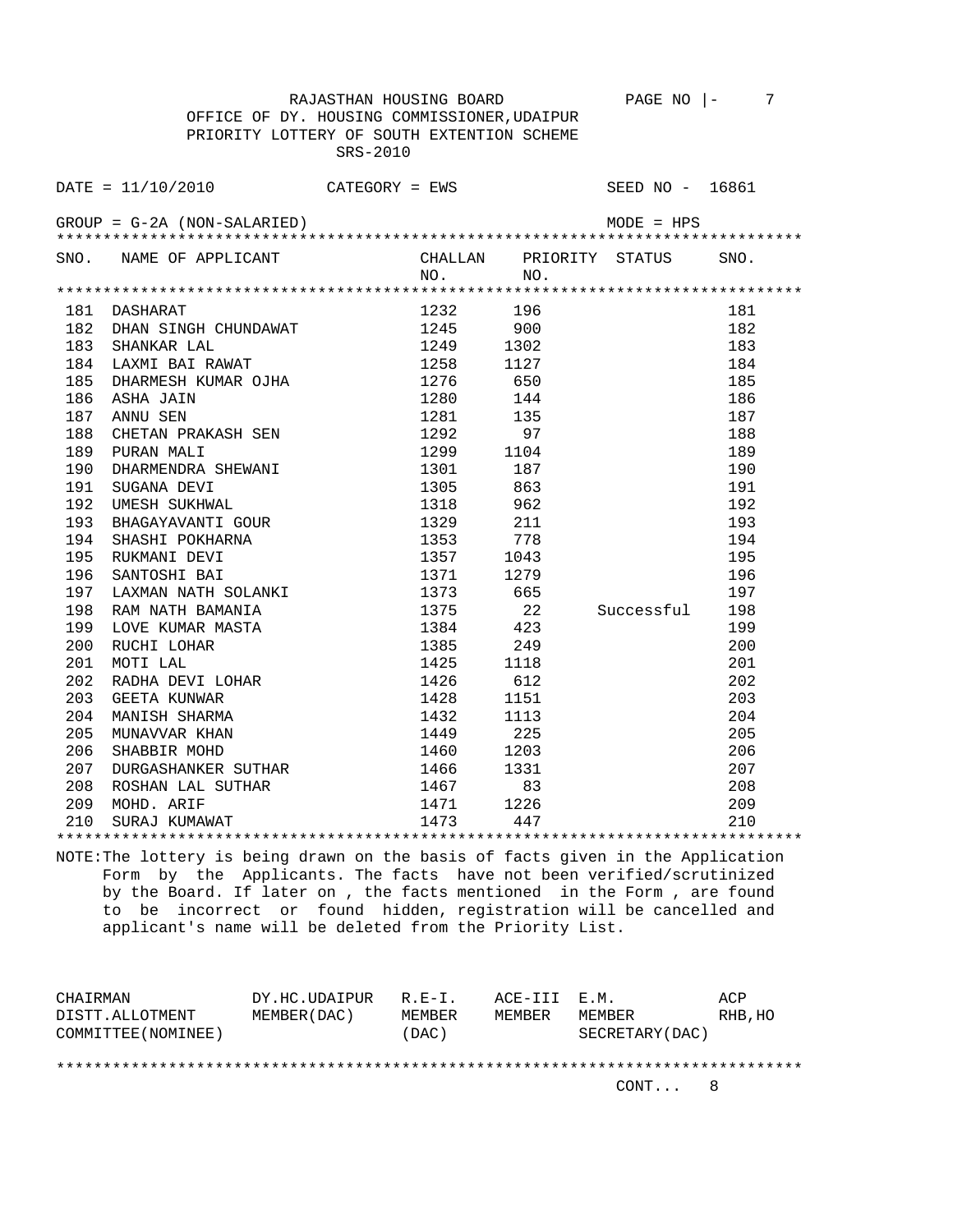OFFICE OF DY. HOUSING COMMISSIONER,UDAIPUR SRS-2010

RAJASTHAN HOUSING BOARD PAGE NO |- 8

 PRIORITY LOTTERY OF SOUTH EXTENTION SCHEME  $\text{DATE} = 11/10/2010$  CATEGORY = EWS SEED NO - 16861

 $GROUP = G-2A (NON-SALARIED)$  MODE = HPS \*\*\*\*\*\*\*\*\*\*\*\*\*\*\*\*\*\*\*\*\*\*\*\*\*\*\*\*\*\*\*\*\*\*\*\*\*\*\*\*\*\*\*\*\*\*\*\*\*\*\*\*\*\*\*\*\*\*\*\*\*\*\*\*\*\*\*\*\*\*\*\*\*\*\*\*\*\*\*\* SNO. NAME OF APPLICANT CHALLAN PRIORITY STATUS SNO. NO. NO. \*\*\*\*\*\*\*\*\*\*\*\*\*\*\*\*\*\*\*\*\*\*\*\*\*\*\*\*\*\*\*\*\*\*\*\*\*\*\*\*\*\*\*\*\*\*\*\*\*\*\*\*\*\*\*\*\*\*\*\*\*\*\*\*\*\*\*\*\*\*\*\*\*\*\*\*\*\*\*\* 211 RAMESH CHAND TAILOR 1980 711 211 211 212<br>212 MAHAVEER PRASAD CHITTORA 1482 400 212 212 MAHAVEER PRASAD CHITTORA 1482 400 212 213 RAJMAL TELI 1485 333 213 214 RAJKUMAR TELI 1486 1037 214 215 MANJULA 1490 891 215 216 RAMESH KUMAR KALAL 1498 1264 216 217 RAMESH MOCHI 1519 787 217<br>218 BANTI SINGH GURJAR 1531 1081 218 218 BANTI SINGH GURJAR 1531 1081 218 219 PARITOSH VISHWAS 1534 272 219 220 BHUPENDRA CHOUBISA 1539 234 220 221 SUBHASH SAHU 1540 1241 221 222 FAIYYAZ NAGOURI 1550 3 Successful 222 222 FAIYYAZ NAGOURI 1550 3 Successful 222 223 UMMED SINGH DEVDA 1555 999 223<br>224 PRAKASH CHANDRA SUTHAR 1563 551 224 223 UNIVED SINGH DEVER<br>224 PRAKASH CHANDRA SUTHAR 1563 551 224 225 ABDUL AZIZ 1572 348 225 226 CHANKI SHARMA 1580 4 Successful 226 227 MONIKA SAHU 1581 1180 227 228 SHIMALA KANWAR 1590 5 Successful 228 229 ASHA 1599 7 Successful 229 230 KUNDAN PARIHAR 1609 158 230 231 MANOJ KUMAR AUDICHYA 1611 560 231 232 JITENDRA SINGH 1615 385 232<br>233 AMANA BAIGM 1621 1255 233 233 AMANA BAIGM 1621 1255 233 234 SAYARA BANO 1623 749 234 235 SHER SINGH CHOUHAN 1625 740 235 236 GOPAL LAL 1631 702 236 237 VIJAY KUMAR PODDAR 1634 362 237 238 KHUMAN SINGH RAJPUT 1658 1340 238<br>239 PRATAP SINGH CHOUHAN 1662 121 239<br>240 RAJENDRA PRASAD VAISHNAV 1663 220 240 239 PRATAP SINGH CHOUHAN 1662 121 239 240 RAJENDRA PRASAD VAISHNAV 1663 220 240 \*\*\*\*\*\*\*\*\*\*\*\*\*\*\*\*\*\*\*\*\*\*\*\*\*\*\*\*\*\*\*\*\*\*\*\*\*\*\*\*\*\*\*\*\*\*\*\*\*\*\*\*\*\*\*\*\*\*\*\*\*\*\*\*\*\*\*\*\*\*\*\*\*\*\*\*\*\*\*\*

NOTE:The lottery is being drawn on the basis of facts given in the Application Form by the Applicants. The facts have not been verified/scrutinized by the Board. If later on , the facts mentioned in the Form , are found to be incorrect or found hidden, registration will be cancelled and applicant's name will be deleted from the Priority List.

| CHAIRMAN            | DY.HC.UDAIPUR | R.F.-T. | ACE-III E.M. |                  | ACP     |
|---------------------|---------------|---------|--------------|------------------|---------|
| DISTT.ALLOTMENT     | MEMBER (DAC ) | MEMBER  | MEMBER       | MEMBER           | RHB, HO |
| COMMITTEE (NOMINEE) |               | (DAC)   |              | SECRETARY (DAC ) |         |
|                     |               |         |              |                  |         |

\*\*\*\*\*\*\*\*\*\*\*\*\*\*\*\*\*\*\*\*\*\*\*\*\*\*\*\*\*\*\*\*\*\*\*\*\*\*\*\*\*\*\*\*\*\*\*\*\*\*\*\*\*\*\*\*\*\*\*\*\*\*\*\*\*\*\*\*\*\*\*\*\*\*\*\*\*\*\*\*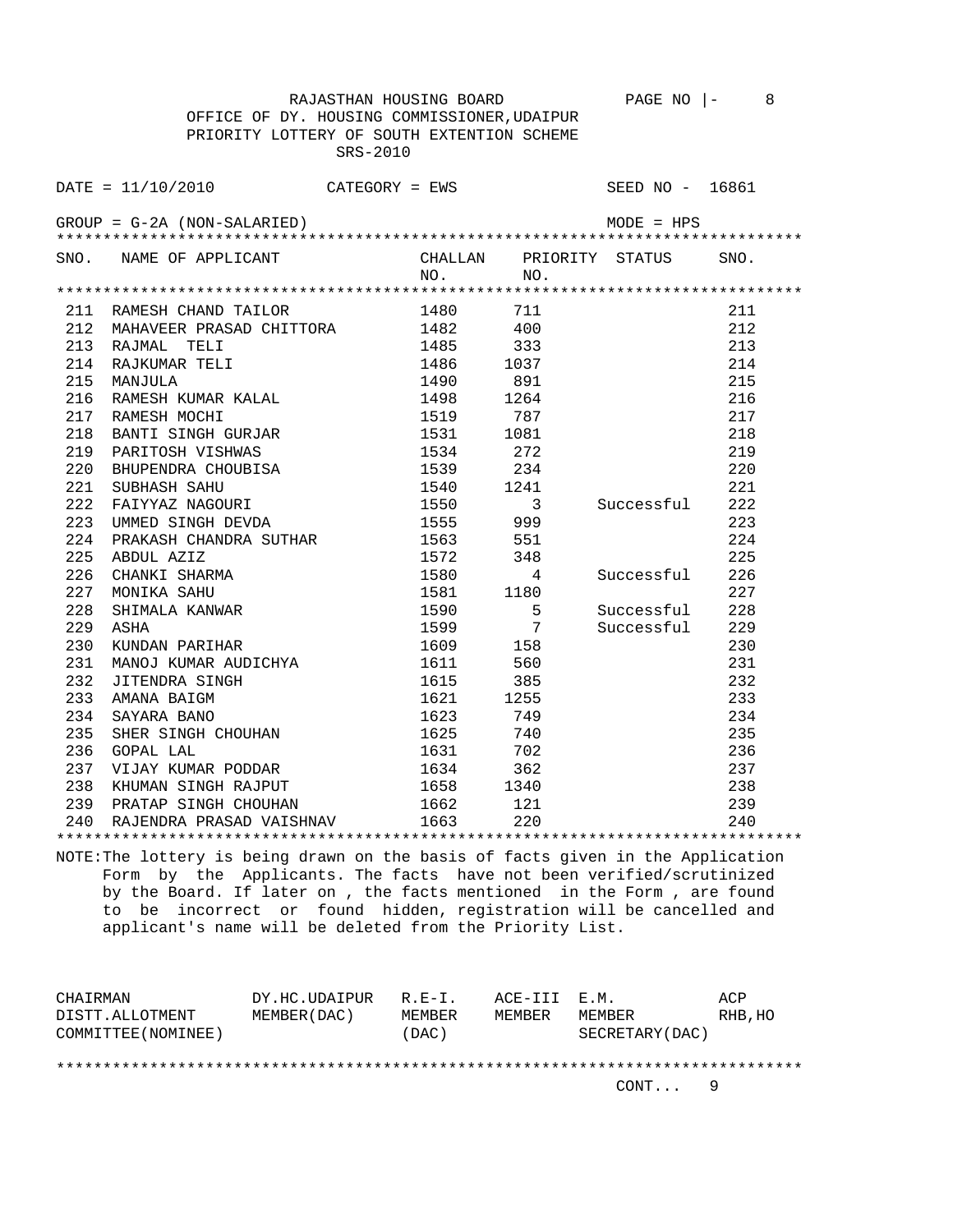RAJASTHAN HOUSING BOARD PAGE NO  $\vert - \vert$  9 OFFICE OF DY. HOUSING COMMISSIONER,UDAIPUR PRIORITY LOTTERY OF SOUTH EXTENTION SCHEME SRS-2010

|     | DATE = $11/10/2010$ CATEGORY = EWS SEED NO - 16861                                                           |           |      |              |      |
|-----|--------------------------------------------------------------------------------------------------------------|-----------|------|--------------|------|
|     | $GROUP = G-2A (NON-SALARIED)$                                                                                |           |      | $MODE = HPS$ |      |
|     | SNO. NAME OF APPLICANT CHALLAN PRIORITY STATUS                                                               | NO.       | NO.  |              | SNO. |
|     |                                                                                                              |           |      |              |      |
|     | 241 MANJU KHATRI                                                                                             | 1673 816  |      |              | 241  |
| 242 |                                                                                                              | 1675 36   |      |              | 242  |
|     | -----<br>GULABI BAI PATEL<br>KIRAN DEVI VATRACT<br>243 KIRAN DEVI VAIRAGI                                    | 1690 301  |      |              | 243  |
|     | AND LAL RAJPUT<br>MUKESH PARIHAR<br>KISHAN LAL SEN<br>RAM PAL<br>DILIP LUMAR TRITHER<br>244 BANKE LAL RAJPUT | 1692 537  |      |              | 244  |
| 245 |                                                                                                              | 1695 1270 |      |              | 245  |
| 246 |                                                                                                              | 1702      | 627  |              | 246  |
| 247 |                                                                                                              | 1705 1028 |      |              | 247  |
| 248 | DILIP LUMAR TRIVEDI 1718 854                                                                                 |           |      |              | 248  |
| 249 |                                                                                                              | 1720 924  |      |              | 249  |
| 250 | MEGHRAJ DANGI<br>KISHOR KUMAR<br>PUKHRAJ JAIN<br>MADHUBALA<br>KHEM SULANGI                                   | 1727      | 1217 |              | 250  |
| 251 |                                                                                                              | 1737 409  |      |              | 251  |
| 252 |                                                                                                              | 1739 371  |      |              | 252  |
| 253 | KHEM SHANKAR AUDICHYA 1748 31                                                                                |           |      |              | 253  |
| 254 | SURAJ DEVI AUDICHYA 1750 461                                                                                 |           |      |              | 254  |
| 255 |                                                                                                              | 1751 589  |      |              | 255  |
| 256 | SHANTI DEVI SHARMA<br>DINESH SHARMA<br>PARMESHWAR DAVE<br>BABU LAL GAMETI<br>AJAY<br>ANIL SINGH<br>MAN GIRI  | 1753      | 688  |              | 256  |
| 257 |                                                                                                              | 1754 484  |      |              | 257  |
| 258 |                                                                                                              | 1766 974  |      |              | 258  |
| 259 |                                                                                                              | 1773 849  |      |              | 259  |
| 260 |                                                                                                              | 1779 164  |      |              | 260  |
| 261 |                                                                                                              | 1805 279  |      |              | 261  |
| 262 |                                                                                                              | 1810      | 874  |              | 262  |
| 263 | DEVI LAL GAYARI<br>PUNJA KUMHAR<br>AGUOT TITULI                                                              | 1813 922  |      |              | 263  |
| 264 |                                                                                                              |           |      |              | 264  |
| 265 |                                                                                                              |           |      |              | 265  |
| 266 |                                                                                                              |           |      |              | 266  |
| 267 | SANJAY SINGH RATHORE                                                                                         | 1824      | 294  |              | 267  |

\*\*\*\*\*\*\*\*\*\*\*\*\*\*\*\*\*\*\*\*\*\*\*\*\*\*\*\*\*\*\*\*\*\*\*\*\*\*\*\*\*\*\*\*\*\*\*\*\*\*\*\*\*\*\*\*\*\*\*\*\*\*\*\*\*\*\*\*\*\*\*\*\*\*\*\*\*\*\*\* NOTE:The lottery is being drawn on the basis of facts given in the Application Form by the Applicants. The facts have not been verified/scrutinized by the Board. If later on , the facts mentioned in the Form , are found to be incorrect or found hidden, registration will be cancelled and applicant's name will be deleted from the Priority List.

 268 KESAR DEVI 1826 487 268 269 NARENDRA SONI 1827 193 269 270 RAJESH KUMAR SEN 1830 43 270

| CHAIRMAN            | DY.HC.UDAIPUR | $R.F - T$ . | ACE-III E.M. |                  | ACP     |
|---------------------|---------------|-------------|--------------|------------------|---------|
| DISTT.ALLOTMENT     | MEMBER (DAC)  | MEMBER      | MEMBER       | MEMBER           | RHB, HO |
| COMMITTEE (NOMINEE) |               | (DAC)       |              | SECRETARY (DAC ) |         |
|                     |               |             |              |                  |         |
|                     |               |             |              |                  |         |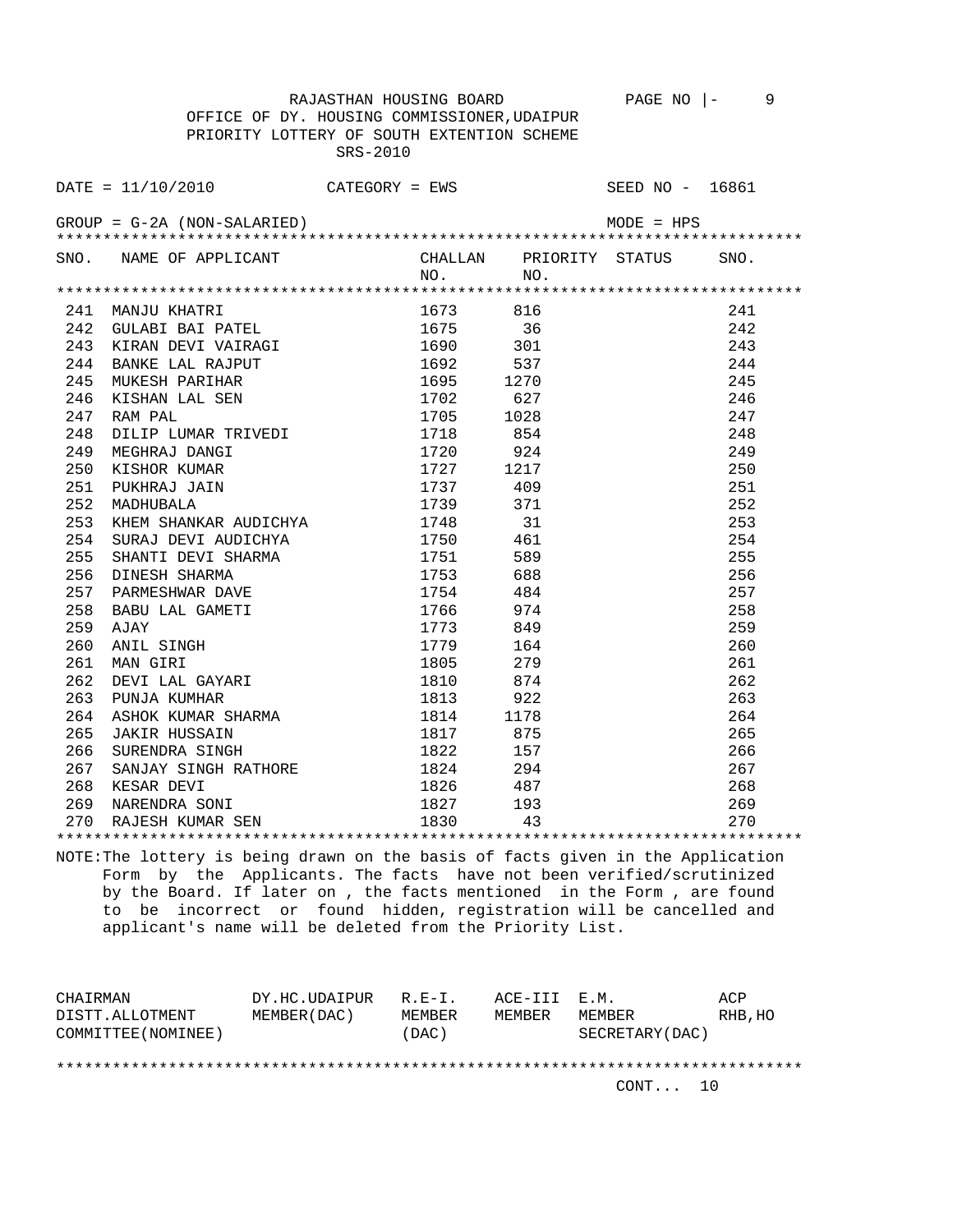RAJASTHAN HOUSING BOARD PAGE NO  $|-$  10 OFFICE OF DY. HOUSING COMMISSIONER,UDAIPUR PRIORITY LOTTERY OF SOUTH EXTENTION SCHEME SRS-2010

|     | DATE = $11/10/2010$ CATEGORY = EWS                  |           |          | SEED NO - 16861         |      |
|-----|-----------------------------------------------------|-----------|----------|-------------------------|------|
|     | $GROUP = G-2A (NON-SALARIED)$                       |           |          | $MODE = HPS$            |      |
|     | SNO. NAME OF APPLICANT                              | NO.       | NO.      | CHALLAN PRIORITY STATUS | SNO. |
|     |                                                     |           |          |                         |      |
|     | 271 AMRIT LAL KUMHAR                                | 1832      | 723      |                         | 271  |
| 272 | GOVIND SINGH RAJAWAT                                | 1840      | 1084     |                         | 272  |
| 273 | RATAN SINGH                                         | 1845      | 1002     |                         | 273  |
| 274 | RUKMANI DEVI RAJAPUT                                | 1846      | 766      |                         | 274  |
| 275 | BHERU LAL PRAJAPAT                                  | 1847      | 673      |                         | 275  |
| 276 | AAU KUMARI<br>RAJANI<br>RAJ KUMARI<br>SANTOSH DEMII | 1859      | 1131     |                         | 276  |
| 277 |                                                     | 1860      | 323      |                         | 277  |
| 278 |                                                     | 1862      | 1301     |                         | 278  |
| 279 |                                                     | 1863      | 1174     |                         | 279  |
| 280 | CHINTA MANI KANWAR                                  | 1866      | 394      |                         | 280  |
| 281 | VIJAY SINGH                                         | 1873      | 931      |                         | 281  |
| 282 | MANISH TALREJA                                      | 1880      | 780      |                         | 282  |
| 283 | MANJULA DEVI                                        | 1895      | 1012     |                         | 283  |
| 284 | LOKESH VAISHNAV                                     | 1899      | 572      |                         | 284  |
| 285 | LEELA SUHALKA                                       | 1900      | 1225     |                         | 285  |
| 286 | DAVENDRA KUMAR GOYAL                                | 1917      | 1196     |                         | 286  |
| 287 | PREM SINGH RANAWAT                                  | 1925      | 1017     |                         | 287  |
| 288 | BALMUKUND SONI                                      | 1927      | 437      |                         | 288  |
| 289 | SURESH KUMAR                                        | 1953      | 1318     |                         | 289  |
| 290 | VINOD KUMAR                                         | 1958 453  |          |                         | 290  |
| 291 | VITHAL KUMAR SHRIMALI                               | 1976      | 344      |                         | 291  |
| 292 | CHANDRA PRASAD CHOBISA                              | 1979 709  |          |                         | 292  |
| 293 | HEMANT KUMAR CHOUBISA                               | 1980      | 1160     |                         | 293  |
| 294 | RAMESH KUMAR DAVE                                   | 1997      | 1268     |                         | 294  |
| 295 | CHETAN SHRIMALI                                     | 1998 752  |          |                         | 295  |
| 296 | GOPI NATH DUBEY                                     | 1999 859  |          |                         | 296  |
| 297 | MOTI LAL DEVDA<br>NANAK NATH                        | 2004 1282 |          |                         | 297  |
| 298 |                                                     | 2009 443  |          |                         | 298  |
| 299 | LAKHAN MALI                                         |           | 2038 609 |                         | 299  |
|     | 300 RINKU SINDHI                                    | 2041      | 716      |                         | 300  |
|     |                                                     |           |          |                         |      |

NOTE:The lottery is being drawn on the basis of facts given in the Application Form by the Applicants. The facts have not been verified/scrutinized by the Board. If later on , the facts mentioned in the Form , are found to be incorrect or found hidden, registration will be cancelled and applicant's name will be deleted from the Priority List.

| CHAIRMAN            | DY.HC.UDAIPUR | $R.F - T$ . | ACE-III E.M. |                  | ACP     |
|---------------------|---------------|-------------|--------------|------------------|---------|
| DISTT.ALLOTMENT     | MEMBER (DAC)  | MEMBER      | MEMBER       | MEMBER           | RHB, HO |
| COMMITTEE (NOMINEE) |               | (DAC)       |              | SECRETARY (DAC ) |         |
|                     |               |             |              |                  |         |
|                     |               |             |              |                  |         |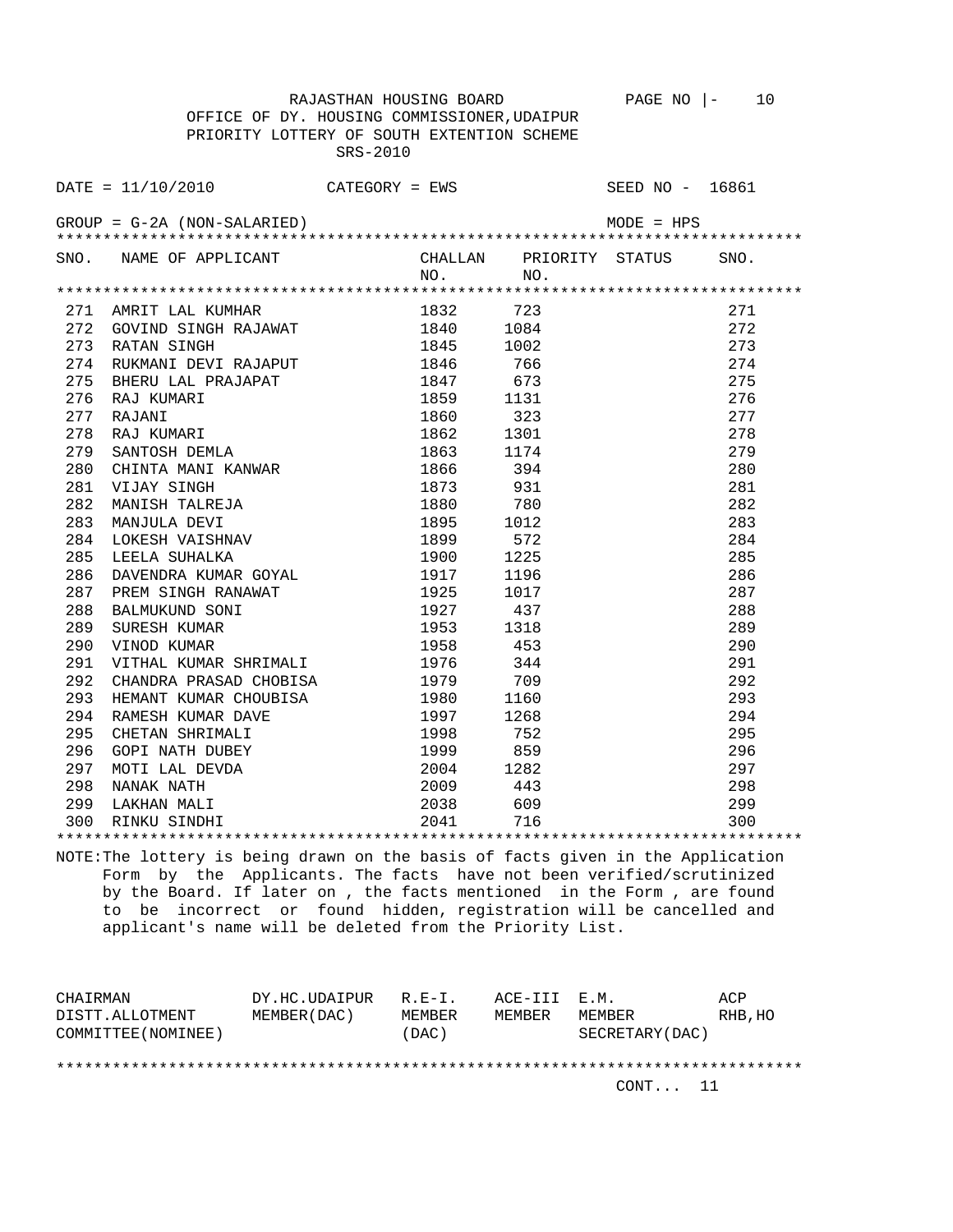RAJASTHAN HOUSING BOARD PAGE NO |- 11

 OFFICE OF DY. HOUSING COMMISSIONER,UDAIPUR PRIORITY LOTTERY OF SOUTH EXTENTION SCHEME SRS-2010

|     | DATE = $11/10/2010$ CATEGORY = EWS SEED NO - 16861                                                                                                                                                                                    |                                   |              |                |                         |      |
|-----|---------------------------------------------------------------------------------------------------------------------------------------------------------------------------------------------------------------------------------------|-----------------------------------|--------------|----------------|-------------------------|------|
|     | GROUP = G-2A (NON-SALARIED)                                                                                                                                                                                                           |                                   |              |                |                         |      |
|     | SNO. NAME OF APPLICANT                                                                                                                                                                                                                |                                   | NO.          | NO.            | CHALLAN PRIORITY STATUS | SNO. |
|     |                                                                                                                                                                                                                                       |                                   |              |                |                         |      |
| 301 |                                                                                                                                                                                                                                       |                                   |              |                |                         | 301  |
|     | JAGDISHI DEVI<br>RITESH<br>302 RITESH                                                                                                                                                                                                 |                                   |              |                |                         | 302  |
| 303 |                                                                                                                                                                                                                                       |                                   |              |                |                         | 303  |
|     | AYUB KHAN 2050 630<br>SONI RAJANI 2066 8<br>JAMNA LAL KUMAWAT 2068 1254<br>304 AYUB KHAN                                                                                                                                              |                                   |              |                |                         | 304  |
| 305 |                                                                                                                                                                                                                                       |                                   |              |                | 8 Successful 305        |      |
| 306 |                                                                                                                                                                                                                                       |                                   |              |                |                         | 306  |
| 307 | KALU SINGH DEVDA 2073 961                                                                                                                                                                                                             |                                   |              |                |                         | 307  |
| 308 | MANOHAR LAL CHOUBISA 2074 588                                                                                                                                                                                                         |                                   |              |                |                         | 308  |
| 309 | VIDAI NATH<br>ISHWAR NATH<br>ISHWAR NATH<br>PREM LATA<br>PREM LATA<br>BHANWAR NATH<br>2009 1153<br>SHANWAR NATH<br>2100 536<br>KHAGENDRA LOHAR<br>PUSHPA SAHU<br>PUSHPA SAHU<br>PUSHPA SAHU<br>PUSHPA SAHU<br>PUSHPA SAHU<br>2106 799 |                                   |              |                |                         | 309  |
| 310 |                                                                                                                                                                                                                                       |                                   |              |                |                         | 310  |
| 311 |                                                                                                                                                                                                                                       |                                   |              |                |                         | 311  |
| 312 |                                                                                                                                                                                                                                       |                                   |              |                |                         | 312  |
| 313 |                                                                                                                                                                                                                                       |                                   |              |                |                         | 313  |
|     | 314 PUSHPA SAHU                                                                                                                                                                                                                       |                                   |              |                |                         | 314  |
| 315 | BHAGWAN LAL SAHU                                                                                                                                                                                                                      |                                   | 2107 1296    |                |                         | 315  |
| 316 | YASHWANT SINGH CHOHAN 2117                                                                                                                                                                                                            |                                   |              | 916            |                         | 316  |
| 317 | PRAVEEN KUMAR                                                                                                                                                                                                                         |                                   |              |                |                         | 317  |
| 318 | SUSHIL SETHIYA                                                                                                                                                                                                                        |                                   |              |                |                         | 318  |
| 319 | RAKESH BHAVSAR                                                                                                                                                                                                                        | 2121 1339<br>2126 501<br>2127 667 |              |                |                         | 319  |
| 320 | LAL SINGH CHOUHAN<br>TARIIN SAHII                                                                                                                                                                                                     |                                   | 2127<br>2135 | 773            |                         | 320  |
| 321 |                                                                                                                                                                                                                                       |                                   |              | 508            |                         | 321  |
| 322 |                                                                                                                                                                                                                                       |                                   |              | 271            |                         | 322  |
| 323 |                                                                                                                                                                                                                                       |                                   |              | 980            |                         | 323  |
| 324 |                                                                                                                                                                                                                                       |                                   |              | 824            |                         | 324  |
| 325 | RAJ KUMAR                                                                                                                                                                                                                             |                                   | 2201         | $\overline{9}$ | Successful              | 325  |
| 326 |                                                                                                                                                                                                                                       |                                   | 2202 95      |                |                         | 326  |
| 327 |                                                                                                                                                                                                                                       |                                   |              |                | Successful 327          |      |
| 328 |                                                                                                                                                                                                                                       |                                   |              |                |                         | 328  |
| 329 |                                                                                                                                                                                                                                       |                                   |              |                |                         | 329  |
|     | 330 LOKESH KUMAR CHOUDHARY                                                                                                                                                                                                            |                                   |              |                |                         | 330  |
|     |                                                                                                                                                                                                                                       |                                   |              |                |                         |      |

NOTE:The lottery is being drawn on the basis of facts given in the Application Form by the Applicants. The facts have not been verified/scrutinized by the Board. If later on , the facts mentioned in the Form , are found to be incorrect or found hidden, registration will be cancelled and applicant's name will be deleted from the Priority List.

| CHAIRMAN            | DY.HC.UDAIPUR | $R$ $R - T$ | ACE-III E.M. |                 | ACP     |
|---------------------|---------------|-------------|--------------|-----------------|---------|
| DISTT.ALLOTMENT     | MEMBER (DAC)  | MEMBER      | MEMBER       | MEMBER          | RHB, HO |
| COMMITTEE (NOMINEE) |               | (DAC)       |              | SECRETARY (DAC) |         |
|                     |               |             |              |                 |         |
|                     |               |             |              |                 |         |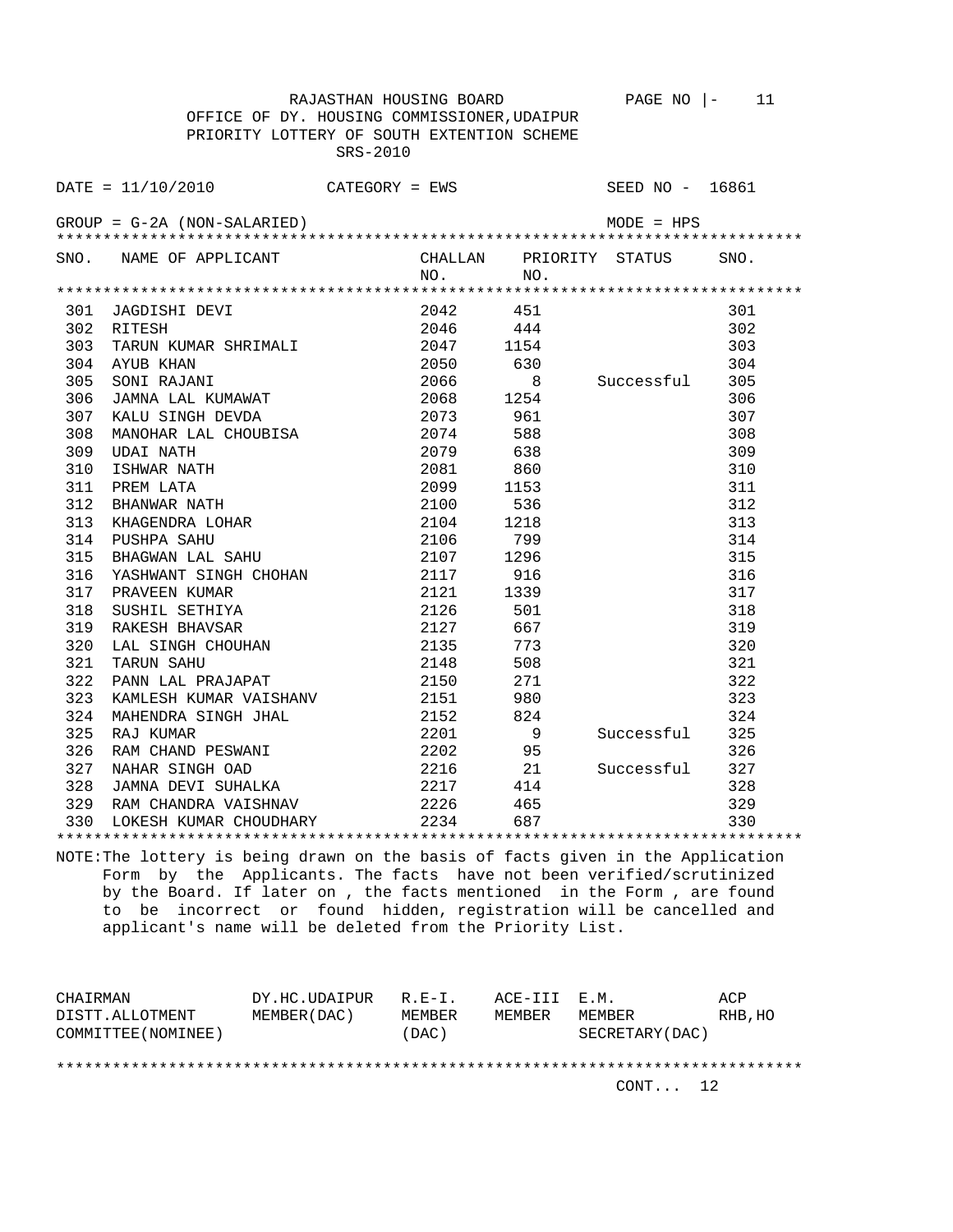RAJASTHAN HOUSING BOARD PAGE NO |- 12 OFFICE OF DY. HOUSING COMMISSIONER,UDAIPUR PRIORITY LOTTERY OF SOUTH EXTENTION SCHEME SRS-2010

DATE = 11/10/2010 CATEGORY = EWS SEED NO - 16861 GROUP = G-2A (NON-SALARIED) MODE = HPS \*\*\*\*\*\*\*\*\*\*\*\*\*\*\*\*\*\*\*\*\*\*\*\*\*\*\*\*\*\*\*\*\*\*\*\*\*\*\*\*\*\*\*\*\*\*\*\*\*\*\*\*\*\*\*\*\*\*\*\*\*\*\*\*\*\*\*\*\*\*\*\*\*\*\*\*\*\*\*\* SNO. NAME OF APPLICANT CHALLAN PRIORITY STATUS SNO. NO. NO. \*\*\*\*\*\*\*\*\*\*\*\*\*\*\*\*\*\*\*\*\*\*\*\*\*\*\*\*\*\*\*\*\*\*\*\*\*\*\*\*\*\*\*\*\*\*\*\*\*\*\*\*\*\*\*\*\*\*\*\*\*\*\*\*\*\*\*\*\*\*\*\*\*\*\*\*\*\*\*\* 331 PURUSHOTAM PALIWAL 2241 583 331 332 VIMLA JAIN 2245 635 332 331 PURUSHOTAM PALIWAL<br>
332 VIMLA JAIN<br>
332 NIMLA JAIN<br>
333 BANSI MALI 2248 1152<br>
333 BANSI MALI 2248 1152<br>
2257 85 334<br>
334<br>
334<br>
334<br>
335<br>
334<br>
335 334 RAJENDRA PALIWAL 2257 85 334 335 CHANDRA MOHAN KUMAWAT 2267 1110 335 336 SHAHID BATUL MANSURY 2268 1046 336 337 LAL CHAND LABANA  $2271$  350 337<br>338 MAHESH CHANDRA BARBAR 2294 1347 338<br>338 AMIT KUMAR RAQ 2202 3202 326 338 MAHESH CHANDRA BARBAR 2294 1347 338 339 AMIT KUMAR RAO 2302 336 339 340 GEETA RAV 341 TARUN 2308 1250<br>342 NARESH KUMAR VIRWANI 2321 1010 342 342 NARESH KUMAR VIRWANI 2321 1010 342 343 CHANDRKANTA DEVI 2325 10 Successful 343 344 AMIT 2330 1265 344 345 LOKESH TAILOR 2332 959 345 346 DALCHAND DARJI 2333 379 346 347 DEEPAK TALREJA 2348 1229 347 348 MANISH KUMAR AUDICHYA 2350 744 348 349 PRMOD KUMAR CHOUDHARY 2354 364 349 350 PUJA KHUBCHANDANI 2355 242 350 351 BADRI PRASAD AGRAWAL 2358 1067 351 352 VINOD MOCHI 2380 659 352 353 UDAY LAL PRAJAPAT 2383 1341 353 354 LALIT KUMAR RATHORE 2388 1167 354 355 SUNIL KUMAR RATHORE 2389 1103 355 356 PREM PRAKASH MALI 2396 408 356 357 BABU LAL 2406 228 357 358 GOVIND SINGH CHUNDAWAT 2410 658 358 359 GURPREET KAUR 2416 393 359 360 ARCHNA 2419 387 360

\*\*\*\*\*\*\*\*\*\*\*\*\*\*\*\*\*\*\*\*\*\*\*\*\*\*\*\*\*\*\*\*\*\*\*\*\*\*\*\*\*\*\*\*\*\*\*\*\*\*\*\*\*\*\*\*\*\*\*\*\*\*\*\*\*\*\*\*\*\*\*\*\*\*\*\*\*\*\*\* NOTE:The lottery is being drawn on the basis of facts given in the Application Form by the Applicants. The facts have not been verified/scrutinized by the Board. If later on , the facts mentioned in the Form , are found to be incorrect or found hidden, registration will be cancelled and applicant's name will be deleted from the Priority List.

| CHAIRMAN            | DY.HC.UDAIPUR | $R.F - T$ .   | ACE-III E.M. |                  | ACP     |
|---------------------|---------------|---------------|--------------|------------------|---------|
| DISTT.ALLOTMENT     | MEMBER (DAC)  | <b>MEMBER</b> | MF.MBF.R     | MF.MBF.R         | RHB, HO |
| COMMITTEE (NOMINEE) |               | (DAC)         |              | SECRETARY (DAC ) |         |
|                     |               |               |              |                  |         |
|                     |               |               |              |                  |         |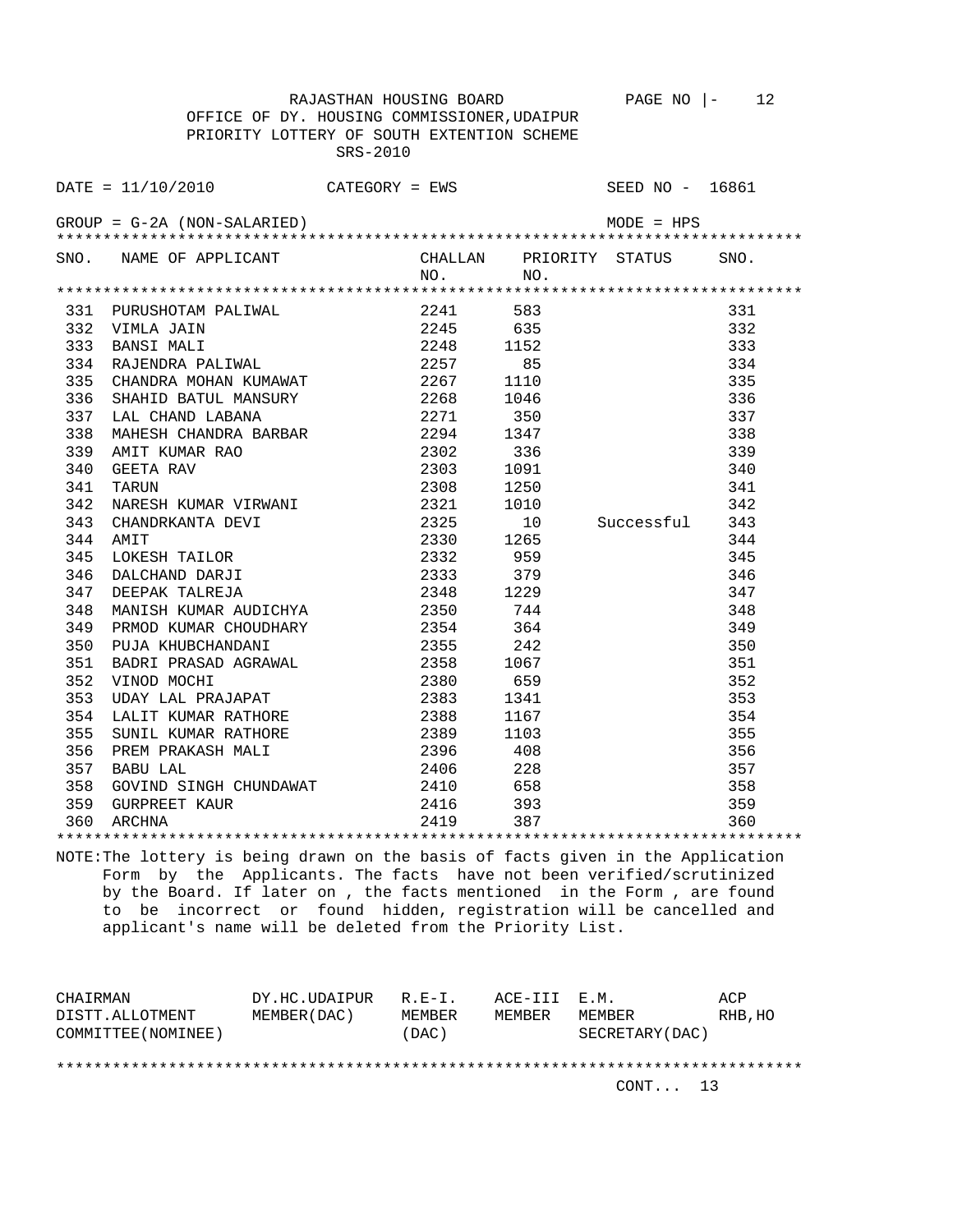RAJASTHAN HOUSING BOARD PAGE NO |- 13 OFFICE OF DY. HOUSING COMMISSIONER,UDAIPUR PRIORITY LOTTERY OF SOUTH EXTENTION SCHEME SRS-2010

|     | SNO. NAME OF APPLICANT                                                                                                                                                                                                                                                                                                                                                                   | $NO.$ NO. |     | CHALLAN PRIORITY STATUS | SNO. |
|-----|------------------------------------------------------------------------------------------------------------------------------------------------------------------------------------------------------------------------------------------------------------------------------------------------------------------------------------------------------------------------------------------|-----------|-----|-------------------------|------|
|     |                                                                                                                                                                                                                                                                                                                                                                                          |           |     |                         |      |
|     | $\begin{tabular}{lcccc} \textbf{361} & \textbf{KALI} & \textbf{BAI} & \textbf{ADINAR} \\ \textbf{362} & \textbf{DINESH} & \textbf{LAL} & \textbf{LOHAR} \\ \textbf{363} & \textbf{SUSHILA} & \textbf{BHAT} & 2425 & 1096 & 361 \\ \textbf{364} & \textbf{SUSHILA} & \textbf{BHAT} & 2450 & 1286 & 361 \\ \textbf{365} & \textbf{SUSHILA} & \textbf{BHAT} & 2450 & 1286 & 362 \\ \textbf$ |           |     |                         |      |
|     |                                                                                                                                                                                                                                                                                                                                                                                          |           |     |                         |      |
|     |                                                                                                                                                                                                                                                                                                                                                                                          |           |     |                         |      |
|     |                                                                                                                                                                                                                                                                                                                                                                                          |           |     |                         |      |
|     |                                                                                                                                                                                                                                                                                                                                                                                          |           |     |                         |      |
|     |                                                                                                                                                                                                                                                                                                                                                                                          |           |     |                         |      |
|     |                                                                                                                                                                                                                                                                                                                                                                                          |           |     |                         |      |
|     |                                                                                                                                                                                                                                                                                                                                                                                          |           |     |                         |      |
|     |                                                                                                                                                                                                                                                                                                                                                                                          |           |     |                         |      |
|     |                                                                                                                                                                                                                                                                                                                                                                                          |           |     |                         |      |
|     |                                                                                                                                                                                                                                                                                                                                                                                          |           |     |                         |      |
|     |                                                                                                                                                                                                                                                                                                                                                                                          |           |     |                         |      |
|     |                                                                                                                                                                                                                                                                                                                                                                                          |           |     |                         |      |
|     |                                                                                                                                                                                                                                                                                                                                                                                          |           |     |                         |      |
|     |                                                                                                                                                                                                                                                                                                                                                                                          |           |     |                         |      |
|     |                                                                                                                                                                                                                                                                                                                                                                                          |           |     |                         |      |
|     |                                                                                                                                                                                                                                                                                                                                                                                          |           |     |                         |      |
|     |                                                                                                                                                                                                                                                                                                                                                                                          |           |     |                         |      |
|     |                                                                                                                                                                                                                                                                                                                                                                                          |           |     |                         |      |
|     | 380 VIJENDRA SINGH RATHORE 2574 257                                                                                                                                                                                                                                                                                                                                                      |           |     |                         | 380  |
|     | 381 NARAYAN LAL                                                                                                                                                                                                                                                                                                                                                                          | 2578 738  |     |                         | 381  |
| 382 | 1938<br>1073<br>1073<br>1073<br>1073<br>2585<br>2585<br>2585<br>214                                                                                                                                                                                                                                                                                                                      |           |     |                         | 382  |
|     | 383 VINOD KUMAR                                                                                                                                                                                                                                                                                                                                                                          |           |     |                         | 383  |
|     | 384 KAILASH CHANDRA BHANWARA 2594 151<br>385 ALKA JAIN 2597 1003<br>386 VINOD KUMAR NAI 2608 1311                                                                                                                                                                                                                                                                                        |           |     |                         | 384  |
|     |                                                                                                                                                                                                                                                                                                                                                                                          |           |     |                         | 385  |
|     |                                                                                                                                                                                                                                                                                                                                                                                          |           |     |                         | 386  |
|     |                                                                                                                                                                                                                                                                                                                                                                                          |           |     |                         | 387  |
|     | 1003 / 111<br>387 PRAKASH CHANDRA BARBAR 2616 2616 889<br>388 SHANKER LAL LOHAR 2619 2619 120                                                                                                                                                                                                                                                                                            |           |     |                         | 388  |
|     | 389 BHAGAVATI DEVI BHATT 380 2620 171                                                                                                                                                                                                                                                                                                                                                    |           |     |                         | 389  |
|     | 390 KESAR BAI                                                                                                                                                                                                                                                                                                                                                                            | 2646      | 254 |                         | 390  |

\*\*\*\*\*\*\*\*\*\*\*\*\*\*\*\*\*\*\*\*\*\*\*\*\*\*\*\*\*\*\*\*\*\*\*\*\*\*\*\*\*\*\*\*\*\*\*\*\*\*\*\*\*\*\*\*\*\*\*\*\*\*\*\*\*\*\*\*\*\*\*\*\*\*\*\*\*\*\*\* NOTE:The lottery is being drawn on the basis of facts given in the Application Form by the Applicants. The facts have not been verified/scrutinized by the Board. If later on , the facts mentioned in the Form , are found to be incorrect or found hidden, registration will be cancelled and applicant's name will be deleted from the Priority List.

| CHAIRMAN            | DY.HC.UDAIPUR | $R.F - T$ . | ACE-TTT F.M. |                 | ACP     |
|---------------------|---------------|-------------|--------------|-----------------|---------|
| DISTT.ALLOTMENT     | MEMBER (DAC)  | MEMBER      | MEMBER       | MEMBER          | RHB, HO |
| COMMITTEE (NOMINEE) |               | (DAC)       |              | SECRETARY (DAC) |         |
|                     |               |             |              |                 |         |
|                     |               |             |              |                 |         |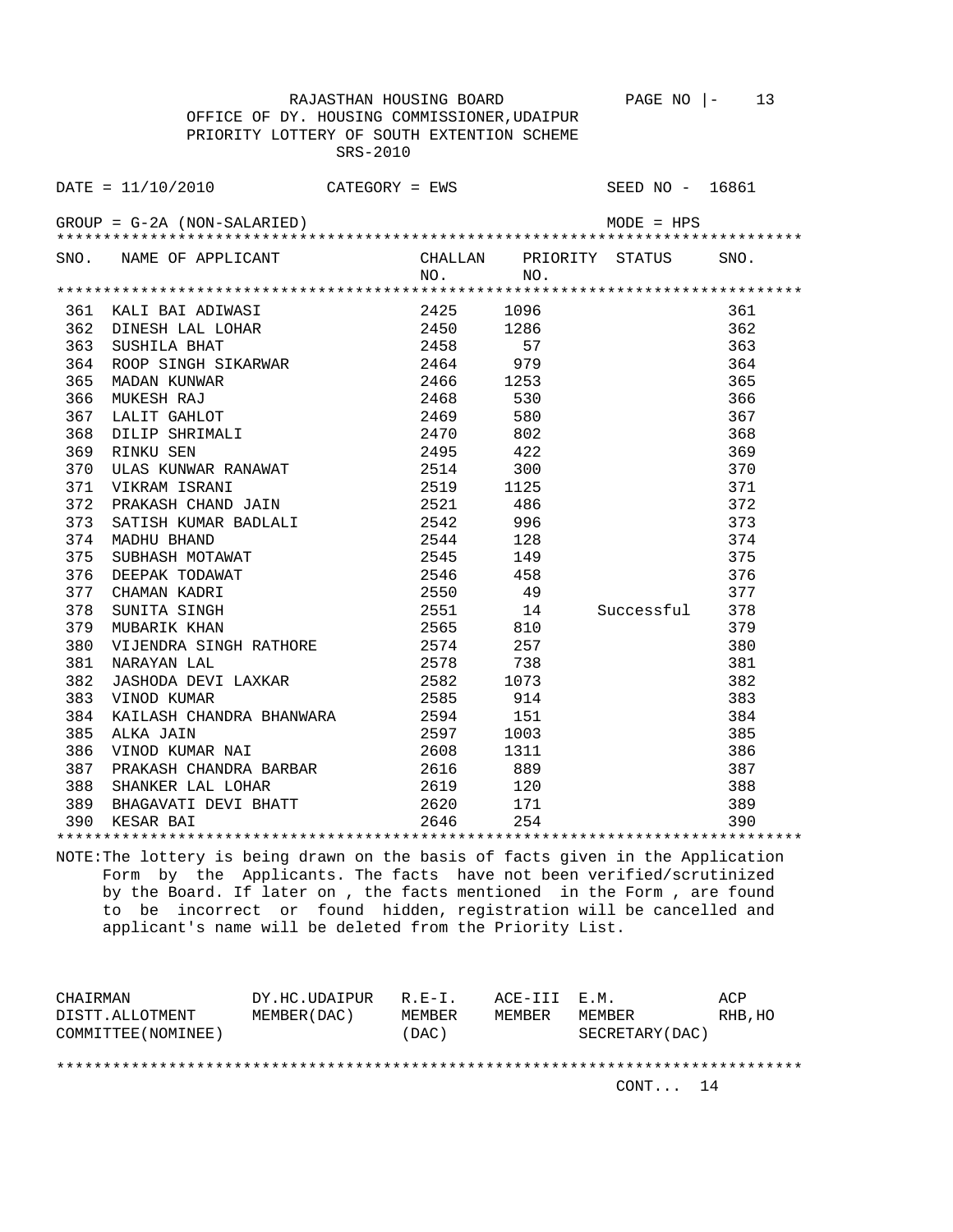RAJASTHAN HOUSING BOARD PAGE NO  $|-$  14 OFFICE OF DY. HOUSING COMMISSIONER,UDAIPUR

|      |                               | PRIORITY LOTTERY OF SOUTH EXTENTION SCHEME<br>$SRS-2010$ |          |                 |                 |      |
|------|-------------------------------|----------------------------------------------------------|----------|-----------------|-----------------|------|
|      | DATA / 10 / 2010              | $CATEGORY = EWS$                                         |          |                 | SEED NO - 16861 |      |
|      | $GROUP = G-2A (NON-SALARIED)$ |                                                          |          |                 | $MODE = HPS$    |      |
| SNO. | NAME OF APPLICANT             |                                                          | CHALLAN. | PRIORITY STATUS |                 | SNO. |

 NO. NO. \*\*\*\*\*\*\*\*\*\*\*\*\*\*\*\*\*\*\*\*\*\*\*\*\*\*\*\*\*\*\*\*\*\*\*\*\*\*\*\*\*\*\*\*\*\*\*\*\*\*\*\*\*\*\*\*\*\*\*\*\*\*\*\*\*\*\*\*\*\*\*\*\*\*\*\*\*\*\*\* 391 KALASUM BEGAM 2651 881 391 392 AMBA DEVI 2652 788 392 393 REKHA SANADYA 2653 246 393 394 KISHAN LOHAR 2655 207 394 395 SANJAY SAHANI 2660 516 395 396 MUKESH TAILOR 2662 107 396 397 BHAGAT SINGH 2670 72 397<br>398 KELA DEVI 2671 189 398 398 KELA DEVI 2671 189 398 399 MOHMMD JAMEEL 2673 895 399<br>400 AJIT SINGH 2674 1031 400 400 AJIT SINGH 2674 1031 400 401 SAROJ 2675 777 401 402 RAMESH KUMAR 2676 1082 402 403 ROSHAN LAL 2678 99 403 404 VINOD KUMAR 2679 236<br>405 NARENDRA PAL SINGH 2682 429 405 NARENDRA PAL SINGH 2682 429 405 406 JITENDRA SINGH CHUNDAWAT 2691 136 406 407 ABHISHEK MAHESHWARI 2694 1332 407 406 JITENDRA SINGH CHUNDAWAT 2691 136 406<br>
407 ABHISHEK MAHESHWARI 2694 1332 407<br>
408 MADAN LAL 2695 73 408<br>
409 HEMA KUNWAR MAKWANA 2699 1059 409<br>
------ 2011 409 HEMA KUNWAR MAKWANA 2699 1059 409 410 RAJENDRA KUMAR SONI 2705 44 410 411 DHARMENDRA KUMAR 2706 145 411 15 Successful 412<br>265 413 413 SALEEM KHAN 2711 265 413 414 SURENDRA SINGH 2718 185 414 415 BHARAT SAINI 2721 52 415 416 NIRAJ RATHORE 2722 998 416 417 LEHARI BAI 2724 623 417 418 PRAHALAD KUMAR 2733 363 418 419 VIJAY LAXMI TANWAR 2736 35 419 420 PUSHPA PANCHOLI 2746 888 420 \*\*\*\*\*\*\*\*\*\*\*\*\*\*\*\*\*\*\*\*\*\*\*\*\*\*\*\*\*\*\*\*\*\*\*\*\*\*\*\*\*\*\*\*\*\*\*\*\*\*\*\*\*\*\*\*\*\*\*\*\*\*\*\*\*\*\*\*\*\*\*\*\*\*\*\*\*\*\*\*

NOTE:The lottery is being drawn on the basis of facts given in the Application Form by the Applicants. The facts have not been verified/scrutinized by the Board. If later on , the facts mentioned in the Form , are found to be incorrect or found hidden, registration will be cancelled and applicant's name will be deleted from the Priority List.

| CHAIRMAN            | DY.HC.UDAIPUR | $R.E-I.$ | ACE-III E.M. |                 | ACP     |
|---------------------|---------------|----------|--------------|-----------------|---------|
| DISTT.ALLOTMENT     | MEMBER (DAC)  | MEMBER   | MEMBER       | MEMBER          | RHB, HO |
| COMMITTEE (NOMINEE) |               | (DAC)    |              | SECRETARY (DAC) |         |
|                     |               |          |              |                 |         |
|                     |               |          |              |                 |         |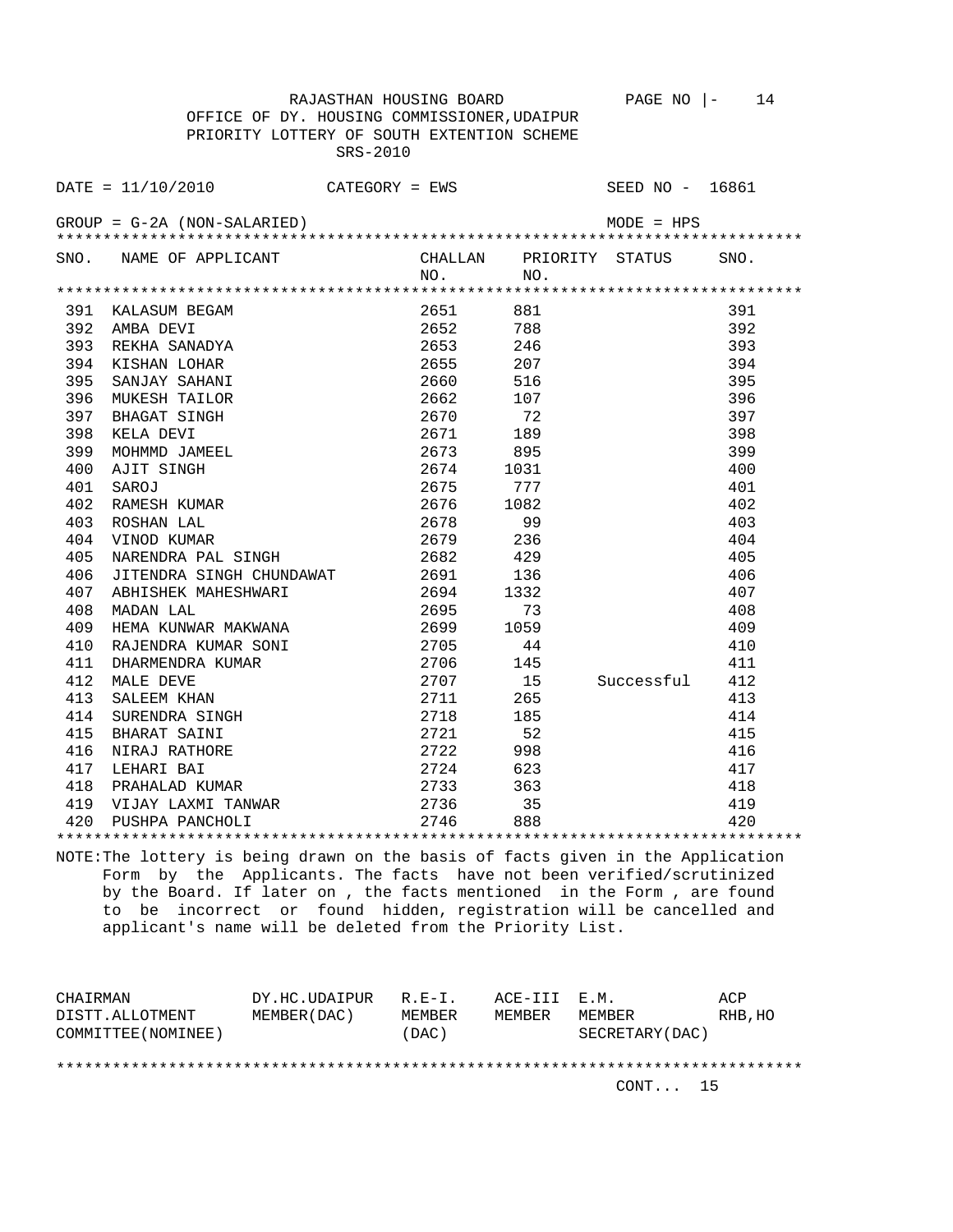RAJASTHAN HOUSING BOARD PAGE NO  $|-$  15 OFFICE OF DY. HOUSING COMMISSIONER,UDAIPUR PRIORITY LOTTERY OF SOUTH EXTENTION SCHEME SRS-2010

DATE = 11/10/2010 CATEGORY = EWS SEED NO - 16861 GROUP = G-2A (NON-SALARIED) MODE = HPS \*\*\*\*\*\*\*\*\*\*\*\*\*\*\*\*\*\*\*\*\*\*\*\*\*\*\*\*\*\*\*\*\*\*\*\*\*\*\*\*\*\*\*\*\*\*\*\*\*\*\*\*\*\*\*\*\*\*\*\*\*\*\*\*\*\*\*\*\*\*\*\*\*\*\*\*\*\*\*\* SNO. NAME OF APPLICANT CHALLAN PRIORITY STATUS SNO.<br>NO. NO. NO. NO. \*\*\*\*\*\*\*\*\*\*\*\*\*\*\*\*\*\*\*\*\*\*\*\*\*\*\*\*\*\*\*\*\*\*\*\*\*\*\*\*\*\*\*\*\*\*\*\*\*\*\*\*\*\*\*\*\*\*\*\*\*\*\*\*\*\*\*\*\*\*\*\*\*\*\*\*\*\*\*\* 421 KISHAN LAL REGAR 2753 1195 421 422 UDAI LAL REGAR 2754 472 422 423 PREM SAHAU 2758 1319 423

| 424 | MANOHAR DEVI               | 2759      | 325  |            | 424 |
|-----|----------------------------|-----------|------|------------|-----|
| 425 | ROSHAN LAL                 | 2766      | 652  |            | 425 |
| 426 | RADHA DEVI TELI            | 2784      | 1102 |            | 426 |
| 427 | LOKESH LOHAR               | 2788      | 1210 |            | 427 |
| 428 | KESHAR SINGH PARIHAR       | 2791      | 143  |            | 428 |
| 429 | FARIDA BEGUM               | 2799      | 1095 |            | 429 |
| 430 | RATNA DEVI                 | 2813      | 1224 |            | 430 |
| 431 | HEMANT KUMAR JOSHI         | 2827      | 616  |            | 431 |
| 432 | NARESH KUMAR JOSHI         | 2828      | 533  |            | 432 |
| 433 | MANJU JAIN                 | 2841      | 1019 |            | 433 |
| 434 | LAXMI DEVI                 | 2862      | 1247 |            | 434 |
| 435 | KALPNA AMETA               | 2868      | 1239 |            | 435 |
| 436 | PUSHPA AMETA               | 2872      | 1330 |            | 436 |
| 437 | LALIT KUMAR VYAS           | 2879 945  |      |            | 437 |
| 438 | RAJ KUMAR                  | 2880 80   |      |            | 438 |
| 439 | RAJESH JOSHI               | 2889 20   |      | Successful | 439 |
| 440 | BHOPAL SINGH               | 2891      | 100  |            | 440 |
| 441 | MANOHAR SINGH RATHORE 2902 |           | 781  |            | 441 |
| 442 | ASHOK SOLANKI              | 2905 853  |      |            | 442 |
| 443 | SHAFI MOHAMMED             | 2920      | 1060 |            | 443 |
| 444 | HIRA LAL TELI              | 2925      | 1124 |            | 444 |
| 445 | RAMESH KUMAR TELI          | 2926      | 1109 |            | 445 |
| 446 | RADHA SHARMA               | 2930      | 864  |            | 446 |
| 447 | MANA BHOI                  | 2935      | 1309 |            | 447 |
| 448 | RAJENDRA KUMAR             | 2937      | 1344 |            | 448 |
| 449 | KANHAIYA LAL BHATT         | 2947 1150 |      |            | 449 |
| 450 | ASHISH PAL                 | 2953 837  |      |            | 450 |
|     |                            |           |      |            |     |

NOTE:The lottery is being drawn on the basis of facts given in the Application Form by the Applicants. The facts have not been verified/scrutinized by the Board. If later on , the facts mentioned in the Form , are found to be incorrect or found hidden, registration will be cancelled and applicant's name will be deleted from the Priority List.

| CHAIRMAN            | DY.HC.UDAIPUR | $R.F - T$ . | ACE-III E.M. |                 | ACP     |
|---------------------|---------------|-------------|--------------|-----------------|---------|
| DISTT.ALLOTMENT     | MEMBER (DAC)  | MEMBER      | MEMBER       | MF.MBF.R        | RHB, HO |
| COMMITTEE (NOMINEE) |               | (DAC)       |              | SECRETARY (DAC) |         |
|                     |               |             |              |                 |         |
|                     |               |             |              |                 |         |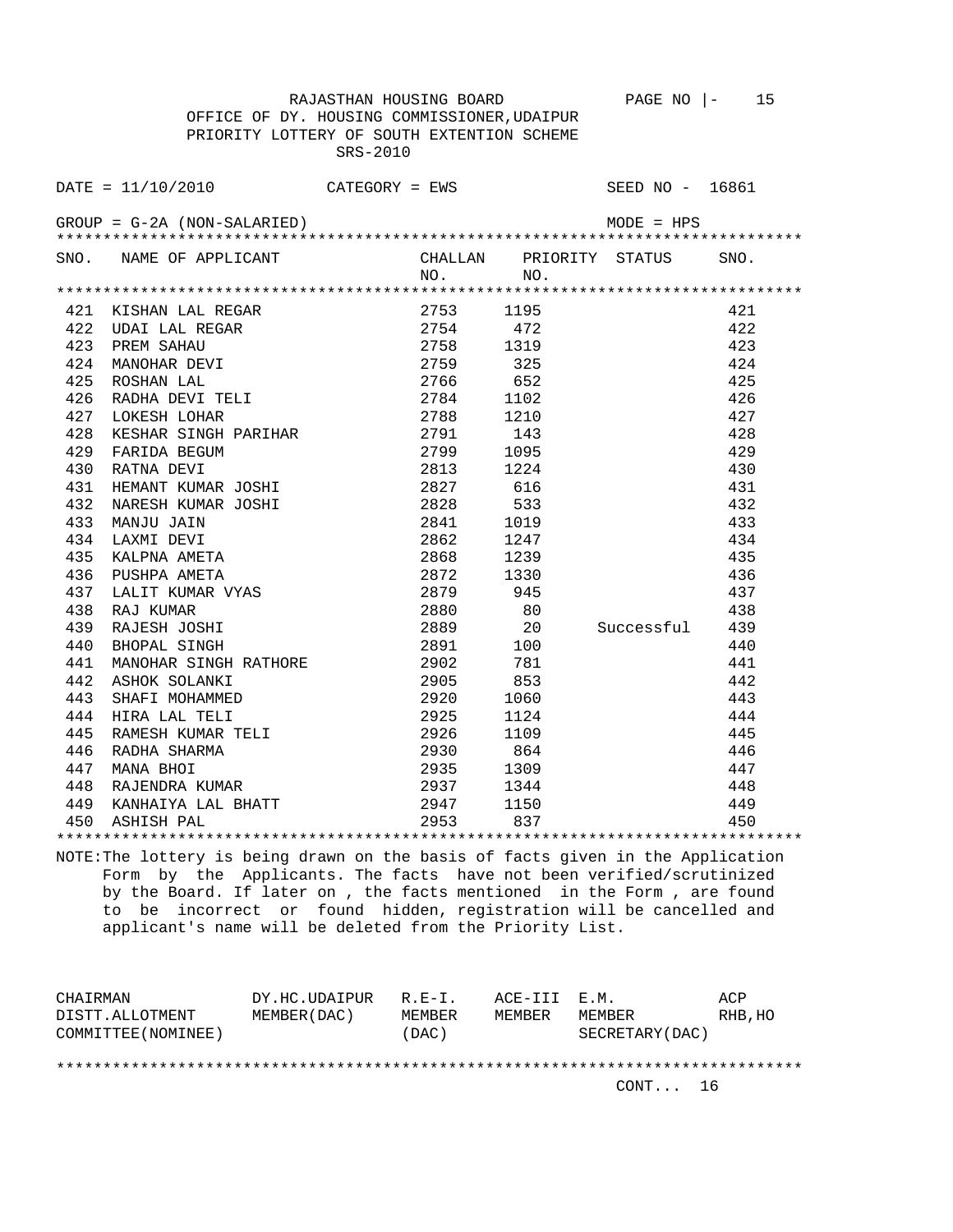RAJASTHAN HOUSING BOARD PAGE NO |- 16

 OFFICE OF DY. HOUSING COMMISSIONER,UDAIPUR PRIORITY LOTTERY OF SOUTH EXTENTION SCHEME SRS-2010

|     | $\texttt{DATE} = 11/10/2010$ CATEGORY = EWS                       |      |          |                                | SEED NO - 16861 |      |
|-----|-------------------------------------------------------------------|------|----------|--------------------------------|-----------------|------|
|     | $GROUP = G-2A (NON-SALARIED)$                                     |      |          |                                | $MODE = HPS$    |      |
|     | SNO. NAME OF APPLICANT                                            |      | NO.      | CHALLAN PRIORITY STATUS<br>NO. |                 | SNO. |
|     |                                                                   |      |          |                                |                 |      |
| 451 |                                                                   |      | 2954     | 1204                           |                 | 451  |
| 452 |                                                                   |      | 2958     | 852                            |                 | 452  |
| 453 | KUBER SINGH PAL<br>MUKESH MALI<br>BHAGWATI LAL<br>DILIP KUMAR SEN |      | 2967     | 644                            |                 | 453  |
| 454 |                                                                   |      | 2968     | 785                            |                 | 454  |
| 455 | FANISH DIXIT                                                      |      | 2977 178 |                                |                 | 455  |
| 456 | DEVI LAL CHOUDHARY                                                |      | 2983 372 |                                |                 | 456  |
| 457 | LALIT CHOUDHARY                                                   |      | 2984     | 66                             |                 | 457  |
| 458 | RAMESH CHOUDHARY                                                  |      | 2985 250 |                                |                 | 458  |
| 459 | RAMESH LOHAR                                                      |      | 2986 903 |                                |                 | 459  |
| 460 | CHAGAN BAI                                                        |      | 2987     | 866                            |                 | 460  |
| 461 | SHAUKAT ALI                                                       |      | 2990     | 1117                           |                 | 461  |
| 462 | UDAI LAL LOHAR                                                    |      | 2996     | 893                            |                 | 462  |
| 463 | NAROTTAM SOLANKI<br>RANJANA BHATI<br>KOMAL KANWAR<br>BHAG SINGH   |      | 2997     | 1053                           |                 | 463  |
| 464 |                                                                   |      | 2998     | 186                            |                 | 464  |
| 465 |                                                                   |      | 3002     | 512                            |                 | 465  |
| 466 |                                                                   |      | 3050     | 1128                           |                 | 466  |
| 467 |                                                                   |      | 3051     | 670                            |                 | 467  |
| 468 |                                                                   |      | 3063     | 804                            |                 | 468  |
| 469 |                                                                   |      | 3091     | 114                            |                 | 469  |
| 470 | SHAG SINGH<br>HARISH KALRA<br>SANTOSH VAISHNAV<br>TAA MALI        |      | 3109     | 868                            |                 | 470  |
| 471 | ARCHANA TRIPATHI                                                  |      | 3138     | 830                            |                 | 471  |
| 472 | GEETA DEVI CHOUDHARY                                              |      | 3167     | 965                            |                 | 472  |
| 473 | LALIT KUMAR CHOUDHARY 3168 1182                                   |      |          |                                |                 | 473  |
| 474 | <b>GOPAL GURJAR</b>                                               |      | 3169 308 |                                |                 | 474  |
| 475 | HIRA LAL KUMHAR                                                   | 3202 |          | 960                            |                 | 475  |
| 476 | BHAGWATI DEVI                                                     | 3203 |          | 489                            |                 | 476  |
| 477 | GORA KUNWAR JHALA                                                 | 3206 |          | 1275                           |                 | 477  |
| 478 | KISHAN LAL                                                        |      | 3214     | 547                            |                 | 478  |
| 479 | BHERU SINGH RATHORE                                               |      | 3215     | 918                            |                 | 479  |
| 480 | BHUPENDRA LAKHARA                                                 |      | 3228     | 1077                           |                 | 480  |
|     |                                                                   |      |          |                                |                 |      |

NOTE:The lottery is being drawn on the basis of facts given in the Application Form by the Applicants. The facts have not been verified/scrutinized by the Board. If later on , the facts mentioned in the Form , are found to be incorrect or found hidden, registration will be cancelled and applicant's name will be deleted from the Priority List.

| CHAIRMAN            | DY.HC.UDAIPUR | $R.F - T$ . | ACE-III E.M. |                 | ACP     |
|---------------------|---------------|-------------|--------------|-----------------|---------|
| DISTT.ALLOTMENT     | MEMBER (DAC)  | MF.MBF.R    | MEMBER       | MEMBER          | RHB, HO |
| COMMITTEE (NOMINEE) |               | (DAC)       |              | SECRETARY (DAC) |         |
|                     |               |             |              |                 |         |
|                     |               |             |              |                 |         |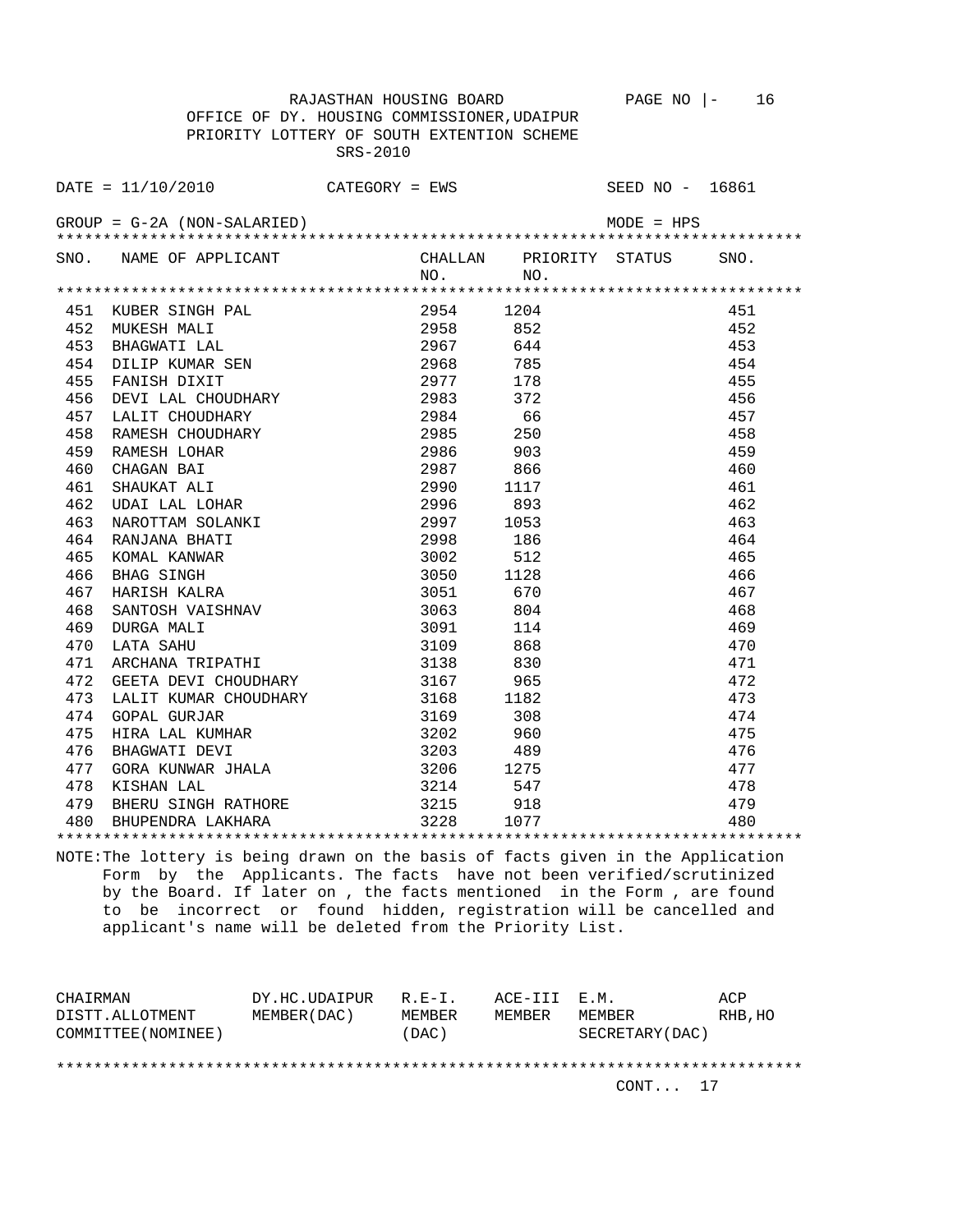RAJASTHAN HOUSING BOARD PAGE NO  $|-$  17 OFFICE OF DY. HOUSING COMMISSIONER,UDAIPUR PRIORITY LOTTERY OF SOUTH EXTENTION SCHEME SRS-2010

DATE = 11/10/2010 CATEGORY = EWS SEED NO - 16861 GROUP = G-2A (NON-SALARIED) MODE = HPS \*\*\*\*\*\*\*\*\*\*\*\*\*\*\*\*\*\*\*\*\*\*\*\*\*\*\*\*\*\*\*\*\*\*\*\*\*\*\*\*\*\*\*\*\*\*\*\*\*\*\*\*\*\*\*\*\*\*\*\*\*\*\*\*\*\*\*\*\*\*\*\*\*\*\*\*\*\*\*\* SNO. NAME OF APPLICANT CHALLAN PRIORITY STATUS SNO.

|     |                       | NO.      | NO.  |     |
|-----|-----------------------|----------|------|-----|
|     |                       |          |      |     |
| 481 | NAND KISHORE NAMA     | 3238     | 559  | 481 |
| 482 | SURESH KUMAR CHABLANI | 3246 493 |      | 482 |
| 483 | RANJEET JAT           | 3259     | 831  | 483 |
| 484 | KAUSHLYA JAIN         | 3275     | 566  | 484 |
| 485 | RAKESH PAL            | 3283     | 1244 | 485 |
| 486 | KAMLA BAI             | 3287     | 737  | 486 |
| 487 | BHOLA RAM REBARI      | 3305     | 296  | 487 |
| 488 | MOHD SALIM            | 3307     | 1139 | 488 |
| 489 | SAVITA                | 3328     | 77   | 489 |
| 490 | ASHA                  | 3337     | 324  | 490 |
| 491 | SHYAM SINGH SISODIA   | 3347     | 1048 | 491 |
| 492 | LAL SINGH             | 3349     | 91   | 492 |
| 493 | LAXMAN SINGH DEVDA    | 3374     | 1291 | 493 |
| 494 | MANJU KUNWAR PANWAR   | 3375     | 915  | 494 |
| 495 | MAHESH PURI GOSWAMI   | 3376     | 214  | 495 |
| 496 | MANGI LAL GAYARI      | 3392     | 846  | 496 |
| 497 | ANURADHA VYAS         | 3404     | 774  | 497 |
| 498 | USHA VYAS             | 3405     | 1303 | 498 |
| 499 | SHANKAR LAL KALAL     | 3407     | 266  | 499 |
| 500 | NAINU SINGH           | 3410     | 222  | 500 |
| 501 | KAMAL SINGH RAJPUR    | 3415     | 127  | 501 |
| 502 | JITENDRA CHABBARA     | 3467     | 1034 | 502 |
| 503 | GANESH LAL SUTHAR     | 3469     | 1193 | 503 |
| 504 | NIRMALA ACHARYA       | 3483     | 1120 | 504 |
| 505 | DILIP SHARMA          | 3491     | 817  | 505 |
| 506 | OM PRAKASH TAILOR     | 3494     | 845  | 506 |
| 507 | PRABHU LAL CHOUBISA   | 3508     | 808  | 507 |
| 508 | RAM NIWAS             | 3512     | 248  | 508 |
| 509 | SUNIL SETH            | 3514     | 1030 | 509 |
| 510 | AJAY SETH             | 3515     | 122  | 510 |
|     |                       |          |      |     |

NOTE:The lottery is being drawn on the basis of facts given in the Application Form by the Applicants. The facts have not been verified/scrutinized by the Board. If later on , the facts mentioned in the Form , are found to be incorrect or found hidden, registration will be cancelled and applicant's name will be deleted from the Priority List.

| CHAIRMAN            | DY.HC.UDAIPUR | $R.E-I.$      | ACE-III E.M. |                 | ACP     |
|---------------------|---------------|---------------|--------------|-----------------|---------|
| DISTT.ALLOTMENT     | MEMBER (DAC)  | <b>MEMBER</b> | MEMBER       | MEMBER          | RHB, HO |
| COMMITTEE (NOMINEE) |               | (DAC)         |              | SECRETARY (DAC) |         |
|                     |               |               |              |                 |         |
|                     |               |               |              |                 |         |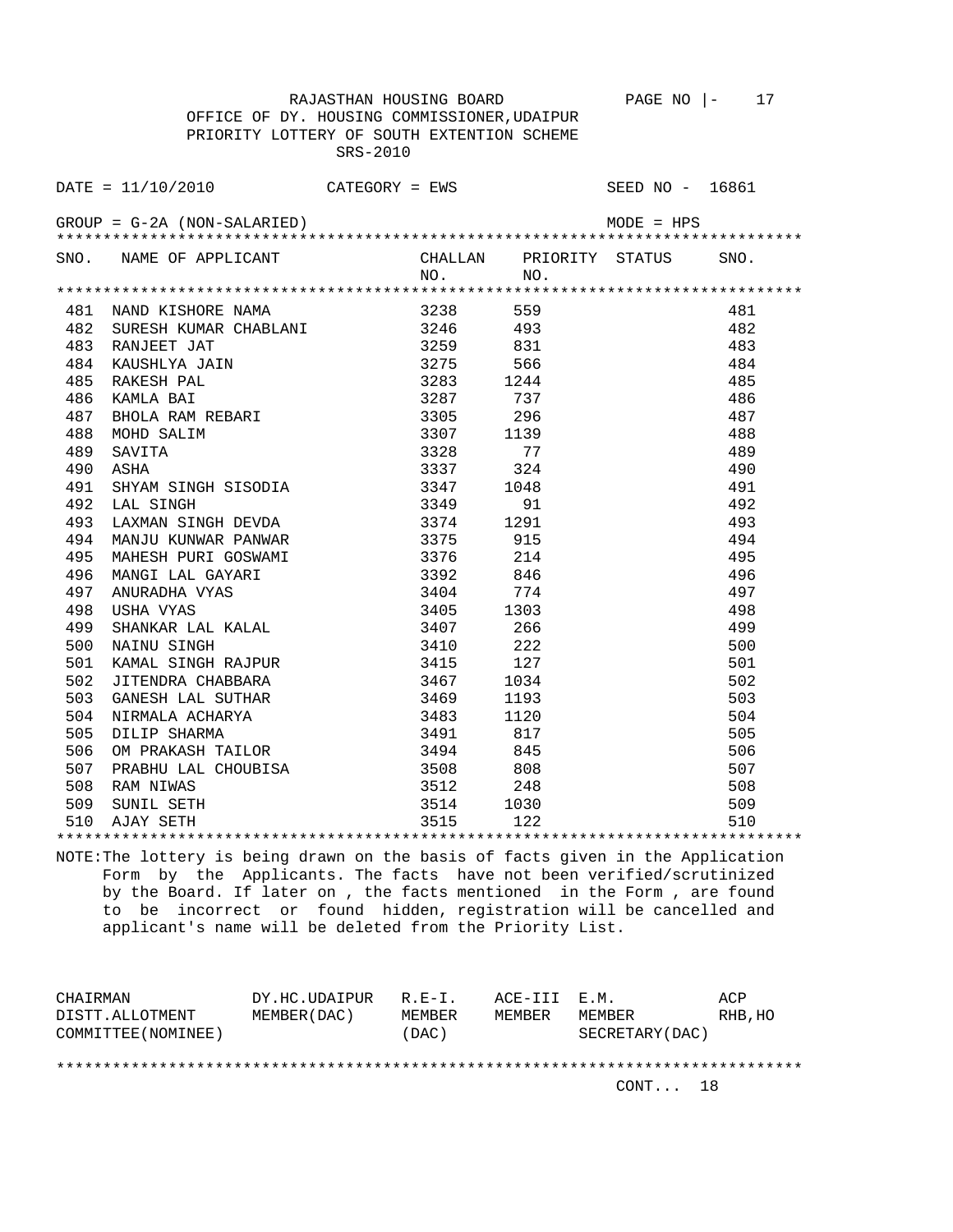RAJASTHAN HOUSING BOARD PAGE NO  $\vert -$  18 OFFICE OF DY. HOUSING COMMISSIONER,UDAIPUR PRIORITY LOTTERY OF SOUTH EXTENTION SCHEME SRS-2010

DATE = 11/10/2010 CATEGORY = EWS SEED NO - 16861 GROUP = G-2A (NON-SALARIED) MODE = HPS \*\*\*\*\*\*\*\*\*\*\*\*\*\*\*\*\*\*\*\*\*\*\*\*\*\*\*\*\*\*\*\*\*\*\*\*\*\*\*\*\*\*\*\*\*\*\*\*\*\*\*\*\*\*\*\*\*\*\*\*\*\*\*\*\*\*\*\*\*\*\*\*\*\*\*\*\*\*\*\* SNO. NAME OF APPLICANT CHALLAN PRIORITY STATUS SNO.

|     |                                                                                                             | NO.       | NO.  |     |
|-----|-------------------------------------------------------------------------------------------------------------|-----------|------|-----|
|     |                                                                                                             |           |      |     |
|     | 511 BHERU LAL SETH<br>512 RAM DEV                                                                           | 3516 142  |      | 511 |
|     |                                                                                                             | 3519      | 1070 | 512 |
|     | 512 KAN DEV<br>513 DINESH KUMAR PATEL 3522<br>3522                                                          |           | 471  | 513 |
| 514 | GANESH LAL KUMHAR 3523 842                                                                                  |           |      | 514 |
| 515 | KAMLA SHARMA                                                                                                | 3560 535  |      | 515 |
| 516 | KAMLA SEN                                                                                                   |           |      | 516 |
| 517 |                                                                                                             |           |      | 517 |
| 518 | PREM KUNWAR                                                                                                 |           |      | 518 |
|     |                                                                                                             |           | 307  | 519 |
|     |                                                                                                             |           | 1098 | 520 |
| 521 | MAHENDRA KUMAR AUDCHIYA 3599 624                                                                            |           |      | 521 |
| 522 | MADHU                                                                                                       | 3616      | 1290 | 522 |
| 523 | PRAVEEN BANSAL 3625 3625 952<br>PARVEEN SONI 3634 544                                                       |           |      | 523 |
| 524 | PARVEEN SONI                                                                                                |           |      | 524 |
|     | 525 RAMESH CHAND MALI 3656 878                                                                              |           |      | 525 |
| 526 | ROOP NATH SOLANKI 3657<br>ROOP NATH SOLANKI 3657<br>ARUN 3668                                               |           | 210  | 526 |
| 527 |                                                                                                             | 3668 828  |      | 527 |
| 528 | RAM SINGH DEVRA                                                                                             | 3669      | 1338 | 528 |
| 529 | KAPIL KANERIA                                                                                               | 3673      | 731  | 529 |
| 530 | SHANTA DEVI TELI<br>SHANTA DEVI IELL<br>KUNTI BAI JAIN 3682<br>SHANKER LAL JOGI 3682<br>------ 3683<br>3683 | 3676      | 62   | 530 |
| 531 |                                                                                                             | 3680 1106 |      | 531 |
| 532 |                                                                                                             |           | 155  | 532 |
| 533 | KANTA JAIN                                                                                                  |           | 1262 | 533 |
| 534 | DULEH SINGH RAJPUT                                                                                          | 3685 113  |      | 534 |
| 535 | GANESH LAL DARJI                                                                                            | 3687 156  |      | 535 |
| 536 | SAVITA BAI PRAJAPAT                                                                                         | 3689      | 1315 | 536 |
| 537 |                                                                                                             |           |      | 537 |
|     |                                                                                                             |           |      | 538 |
|     |                                                                                                             |           |      | 539 |
|     | 538 KEHARI SINGH 3697 615<br>539 SHARDA DEVI 3704 1320<br>540 VISHNU MENARIYA 3705 118                      |           |      | 540 |
|     |                                                                                                             |           |      |     |

NOTE:The lottery is being drawn on the basis of facts given in the Application Form by the Applicants. The facts have not been verified/scrutinized by the Board. If later on , the facts mentioned in the Form , are found to be incorrect or found hidden, registration will be cancelled and applicant's name will be deleted from the Priority List.

| CHAIRMAN            | DY.HC.UDAIPUR | $R.F - T$ .   | ACE-III E.M. |                  | ACP     |
|---------------------|---------------|---------------|--------------|------------------|---------|
| DISTT.ALLOTMENT     | MEMBER (DAC)  | <b>MEMBER</b> | MF.MBF.R     | MF.MBF.R         | RHB, HO |
| COMMITTEE (NOMINEE) |               | (DAC)         |              | SECRETARY (DAC ) |         |
|                     |               |               |              |                  |         |
|                     |               |               |              |                  |         |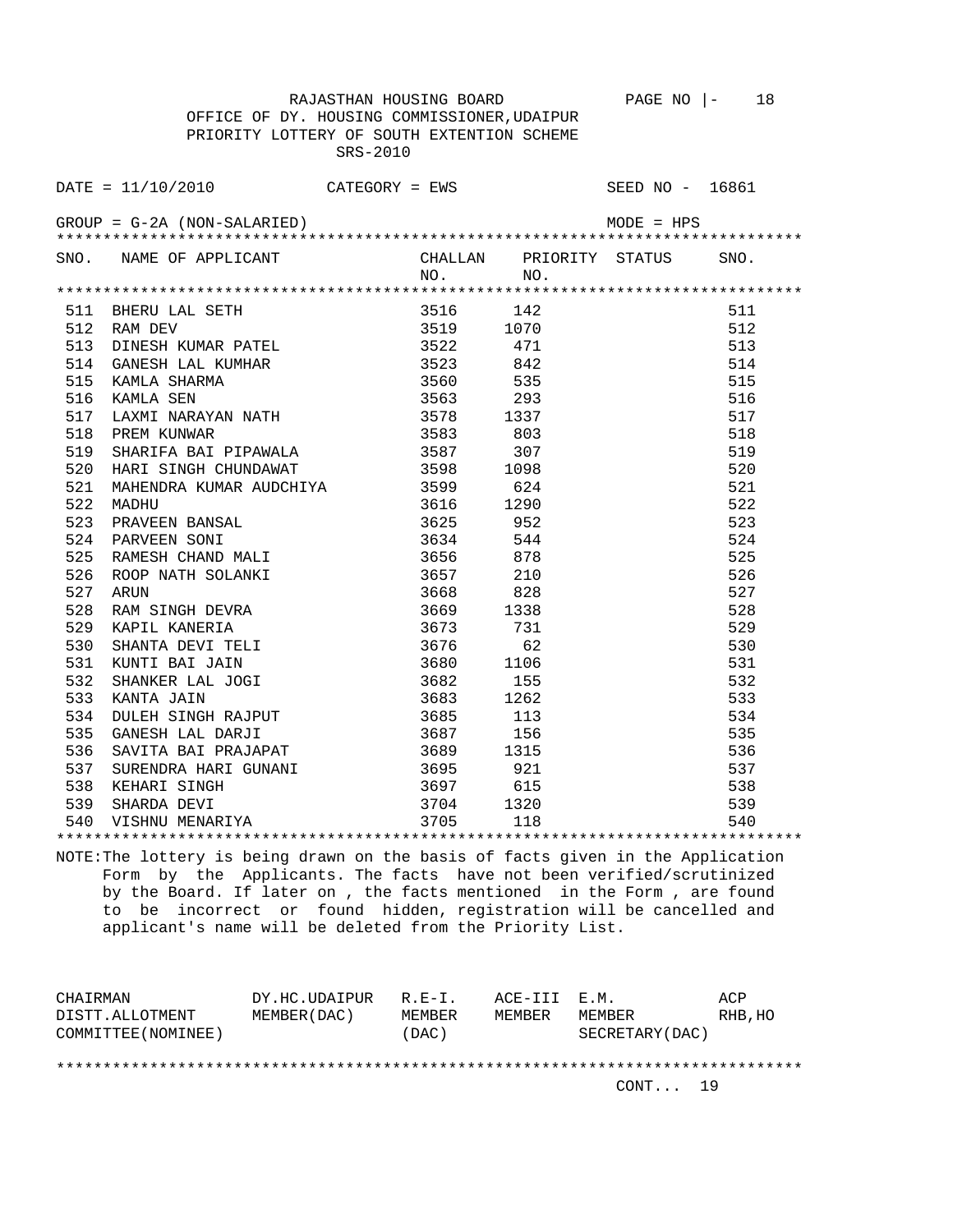RAJASTHAN HOUSING BOARD PAGE NO  $|-$  19 OFFICE OF DY. HOUSING COMMISSIONER,UDAIPUR

 PRIORITY LOTTERY OF SOUTH EXTENTION SCHEME SRS-2010 DATE = 11/10/2010 CATEGORY = EWS SEED NO - 16861 GROUP = G-2A (NON-SALARIED) MODE = HPS \*\*\*\*\*\*\*\*\*\*\*\*\*\*\*\*\*\*\*\*\*\*\*\*\*\*\*\*\*\*\*\*\*\*\*\*\*\*\*\*\*\*\*\*\*\*\*\*\*\*\*\*\*\*\*\*\*\*\*\*\*\*\*\*\*\*\*\*\*\*\*\*\*\*\*\*\*\*\*\* SNO. NAME OF APPLICANT CHALLAN PRIORITY STATUS SNO.<br>NO. NO. NO. NO. \*\*\*\*\*\*\*\*\*\*\*\*\*\*\*\*\*\*\*\*\*\*\*\*\*\*\*\*\*\*\*\*\*\*\*\*\*\*\*\*\*\*\*\*\*\*\*\*\*\*\*\*\*\*\*\*\*\*\*\*\*\*\*\*\*\*\*\*\*\*\*\*\*\*\*\*\*\*\*\* 541 JOHAR SINGH MAHAWAR

| コセエ | JOHAR SINGH MAHAWAR                                             | 3122                   |      |            | コセエ |  |
|-----|-----------------------------------------------------------------|------------------------|------|------------|-----|--|
| 542 | MAKHAN LAL                                                      | 3725 524               |      |            | 542 |  |
| 543 | SHYAM SUNDAR ACHARYA 3733                                       |                        | 1088 |            | 543 |  |
| 544 |                                                                 |                        | 124  |            | 544 |  |
| 545 |                                                                 |                        | 109  |            | 545 |  |
| 546 |                                                                 |                        | 1211 |            | 546 |  |
| 547 | RENU CHHANGANI                                                  | 3748                   | 311  |            | 547 |  |
| 548 | HANUMAN PRASAD ACHARYA 3783 951                                 |                        |      |            | 548 |  |
| 549 | BHANWAR LAL CHOUBISA                                            | 3792 365               |      |            | 549 |  |
| 550 |                                                                 |                        | 1045 |            | 550 |  |
| 551 |                                                                 |                        | 1138 |            | 551 |  |
| 552 | 3792<br>NAVEEN JANGID<br>PRADEEP SHARMA<br>OM PRAKASH SONT<br>T | 3802 641               |      |            | 552 |  |
| 553 |                                                                 | 3819 983               |      |            | 553 |  |
| 554 | AJAY SONI                                                       | 3820 1032              |      |            | 554 |  |
| 555 | SURESH KUMAR TELI                                               | $3822$ 54<br>$3823$ 11 |      |            | 555 |  |
| 556 | ASHWANI KUMAR                                                   |                        |      | Successful | 556 |  |
| 557 | GULAB DEVI AUDICHYA 3834 680                                    |                        |      |            | 557 |  |
| 558 | DINESH CHATURVEDI                                               | 3835 12                |      | Successful | 558 |  |
| 559 | KAILASH CHANDRA VAISHNAV 3848                                   |                        | 586  |            | 559 |  |
| 560 | NARESH KUMAR KALAL 3850 1016                                    |                        |      |            | 560 |  |
| 561 |                                                                 |                        |      |            | 561 |  |
| 562 |                                                                 |                        |      |            | 562 |  |
| 563 | DINESH JOSHI                                                    | 3871 464               |      |            | 563 |  |
| 564 | UMESH KUMAR SEN<br>BHAIRU LAL SEN                               | 3881 19                |      | Successful | 564 |  |
| 565 |                                                                 | 3882 1294              |      |            | 565 |  |
| 566 | NEETU GANGANI                                                   | 3885 1209              |      |            | 566 |  |
| 567 |                                                                 |                        |      |            | 567 |  |
| 568 |                                                                 |                        |      |            | 568 |  |
|     | 569 RAJENDRA SINGH RATHORE 3897 1164                            |                        |      |            | 569 |  |
|     | 570 DASHRATH SINGH RATHORE 3899 758                             |                        |      |            | 570 |  |
|     |                                                                 |                        |      |            |     |  |

NOTE:The lottery is being drawn on the basis of facts given in the Application Form by the Applicants. The facts have not been verified/scrutinized by the Board. If later on , the facts mentioned in the Form , are found to be incorrect or found hidden, registration will be cancelled and applicant's name will be deleted from the Priority List.

| CHAIRMAN            | DY.HC.UDAIPUR | $R.E-I.$ | ACE-III E.M. |                 | ACP     |
|---------------------|---------------|----------|--------------|-----------------|---------|
| DISTT.ALLOTMENT     | MEMBER (DAC)  | MEMBER   | MEMBER       | MEMBER          | RHB, HO |
| COMMITTEE (NOMINEE) |               | (DAC)    |              | SECRETARY (DAC) |         |
|                     |               |          |              |                 |         |
|                     |               |          |              |                 |         |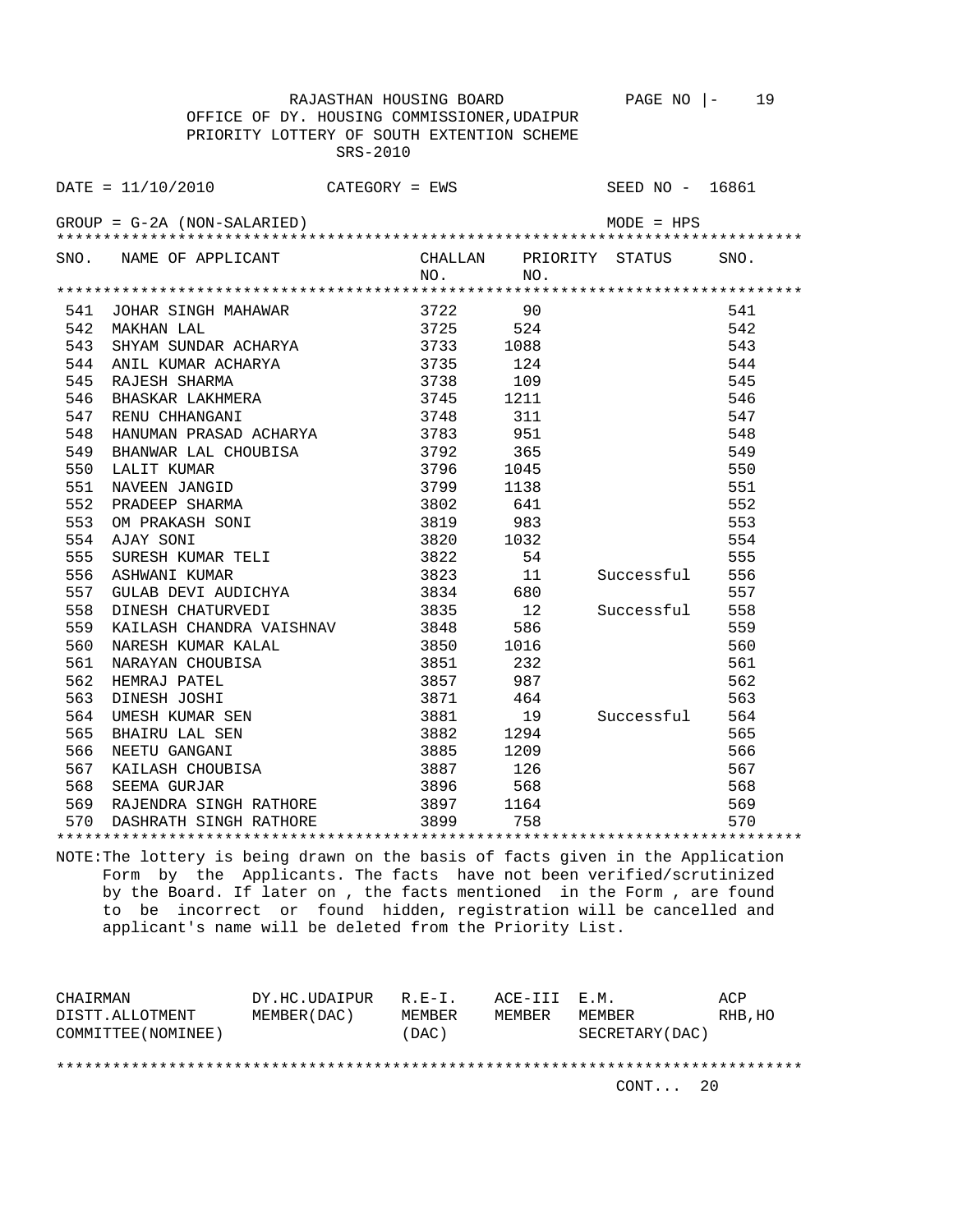RAJASTHAN HOUSING BOARD PAGE NO |- 20

 OFFICE OF DY. HOUSING COMMISSIONER,UDAIPUR PRIORITY LOTTERY OF SOUTH EXTENTION SCHEME SRS-2010

DATE = 11/10/2010 CATEGORY = EWS SEED NO - 16861  $GROUP = G-2A (NON-SALARIED)$  MODE = HPS \*\*\*\*\*\*\*\*\*\*\*\*\*\*\*\*\*\*\*\*\*\*\*\*\*\*\*\*\*\*\*\*\*\*\*\*\*\*\*\*\*\*\*\*\*\*\*\*\*\*\*\*\*\*\*\*\*\*\*\*\*\*\*\*\*\*\*\*\*\*\*\*\*\*\*\*\*\*\*\* SNO. NAME OF APPLICANT CHALLAN PRIORITY STATUS SNO. NO. NO. \*\*\*\*\*\*\*\*\*\*\*\*\*\*\*\*\*\*\*\*\*\*\*\*\*\*\*\*\*\*\*\*\*\*\*\*\*\*\*\*\*\*\*\*\*\*\*\*\*\*\*\*\*\*\*\*\*\*\*\*\*\*\*\*\*\*\*\*\*\*\*\*\*\*\*\*\*\*\*\* 571 PRAKASH MALI 3902 424 571 PRAKASH MALI 3902 424 571 572<br>572 REKHA DEVI SUTHAR 3909 1055 572 572 REKHA DEVI SUTHAR 3909 1055 572 573 GANESH SINGH CHOUHAN 3916 958 573<br>574 RAJESH KUMAR TELI 3922 1011 574 574 RAJESH KUMAR TELI 3922 1011 574 575 BHANWAR LAL GURJAR 3924 857 575 576 BABU LAL TELI 3930 304 576 577 LALIT KUMAR<br>577 LALIT KUMAR (1993) 969 – 1989 – 1989 – 1989 – 1989 – 1989 – 1989 – 1989 – 1989 – 1989 – 1989 – 1989 – 198<br>579 JAGDISH PATEL (1994) 1994 – 1999 – 1999 – 1999 – 1999 – 1999 – 1999 – 1999 – 1999 – 1999 – 578 ONKARESHAVAR AMETA 3941 1063 578 579 JAGDISH PATEL 3942 729 579 580 SURESH KUMAR SONI 3943 219 580 581 BHANWAR LAL AMETA 3945 179 581 582 SURESH CHANDRA JAT 3952 741 582 583 MADAN LAL SHARA 3958 1112 583 584 VINEETA SHARMA 3961 1163 584 585 HEM LATA CHOUBISA 3971 1324 585 586 SHABASH KHAN PATHAN 3979 506 586 587 MUSTAFA KHAN PATHAN 3981 321 587 588 PRATAP GAMETI 3982 38 588 589 KISHAN SINGH RATHORE 3985 313 589 589 MITHA LAL RAJPUT 3991 416 590 MITHA LAL RAJPUT 3993 1276 591 592 SARJU DEVI 3997 1214 592 590 MITHA LAL RAJPUT 3991 416 590 591 MADHU BALA AMETA 3993 1276 591 592 SARJU DEVI 3997 1214 592 593 MUKESH BHATT 4013 1026 593 595 Hormon Dinit<br>594 HARIYA DEVI PRAJAPAT 4020 76 594 595 MOHINI RAJMALI 4021 334 595 596 KANTA SHARMA 4044 373 596 597 GEETA UDASI 4046 563 597 598 PRIYANKA JAIN 4050 1346 598 599 BHANWARI DEVI JAIN 4051 281 599 600 SHIV SHANKAR MEEMA 4058 735 600 \*\*\*\*\*\*\*\*\*\*\*\*\*\*\*\*\*\*\*\*\*\*\*\*\*\*\*\*\*\*\*\*\*\*\*\*\*\*\*\*\*\*\*\*\*\*\*\*\*\*\*\*\*\*\*\*\*\*\*\*\*\*\*\*\*\*\*\*\*\*\*\*\*\*\*\*\*\*\*\*

NOTE:The lottery is being drawn on the basis of facts given in the Application Form by the Applicants. The facts have not been verified/scrutinized by the Board. If later on , the facts mentioned in the Form , are found to be incorrect or found hidden, registration will be cancelled and applicant's name will be deleted from the Priority List.

| CHAIRMAN            | DY.HC.UDAIPUR | $R.F - T$ . | ACE-III E.M. |                 | ACP     |
|---------------------|---------------|-------------|--------------|-----------------|---------|
| DISTT.ALLOTMENT     | MEMBER (DAC)  | MEMBER      | MEMBER       | MEMBER          | RHB, HO |
| COMMITTEE (NOMINEE) |               | (DAC)       |              | SECRETARY (DAC) |         |
|                     |               |             |              |                 |         |
|                     |               |             |              |                 |         |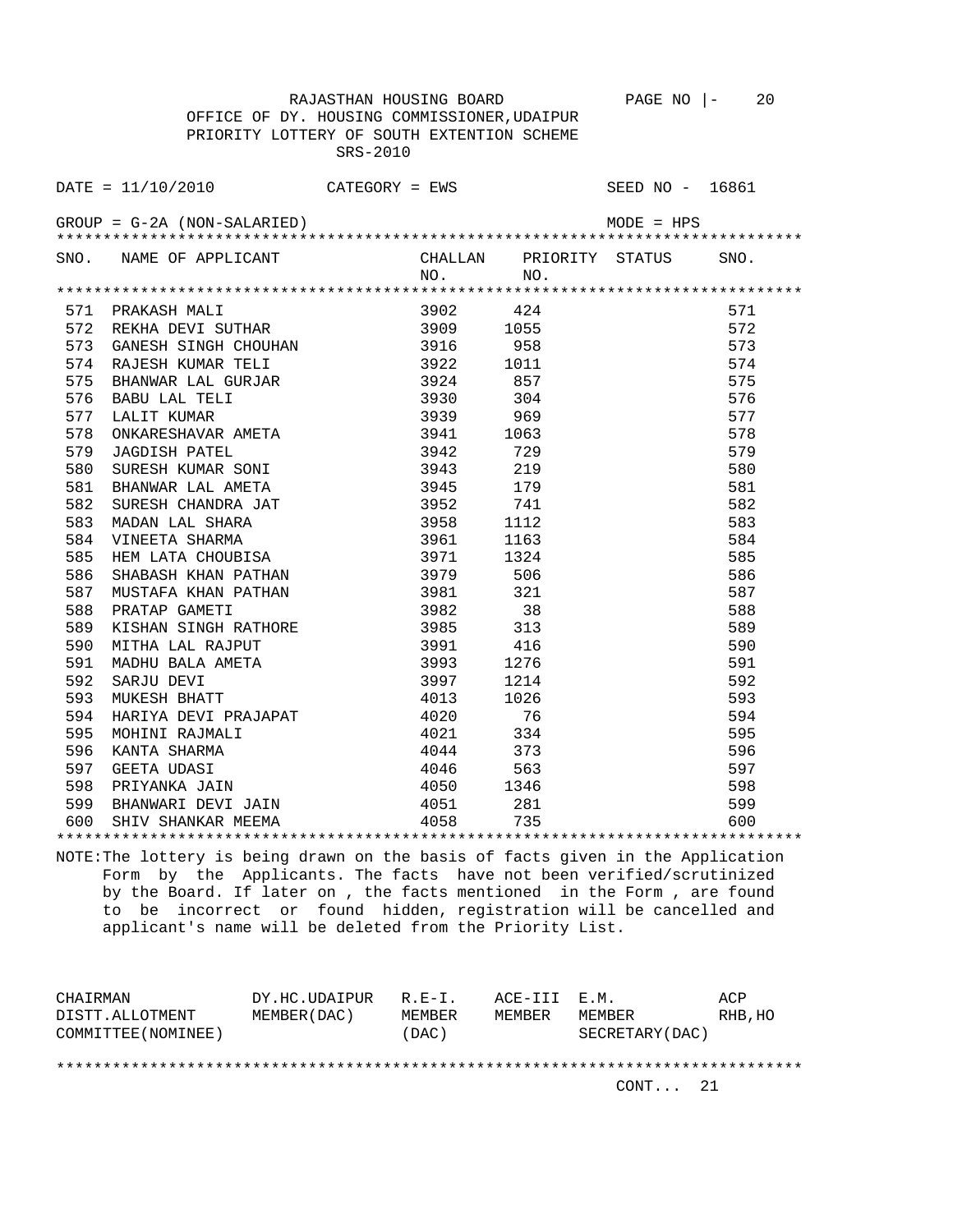RAJASTHAN HOUSING BOARD PAGE NO |- 21 OFFICE OF DY. HOUSING COMMISSIONER,UDAIPUR PRIORITY LOTTERY OF SOUTH EXTENTION SCHEME SRS-2010

DATE = 11/10/2010 CATEGORY = EWS SEED NO - 16861  $GROUP = G-2A (NON-SALARIED)$  MODE = HPS \*\*\*\*\*\*\*\*\*\*\*\*\*\*\*\*\*\*\*\*\*\*\*\*\*\*\*\*\*\*\*\*\*\*\*\*\*\*\*\*\*\*\*\*\*\*\*\*\*\*\*\*\*\*\*\*\*\*\*\*\*\*\*\*\*\*\*\*\*\*\*\*\*\*\*\*\*\*\*\* SNO. NAME OF APPLICANT CHALLAN PRIORITY STATUS SNO. NO. NO. \*\*\*\*\*\*\*\*\*\*\*\*\*\*\*\*\*\*\*\*\*\*\*\*\*\*\*\*\*\*\*\*\*\*\*\*\*\*\*\*\*\*\*\*\*\*\*\*\*\*\*\*\*\*\*\*\*\*\*\*\*\*\*\*\*\*\*\*\*\*\*\*\*\*\*\*\*\*\*\* 601 NARAYAN LAL TELI 4062 319 601 602 JIGNESH GARG 4063 268 602 603 SANJEEV KUMAR JAIN 4065 1285 603 604 SHANTI LAL JAIN 4087 940 604 605 GOVIND KUMAR DANGI 4101 647 605 606 BHAGWAN LAL DANGI 4102 770 606 607 SARDAR SINGH RATHOR 4128 1168 607 608 KAILASE BAI 4131 48 608 609 SUSHIL KUMAR VAISHNAV 4133 96 609 610 GOVIND SINGH 4161 202 610 611 GOPI LAL STHAR 4166 500 611 612 NARENDRA KUMAR SUTHAR 4167 542 612 613 SHANKAR LAL VYAS 4172 1187 613 614 MOHAN LAL BHATT 4174 1208 614 615 VIJAY SINGH RANAWAT 4182 497 615 616 SHRIRAM 4183 383 616 617 ASHA TALREJA 4192 939 617 618 DINESH PRAJAPAT 4197 871 618 619 BHERU LAL NAGDA 4200 477 619 620 BHANWAR LAL GUJAR 4203 611 620 621 GHANSHYAM SAHU 4208 792 621 622 PANKAJ ISRANI 4210 1008 622 623 SHANTA SALVI 4222 722 623 624 SHOBHA SHARMA 4224 68 624 625 RAMESH SINGH RATHORE 4226 495 625

 626 ISHWAR GOUD 4228 29 626 627 NARENDRA NAGDA 4229 51 627 628 CHANDA DEVI 4234 848 628 629 KANKU DEVI VYAS 4236 275 629 630 PUSHPA DEVI 4237 454 630 \*\*\*\*\*\*\*\*\*\*\*\*\*\*\*\*\*\*\*\*\*\*\*\*\*\*\*\*\*\*\*\*\*\*\*\*\*\*\*\*\*\*\*\*\*\*\*\*\*\*\*\*\*\*\*\*\*\*\*\*\*\*\*\*\*\*\*\*\*\*\*\*\*\*\*\*\*\*\*\* NOTE:The lottery is being drawn on the basis of facts given in the Application

 Form by the Applicants. The facts have not been verified/scrutinized by the Board. If later on , the facts mentioned in the Form , are found to be incorrect or found hidden, registration will be cancelled and applicant's name will be deleted from the Priority List.

| CHAIRMAN            | DY.HC.UDAIPUR | $R.E-I.$      | ACE-III E.M. |                 | ACP     |
|---------------------|---------------|---------------|--------------|-----------------|---------|
| DISTT.ALLOTMENT     | MEMBER (DAC)  | <b>MEMBER</b> | MEMBER       | MEMBER          | RHB, HO |
| COMMITTEE (NOMINEE) |               | (DAC)         |              | SECRETARY (DAC) |         |
|                     |               |               |              |                 |         |
|                     |               |               |              |                 |         |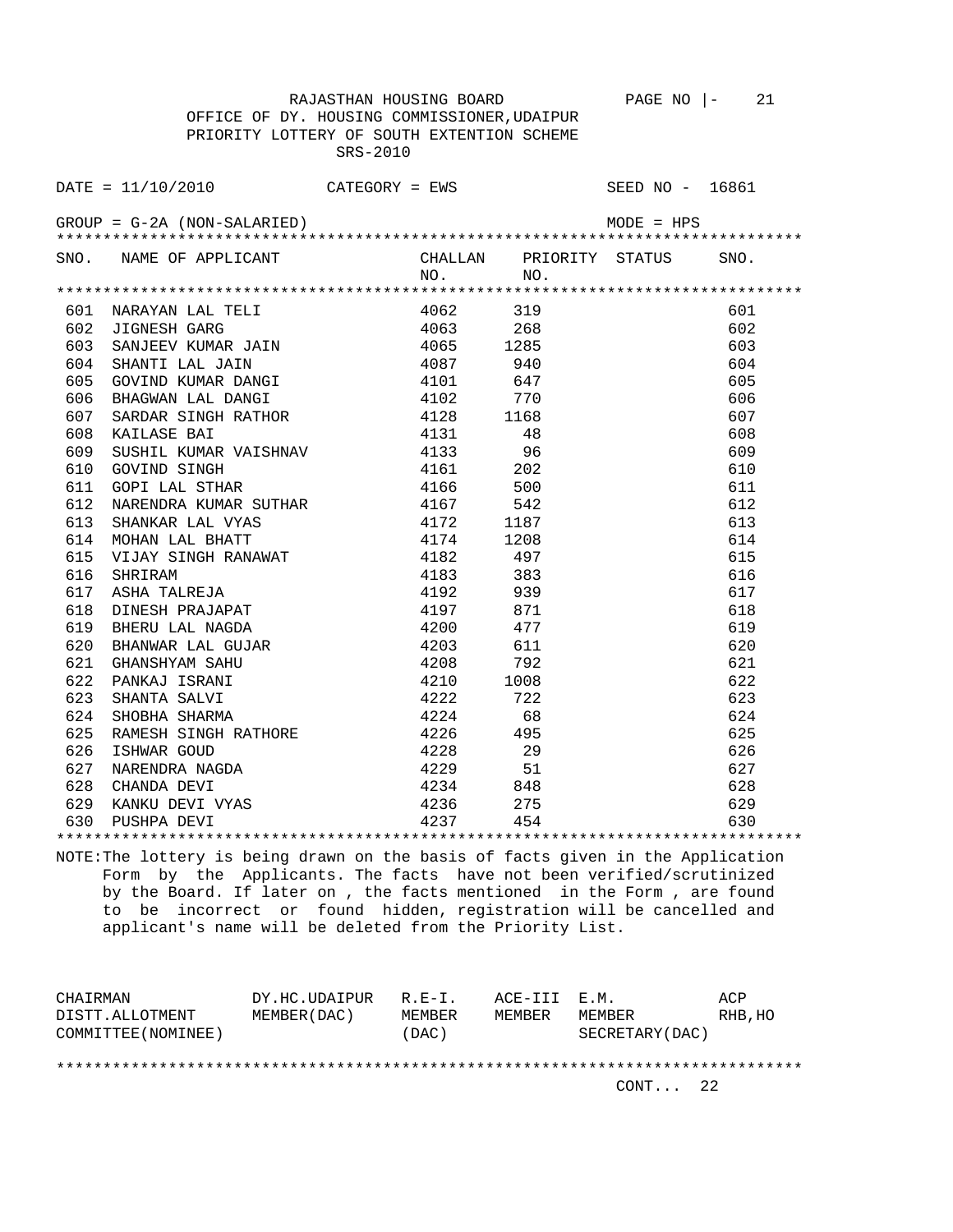RAJASTHAN HOUSING BOARD PAGE NO |- 22 OFFICE OF DY. HOUSING COMMISSIONER,UDAIPUR PRIORITY LOTTERY OF SOUTH EXTENTION SCHEME SRS-2010

DATE = 11/10/2010 CATEGORY = EWS SEED NO - 16861  $GROUP = G-2A (NON-SALARIED)$  MODE = HPS \*\*\*\*\*\*\*\*\*\*\*\*\*\*\*\*\*\*\*\*\*\*\*\*\*\*\*\*\*\*\*\*\*\*\*\*\*\*\*\*\*\*\*\*\*\*\*\*\*\*\*\*\*\*\*\*\*\*\*\*\*\*\*\*\*\*\*\*\*\*\*\*\*\*\*\*\*\*\*\* SNO. NAME OF APPLICANT CHALLAN PRIORITY STATUS SNO.<br>NO. NO. NO. NO. \*\*\*\*\*\*\*\*\*\*\*\*\*\*\*\*\*\*\*\*\*\*\*\*\*\*\*\*\*\*\*\*\*\*\*\*\*\*\*\*\*\*\*\*\*\*\*\*\*\*\*\*\*\*\*\*\*\*\*\*\*\*\*\*\*\*\*\*\*\*\*\*\*\*\*\*\*\*\*\* 631 CHAMAN LAL GUJAR 4248 1149 631 632 SEETA DEVI ARCHARYA 4250 988 632 633 KALU LAL KALAL 4254 217 633 634 TARA DEVI 4285 339 634 635 MOHSIN ALI 4296 634 635 636 BASANTI DEVI 4297 160 636 637 LAXMI LAL PANDIYA 4298 261 637 638 GUNJAN THAKUR 4313 208 638 639 MOTI LAL DHAKAD 4315 1185 639 640 SMT HUSSINA 1317 1121 640<br>641 JOGENDRA SINGH ARORA 1322 880 641 641 JOGENDRA SINGH ARORA 4322 880 641 642 ISHWAR LAL 4326 963 642 643 NARENDRA SINGH JOGI 4338 1343 643 644 NARAPATH SINGH JHALA 4343 656 644 645 KAMLESH BHARWA 4346 700 645 646 HARUN RASHID KHAN 4353 925 646 647 MOHAMMAD RAFIQ SHIKH 4354 389 647 648 DEEPA CHAWLA 4357 1038 648 649 CHAGAN LAL MEGHWAL 4364 515 649 650 ANIL KATARIYA 4386 430 650 651 RENU SACHDEV 4387 1298 651 652 VIRENDRA SINGH PANWAR 4389 1342 652 653 KANTA DEVI DEVDA 4407 1272 653 654 SHAKIR MOHAMMED SHEIKH 4415 436 654 655 PRAKASH KUNWAR 4416 278 655 656 JATINDER KAUR 4417 1221 656 657 SAIYAD MUTIN ALI 4428 70 657 658 JAGDISH CHANDRA LOHAR 4431 899 658 659 ASHOK KUMAR VYAS 4433 507 659 660 KAILASH BAI 4439 821 660

NOTE:The lottery is being drawn on the basis of facts given in the Application Form by the Applicants. The facts have not been verified/scrutinized by the Board. If later on , the facts mentioned in the Form , are found to be incorrect or found hidden, registration will be cancelled and applicant's name will be deleted from the Priority List.

\*\*\*\*\*\*\*\*\*\*\*\*\*\*\*\*\*\*\*\*\*\*\*\*\*\*\*\*\*\*\*\*\*\*\*\*\*\*\*\*\*\*\*\*\*\*\*\*\*\*\*\*\*\*\*\*\*\*\*\*\*\*\*\*\*\*\*\*\*\*\*\*\*\*\*\*\*\*\*\*

| CHAIRMAN            | DY.HC.UDAIPUR | $R.E-I.$ | ACE-III E.M. |                 | ACP     |
|---------------------|---------------|----------|--------------|-----------------|---------|
| DISTT.ALLOTMENT     | MEMBER (DAC)  | MEMBER   | MEMBER       | MEMBER          | RHB, HO |
| COMMITTEE (NOMINEE) |               | (DAC)    |              | SECRETARY (DAC) |         |
|                     |               |          |              |                 |         |
|                     |               |          |              |                 |         |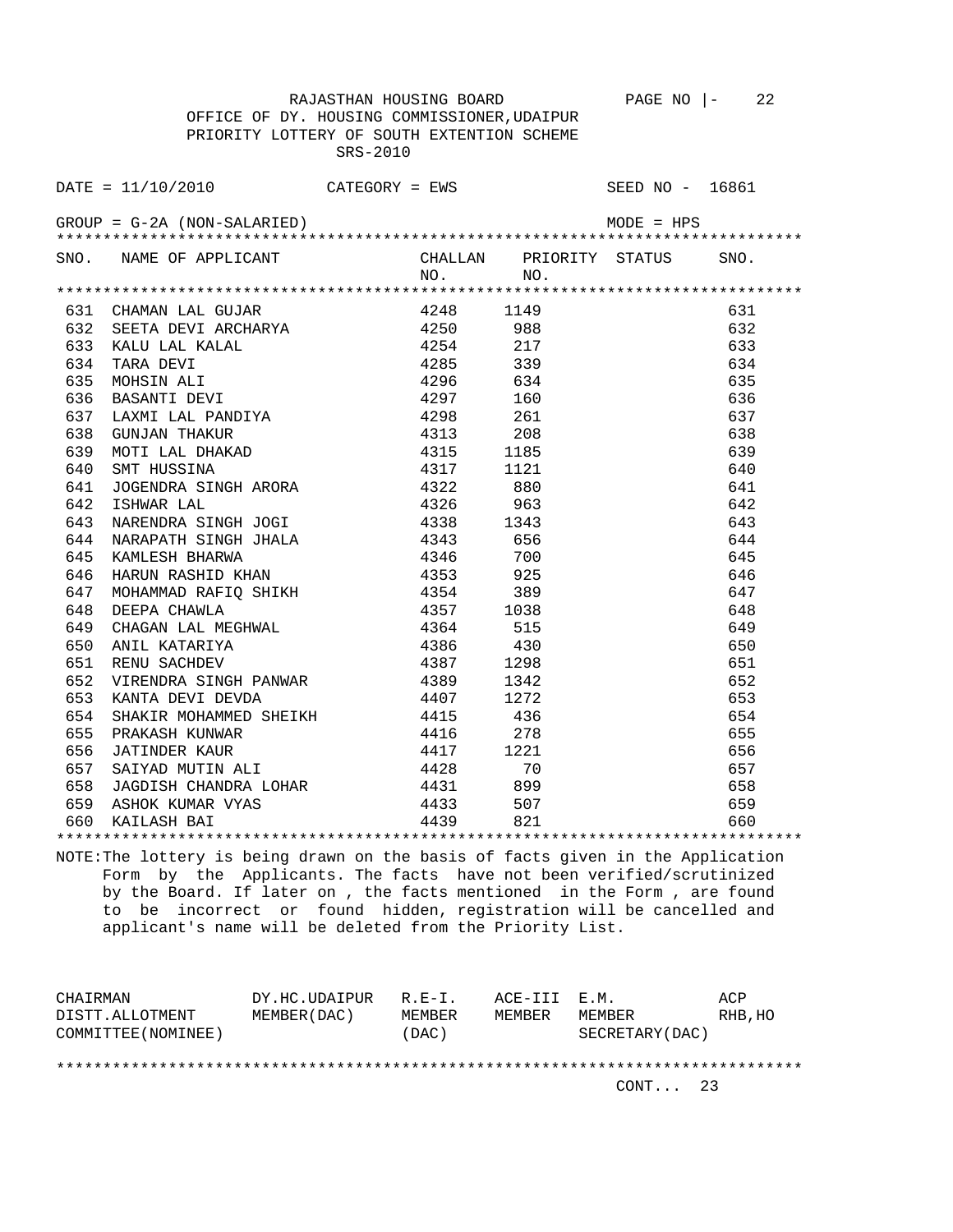RAJASTHAN HOUSING BOARD PAGE NO  $\vert - \vert$  23 OFFICE OF DY. HOUSING COMMISSIONER,UDAIPUR PRIORITY LOTTERY OF SOUTH EXTENTION SCHEME SRS-2010

DATE = 11/10/2010 CATEGORY = EWS SEED NO - 16861  $GROUP = G-2A (NON-SALARIED)$  MODE = HPS \*\*\*\*\*\*\*\*\*\*\*\*\*\*\*\*\*\*\*\*\*\*\*\*\*\*\*\*\*\*\*\*\*\*\*\*\*\*\*\*\*\*\*\*\*\*\*\*\*\*\*\*\*\*\*\*\*\*\*\*\*\*\*\*\*\*\*\*\*\*\*\*\*\*\*\*\*\*\*\* SNO. NAME OF APPLICANT CHALLAN PRIORITY STATUS SNO.<br>NO. NO. NO. NO. \*\*\*\*\*\*\*\*\*\*\*\*\*\*\*\*\*\*\*\*\*\*\*\*\*\*\*\*\*\*\*\*\*\*\*\*\*\*\*\*\*\*\*\*\*\*\*\*\*\*\*\*\*\*\*\*\*\*\*\*\*\*\*\*\*\*\*\*\*\*\*\*\*\*\*\*\*\*\*\* 661 KISHAN LAL PANWAR 4457 152 661

| 662 | BHUVNESH KUMAR JAIN    | 4477     | 1023 |            | 662 |  |  |  |  |
|-----|------------------------|----------|------|------------|-----|--|--|--|--|
| 663 | RATAN DEVI LOHAR       | 4496     | 795  |            | 663 |  |  |  |  |
| 664 | MAHENDRA SINGH         | 4497     | 221  |            | 664 |  |  |  |  |
| 665 | <b>JASU KUNVAR</b>     | 4498     | 1105 |            | 665 |  |  |  |  |
| 666 | SHANKER NAGDA          | 4500     | 297  |            | 666 |  |  |  |  |
| 667 | SATYANDRA SONI         | 4522     | 698  |            | 667 |  |  |  |  |
| 668 | KALU LAL LOHAR         | 4527     | 811  |            | 668 |  |  |  |  |
| 669 | SUKH LAL KUMHAR        | 4530     | 161  |            | 669 |  |  |  |  |
| 670 | ANITA TRIPATHI         | 4551     | 167  |            | 670 |  |  |  |  |
| 671 | REENA LOHAR            | 4559     | 992  |            | 671 |  |  |  |  |
| 672 | RAHUL TODAWAT          | 4573     | 600  |            | 672 |  |  |  |  |
| 673 | TRILOK KUMAWAT         | 4592     | 887  |            | 673 |  |  |  |  |
| 674 | SHALNI AHUJA           | 4596     | 1200 |            | 674 |  |  |  |  |
| 675 | NEHA KATARIA           | 4597     | 1069 |            | 675 |  |  |  |  |
| 676 | LILA SONI              | 4605     | 1333 |            | 676 |  |  |  |  |
| 677 | PREM LATA              | 4612     | 748  |            | 677 |  |  |  |  |
| 678 | VIMLA LAKHYANI         | 4613     | 395  |            | 678 |  |  |  |  |
| 679 | HIMMAT RAM KUMHAR      | 4621     | 946  |            | 679 |  |  |  |  |
| 680 | CHAMPA LAL KUMHAR      | 4622     | 388  |            | 680 |  |  |  |  |
| 681 | GURUMUKHDAS KAMRA      | 4624     | 1119 |            | 681 |  |  |  |  |
| 682 | ABDUL LATIF            | 4632     | 923  |            | 682 |  |  |  |  |
| 683 | LAXMI SINGH            | 4641     | 994  |            | 683 |  |  |  |  |
| 684 | JAWAN SINGH RAO        | 4656     | 407  |            | 684 |  |  |  |  |
| 685 | MAHENDRA SINGH CHOUHAN | 4657     | 315  |            | 685 |  |  |  |  |
| 686 | RAM SINGH CHOUHAN      | 4658     | 565  |            | 686 |  |  |  |  |
| 687 | PADMA MALKANI          | 4663     | 775  |            | 687 |  |  |  |  |
| 688 | NAVEEN KUMAR SEN       | 4664     | 1080 |            | 688 |  |  |  |  |
| 689 | SANJAY CHOUBISA        | 4670 300 | 23   | Successful | 689 |  |  |  |  |
| 690 | PARVATI                | 4677     | 618  |            | 690 |  |  |  |  |
|     |                        |          |      |            |     |  |  |  |  |

NOTE:The lottery is being drawn on the basis of facts given in the Application Form by the Applicants. The facts have not been verified/scrutinized by the Board. If later on , the facts mentioned in the Form , are found to be incorrect or found hidden, registration will be cancelled and applicant's name will be deleted from the Priority List.

| CHAIRMAN            | DY.HC.UDAIPUR | $R.F - T$ . | ACE-III E.M. |                 | ACP     |
|---------------------|---------------|-------------|--------------|-----------------|---------|
| DISTT.ALLOTMENT     | MEMBER (DAC)  | MEMBER      | MEMBER       | MF.MBF.R        | RHB, HO |
| COMMITTEE (NOMINEE) |               | (DAC)       |              | SECRETARY (DAC) |         |
|                     |               |             |              |                 |         |
|                     |               |             |              |                 |         |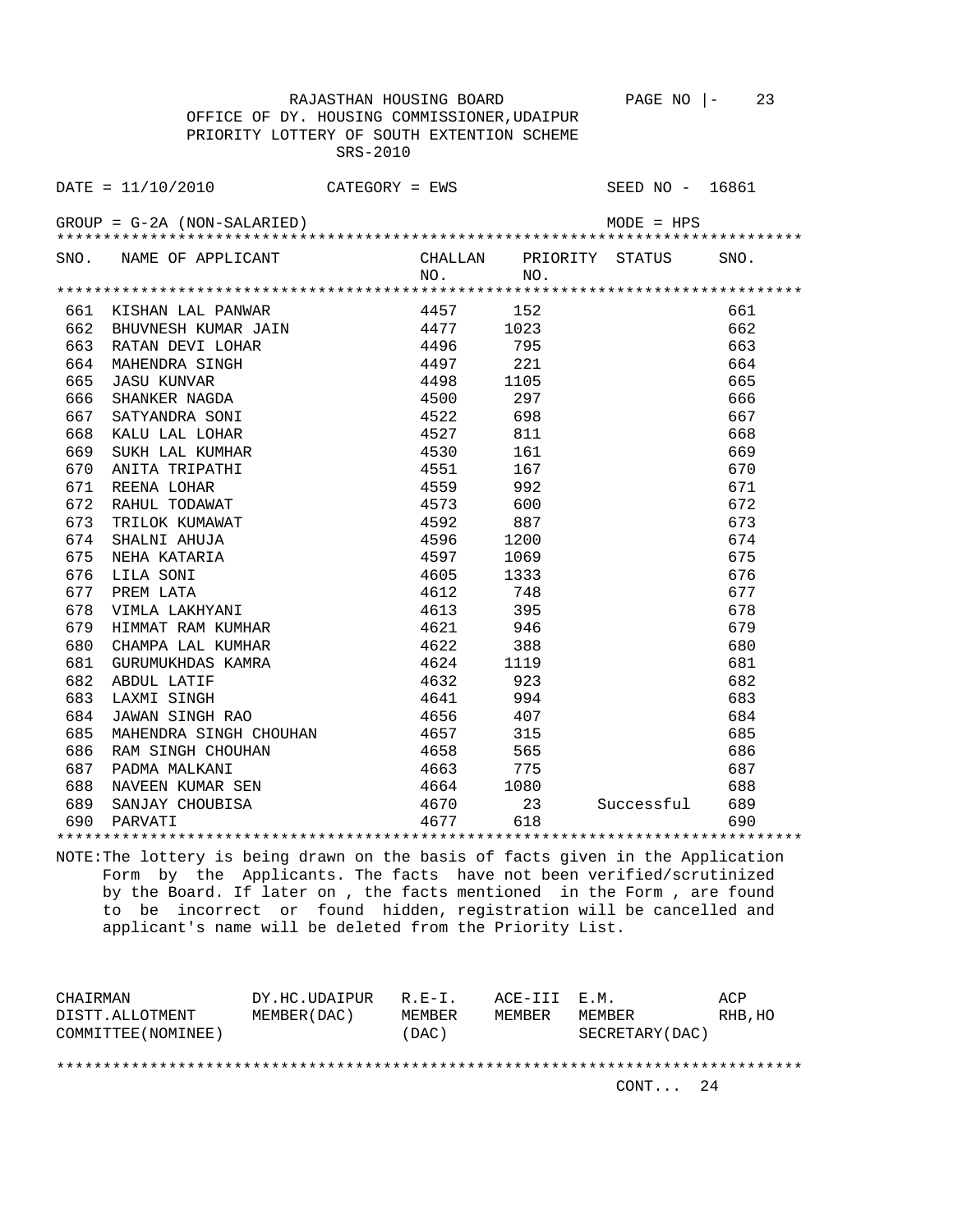SRS-2010

RAJASTHAN HOUSING BOARD PAGE NO |- 24

 OFFICE OF DY. HOUSING COMMISSIONER,UDAIPUR PRIORITY LOTTERY OF SOUTH EXTENTION SCHEME

 $\text{DATE} = 11/10/2010$  CATEGORY = EWS SEED NO - 16861 GROUP = G-2A (NON-SALARIED) MODE = HPS \*\*\*\*\*\*\*\*\*\*\*\*\*\*\*\*\*\*\*\*\*\*\*\*\*\*\*\*\*\*\*\*\*\*\*\*\*\*\*\*\*\*\*\*\*\*\*\*\*\*\*\*\*\*\*\*\*\*\*\*\*\*\*\*\*\*\*\*\*\*\*\*\*\*\*\*\*\*\*\* SNO. NAME OF APPLICANT CHALLAN PRIORITY STATUS SNO. NO. NO. \*\*\*\*\*\*\*\*\*\*\*\*\*\*\*\*\*\*\*\*\*\*\*\*\*\*\*\*\*\*\*\*\*\*\*\*\*\*\*\*\*\*\*\*\*\*\*\*\*\*\*\*\*\*\*\*\*\*\*\*\*\*\*\*\*\*\*\*\*\*\*\*\*\*\*\*\*\*\*\* 691 NAYAN JYOTI DHAIBHAI 4696 717 691 692 VINOD KUMAWAT 4703 590 692 693 ARJUN SINGH CHARAN 4717 708 693 694 PRAKASH KUMHAR 4718 822 694 695 VANDANA AMETA 4725 1086 695 696 MOHSIN KHAN 4739 1057 696 697 RATAN DEVI 4752 1078 697 698 HEMLATA DEVI 19762 147 147 698 ورة السبت السبت المستشرق المستشرق المستشرق المستشرق المستشرق المستشرق المستشرق المستشرق المستشرق المستشرق المس<br>100 167 1691 1700 1700 1700 1812 1766 1700 1812 1700 1814 700 KISHAN LAL MEGHWAL 4766 467 700 701 JAGDISH SAHETYA 4771 1267 701 702 UTTAM CHAND JETHWANI 4772 137 702 703 SANJAY KUMAR 4777 237 703 704 VINAY KUMAR 4780 982 704 705 MAHAVIR PRASAD GAUTAM 4781 243 705 706 KISHAN LAL TELI 4785 832 706 707 NARENDRA KUMAR SHARMA 4801 264 707 708 BHUPESH KUMAR PANDYA 4804 575 708 107 NARENDRA KUMAR SHARMA 4801 264 707<br>
264 708 BHUPESH KUMAR PANDYA 4804 575 708<br>
2709 LAXMI BAI ACHRAYA 4812 1197 709<br>
2710 DINESH CHANDRA VAISHNAV 4813 672 710<br>
2711 RAMESH KUMAR KALAL 4815 1074 711 710 DINESH CHANDRA VAISHNAV 4813 672 710 711 RAMESH KUMAR KALAL 4815 1074 711 712 NEELAM 4829 694 712 713 ASHA KOTHARI 4853 879 713 714 FIROZ KHAN 4860 231 714 715 LALITA LOHAR 4870 1041 715 716 PUSHPA ASWANI 4877 661 716 717 URMILA DEVI 4881 862 717 718 TEEVRATA GEHLOT 4882 33 718 719 KAMALA BAI 4894 930 719 720 PRMODHA KUMR PASWAN 4897 944 720 \*\*\*\*\*\*\*\*\*\*\*\*\*\*\*\*\*\*\*\*\*\*\*\*\*\*\*\*\*\*\*\*\*\*\*\*\*\*\*\*\*\*\*\*\*\*\*\*\*\*\*\*\*\*\*\*\*\*\*\*\*\*\*\*\*\*\*\*\*\*\*\*\*\*\*\*\*\*\*\*

NOTE:The lottery is being drawn on the basis of facts given in the Application Form by the Applicants. The facts have not been verified/scrutinized by the Board. If later on , the facts mentioned in the Form , are found to be incorrect or found hidden, registration will be cancelled and applicant's name will be deleted from the Priority List.

CHAIRMAN DY.HC.UDAIPUR R.E-I. ACE-III E.M. ACP DISTT.ALLOTMENT MEMBER(DAC) MEMBER MEMBER MEMBER RHB,HO COMMITTEE(NOMINEE) (DAC) SECRETARY(DAC) \*\*\*\*\*\*\*\*\*\*\*\*\*\*\*\*\*\*\*\*\*\*\*\*\*\*\*\*\*\*\*\*\*\*\*\*\*\*\*\*\*\*\*\*\*\*\*\*\*\*\*\*\*\*\*\*\*\*\*\*\*\*\*\*\*\*\*\*\*\*\*\*\*\*\*\*\*\*\*\*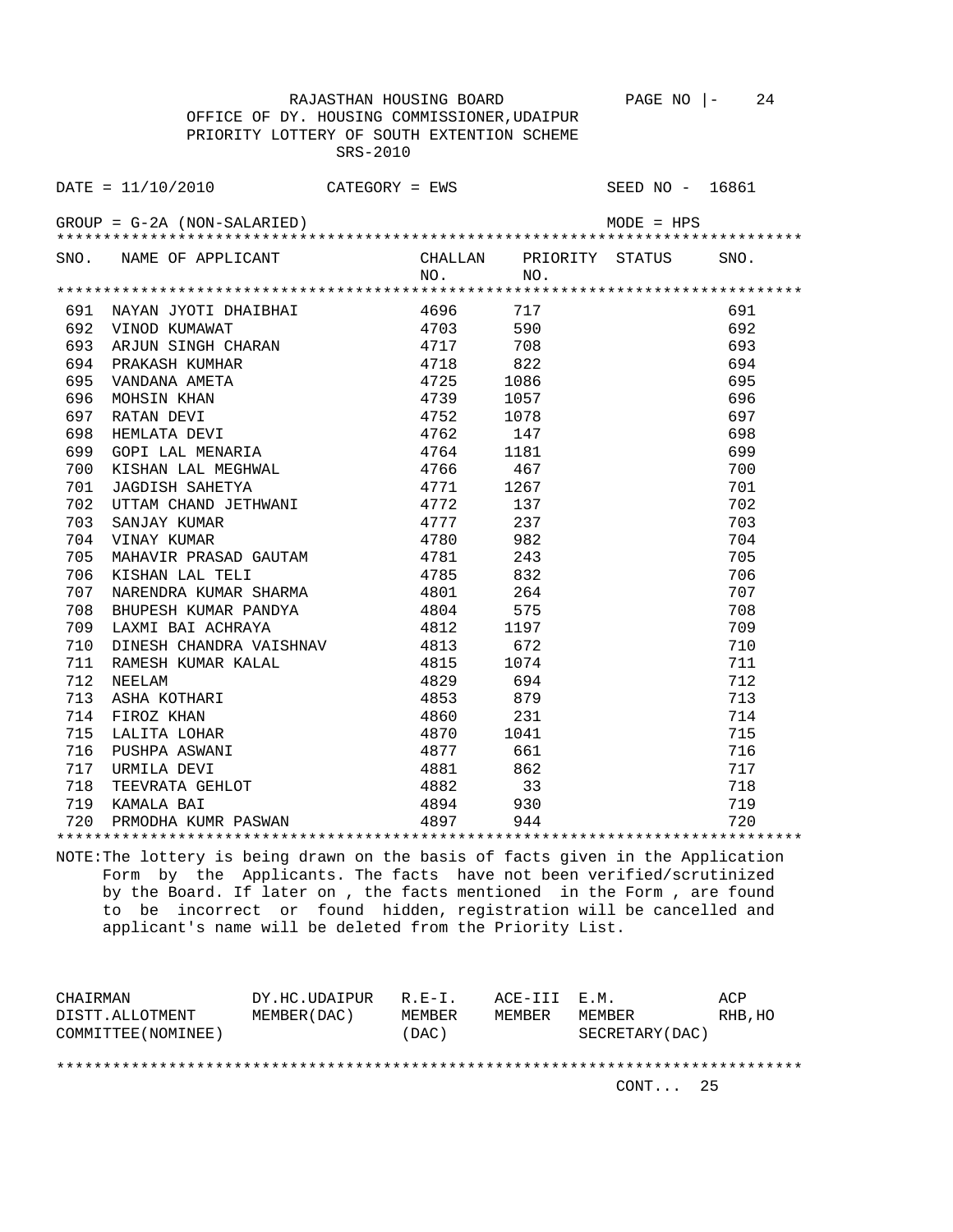RAJASTHAN HOUSING BOARD PAGE NO |- 25 OFFICE OF DY. HOUSING COMMISSIONER,UDAIPUR PRIORITY LOTTERY OF SOUTH EXTENTION SCHEME SRS-2010

DATE = 11/10/2010 CATEGORY = EWS SEED NO - 16861  $GROUP = G-2A (NON-SALARIED)$  MODE = HPS \*\*\*\*\*\*\*\*\*\*\*\*\*\*\*\*\*\*\*\*\*\*\*\*\*\*\*\*\*\*\*\*\*\*\*\*\*\*\*\*\*\*\*\*\*\*\*\*\*\*\*\*\*\*\*\*\*\*\*\*\*\*\*\*\*\*\*\*\*\*\*\*\*\*\*\*\*\*\*\* SNO. NAME OF APPLICANT CHALLAN PRIORITY STATUS SNO.<br>NO. NO. NO. NO. \*\*\*\*\*\*\*\*\*\*\*\*\*\*\*\*\*\*\*\*\*\*\*\*\*\*\*\*\*\*\*\*\*\*\*\*\*\*\*\*\*\*\*\*\*\*\*\*\*\*\*\*\*\*\*\*\*\*\*\*\*\*\*\*\*\*\*\*\*\*\*\*\*\*\*\*\*\*\*\* 721 HEERA LAL LOHAR 4905 819 721 722 ANITA PRAJAPAT 4920 284 722 723 SHRIKANT PRAJAPAT 4921 594 723 724 DEEPMALA PRAJAPAT 4924 337 724 725 KAILASH NATH JOGI 4925 69 725 726 TARA BHOI 4940 642 726 727 VIMLA 4941 898 727 728 MANOHAR DEVI PALIWAL 4943 928 728 729 HEMLATA SUTHAR 4960 132 729 730 KAILASH CHANRA 4965 165 730 731 PRAVEEN KUMAR PANDIYA 4966 926 731 732 SOHAN LAL KUMHAR 4980 134 732 733 RAMESH SAHU 4981 851 733 734 SEEMA DEVI SHARMA 4985 599 734 735 TULSI DEVI VAISHNAV 4989 463 735 736 CHANDRA PRAKASH AUDICHYA 4994 517 736 737 CHANDRA FRARADH ADDECHTA (1991) 5010 591 (1991) 737<br>
738 SURAJ DEVIL JAIN 5010 591 737 738<br>
RURAJ BURAJ MAJ 5012 1322 738

 738 SURAJ DEVI JAIN 5012 1322 738 739 RAKESH KUMAR UPADHYAY 5013 640 739 740 BHARAT SUKHWAL 5020 190 740 741 PANNA LAL PRAJAPAT 5042 376 741 742 MOHD.SHAKIL 5045 693 742 743 DAVENDRA SAMAR 5052 993 743 744 NAMITA LOHAR 5053 302 744 745 KANTA GOYAL 5054 534 745 746 SANJAY KHAN 5055 941 746 747 ASHA 5057 606 747 748 KANTI LAL LABANA 5074 1068 748 749 VIJENDRA SINGH RANAWAT 5082 235 749 750 NARENDRA KUMAR TELI 5086 1044 750 \*\*\*\*\*\*\*\*\*\*\*\*\*\*\*\*\*\*\*\*\*\*\*\*\*\*\*\*\*\*\*\*\*\*\*\*\*\*\*\*\*\*\*\*\*\*\*\*\*\*\*\*\*\*\*\*\*\*\*\*\*\*\*\*\*\*\*\*\*\*\*\*\*\*\*\*\*\*\*\*

NOTE:The lottery is being drawn on the basis of facts given in the Application Form by the Applicants. The facts have not been verified/scrutinized by the Board. If later on , the facts mentioned in the Form , are found to be incorrect or found hidden, registration will be cancelled and applicant's name will be deleted from the Priority List.

| CHAIRMAN            | DY.HC.UDAIPUR R.E-I. |        | ACE-III E.M. |                  | ACP     |
|---------------------|----------------------|--------|--------------|------------------|---------|
| DISTT.ALLOTMENT     | MEMBER (DAC)         | MEMBER | MEMBER       | MEMBER           | RHB, HO |
| COMMITTEE (NOMINEE) |                      | (DAC)  |              | SECRETARY (DAC ) |         |
|                     |                      |        |              |                  |         |

\*\*\*\*\*\*\*\*\*\*\*\*\*\*\*\*\*\*\*\*\*\*\*\*\*\*\*\*\*\*\*\*\*\*\*\*\*\*\*\*\*\*\*\*\*\*\*\*\*\*\*\*\*\*\*\*\*\*\*\*\*\*\*\*\*\*\*\*\*\*\*\*\*\*\*\*\*\*\*\*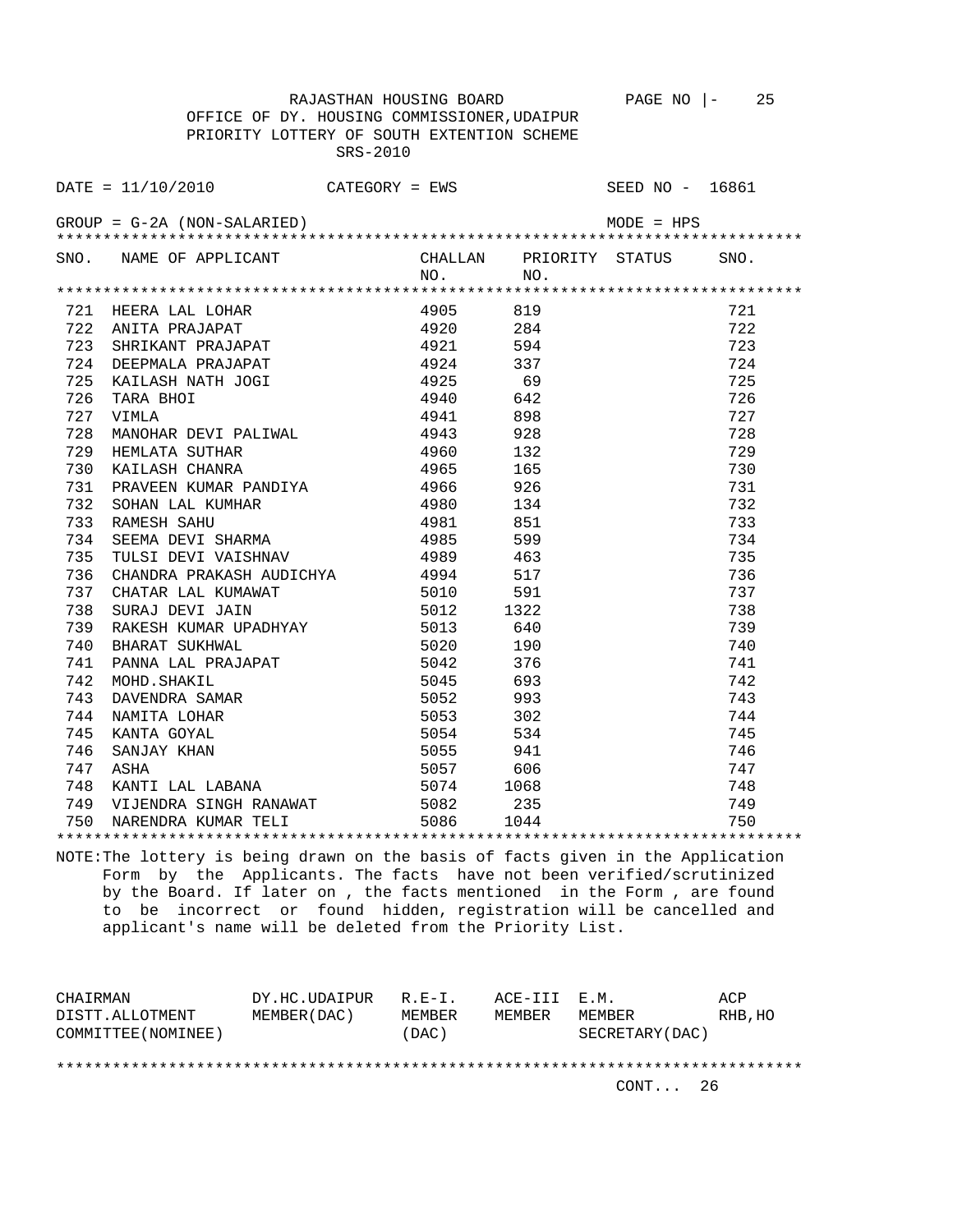RAJASTHAN HOUSING BOARD PAGE NO |- 26 OFFICE OF DY. HOUSING COMMISSIONER,UDAIPUR PRIORITY LOTTERY OF SOUTH EXTENTION SCHEME SRS-2010

DATE = 11/10/2010 CATEGORY = EWS SEED NO - 16861 GROUP = G-2A (NON-SALARIED) MODE = HPS \*\*\*\*\*\*\*\*\*\*\*\*\*\*\*\*\*\*\*\*\*\*\*\*\*\*\*\*\*\*\*\*\*\*\*\*\*\*\*\*\*\*\*\*\*\*\*\*\*\*\*\*\*\*\*\*\*\*\*\*\*\*\*\*\*\*\*\*\*\*\*\*\*\*\*\*\*\*\*\* SNO. NAME OF APPLICANT CHALLAN PRIORITY STATUS SNO.<br>NO. NO. NO. NO. \*\*\*\*\*\*\*\*\*\*\*\*\*\*\*\*\*\*\*\*\*\*\*\*\*\*\*\*\*\*\*\*\*\*\*\*\*\*\*\*\*\*\*\*\*\*\*\*\*\*\*\*\*\*\*\*\*\*\*\*\*\*\*\*\*\*\*\*\*\*\*\*\*\*\*\*\*\*\*\* 751 GAJENDRA CHANGWAL 5091 932 751 752 GOPAL CHANGAWAL 5092 870 752 753 PARMANAND KUMAWAT 5098 553 753 754 SURESH CHANDRA BEHL 5104 197 754 755 DURGA BHATI 5107 907 755 756 ONKAR SINGH 5111 908 756 757 MATHURA LAL PRAJAPAT 5125 834 757 758 KAILASH CHOUDHARY 5129 181 758 759 RUKMA DEVI 5134 719 759 760 GANPAT RAM PALIWAL 5137 954 760 761 DEVI LAL NAGDA 5146 676 761 762 MOHAMMAD RASHID 5161 403 762 763 MANJU DEVI DHABAI 5168 1097 763 764 MAN SINGH RAWAT 5181 358<br>765 DEVI LAL KUMHAR 5196 1238 765 DEVI LAL KUMHAR 5196 1238 765 766 GOPAL JATIYA 5199 751 766 767 PREMLATA DARJI 5200 1258 767 768 POORAN MAL DARJI 5206 989 768 769 RAVINDRA SINGH RATHORE 5208 757 769 770 SAPNA JHA 5220 653 770 771 SANGEETA SINDHI 5242 200 771 172 SHANKAR LAL 172 SHANKAR LAL 15258 146<br>173 RAMESH LAKHARA 1988 1680 1750 1750 1773 773 RAMESH LAKHARA 5260 750 773 774 SURESH VYA 5273 1015 774 775 TEJPRAKASH MALVIYA 5290 728 775 776 SANGEDA BAGAM 5310 555 776

 780 ANITA TALREJA 5323 1090 780 \*\*\*\*\*\*\*\*\*\*\*\*\*\*\*\*\*\*\*\*\*\*\*\*\*\*\*\*\*\*\*\*\*\*\*\*\*\*\*\*\*\*\*\*\*\*\*\*\*\*\*\*\*\*\*\*\*\*\*\*\*\*\*\*\*\*\*\*\*\*\*\*\*\*\*\*\*\*\*\* NOTE:The lottery is being drawn on the basis of facts given in the Application Form by the Applicants. The facts have not been verified/scrutinized by the Board. If later on , the facts mentioned in the Form , are found to be incorrect or found hidden, registration will be cancelled and applicant's name will be deleted from the Priority List.

 777 PUJA 5313 1022 777 778 DALCHAND AUDICHYA 5321 342 778 779 VEENA TALREJA 5322 1114 779

| CHAIRMAN            | DY.HC.UDAIPUR | $R.E-I.$ | ACE-III E.M. |                 | ACP     |
|---------------------|---------------|----------|--------------|-----------------|---------|
| DISTT.ALLOTMENT     | MEMBER (DAC)  | MEMBER   | MEMBER       | MEMBER          | RHB, HO |
| COMMITTEE (NOMINEE) |               | DAC)     |              | SECRETARY (DAC) |         |
|                     |               |          |              |                 |         |
|                     |               |          |              |                 |         |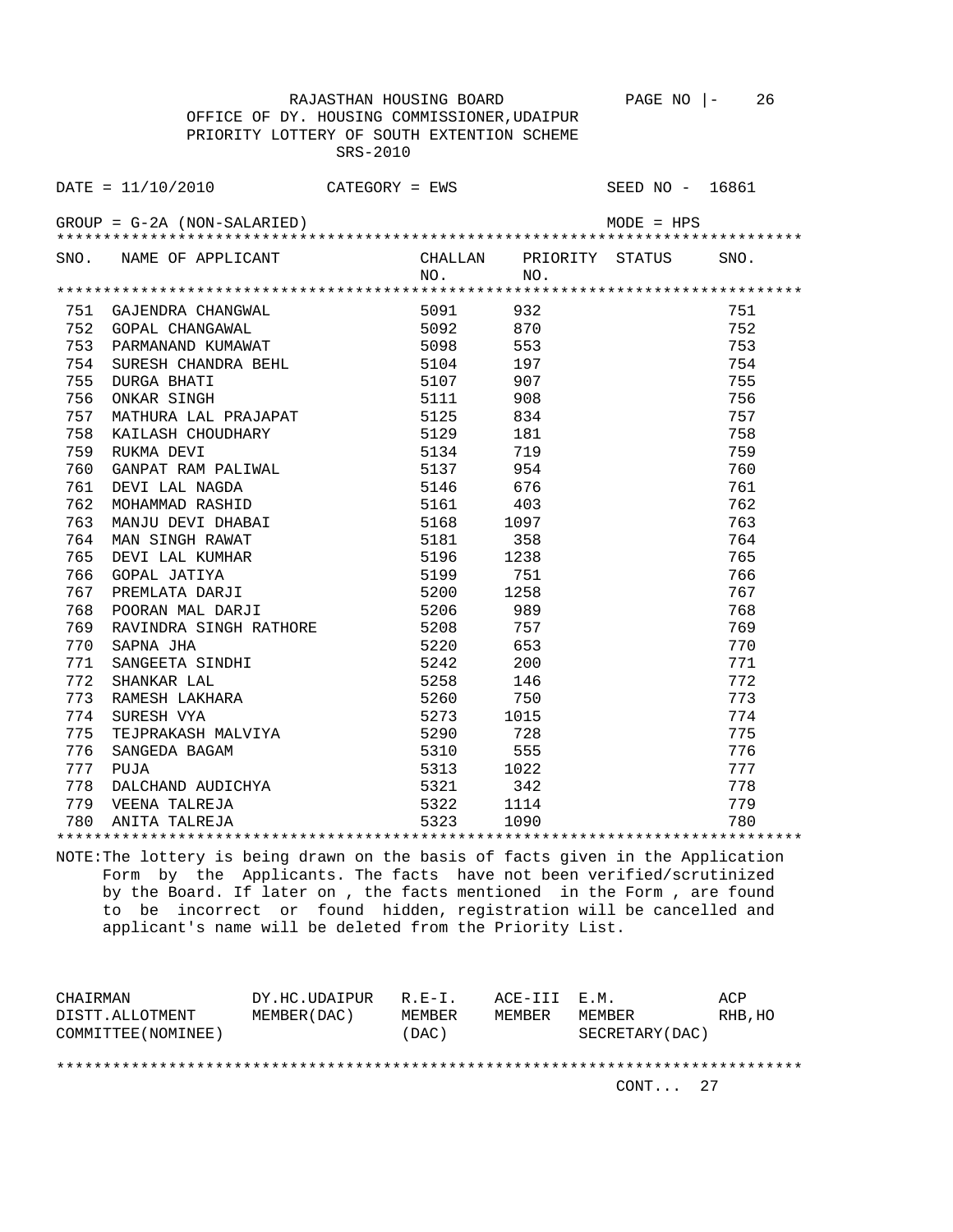RAJASTHAN HOUSING BOARD PAGE NO  $|-$  27

 OFFICE OF DY. HOUSING COMMISSIONER,UDAIPUR PRIORITY LOTTERY OF SOUTH EXTENTION SCHEME SRS-2010

|                                               | $\texttt{DATE} = 11/10/2010$ CATEGORY = EWS |           |                                | SEED NO - 16861 |      |  |  |
|-----------------------------------------------|---------------------------------------------|-----------|--------------------------------|-----------------|------|--|--|
| $GROUP = G-2A (NON-SALARIED)$<br>$MODE = HPS$ |                                             |           |                                |                 |      |  |  |
|                                               | SNO. NAME OF APPLICANT                      | NO.       | CHALLAN PRIORITY STATUS<br>NO. |                 | SNO. |  |  |
|                                               |                                             |           |                                |                 |      |  |  |
| 781                                           | MAHENDRA SINGH SHAKTAWAT                    | 5351      | 259                            |                 | 781  |  |  |
| 782                                           | SHIV PYARE SINGH KUSHWAHA                   | 5365      | 25                             | Successful      | 782  |  |  |
| 783                                           | DINESH BARBAR                               | 5368      | 571                            |                 | 783  |  |  |
| 784                                           | SHANTI SWAROOP SONI                         | 5396      | 283                            |                 | 784  |  |  |
| 785                                           | NEERAJ KUMAR SAXENA                         | 5397      | 290                            |                 | 785  |  |  |
| 786                                           | TULSI RAM SUTHAR                            | 5400 984  |                                |                 | 786  |  |  |
| 787                                           | PARVATI SHARMA                              | 5407 678  |                                |                 | 787  |  |  |
| 788                                           | SHANTA DEVI SISODIYA 5410 470               |           |                                |                 | 788  |  |  |
| 789                                           | MAHENDRA KUMAR KUMAWAT 5412 402             |           |                                |                 | 789  |  |  |
| 790                                           | VIKAS SAHU                                  | 5422 1145 |                                |                 | 790  |  |  |
| 791                                           | SUMITRA DEVI                                | 5436 1179 |                                |                 | 791  |  |  |
| 792                                           | LALIT SAHU                                  | 5442      | 917                            |                 | 792  |  |  |
| 793                                           | YASHWANT PANCHOLI                           | 5443      | 664                            |                 | 793  |  |  |
| 794                                           | REKHA SHARMA                                | 5447      | 141                            |                 | 794  |  |  |
| 795                                           | NARAYAN LAL AHIR                            | 5451      | 685                            |                 | 795  |  |  |
| 796                                           | HIRA LAL PANDIYA                            | 5452      | 111                            |                 | 796  |  |  |
| 797                                           | BHERU SINGH BIHOLA                          | 5453      | 79                             |                 | 797  |  |  |
| 798                                           | GIRISH VYAS                                 | 5456      | 1227                           |                 | 798  |  |  |
| 799                                           | MANISH RAMEJA                               | 5461      | 793                            |                 | 799  |  |  |
| 800                                           | DINESH GURJAR                               | 5463      | 1135                           |                 | 800  |  |  |
| 801                                           | DINESH KUMAR                                | 5466      | 439                            |                 | 801  |  |  |
| 802                                           | BHAGYA LAXMI SAHU                           | 5474      | 947                            |                 | 802  |  |  |
| 803                                           | PRAKASH NATH JOGI                           | 5479      | 1004                           |                 | 803  |  |  |
| 804                                           | RONAK SIROHIYA                              | 5480 1288 |                                |                 | 804  |  |  |
| 805                                           | NARYAN LAL AUDICHYA                         | 5483      | 1273                           |                 | 805  |  |  |
| 806                                           | ANURADHA KUCHWHA                            | 5490      | 420                            |                 | 806  |  |  |
| 807                                           | MUKESH PATEL                                | 5499      | 645                            |                 | 807  |  |  |
| 808                                           | KESHU LAL                                   | 5501      | 975                            |                 | 808  |  |  |
| 809                                           | GARVIT GUPTA<br>MEGHA GUPTA                 | 5509      | 322                            |                 | 809  |  |  |
| 810                                           |                                             | 5512      | 445                            |                 | 810  |  |  |
|                                               |                                             |           |                                |                 |      |  |  |

NOTE:The lottery is being drawn on the basis of facts given in the Application Form by the Applicants. The facts have not been verified/scrutinized by the Board. If later on , the facts mentioned in the Form , are found to be incorrect or found hidden, registration will be cancelled and applicant's name will be deleted from the Priority List.

| CHAIRMAN            | DY.HC.UDAIPUR | $R.F - T$ . | ACE-III E.M. |                 | ACP     |
|---------------------|---------------|-------------|--------------|-----------------|---------|
| DISTT.ALLOTMENT     | MEMBER (DAC)  | MEMBER      | MEMBER       | MEMBER          | RHB, HO |
| COMMITTEE (NOMINEE) |               | (DAC)       |              | SECRETARY (DAC) |         |
|                     |               |             |              |                 |         |
|                     |               |             |              |                 |         |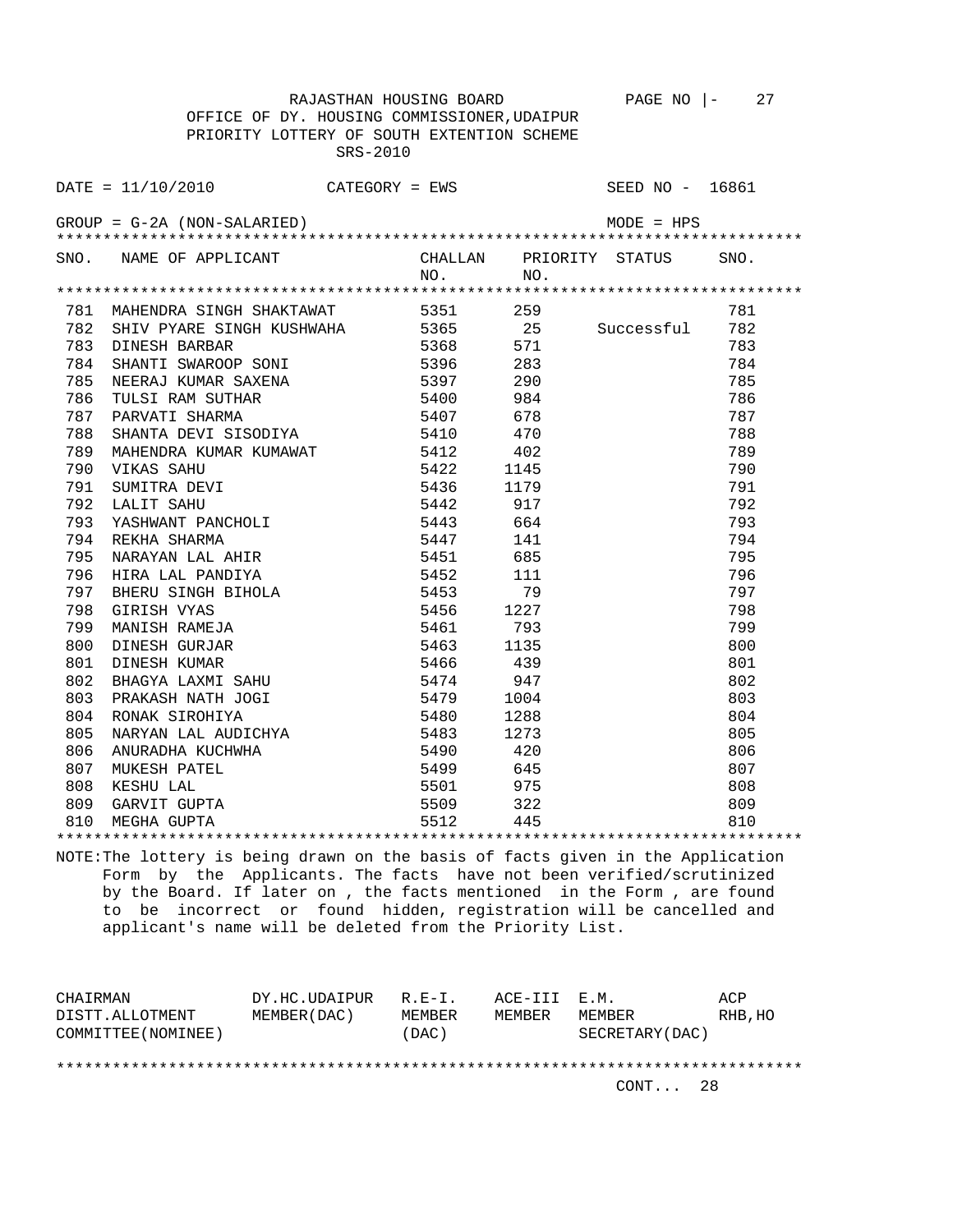OFFICE OF DY. HOUSING COMMISSIONER,UDAIPUR SRS-2010

RAJASTHAN HOUSING BOARD PAGE NO |- 28

 PRIORITY LOTTERY OF SOUTH EXTENTION SCHEME  $\text{DATE} = 11/10/2010$  CATEGORY = EWS SEED NO - 16861

GROUP = G-2A (NON-SALARIED) MODE = HPS \*\*\*\*\*\*\*\*\*\*\*\*\*\*\*\*\*\*\*\*\*\*\*\*\*\*\*\*\*\*\*\*\*\*\*\*\*\*\*\*\*\*\*\*\*\*\*\*\*\*\*\*\*\*\*\*\*\*\*\*\*\*\*\*\*\*\*\*\*\*\*\*\*\*\*\*\*\*\*\* SNO. NAME OF APPLICANT CHALLAN PRIORITY STATUS SNO. NO. NO. \*\*\*\*\*\*\*\*\*\*\*\*\*\*\*\*\*\*\*\*\*\*\*\*\*\*\*\*\*\*\*\*\*\*\*\*\*\*\*\*\*\*\*\*\*\*\*\*\*\*\*\*\*\*\*\*\*\*\*\*\*\*\*\*\*\*\*\*\*\*\*\*\*\*\*\*\*\*\*\* 811 PURAN KUMAR 5515 789 811 812 KALU LAL MEEMA 5516 360 812 813 JHAMNA DEVI 5526 1092 813 814 GANESHI BAI 65527 61 814 815 SHANTA ACHARYA 5529 356 815 816 NANDA KUMARI 5531 233 816 817 LADU LAL KUMHAR 5534 468 817 818 REKHA SHARMA 5535 82 818 819 BINU OJHA 5536 312 819 820 RIYAZUDDIN FARUQUI 5537 786 820 821 GURDEEP SINGH 5542 872 821 822 VEERENDRA KUMAR GODLIA 5557 37 822 823 NIKHIL CHAMPAWAT 65560 805 823 824 NARESH KHATURIYA 5563 769 824 825 KOMAL DHARM SHANI 5564 567 825 826 SHANKAR SINGH JHALA 5566 335 826 827 KAN SINGH SHAKTAWAT 5567 32 827 828 ARATI KINGRANI 5583 679 828 829 ANJANA KUNWAR 5592 663 829 830 PRAKASH CHANDRA AGARWAR 5610 705 830 831 RATAN SINGH AGARIA 5611 911 831 832 KRISHAN MOHAN VYAS 5612 159 832 833 SACHIN KUMAR SHARMA 5618 791 833 834 RAJESH K TRIVEDI 5627 991 834 835 SUNDER LAL CHOBISA 5635 546 835 836 REENA DEVI SAMLIYA 5642 582 836 837 AMIT VAISHNAV 5653 1162 837 838 SANGEETA SONI 5659 1269 838 839 ASHOK MALI 5662 733 839 840 GOPAL MALI 5663 520 840 \*\*\*\*\*\*\*\*\*\*\*\*\*\*\*\*\*\*\*\*\*\*\*\*\*\*\*\*\*\*\*\*\*\*\*\*\*\*\*\*\*\*\*\*\*\*\*\*\*\*\*\*\*\*\*\*\*\*\*\*\*\*\*\*\*\*\*\*\*\*\*\*\*\*\*\*\*\*\*\*

NOTE:The lottery is being drawn on the basis of facts given in the Application Form by the Applicants. The facts have not been verified/scrutinized by the Board. If later on , the facts mentioned in the Form , are found to be incorrect or found hidden, registration will be cancelled and applicant's name will be deleted from the Priority List.

CHAIRMAN DY.HC.UDAIPUR R.E-I. ACE-III E.M. ACP DISTT.ALLOTMENT MEMBER(DAC) MEMBER MEMBER MEMBER RHB,HO COMMITTEE(NOMINEE) (DAC) SECRETARY(DAC) \*\*\*\*\*\*\*\*\*\*\*\*\*\*\*\*\*\*\*\*\*\*\*\*\*\*\*\*\*\*\*\*\*\*\*\*\*\*\*\*\*\*\*\*\*\*\*\*\*\*\*\*\*\*\*\*\*\*\*\*\*\*\*\*\*\*\*\*\*\*\*\*\*\*\*\*\*\*\*\*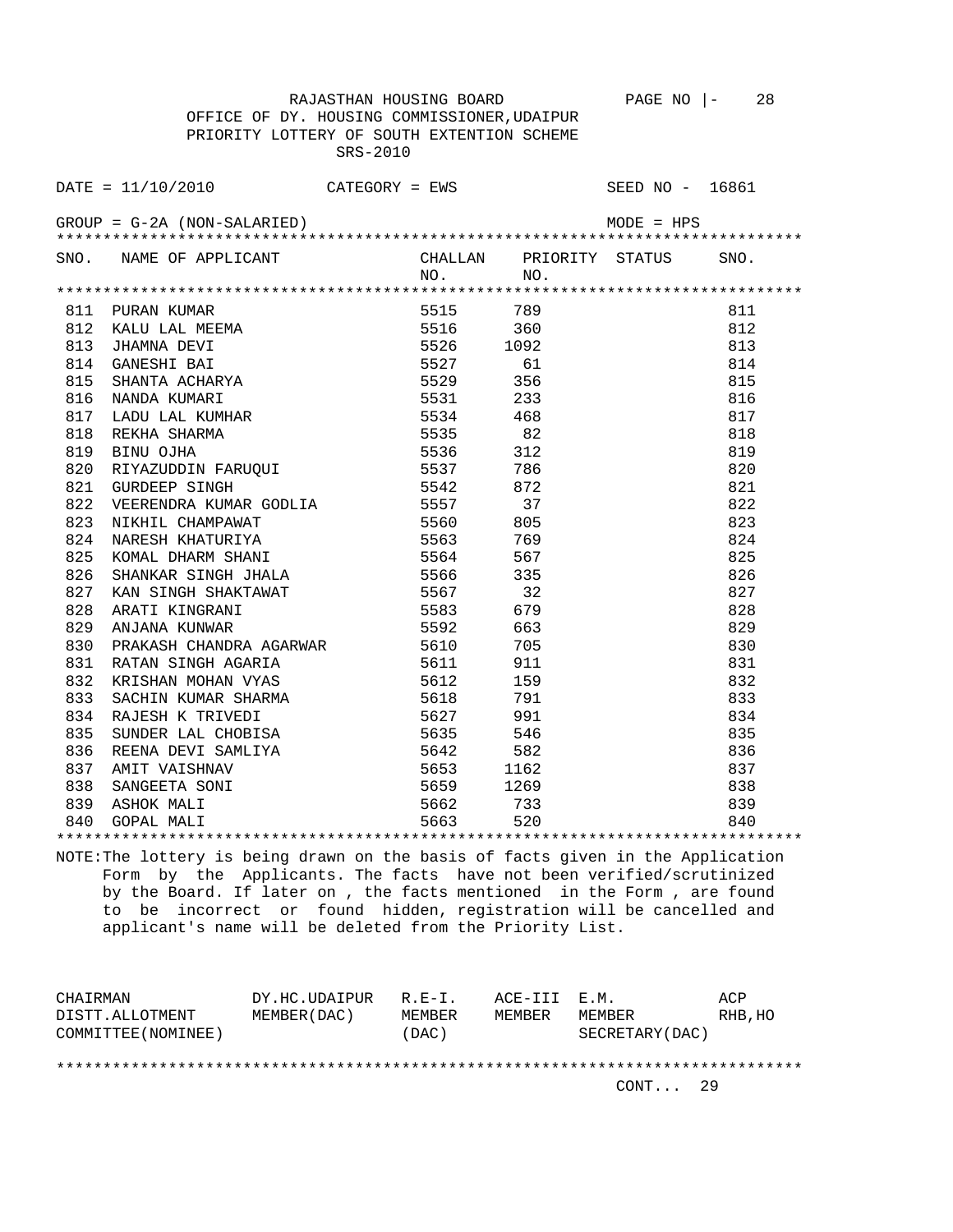RAJASTHAN HOUSING BOARD PAGE NO |- 29 OFFICE OF DY. HOUSING COMMISSIONER,UDAIPUR PRIORITY LOTTERY OF SOUTH EXTENTION SCHEME SRS-2010

 $\text{DATE} = 11/10/2010$  CATEGORY = EWS SEED NO - 16861

GROUP = G-2A (NON-SALARIED) MODE = HPS \*\*\*\*\*\*\*\*\*\*\*\*\*\*\*\*\*\*\*\*\*\*\*\*\*\*\*\*\*\*\*\*\*\*\*\*\*\*\*\*\*\*\*\*\*\*\*\*\*\*\*\*\*\*\*\*\*\*\*\*\*\*\*\*\*\*\*\*\*\*\*\*\*\*\*\*\*\*\*\* SNO. NAME OF APPLICANT CHALLAN PRIORITY STATUS SNO. NO. NO. \*\*\*\*\*\*\*\*\*\*\*\*\*\*\*\*\*\*\*\*\*\*\*\*\*\*\*\*\*\*\*\*\*\*\*\*\*\*\*\*\*\*\*\*\*\*\*\*\*\*\*\*\*\*\*\*\*\*\*\*\*\*\*\*\*\*\*\*\*\*\*\*\*\*\*\*\*\*\*\* 841 NARESH KUMAR 5674 357 841 842 MOTI LAL SHARMA 5681 1313 842 843 SATYA PRAKASH ORDIYA 5688 628 843 844 YOGESH RATHORE 5704 1278 844 845 RAJENDRA PRASAD TAILOR 5711 1140 845 846 ROHAN PARIHAR 1988 188 846 847 MOHAMMAD ABBAS 6715 448 647 MOHAMMAD ABBAS 848 VIKRAM SURYAVANSHI 5716 605 848 849 POOJA JANGID 5733 316 849 850 SURESH JANGID 5739 851 DINESH LOHAR 5753 1087 851 852 DINESH KUAMR CHOUBISA 5755 519 852 853 NARAYANI BAI 5759 725 853 854 ANDARA NATH 5767 625 854 855 SUSHIL SHARMA 5776 956 855 856 POOJA KAMRA 5782 174 856 857 KAUSHALYA PAJWANI 5783 855 857 858 SANJAY PANJWANI 5784 936 858 859 PRAVEEN CHOIUDHARY 5789 205 859 860 MANMEET SINGH 5803 550 S50 860 861 BANSHI LAL PALIWAL 5810 1061 861 862 RADHA DEVI AHUJA 5814 98 862 863 NUTAN TAILOR 5816 162 863 864 MURLIDHAR SUKHWANI 5819 585 864 865 JAYA SUKHWANI 5820 807 865 866 POONAM CHAND KATARIA 5826 1212 866 867 MANISH KATARIA 5827 153 867 868 DARSHAN LAL 5830 434 868 869 TEJ PRAKASH SAHU 5831 401 869 870 JEETENDRE SACHDEV 5841 697 870 \*\*\*\*\*\*\*\*\*\*\*\*\*\*\*\*\*\*\*\*\*\*\*\*\*\*\*\*\*\*\*\*\*\*\*\*\*\*\*\*\*\*\*\*\*\*\*\*\*\*\*\*\*\*\*\*\*\*\*\*\*\*\*\*\*\*\*\*\*\*\*\*\*\*\*\*\*\*\*\*

NOTE:The lottery is being drawn on the basis of facts given in the Application Form by the Applicants. The facts have not been verified/scrutinized by the Board. If later on , the facts mentioned in the Form , are found to be incorrect or found hidden, registration will be cancelled and applicant's name will be deleted from the Priority List.

| CHAIRMAN            | DY.HC.UDAIPUR | $R.E-I.$ | ACE-III E.M. |                 | ACP     |
|---------------------|---------------|----------|--------------|-----------------|---------|
| DISTT.ALLOTMENT     | MEMBER (DAC)  | MEMBER   | MEMBER       | MEMBER          | RHB, HO |
| COMMITTEE (NOMINEE) |               | (DAC)    |              | SECRETARY (DAC) |         |
|                     |               |          |              |                 |         |
|                     |               |          |              |                 |         |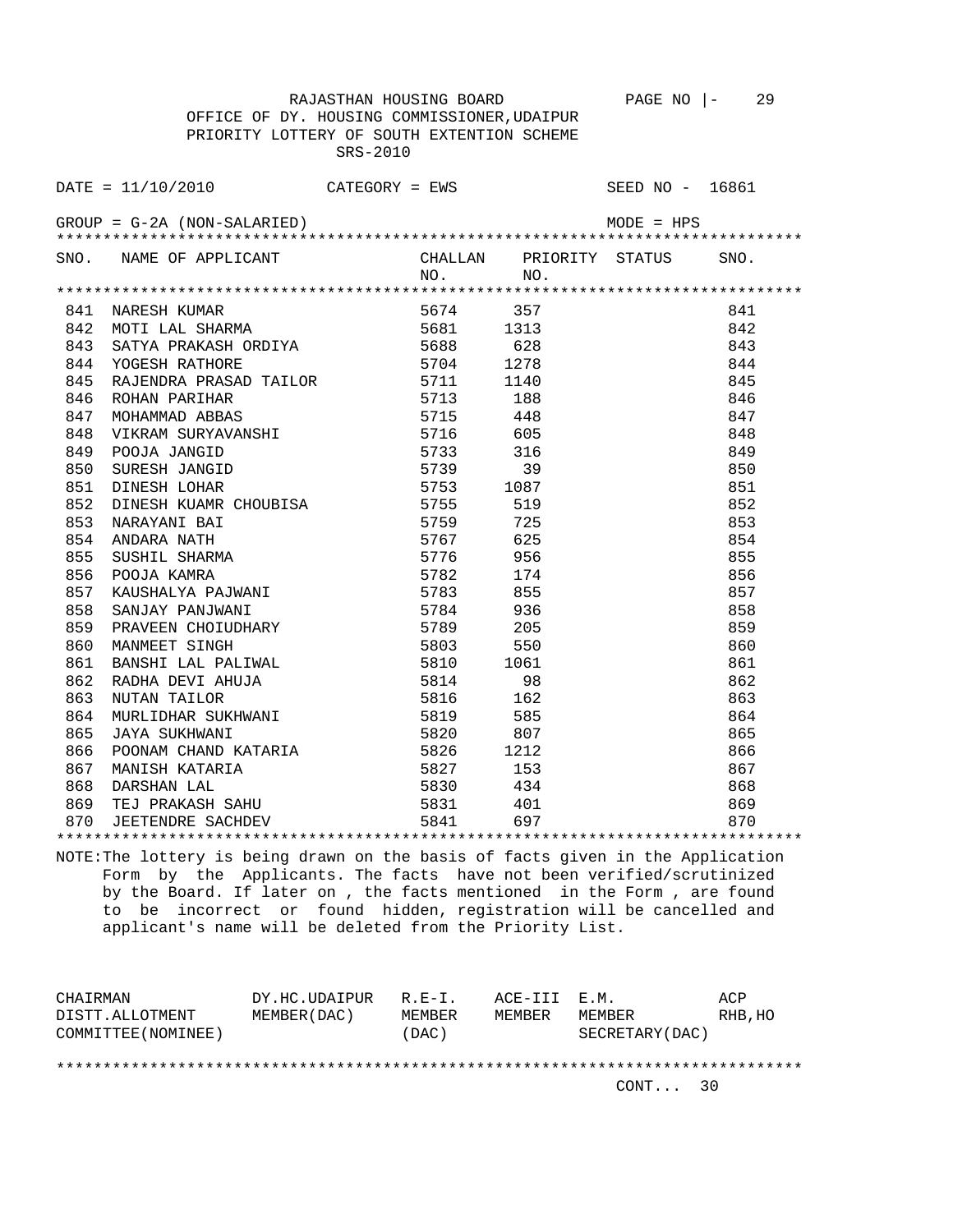RAJASTHAN HOUSING BOARD PAGE NO |- 30 OFFICE OF DY. HOUSING COMMISSIONER,UDAIPUR PRIORITY LOTTERY OF SOUTH EXTENTION SCHEME SRS-2010

DATE = 11/10/2010 CATEGORY = EWS SEED NO - 16861 GROUP = G-2A (NON-SALARIED) MODE = HPS \*\*\*\*\*\*\*\*\*\*\*\*\*\*\*\*\*\*\*\*\*\*\*\*\*\*\*\*\*\*\*\*\*\*\*\*\*\*\*\*\*\*\*\*\*\*\*\*\*\*\*\*\*\*\*\*\*\*\*\*\*\*\*\*\*\*\*\*\*\*\*\*\*\*\*\*\*\*\*\* SNO. NAME OF APPLICANT CHALLAN PRIORITY STATUS SNO. NO. NO. \*\*\*\*\*\*\*\*\*\*\*\*\*\*\*\*\*\*\*\*\*\*\*\*\*\*\*\*\*\*\*\*\*\*\*\*\*\*\*\*\*\*\*\*\*\*\*\*\*\*\*\*\*\*\*\*\*\*\*\*\*\*\*\*\*\*\*\*\*\*\*\*\*\*\*\*\*\*\*\* 871 MANGI LAL SEN 5849 166 871 872 ALOK KUMAR SHARMA 5864 840 872 873 ABDUL MAZID 5875 398 873 874 PREM CHAND SHARMA 5876 63 874 875 BHANWAR LAL JAT 5889 935 875 876 RASHID MOHAMMED NYARIA 5905 671 876 877 SURAJ KUNWAR 5906 682 877 878 RAKESH KANERIYA 5911 406 878 879 TARA CHOUBISA 5912 818 879 880 HARILAL SHINDHI 5913 549 549 880 881 SATYA NARYAN VARI 5923 885 881 882 UMA DEVI 5924 892 882 883 RAMESH MEGHWAL 5930 418 883 884 ANITA JAIN 5936 277 884 885 DINESH KUMAR JAIN 5974 1029 885 edd - 1999 - 1999<br>1039 - 11 Julie Homes, 1039 - 1039<br>1887 - 1388 - 13984 - 131 887 PREM SINGH CHUNDAWAT 5984 431 887 888 BHARTI MOTWANI 6004 369 888 889 SUNITA DINGRA 6011 287 889 890 UDAI SINGH RATHORE 6029 747 890 891 VADAN SINGH RAJPUT 6030 170 170 891 892 MANOHAR LAL NAI 892 MANOHAR LAL NAI 6034 417 892 893 SUNITA CHOUDHARY 6038 413 893 894 ARVIND KUMAR MEENA 6041 756 894 895 SUSHANT RAMDEV 6071 552 895 896 RUPA RAM DEV 6074 399 896 897 PREM KUMAR VYAS 6075 528 528 897

\*\*\*\*\*\*\*\*\*\*\*\*\*\*\*\*\*\*\*\*\*\*\*\*\*\*\*\*\*\*\*\*\*\*\*\*\*\*\*\*\*\*\*\*\*\*\*\*\*\*\*\*\*\*\*\*\*\*\*\*\*\*\*\*\*\*\*\*\*\*\*\*\*\*\*\*\*\*\*\* NOTE:The lottery is being drawn on the basis of facts given in the Application Form by the Applicants. The facts have not been verified/scrutinized by the Board. If later on , the facts mentioned in the Form , are found to be incorrect or found hidden, registration will be cancelled and applicant's name will be deleted from the Priority List.

 898 SANJU VYAS 6076 1308 898 899 SUNITA 6077 1259 899 900 RAKHI RAMDEV 6078 377 900

| CHAIRMAN            | DY.HC.UDAIPUR | $R.E-I.$ | ACE-III E.M. |                 | ACP     |
|---------------------|---------------|----------|--------------|-----------------|---------|
| DISTT.ALLOTMENT     | MEMBER (DAC)  | MEMBER   | MEMBER       | MEMBER          | RHB, HO |
| COMMITTEE (NOMINEE) |               | (DAC)    |              | SECRETARY (DAC) |         |
|                     |               |          |              |                 |         |
|                     |               |          |              |                 |         |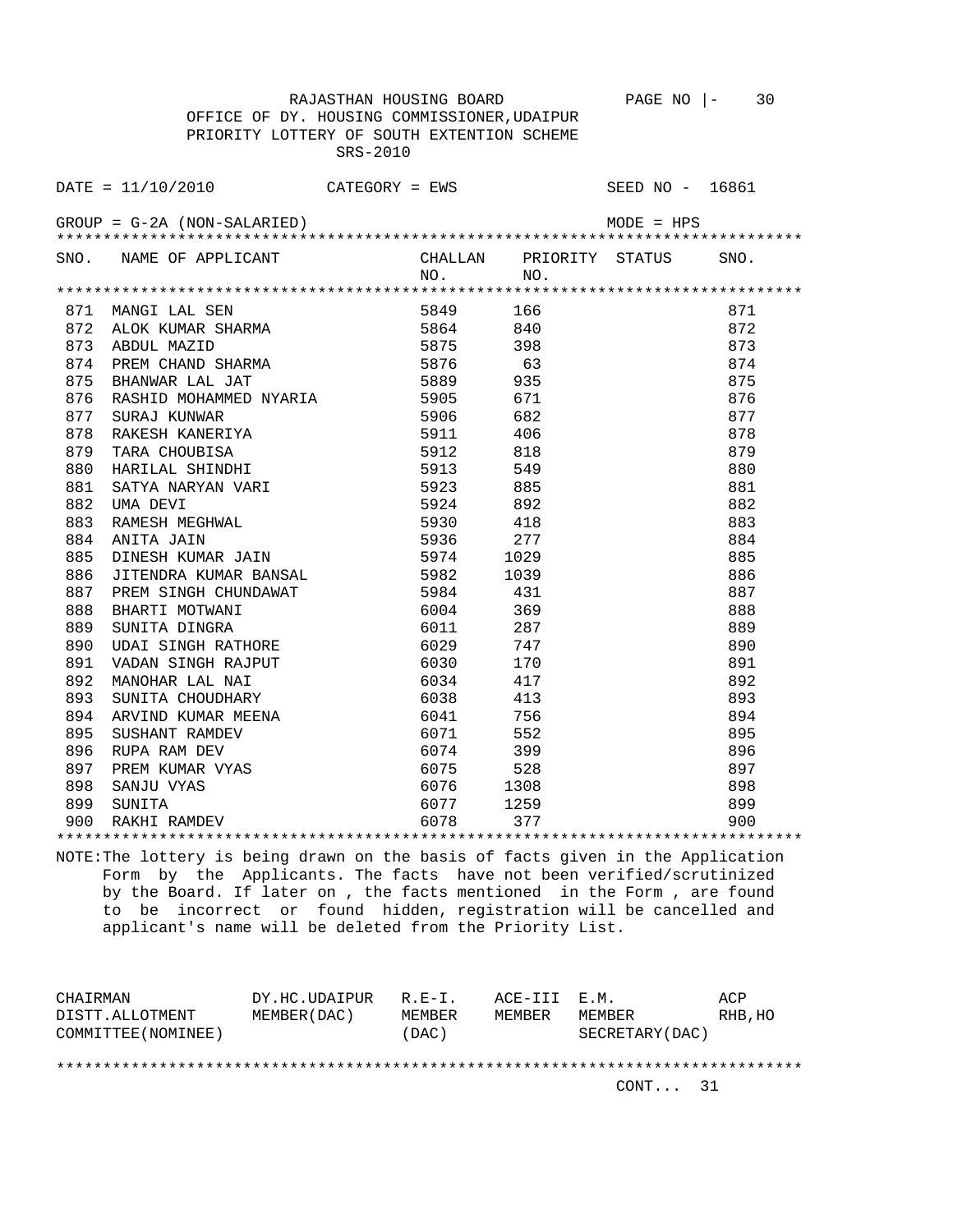RAJASTHAN HOUSING BOARD PAGE NO |- 31 OFFICE OF DY. HOUSING COMMISSIONER,UDAIPUR PRIORITY LOTTERY OF SOUTH EXTENTION SCHEME SRS-2010

DATE = 11/10/2010 CATEGORY = EWS SEED NO - 16861 GROUP = G-2A (NON-SALARIED) MODE = HPS \*\*\*\*\*\*\*\*\*\*\*\*\*\*\*\*\*\*\*\*\*\*\*\*\*\*\*\*\*\*\*\*\*\*\*\*\*\*\*\*\*\*\*\*\*\*\*\*\*\*\*\*\*\*\*\*\*\*\*\*\*\*\*\*\*\*\*\*\*\*\*\*\*\*\*\*\*\*\*\* SNO. NAME OF APPLICANT CHALLAN PRIORITY STATUS SNO. NO. NO. \*\*\*\*\*\*\*\*\*\*\*\*\*\*\*\*\*\*\*\*\*\*\*\*\*\*\*\*\*\*\*\*\*\*\*\*\*\*\*\*\*\*\*\*\*\*\*\*\*\*\*\*\*\*\*\*\*\*\*\*\*\*\*\*\*\*\*\*\*\*\*\*\*\*\*\*\*\*\*\* 901 PREMLATA RAMDEV 6079 761 901 902 PUJA PATEL 6082 675 902<br>903 DHANRAJ PATEL 6084 966 903<br>904 RAM CHANDRA 6086 1257 904<br>905 6086 1257 905 903 DHANRAJ PATEL 6084 966 903 904 RAM CHANDRA 6086 1257 904 905 RADHA DEVI MEENA 6100 763 905 906 RAHUL SONI 6107 521 906 907 TARUN SONI 6117 1243 907 908 NAND KISHOR GAMOT 6122 561 908<br>909 DAKSHA JOSHI 6140 977 909 909 DAKSHA JOSHI 6140 977 909 910 PUSHPA DEVI JAIN 6141 578 910 911 PANKAJ SINGH KATHAIT 6143 779 911 912 VIMLA CHOUBISA 6174 169 912 913 RINKU DEVI SUTHAR 6175 765 913 914 MATEEUR RAHAMAN 6176 491<br>915 MOUZBOUR RAHAMAN 6177 1054 915 MOUZBOUR RAHAMAN 6177 1054<br>916 SHAMIM RAHMAN 6195 1201 916 916 SHAMIM RAHMAN 6195 1201 916 917 MEHFUJ RAHAMANJI 6196 255 917 918 SERU KHAN 6197 1186 918 919 SALIK REHMAN 6198 354 919

 922 MANGI LAL BHOIE 6207 1215 922 923 RATAN LAL BHOI 6208 629 923 924 MOHD.RAFIQ 6228 827 924 925 DINESH VERMA 6239 103 925 926 KRISHNA KANT TRIVEDI 6250 666 926 927 MADHU RAJPUT 6257 783 927 928 RAMESH JAIN 6259 108 928 929 LILADHAR VYAS 6265 104 929 930 PRITAM KAUR 6281 564 930 \*\*\*\*\*\*\*\*\*\*\*\*\*\*\*\*\*\*\*\*\*\*\*\*\*\*\*\*\*\*\*\*\*\*\*\*\*\*\*\*\*\*\*\*\*\*\*\*\*\*\*\*\*\*\*\*\*\*\*\*\*\*\*\*\*\*\*\*\*\*\*\*\*\*\*\*\*\*\*\* NOTE:The lottery is being drawn on the basis of facts given in the Application

920 ATIK REHMAN 6199 576 920

921 SONANARAYAN GURJAR 6202 1280 921

 Form by the Applicants. The facts have not been verified/scrutinized by the Board. If later on , the facts mentioned in the Form , are found to be incorrect or found hidden, registration will be cancelled and applicant's name will be deleted from the Priority List.

| CHAIRMAN            | DY.HC.UDAIPUR | $R.E-I.$      | ACE-III E.M. |                 | ACP     |
|---------------------|---------------|---------------|--------------|-----------------|---------|
| DISTT.ALLOTMENT     | MEMBER (DAC)  | <b>MEMBER</b> | MEMBER       | MEMBER          | RHB, HO |
| COMMITTEE (NOMINEE) |               | (DAC)         |              | SECRETARY (DAC) |         |
|                     |               |               |              |                 |         |
|                     |               |               |              |                 |         |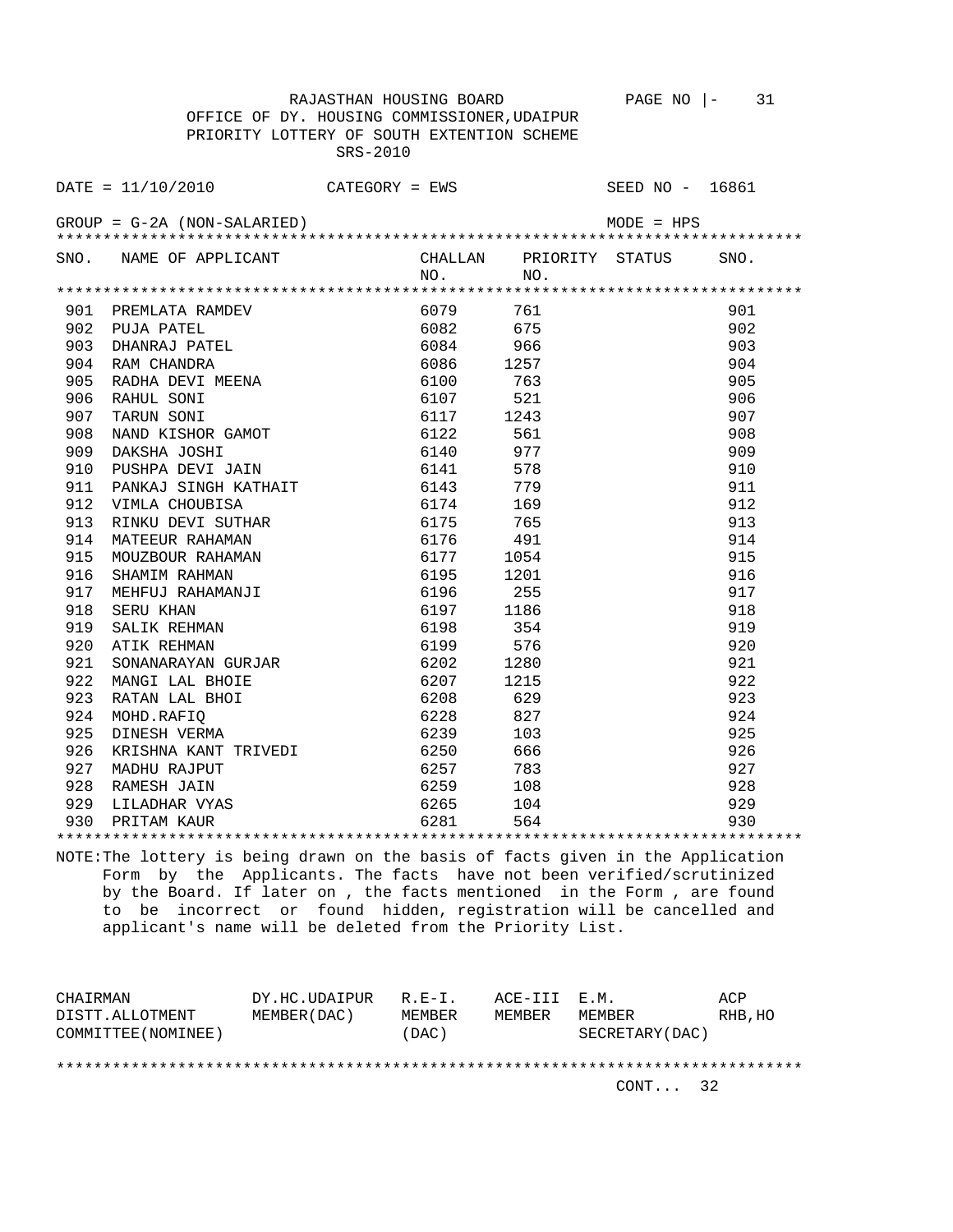RAJASTHAN HOUSING BOARD PAGE NO |- 32 OFFICE OF DY. HOUSING COMMISSIONER,UDAIPUR PRIORITY LOTTERY OF SOUTH EXTENTION SCHEME SRS-2010

 $\text{DATE} = 11/10/2010$  CATEGORY = EWS SEED NO - 16861 GROUP = G-2A (NON-SALARIED) MODE = HPS \*\*\*\*\*\*\*\*\*\*\*\*\*\*\*\*\*\*\*\*\*\*\*\*\*\*\*\*\*\*\*\*\*\*\*\*\*\*\*\*\*\*\*\*\*\*\*\*\*\*\*\*\*\*\*\*\*\*\*\*\*\*\*\*\*\*\*\*\*\*\*\*\*\*\*\*\*\*\*\* SNO. NAME OF APPLICANT CHALLAN PRIORITY STATUS SNO. NO. NO. \*\*\*\*\*\*\*\*\*\*\*\*\*\*\*\*\*\*\*\*\*\*\*\*\*\*\*\*\*\*\*\*\*\*\*\*\*\*\*\*\*\*\*\*\*\*\*\*\*\*\*\*\*\*\*\*\*\*\*\*\*\*\*\*\*\*\*\*\*\*\*\*\*\*\*\*\*\*\*\* 931 AJIT SINGH 6284 138 931 932 LOKESH JAIN 6295 706 932 933 DEEP CHAND JAIN 6296 525 933 934 SHAMBHU SINGH 6298 601 934 935 NIDHI AGARWAL 6310 753 935 936 RAMESH CHANDRA AUDICHYA 6311 56 56 511 937 GULSHAN BANU 6313 1304 937 938 VIKRAM SINGH PANWAR 6318 754 938 939 JARINA BANU 6319 30 939 940 BANSHI LAL SAHU 6351 941 GEETA SHARMA 6353 382 941 942 CHANDA SHARMA 6355 509 942 943 VIDHYA TELI 6392 710 943 944 KALPANA JAIN 6407 813<br>945 PRAKASH CHANDRA PALIWAL 6411 1129 945 PRAKASH CHANDRA PALIWAL 6411 1129 945 946 MALTI JAIN 6416 84 946 947 SUMAN MISHRA 6433 812 947 948 KAMAL VERAGI 6443 1231 948 949 RAJ KUMAR SHARMA 6461 734 949 950 LALITA GEHLOT 6462 684 950 951 ISHA SISODIA 6471 776 951 952 PANNA LAL CHOUBISA 6475 784 952 953 VINOD KUMAR TELI 6477 1157 953 954 SANTOSH KUMAR 6480 1148 954 955 MADAN LAL SUTHAR 6488 449 955 956 VIJAY SINGH SOLANKI 6489 251 956 957 ROOP SINGH BHATI 6492 391 957 958 LAXMAN SINGH RAJPUT 6493 361 958<br>959 GOPAL SINGH JHALA 6495 632 959<br>960 MANGU KUNWAR 6496 704 960 960 959 GOPAL SINGH JHALA 6495 632 959 960 MANGU KUNWAR 6496 704 960

NOTE:The lottery is being drawn on the basis of facts given in the Application Form by the Applicants. The facts have not been verified/scrutinized by the Board. If later on , the facts mentioned in the Form , are found to be incorrect or found hidden, registration will be cancelled and applicant's name will be deleted from the Priority List.

\*\*\*\*\*\*\*\*\*\*\*\*\*\*\*\*\*\*\*\*\*\*\*\*\*\*\*\*\*\*\*\*\*\*\*\*\*\*\*\*\*\*\*\*\*\*\*\*\*\*\*\*\*\*\*\*\*\*\*\*\*\*\*\*\*\*\*\*\*\*\*\*\*\*\*\*\*\*\*\*

CHAIRMAN DY.HC.UDAIPUR R.E-I. ACE-III E.M. ACP DISTT.ALLOTMENT MEMBER(DAC) MEMBER MEMBER MEMBER RHB,HO COMMITTEE(NOMINEE) (DAC) SECRETARY(DAC) \*\*\*\*\*\*\*\*\*\*\*\*\*\*\*\*\*\*\*\*\*\*\*\*\*\*\*\*\*\*\*\*\*\*\*\*\*\*\*\*\*\*\*\*\*\*\*\*\*\*\*\*\*\*\*\*\*\*\*\*\*\*\*\*\*\*\*\*\*\*\*\*\*\*\*\*\*\*\*\*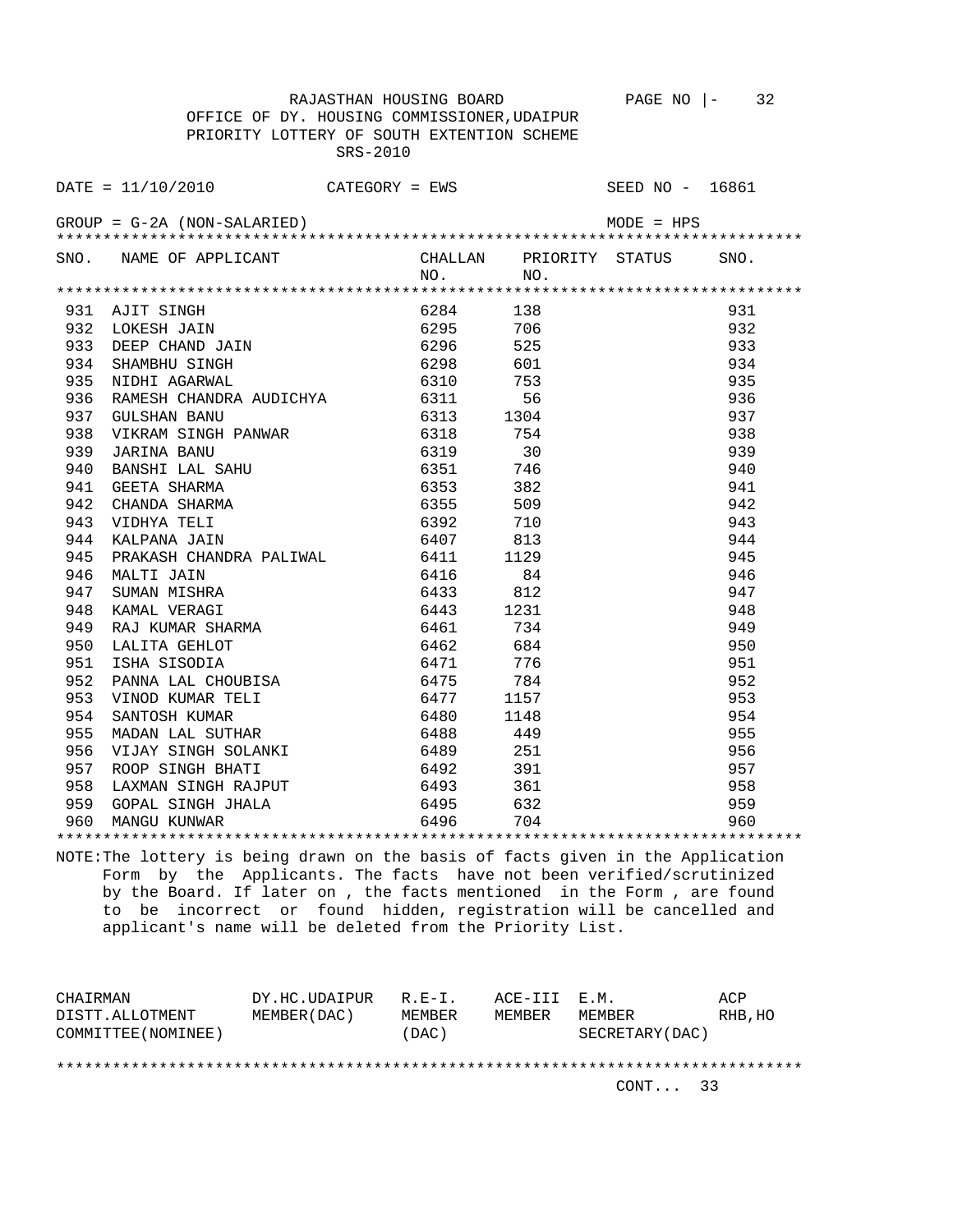OFFICE OF DY. HOUSING COMMISSIONER,UDAIPUR PRIORITY LOTTERY OF SOUTH EXTENTION SCHEME SRS-2010

|     | DATE = $11/10/2010$ CATEGORY = EWS SEED NO - 16861                                                                                                    |      |           |                                |      |
|-----|-------------------------------------------------------------------------------------------------------------------------------------------------------|------|-----------|--------------------------------|------|
|     | $GROUP = G-2A (NON-SALARIED)$                                                                                                                         |      |           |                                |      |
|     | SNO. NAME OF APPLICANT                                                                                                                                |      | NO.       | CHALLAN PRIORITY STATUS<br>NO. | SNO. |
|     |                                                                                                                                                       |      |           |                                |      |
| 961 | 1101<br>SHABBIR HUSSAIN<br>SUNITA KUNWAR DEVRA<br>KALA KUNWAR DEVRA 6538 338<br>KALU LAL TELI 6539 876<br>INDER SINGH 6540 1261                       |      |           |                                | 961  |
| 962 |                                                                                                                                                       |      |           |                                | 962  |
| 963 |                                                                                                                                                       |      |           |                                | 963  |
| 964 |                                                                                                                                                       |      |           |                                | 964  |
| 965 |                                                                                                                                                       |      |           |                                | 965  |
| 966 |                                                                                                                                                       |      |           |                                | 966  |
| 967 | HARISH KUMAR PATEL 6547 1246                                                                                                                          |      |           |                                | 967  |
| 968 | MOHAMMAD AYYUB                                                                                                                                        |      | 6552 651  |                                | 968  |
| 969 | MOHAMMAD YUNUS MANSURI 6554 732                                                                                                                       |      |           |                                | 969  |
| 970 | SUNIL SOBHWANI                                                                                                                                        |      | 6568 432  |                                | 970  |
| 971 |                                                                                                                                                       |      |           |                                | 971  |
| 972 | BHERU LAL PALIWAL 6577 713<br>PRADEEP PALIWAL 6578 191<br>MISS GARIMA SHARMA 6588 112<br>SHANKAR LAL SHARMA 6615 332<br>MANOJ KUMAR PANDIYA 6622 1144 |      |           |                                | 972  |
| 973 |                                                                                                                                                       |      |           |                                | 973  |
| 974 |                                                                                                                                                       |      |           |                                | 974  |
| 975 |                                                                                                                                                       |      |           |                                | 975  |
| 976 |                                                                                                                                                       |      | 6642      | 1122                           | 976  |
| 977 |                                                                                                                                                       |      | 6654      | 1042                           | 977  |
| 978 | DHIRAJ KUMAR PRAJAPAT<br>MUNNI DEVI DARJI<br>RAJESH KUMAR                                                                                             |      | 6660      | 292                            | 978  |
| 979 | DINESH CHANDRA TAILOR                                                                                                                                 |      | 6663 621  |                                | 979  |
| 980 | ANIRUDDH SINGH RATHORE 6665 933                                                                                                                       |      |           |                                | 980  |
| 981 | NIRU MALI                                                                                                                                             |      | 6681 1323 |                                | 981  |
| 982 | BHANWAR SINGH PANWAR                                                                                                                                  |      | 6684 317  |                                | 982  |
| 983 | AZIZ KHAN                                                                                                                                             |      | 6689      | 86                             | 983  |
| 984 | LALIT SINGH CHOUHAN 6703                                                                                                                              |      |           | 771                            | 984  |
| 985 | MAHENDRA SINGH RATHORE 6717 920                                                                                                                       |      |           |                                | 985  |
| 986 | HARISH PALIWAL                                                                                                                                        | 6721 |           | 1240                           | 986  |
| 987 | HARSHNA PRAJAPAT                                                                                                                                      |      | 6724      | 865                            | 987  |
| 988 | KULDEEP SINGH CHOUHAN 6742                                                                                                                            |      |           | 626                            | 988  |
|     |                                                                                                                                                       |      |           | 760                            | 989  |
|     | 989 SHANTI LAL TELI 6747<br>990 PREM LATA BHOI 6757                                                                                                   |      |           | 229                            | 990  |
|     |                                                                                                                                                       |      |           |                                |      |

NOTE:The lottery is being drawn on the basis of facts given in the Application Form by the Applicants. The facts have not been verified/scrutinized by the Board. If later on , the facts mentioned in the Form , are found to be incorrect or found hidden, registration will be cancelled and applicant's name will be deleted from the Priority List.

| CHAIRMAN            | DY.HC.UDAIPUR | $R.F - T$ . | ACE-III E.M. |                  | ACP     |
|---------------------|---------------|-------------|--------------|------------------|---------|
| DISTT.ALLOTMENT     | MEMBER (DAC)  | MEMBER      | MEMBER       | MEMBER           | RHB, HO |
| COMMITTEE (NOMINEE) |               | (DAC)       |              | SECRETARY (DAC ) |         |
|                     |               |             |              |                  |         |
|                     |               |             |              |                  |         |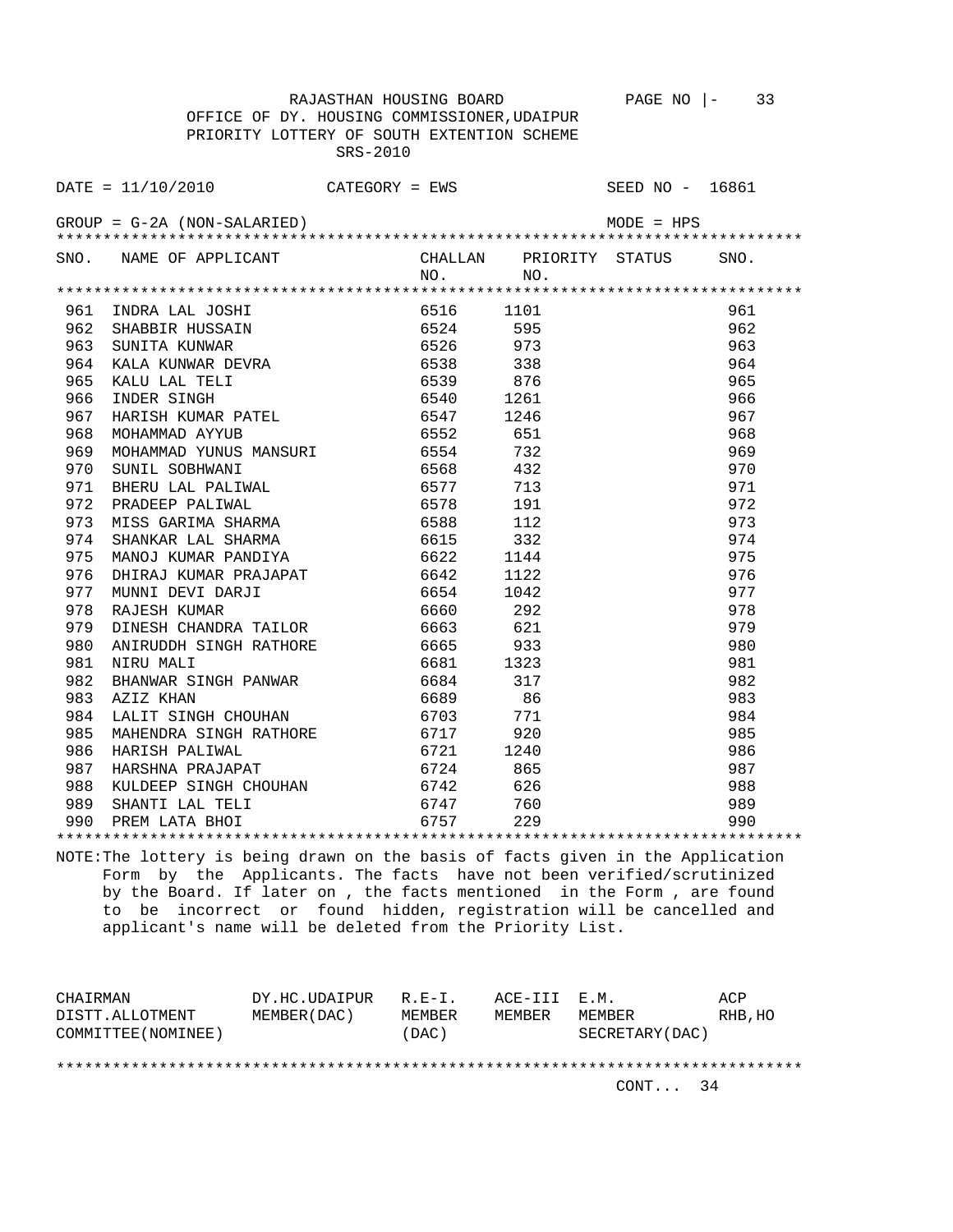RAJASTHAN HOUSING BOARD PAGE NO |- 34 OFFICE OF DY. HOUSING COMMISSIONER,UDAIPUR PRIORITY LOTTERY OF SOUTH EXTENTION SCHEME

SRS-2010

|      | $\texttt{DATE} = 11/10/2010$ CATEGORY = EWS |      |      |                                | SEED NO - 16861 |      |
|------|---------------------------------------------|------|------|--------------------------------|-----------------|------|
|      |                                             |      |      |                                |                 |      |
|      |                                             |      |      |                                |                 |      |
| SNO. | NAME OF APPLICANT                           |      | NO.  | CHALLAN PRIORITY STATUS<br>NO. |                 | SNO. |
|      |                                             |      |      |                                |                 |      |
| 991  | JASHODA MALI                                |      | 6760 | 597                            |                 | 991  |
| 992  | SOURABH JAIN                                |      | 6767 | 1248                           |                 | 992  |
| 993  | KHUMANI BAI                                 |      | 6784 | 584                            |                 | 993  |
| 994  | GANESH LAL PRAJAPAT                         |      | 6786 | 139                            |                 | 994  |
| 995  | TULSI RAM TELI                              |      | 6797 | 736                            |                 | 995  |
| 996  | BHAWNA DEVI MEENA                           |      | 6832 | 1233                           |                 | 996  |
| 997  | PRAVEEN KUMAR CHATURVEDI 6849               |      |      | 1235                           |                 | 997  |
| 998  | PINKI LOHAR                                 |      | 6868 | 426                            |                 | 998  |
| 999  | MANJU SINGH                                 |      | 6878 | 1007                           |                 | 999  |
| 1000 | KALU LAL PATEL                              |      | 6884 | 815                            |                 | 1000 |
| 1001 | PRATAP SINGH                                |      | 6886 | 460                            |                 | 1001 |
| 1002 | MANJEET SINGH NAHAR                         |      | 6889 | 392                            |                 | 1002 |
| 1003 | HEERA LAL PATEL                             |      | 6890 | 1249                           |                 | 1003 |
| 1004 | PRATHVI SINGH CHOUHAN                       |      | 6894 | 1143                           |                 | 1004 |
| 1005 | MEHABUB HUSSAIN                             |      | 6910 | 13                             | Successful      | 1005 |
| 1006 | VIKRAM SETH                                 |      | 6915 | 968                            |                 | 1006 |
| 1007 | ABDUL HAFIZ                                 |      | 6921 | 183                            |                 | 1007 |
| 1008 | MAKHHAN SINGH CHUNDAWAT                     |      | 6922 | 643                            |                 | 1008 |
| 1009 | KAILASH CHANDRA MENARIA                     |      | 6923 | 691                            |                 | 1009 |
| 1010 | BHURI LAL MENARIA                           |      | 6925 | 345                            |                 | 1010 |
| 1011 | <b>GOPAL SONI</b>                           |      | 6926 | 1126                           |                 | 1011 |
| 1012 | JAGDISH CHANDRA TAILOR                      | 6927 |      | 28                             |                 | 1012 |
| 1013 | AJAY KALRA                                  |      | 6947 | 510                            |                 | 1013 |
| 1014 | VISHNU LOHAR                                | 6955 |      | 330                            |                 | 1014 |
| 1015 | DEEPIKA RAWAL                               | 6956 |      | 1025                           |                 | 1015 |
| 1016 | RAMCHANDRA NAI                              | 6958 |      | 262                            |                 | 1016 |
| 1017 | HUSSAINA KHAN                               |      | 6982 | 224                            |                 | 1017 |
| 1018 | TULSI DAS URJOI                             |      | 6985 | 1228                           |                 | 1018 |
| 1019 | PRAKASH CHAND BANJRA                        |      | 6986 | 701                            |                 | 1019 |
|      | 1020 VIRENDRA SINGH JHALA                   |      | 6992 | 384                            |                 | 1020 |
|      |                                             |      |      |                                |                 |      |

NOTE:The lottery is being drawn on the basis of facts given in the Application Form by the Applicants. The facts have not been verified/scrutinized by the Board. If later on , the facts mentioned in the Form , are found to be incorrect or found hidden, registration will be cancelled and applicant's name will be deleted from the Priority List.

| CHAIRMAN            | DY.HC.UDAIPUR | $R.F - T$ . | ACE-III E.M. |                  | ACP     |
|---------------------|---------------|-------------|--------------|------------------|---------|
| DISTT.ALLOTMENT     | MEMBER (DAC)  | MEMBER      | MEMBER       | MEMBER           | RHB, HO |
| COMMITTEE (NOMINEE) |               | (DAC)       |              | SECRETARY (DAC ) |         |
|                     |               |             |              |                  |         |
|                     |               |             |              |                  |         |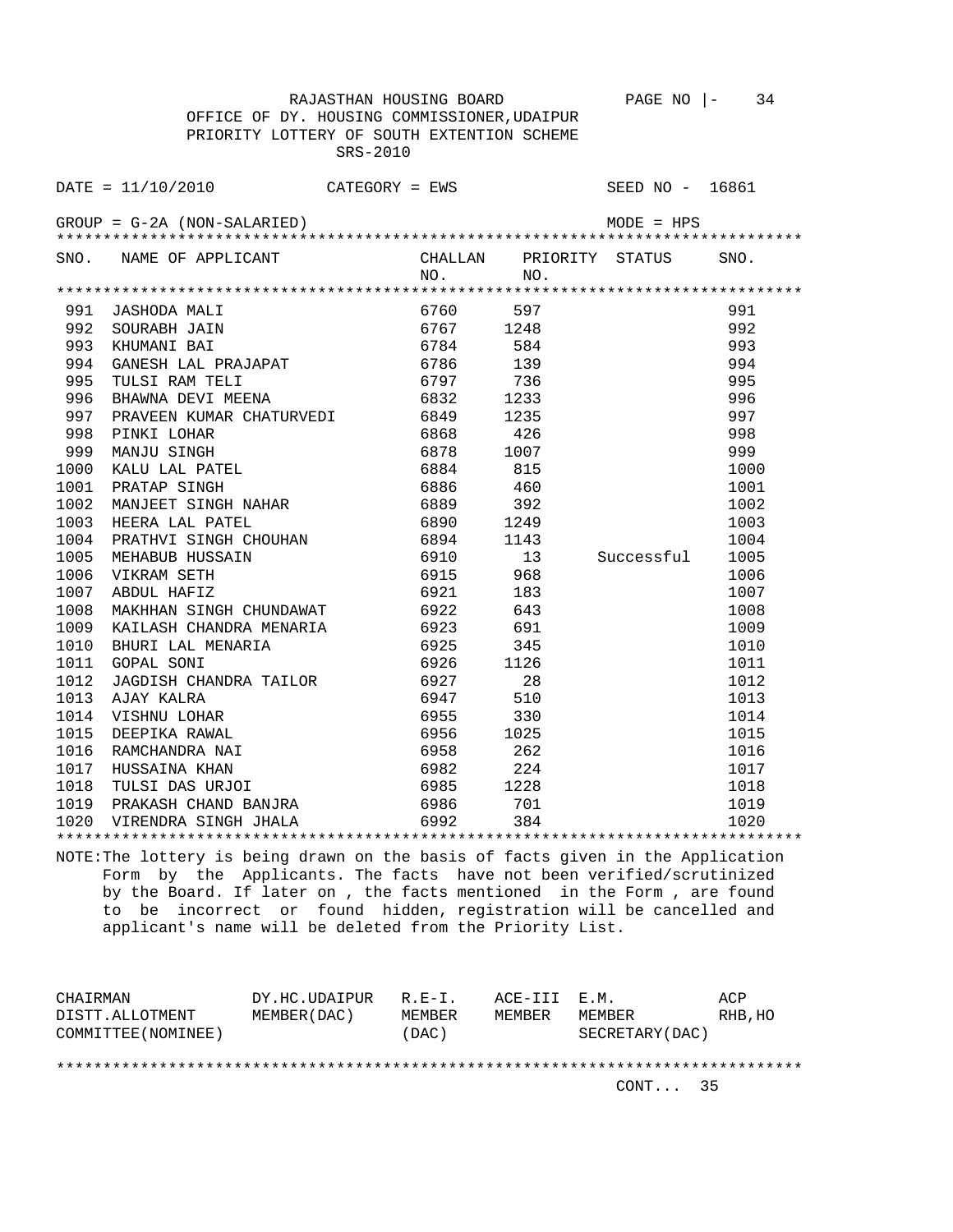OFFICE OF DY. HOUSING COMMISSIONER,UDAIPUR PRIORITY LOTTERY OF SOUTH EXTENTION SCHEME SRS-2010

|      | $\texttt{DATE} = 11/10/2010$ CATEGORY = EWS SEED NO - 16861                                             |                               |                                |              |      |
|------|---------------------------------------------------------------------------------------------------------|-------------------------------|--------------------------------|--------------|------|
|      | $GROUP = G-2A (NON-SALARIED)$                                                                           |                               |                                | $MODE = HPS$ |      |
|      | SNO. NAME OF APPLICANT                                                                                  | NO.                           | CHALLAN PRIORITY STATUS<br>NO. |              | SNO. |
|      |                                                                                                         |                               |                                |              |      |
| 1021 | LAXMAN CHANGLANI<br>JYOTI SHARMA<br>PURNIMA MALI<br>MANI LAL PANDYA                                     | 7000 1027                     |                                |              | 1021 |
| 1022 |                                                                                                         | 7016                          | 309                            |              | 1022 |
| 1023 |                                                                                                         | 7017 1130                     |                                |              | 1023 |
| 1024 |                                                                                                         | 7019 1058                     |                                |              | 1024 |
| 1025 | POONAM TALREJA                                                                                          | 7020 557                      |                                |              | 1025 |
| 1026 | DEVI LAL MALI                                                                                           | 7025 662                      |                                |              | 1026 |
| 1027 | MEENAKSHI JAIN                                                                                          | 7039 115                      |                                |              | 1027 |
| 1028 | DHANRAJ PATEL                                                                                           | 7040 1036                     |                                |              | 1028 |
| 1029 | VIRENDRA PATEL                                                                                          | 7041 1051                     |                                |              | 1029 |
| 1030 | BHARAT SINGH RATHOD                                                                                     | 7070 720                      |                                |              | 1030 |
| 1031 | PREMLATA TAILOR                                                                                         | 7080 92                       |                                |              | 1031 |
| 1032 | SHANKAR KHATRI                                                                                          | 7084 904                      |                                |              | 1032 |
| 1033 | LADU RAM                                                                                                | 7122 1072                     |                                |              | 1033 |
| 1034 | ZAHID KHAN PATHAN                                                                                       | 7124 492                      |                                |              | 1034 |
| 1035 | KANTI LAL MEENA                                                                                         | 7131 459                      |                                |              | 1035 |
| 1036 |                                                                                                         | 7133 1216                     |                                |              | 1036 |
| 1037 | MAINA DEVI JAIN<br>LAXMI KODIA                                                                          | 7139                          | 299                            |              | 1037 |
| 1038 | UMA SEN                                                                                                 | 7151                          | 762                            |              | 1038 |
| 1039 |                                                                                                         | 7153                          | 130                            |              | 1039 |
| 1040 | UMA SEN<br>JAGDISH AUDHCHYA<br>PARMANAND JOSHI<br>PYARI BAI<br>SAVITA RAO<br>RENU SHARMA<br>DIVAN SINGH | 7157                          | 368                            |              | 1040 |
| 1041 |                                                                                                         | 7161                          | 869                            |              | 1041 |
| 1042 |                                                                                                         | 7165                          | 654                            |              | 1042 |
| 1043 |                                                                                                         | 7168                          | 1256                           |              | 1043 |
| 1044 |                                                                                                         | 7169                          | 1237                           |              | 1044 |
| 1045 |                                                                                                         | , 10 <i>9</i><br>7178<br>7179 | 800                            |              | 1045 |
| 1046 | BHANWAR LAL KUMAWAT<br>BHAGWATI KUMAWAT<br>BHAGWATI KUMAWAT                                             |                               | 649                            |              | 1046 |
|      |                                                                                                         |                               |                                |              | 1047 |
|      |                                                                                                         |                               |                                |              | 1048 |
|      |                                                                                                         |                               |                                |              | 1049 |
|      |                                                                                                         |                               |                                |              | 1050 |
|      |                                                                                                         |                               |                                |              |      |

NOTE:The lottery is being drawn on the basis of facts given in the Application Form by the Applicants. The facts have not been verified/scrutinized by the Board. If later on , the facts mentioned in the Form , are found to be incorrect or found hidden, registration will be cancelled and applicant's name will be deleted from the Priority List.

| CHAIRMAN            | DY.HC.UDAIPUR | $R.F - T$ . | ACE-III E.M. |                 | ACP     |
|---------------------|---------------|-------------|--------------|-----------------|---------|
| DISTT.ALLOTMENT     | MEMBER (DAC ) | MEMBER      | MEMBER       | MEMBER          | RHB, HO |
| COMMITTEE (NOMINEE) |               | (DAC)       |              | SECRETARY (DAC) |         |
|                     |               |             |              |                 |         |
|                     |               |             |              |                 |         |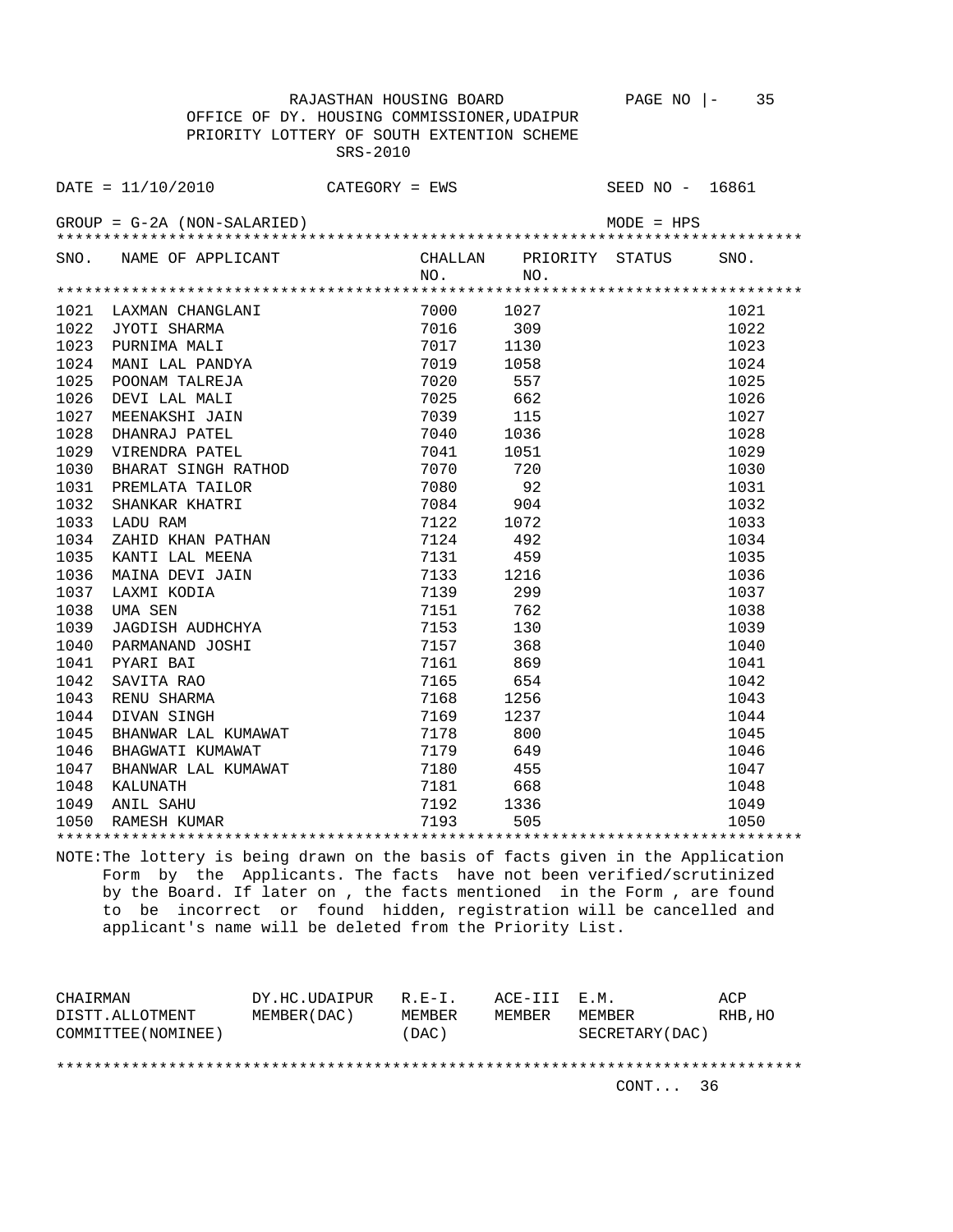OFFICE OF DY. HOUSING COMMISSIONER,UDAIPUR PRIORITY LOTTERY OF SOUTH EXTENTION SCHEME SRS-2010

|      | $\texttt{DATE} = 11/10/2010$ CATEGORY = EWS SEED NO - 16861                                                                                                                                                                    |                      |                                |              |      |
|------|--------------------------------------------------------------------------------------------------------------------------------------------------------------------------------------------------------------------------------|----------------------|--------------------------------|--------------|------|
|      | $GROUP = G-2A (NON-SALARIED)$                                                                                                                                                                                                  |                      |                                | $MODE = HPS$ |      |
|      | SNO. NAME OF APPLICANT                                                                                                                                                                                                         | NO.                  | CHALLAN PRIORITY STATUS<br>NO. |              | SNO. |
|      |                                                                                                                                                                                                                                |                      |                                |              |      |
|      | 1051 PADAM JAIN                                                                                                                                                                                                                | 7194 1083            |                                |              | 1051 |
| 1052 | PADAM JAIN<br>DHANNA RAM PATEL<br>MANJU MEGHWAL<br>HEMRAJ KUMAWAT<br>ASHA VYAS<br>MAURGU GUILLE                                                                                                                                | 7198                 | 415                            |              | 1052 |
| 1053 |                                                                                                                                                                                                                                | 7200                 | 502                            |              | 1053 |
| 1054 |                                                                                                                                                                                                                                | 7201                 | 794                            |              | 1054 |
| 1055 |                                                                                                                                                                                                                                | 7232                 | 483                            |              | 1055 |
| 1056 | MAHESH CHANDRA PUROHIT 7243                                                                                                                                                                                                    |                      | 504                            |              | 1056 |
| 1057 | KAILASH CHAND                                                                                                                                                                                                                  | 7261 620             |                                |              | 1057 |
| 1058 | KAILASH CHAND<br>TRILOK CHANDRA                                                                                                                                                                                                | 7266 545             |                                |              | 1058 |
| 1059 | DABU LAL<br>IMRAN HUSSAIN<br>MEHRUNNISA<br>SABNAM BANU<br>MAHAVEER SETH<br>MAHENDRA KINGRA                                                                                                                                     | 7272 209             |                                |              | 1059 |
| 1060 |                                                                                                                                                                                                                                | 7281 1317            |                                |              | 1060 |
| 1061 |                                                                                                                                                                                                                                | 7284 89              |                                |              | 1061 |
| 1062 |                                                                                                                                                                                                                                | 7285                 | 1136                           |              | 1062 |
| 1063 |                                                                                                                                                                                                                                | 7289 1191            |                                |              | 1063 |
| 1064 | MAHENDRA KUMAR TAILOR 7290 1305                                                                                                                                                                                                |                      |                                |              | 1064 |
| 1065 | EXAMPLE THE MANUSCRIPT OF THE MANUSCRIPT OF THE MANUSCRIPT OF THE MANUSCRIPT OF THE MANUSCRIPT OF THE MANUSCRIPT OF THE MANUSCRIPT OF THE MANUSCRIPT OF THE MANUSCRIPT OF THE MANUSCRIPT OF THE MANUSCRIPT OF THE MANUSCRIPT O |                      |                                |              | 1065 |
| 1066 |                                                                                                                                                                                                                                |                      |                                |              | 1066 |
| 1067 |                                                                                                                                                                                                                                |                      |                                |              | 1067 |
| 1068 | RAJANI MOOLCHANDANI                                                                                                                                                                                                            | 7323                 | 34                             |              | 1068 |
| 1069 | KRISHNA NAND SINGH                                                                                                                                                                                                             |                      | 695                            |              | 1069 |
| 1070 |                                                                                                                                                                                                                                |                      | 1206                           |              | 1070 |
| 1071 | LALITA DEVI UPADHYAY<br>MADAN LAL SHARMA<br>MADAN SINGH<br>MEENA DEVI                                                                                                                                                          | 7327<br>7329<br>7331 | 351                            |              | 1071 |
| 1072 |                                                                                                                                                                                                                                | 7333                 | 1001                           |              | 1072 |
| 1073 | MEENA DEVI                                                                                                                                                                                                                     | 7394                 | 1202                           |              | 1073 |
| 1074 | MAMTA DEVI PANCHAL                                                                                                                                                                                                             | 7397                 | 912                            |              | 1074 |
|      |                                                                                                                                                                                                                                |                      |                                |              | 1075 |
|      |                                                                                                                                                                                                                                |                      |                                |              | 1076 |
|      |                                                                                                                                                                                                                                |                      |                                |              | 1077 |
|      |                                                                                                                                                                                                                                |                      |                                |              | 1078 |
|      |                                                                                                                                                                                                                                |                      |                                |              | 1079 |
|      |                                                                                                                                                                                                                                |                      |                                |              | 1080 |
|      |                                                                                                                                                                                                                                |                      |                                |              |      |

NOTE:The lottery is being drawn on the basis of facts given in the Application Form by the Applicants. The facts have not been verified/scrutinized by the Board. If later on , the facts mentioned in the Form , are found to be incorrect or found hidden, registration will be cancelled and applicant's name will be deleted from the Priority List.

| CHAIRMAN            | DY.HC.UDAIPUR | $R.F - T$ . | ACE-III E.M. |                  | ACP     |
|---------------------|---------------|-------------|--------------|------------------|---------|
| DISTT.ALLOTMENT     | MEMBER (DAC)  | MEMBER      | MEMBER       | MEMBER           | RHB, HO |
| COMMITTEE (NOMINEE) |               | (DAC)       |              | SECRETARY (DAC ) |         |
|                     |               |             |              |                  |         |
|                     |               |             |              |                  |         |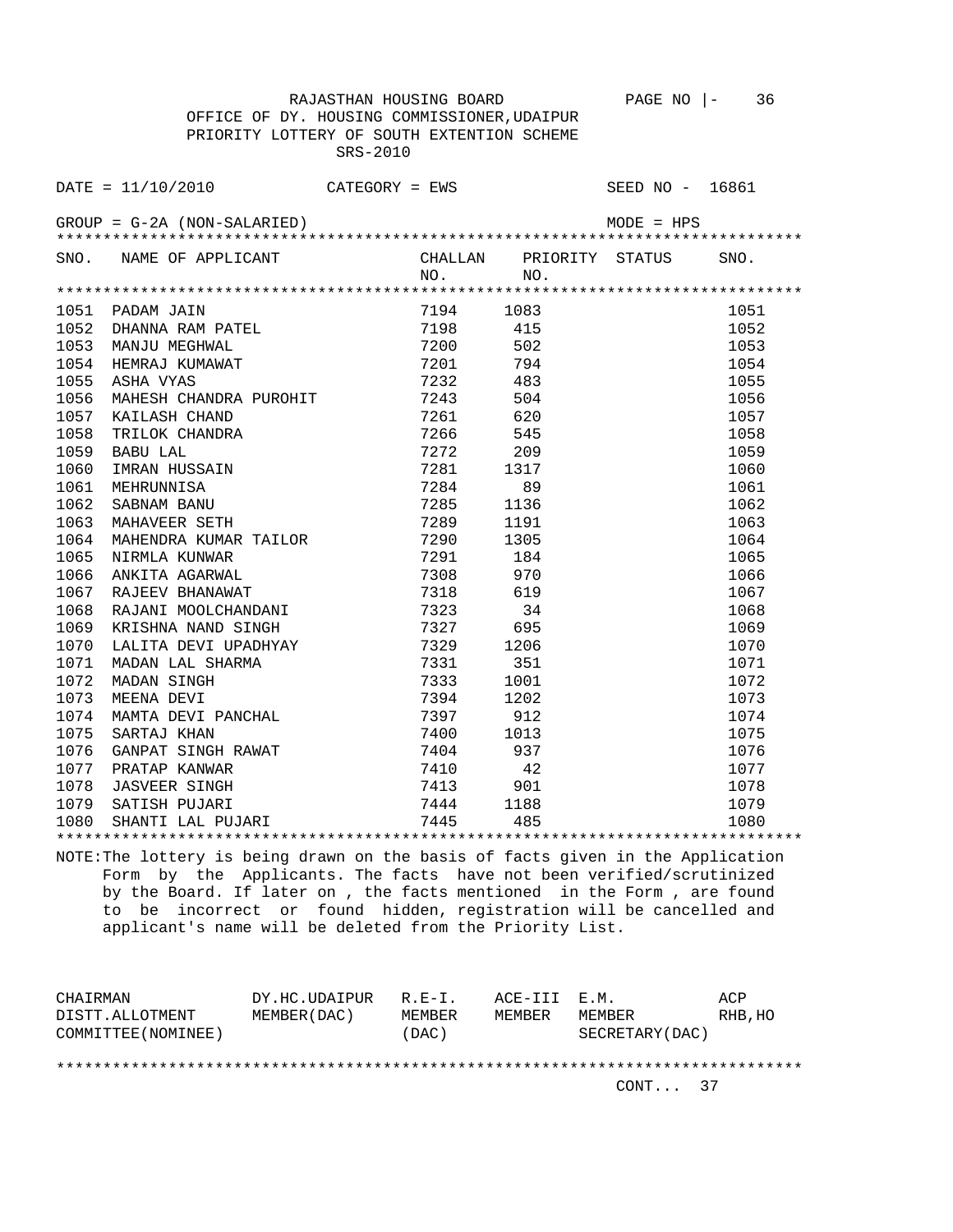OFFICE OF DY. HOUSING COMMISSIONER,UDAIPUR PRIORITY LOTTERY OF SOUTH EXTENTION SCHEME SRS-2010

|      | DATE = 11/10/2010 CATEGORY = EWS SEED NO - 16861                                                                                                                                                                                                                     |             |                         |      |
|------|----------------------------------------------------------------------------------------------------------------------------------------------------------------------------------------------------------------------------------------------------------------------|-------------|-------------------------|------|
|      | $GROUP = G-2A (NON-SALARIED)$                                                                                                                                                                                                                                        |             | $MODE = HPS$            |      |
|      | SNO. NAME OF APPLICANT                                                                                                                                                                                                                                               | $NO.$ $NO.$ | CHALLAN PRIORITY STATUS | SNO. |
|      |                                                                                                                                                                                                                                                                      |             |                         |      |
|      | DINESH PUJARI 7446 1172<br>NARAYAN SINGH JHALA 7448 412<br>MAHAVEER KUMAR JAIN 7459 46<br>SACHIN MASIH 7461 790<br>NITESH KARDA 7481 850<br>HEERA LAL GARG 7492 331<br>TULSI RAM KALAL 7494 639<br>RADHESHYAM SHARMA 7496 838<br>KISHAN LAL JO<br>1081 DINESH PUJARI |             |                         | 1081 |
| 1082 |                                                                                                                                                                                                                                                                      |             |                         | 1082 |
| 1083 |                                                                                                                                                                                                                                                                      |             |                         | 1083 |
| 1084 |                                                                                                                                                                                                                                                                      |             |                         | 1084 |
| 1085 |                                                                                                                                                                                                                                                                      |             |                         | 1085 |
| 1086 |                                                                                                                                                                                                                                                                      |             |                         | 1086 |
| 1087 |                                                                                                                                                                                                                                                                      |             |                         | 1087 |
| 1088 |                                                                                                                                                                                                                                                                      |             |                         | 1088 |
| 1089 | XISHAN LAL JOSHI 7497 581<br>MEERA BAI 7512 421                                                                                                                                                                                                                      |             |                         | 1089 |
| 1090 |                                                                                                                                                                                                                                                                      |             |                         | 1090 |
| 1091 | NARBADA DEVI VAISHANAV 7521 270                                                                                                                                                                                                                                      |             |                         | 1091 |
| 1092 | PREM SAHU                                                                                                                                                                                                                                                            | 7523 1169   |                         | 1092 |
| 1093 | ANIL KUMAR JAMBANI 7530 101<br>MANJU DEVI SAHU 7531 60<br>SONIYA SISODIYA 7534 1116                                                                                                                                                                                  |             |                         | 1093 |
| 1094 |                                                                                                                                                                                                                                                                      |             |                         | 1094 |
| 1095 |                                                                                                                                                                                                                                                                      |             |                         | 1095 |
| 1096 |                                                                                                                                                                                                                                                                      |             |                         | 1096 |
| 1097 |                                                                                                                                                                                                                                                                      |             |                         | 1097 |
| 1098 |                                                                                                                                                                                                                                                                      |             |                         | 1098 |
| 1099 |                                                                                                                                                                                                                                                                      |             |                         | 1099 |
| 1100 |                                                                                                                                                                                                                                                                      |             |                         | 1100 |
|      |                                                                                                                                                                                                                                                                      |             |                         | 1101 |
|      |                                                                                                                                                                                                                                                                      |             |                         | 1102 |
|      |                                                                                                                                                                                                                                                                      |             |                         | 1103 |
|      |                                                                                                                                                                                                                                                                      |             |                         | 1104 |
|      |                                                                                                                                                                                                                                                                      |             |                         | 1105 |
|      |                                                                                                                                                                                                                                                                      |             |                         | 1106 |
|      | 101 MANGI LAL KALAL 7556 1173<br>1101 MANGI LAL KALAL 7556 1173<br>1102 VISHNU TAMBOLI 7561 543<br>1103 PAVAN SURANA 7568 238<br>1104 ANJANI KUMAR BHATT 7570 473<br>1105 SURESH KUMAR SUTHAR 7582 531<br>1106 BRIJESH KUMAR VERMA 7587 19                           |             |                         | 1107 |
|      |                                                                                                                                                                                                                                                                      |             |                         | 1108 |
|      |                                                                                                                                                                                                                                                                      |             |                         | 1109 |
|      |                                                                                                                                                                                                                                                                      |             |                         | 1110 |
|      |                                                                                                                                                                                                                                                                      |             |                         |      |

NOTE:The lottery is being drawn on the basis of facts given in the Application Form by the Applicants. The facts have not been verified/scrutinized by the Board. If later on , the facts mentioned in the Form , are found to be incorrect or found hidden, registration will be cancelled and applicant's name will be deleted from the Priority List.

| CHAIRMAN            | DY.HC.UDAIPUR | $R.E-I.$ | ACE-III E.M. |                 | ACP     |
|---------------------|---------------|----------|--------------|-----------------|---------|
| DISTT.ALLOTMENT     | MEMBER (DAC)  | MEMBER   | MEMBER       | MEMBER          | RHB, HO |
| COMMITTEE (NOMINEE) |               | (DAC)    |              | SECRETARY (DAC) |         |
|                     |               |          |              |                 |         |
|                     |               |          |              |                 |         |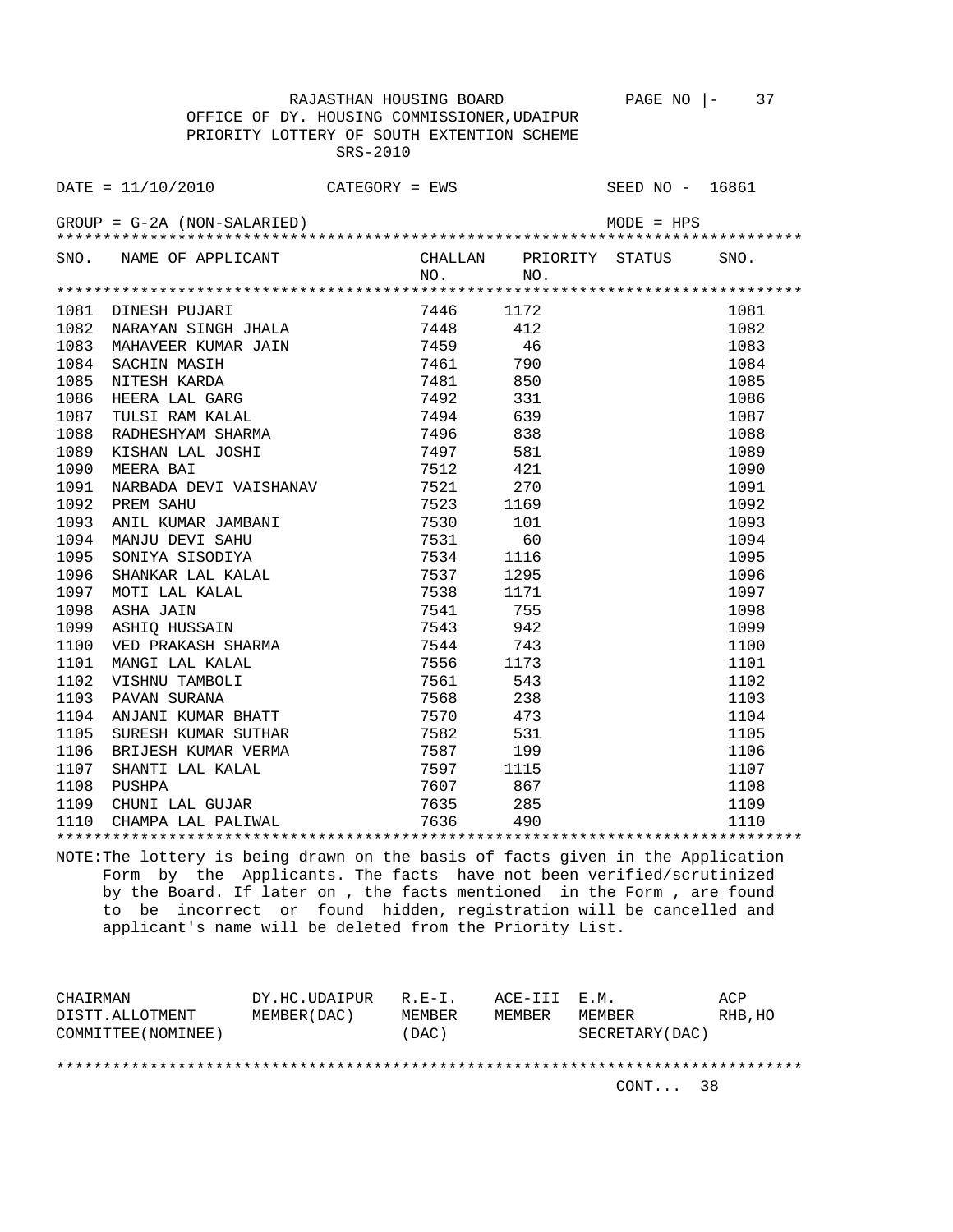OFFICE OF DY. HOUSING COMMISSIONER,UDAIPUR PRIORITY LOTTERY OF SOUTH EXTENTION SCHEME SRS-2010

|      | DATE = 11/10/2010 CATEGORY = EWS SEED NO - 16861                                                                                                                                                                                                                     |      |          |                         |              |      |
|------|----------------------------------------------------------------------------------------------------------------------------------------------------------------------------------------------------------------------------------------------------------------------|------|----------|-------------------------|--------------|------|
|      | $GROUP = G-2A (NON-SALARIED)$                                                                                                                                                                                                                                        |      |          |                         | $MODE = HPS$ |      |
|      | SNO. NAME OF APPLICANT                                                                                                                                                                                                                                               |      |          | CHALLAN PRIORITY STATUS |              | SNO. |
|      |                                                                                                                                                                                                                                                                      |      | NO.      | NO.                     |              |      |
| 1111 |                                                                                                                                                                                                                                                                      |      |          |                         |              | 1111 |
| 1112 | RAJESH SAMOTA                                                                                                                                                                                                                                                        |      | 7640     | 203                     |              | 1112 |
| 1113 | KISHAN CHAND CHATWANI 7649 427                                                                                                                                                                                                                                       |      |          |                         |              | 1113 |
| 1114 |                                                                                                                                                                                                                                                                      |      |          |                         |              | 1114 |
| 1115 |                                                                                                                                                                                                                                                                      |      |          |                         |              | 1115 |
| 1116 | PRADEEP SUHALKA<br>PRADEEP SUHALKA<br>SHYAM LAL CHOUBISA<br>BHAJERAM RAWAT<br>REENA VEERWANI 7681 303<br>REENA VEERWANI 7684 47<br>ASHOK PAHUJA 7688 1300<br>DEVI LAL KALAL 7700 374<br>GOPAL LAL KUMAWAT 7701 1277                                                  |      |          |                         |              | 1116 |
| 1117 |                                                                                                                                                                                                                                                                      |      |          |                         |              | 1117 |
| 1118 |                                                                                                                                                                                                                                                                      |      |          |                         |              | 1118 |
| 1119 |                                                                                                                                                                                                                                                                      |      |          |                         |              | 1119 |
| 1120 |                                                                                                                                                                                                                                                                      |      |          |                         |              | 1120 |
|      |                                                                                                                                                                                                                                                                      |      |          |                         |              |      |
| 1121 |                                                                                                                                                                                                                                                                      |      | 7713 204 |                         |              | 1121 |
| 1122 | HAMANDER MALI<br>LALIT SINGH JHALA 7718                                                                                                                                                                                                                              |      |          |                         |              | 1122 |
| 1123 |                                                                                                                                                                                                                                                                      |      |          | 88                      |              | 1123 |
| 1124 | NARENDRA SINGH JHALA 7719 1079                                                                                                                                                                                                                                       |      |          |                         |              | 1124 |
| 1125 | TEJPAL SINGH CHOUHAN 7720 610                                                                                                                                                                                                                                        |      |          |                         |              | 1125 |
| 1126 | MUKESH SHARMA                                                                                                                                                                                                                                                        |      | 7726 548 |                         |              | 1126 |
| 1127 | SHREE NIVASH PATHAK 7731                                                                                                                                                                                                                                             |      |          | 326                     |              | 1127 |
| 1128 | SAROJ SUTHAR                                                                                                                                                                                                                                                         | 7739 |          | 452                     |              | 1128 |
| 1129 | PUSHPA SEN                                                                                                                                                                                                                                                           | 7743 |          | 622                     |              | 1129 |
| 1130 | UDAI LAL LOHAR                                                                                                                                                                                                                                                       |      | 7749     | 247                     |              | 1130 |
| 1131 | RGHUVEER SINGH SARANDEOT 7753                                                                                                                                                                                                                                        |      |          | 218                     |              | 1131 |
| 1132 | RAM CHANDRA TAILOR                                                                                                                                                                                                                                                   |      | 7774     | 1299                    |              | 1132 |
| 1133 |                                                                                                                                                                                                                                                                      |      |          |                         |              | 1133 |
| 1134 |                                                                                                                                                                                                                                                                      |      |          |                         |              | 1134 |
| 1135 |                                                                                                                                                                                                                                                                      |      |          |                         |              | 1135 |
| 1136 |                                                                                                                                                                                                                                                                      |      |          |                         |              | 1136 |
| 1137 |                                                                                                                                                                                                                                                                      |      |          |                         |              | 1137 |
| 1138 |                                                                                                                                                                                                                                                                      |      |          |                         |              | 1138 |
|      | BHOJ RAJ GURJAR 7790 569<br>BHOPAL SINGH CHOUHAN 7791 479<br>PRATAP SINGH CHOUHAN 7792 689<br>MADU LAL MALI 7799 1049<br>LALI BAI 7800 274<br>KAMALA GURJAR 7804 602<br>ANJNA CHAWALA 7823 273<br>HARISH AUDICHYA 7831 1252<br>***************<br>1139 ANJNA CHAWALA |      |          |                         |              | 1139 |
|      | 1140 HARISH AUDICHYA                                                                                                                                                                                                                                                 |      |          |                         |              | 1140 |
|      |                                                                                                                                                                                                                                                                      |      |          |                         |              |      |

NOTE:The lottery is being drawn on the basis of facts given in the Application Form by the Applicants. The facts have not been verified/scrutinized by the Board. If later on , the facts mentioned in the Form , are found to be incorrect or found hidden, registration will be cancelled and applicant's name will be deleted from the Priority List.

| CHAIRMAN            | DY.HC.UDAIPUR | $R.F - T$ | ACE-III E.M. |                 | ACP     |
|---------------------|---------------|-----------|--------------|-----------------|---------|
| DISTT.ALLOTMENT     | MEMBER (DAC)  | MEMBER    | MEMBER       | MEMBER          | RHB, HO |
| COMMITTEE (NOMINEE) |               | (DAC)     |              | SECRETARY (DAC) |         |
|                     |               |           |              |                 |         |
|                     |               |           |              |                 |         |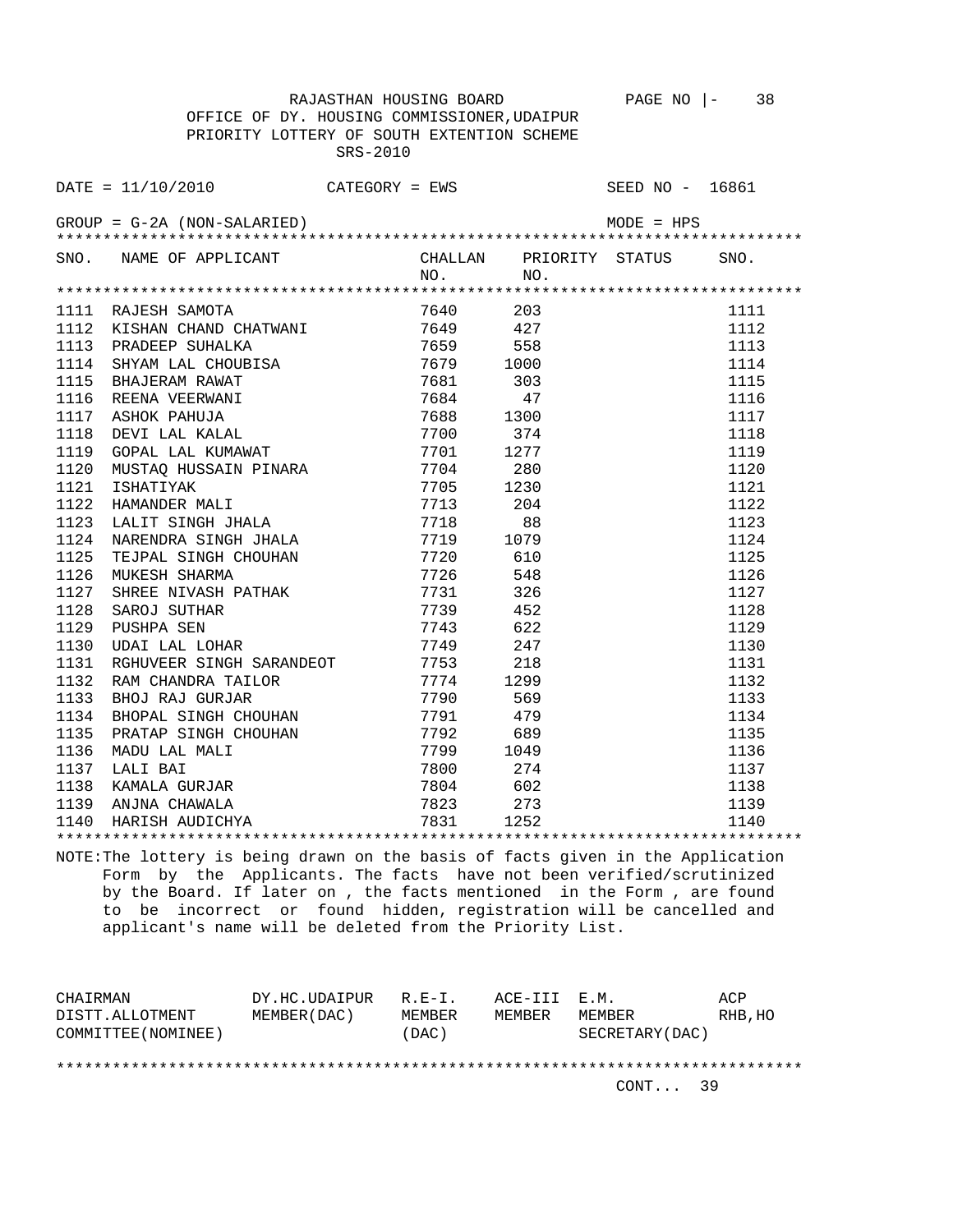RAJASTHAN HOUSING BOARD PAGE NO |- 39 OFFICE OF DY. HOUSING COMMISSIONER,UDAIPUR PRIORITY LOTTERY OF SOUTH EXTENTION SCHEME

SRS-2010

|      | SNO. NAME OF APPLICANT                                                                                                                                                                  |      | NO.                                         | CHALLAN PRIORITY STATUS SNO.<br>NO. |      |
|------|-----------------------------------------------------------------------------------------------------------------------------------------------------------------------------------------|------|---------------------------------------------|-------------------------------------|------|
|      |                                                                                                                                                                                         |      |                                             |                                     |      |
|      | 1141 MADAN LAL CHOUBISA<br>1142 KISHORE SINGH<br>1143 BHUPENDRA SINGH<br>1144 SANGITA SEN<br>1145 BHAGWATI TRIVEDI<br>1146 SUKHDEV PRASAD ROY<br>1147 VINOD SUTHAR<br>1148 KRITI SHARMA |      | 7833 511                                    |                                     | 1141 |
|      |                                                                                                                                                                                         |      | 7843                                        | 256                                 | 1142 |
|      |                                                                                                                                                                                         |      | 7844 1064                                   |                                     | 1143 |
|      |                                                                                                                                                                                         |      | 7851                                        | 1176                                | 1144 |
|      |                                                                                                                                                                                         |      | 7852                                        | 1220                                | 1145 |
|      |                                                                                                                                                                                         |      | 7852<br>7853<br>7855                        | 613                                 | 1146 |
|      |                                                                                                                                                                                         |      |                                             | 370                                 | 1147 |
|      |                                                                                                                                                                                         |      | 7858                                        | 1065                                | 1148 |
| 1149 | KRITI SHARMA<br>SATISH KUMAR MAHESHWARI 7896<br>BHANWAR LAL LOHAR 7906<br>NASRIN CHANCHAL 7908<br>BHANWARI BAI 7915                                                                     |      |                                             | 1325                                | 1149 |
| 1150 |                                                                                                                                                                                         |      |                                             | 829                                 | 1150 |
| 1151 |                                                                                                                                                                                         |      |                                             | 841                                 | 1151 |
| 1152 |                                                                                                                                                                                         |      |                                             | 81                                  | 1152 |
| 1153 | DEVENDRA SINGH RAO<br>LOKESH SINGH RAO<br>1930 1000                                                                                                                                     |      |                                             | 226                                 | 1153 |
| 1154 |                                                                                                                                                                                         |      | 7930                                        | 690                                 | 1154 |
| 1155 | FAKHRUDDIN PEEPAWALA                                                                                                                                                                    |      | 7931                                        | 252                                 | 1155 |
| 1156 | MANGU SINGH CHUNDAWAT                                                                                                                                                                   |      | $7943$ $1035$<br>$7944$ $288$<br>$7948$ 540 |                                     | 1156 |
| 1157 | SHANKER LAL PALIWAL                                                                                                                                                                     |      |                                             |                                     | 1157 |
| 1158 |                                                                                                                                                                                         |      |                                             |                                     | 1158 |
| 1159 | KULSUM BAI<br>RAJVEER SINGH<br>TITUL                                                                                                                                                    |      | 7952                                        | 1133                                | 1159 |
| 1160 | JITENDRA CHOUDHARY                                                                                                                                                                      | 7953 |                                             | 298                                 | 1160 |
| 1161 |                                                                                                                                                                                         |      |                                             | 1141                                | 1161 |
| 1162 |                                                                                                                                                                                         |      | 7963 696                                    |                                     | 1162 |
| 1163 |                                                                                                                                                                                         |      |                                             | 529                                 | 1163 |
| 1164 | RAJU BAI TELI                                                                                                                                                                           |      | 7967 1292                                   |                                     | 1164 |
| 1165 | RAJESH PURBIA                                                                                                                                                                           |      | 7969 176                                    |                                     | 1165 |
|      |                                                                                                                                                                                         |      |                                             |                                     | 1166 |
|      |                                                                                                                                                                                         |      |                                             |                                     | 1167 |
|      |                                                                                                                                                                                         |      |                                             |                                     | 1168 |
|      | 1165 KAUESH PUKBIA<br>1166 KANTA KUMARI RAO 7970 245<br>1167 ISHWAR LAL PATEL 7977 836<br>1168 SONU BHAVSAR 7980 978<br>1169 GEETA 7994 814<br>1170 LEEELA DEVI KALRA 7996 478          |      | 7994 814                                    |                                     | 1169 |
|      |                                                                                                                                                                                         |      |                                             |                                     | 1170 |
|      |                                                                                                                                                                                         |      |                                             |                                     |      |

NOTE:The lottery is being drawn on the basis of facts given in the Application Form by the Applicants. The facts have not been verified/scrutinized by the Board. If later on , the facts mentioned in the Form , are found to be incorrect or found hidden, registration will be cancelled and applicant's name will be deleted from the Priority List.

| CHAIRMAN            | DY.HC.UDAIPUR | $R.F - T$ . | ACE-III E.M. |                 | ACP     |
|---------------------|---------------|-------------|--------------|-----------------|---------|
| DISTT.ALLOTMENT     | MEMBER (DAC)  | MEMBER      | MEMBER       | MEMBER          | RHB, HO |
| COMMITTEE (NOMINEE) |               | (DAC)       |              | SECRETARY (DAC) |         |
|                     |               |             |              |                 |         |
|                     |               |             |              |                 |         |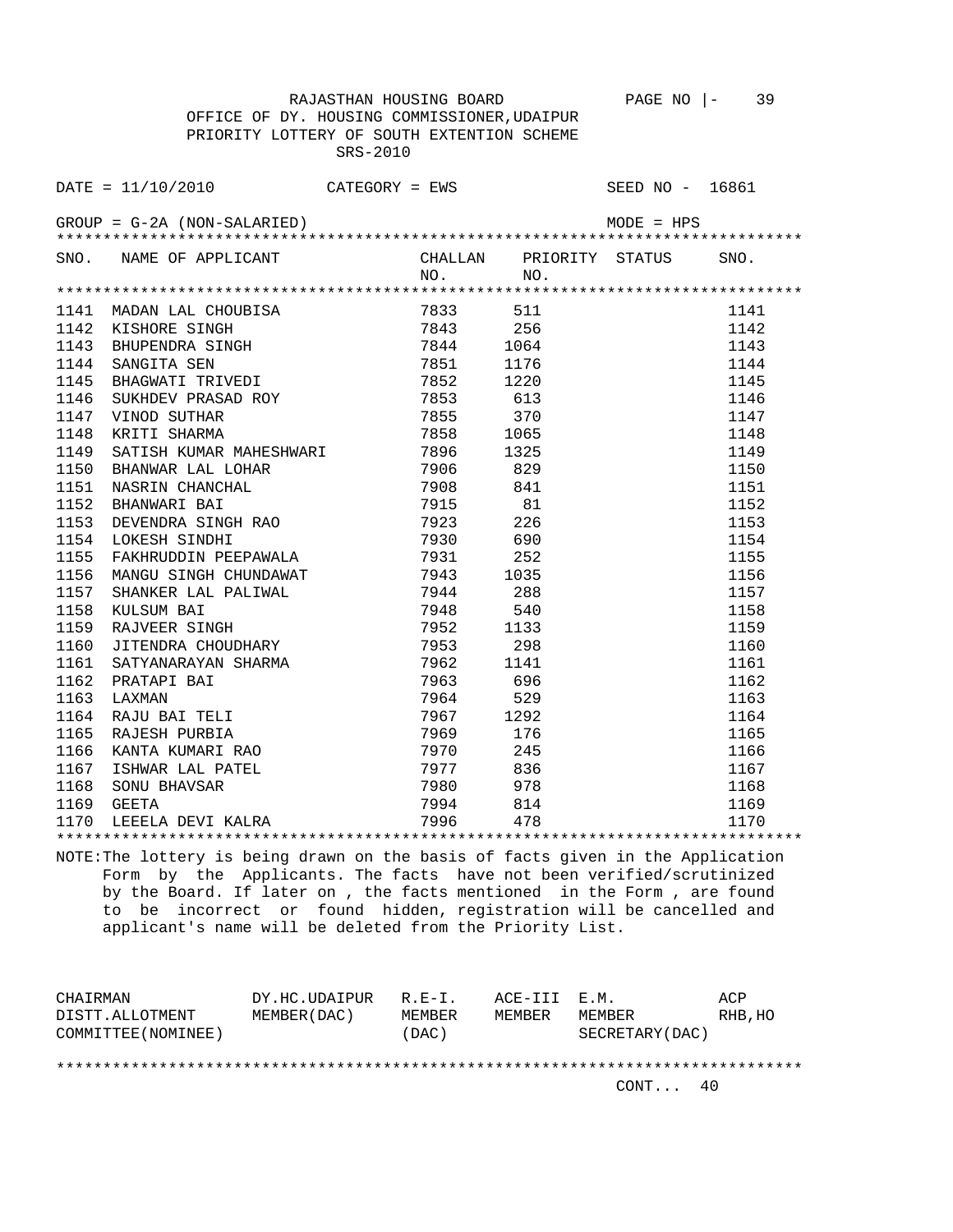OFFICE OF DY. HOUSING COMMISSIONER,UDAIPUR PRIORITY LOTTERY OF SOUTH EXTENTION SCHEME SRS-2010

|      | DATE = $11/10/2010$ CATEGORY = EWS SEED NO - 16861                                                                                                                                                                                            |           |     |      |
|------|-----------------------------------------------------------------------------------------------------------------------------------------------------------------------------------------------------------------------------------------------|-----------|-----|------|
|      |                                                                                                                                                                                                                                               |           |     |      |
|      | SNO. NAME OF APPLICANT CHALLAN PRIORITY STATUS                                                                                                                                                                                                | NO.       | NO. | SNO. |
|      |                                                                                                                                                                                                                                               |           |     |      |
|      | 1171 SAVITA                                                                                                                                                                                                                                   | 8005 1040 |     | 1171 |
|      |                                                                                                                                                                                                                                               |           |     | 1172 |
|      |                                                                                                                                                                                                                                               |           |     | 1173 |
|      |                                                                                                                                                                                                                                               |           |     | 1174 |
|      |                                                                                                                                                                                                                                               |           |     | 1175 |
|      |                                                                                                                                                                                                                                               |           |     | 1176 |
|      |                                                                                                                                                                                                                                               |           |     | 1177 |
|      |                                                                                                                                                                                                                                               |           |     | 1178 |
|      |                                                                                                                                                                                                                                               |           |     | 1179 |
|      |                                                                                                                                                                                                                                               |           |     | 1180 |
| 1181 | SOBHAGYA SINGH CHUNDAWAT 8060 637                                                                                                                                                                                                             |           |     | 1181 |
| 1182 | HUJA 8062 809<br>HUJA 8062 809<br>8066 180<br>8067 1328<br>8068 1089<br>8069 1271<br>3JAKUALLAT<br>SANTOSH PAHUJA                                                                                                                             |           |     | 1182 |
| 1183 | RUPNATH                                                                                                                                                                                                                                       |           |     | 1183 |
| 1184 | BHUR NATH                                                                                                                                                                                                                                     |           |     | 1184 |
| 1185 | MOHAN NATH                                                                                                                                                                                                                                    |           |     | 1185 |
| 1186 | PREAM NATH                                                                                                                                                                                                                                    |           |     | 1186 |
| 1187 | MOHAN NATH                                                                                                                                                                                                                                    |           |     | 1187 |
| 1188 | SHYAM SINGH LAKHAWAT                                                                                                                                                                                                                          |           |     | 1188 |
| 1189 | SHYAM SINGH LAKHAWAT 8077 660<br>MAHESH PRATAP SINGH 8078 223                                                                                                                                                                                 |           |     | 1189 |
| 1190 |                                                                                                                                                                                                                                               |           |     | 1190 |
| 1191 |                                                                                                                                                                                                                                               |           |     | 1191 |
| 1192 |                                                                                                                                                                                                                                               |           |     | 1192 |
| 1193 |                                                                                                                                                                                                                                               |           |     | 1193 |
| 1194 |                                                                                                                                                                                                                                               |           |     | 1194 |
| 1195 |                                                                                                                                                                                                                                               |           |     | 1195 |
| 1196 |                                                                                                                                                                                                                                               |           |     | 1196 |
| 1197 |                                                                                                                                                                                                                                               |           |     | 1197 |
| 1198 |                                                                                                                                                                                                                                               |           |     | 1198 |
| 1199 | MAHESH PRATAP SINGH 8078 223<br>PRAKASH CHAND HEMNANI 8087 289<br>SOHRAB KHAN 8115 175<br>DURGESH NAGDA 8128 927<br>SANVER KHAN 8131 227<br>REKHA SEN 8139 1192<br>PRIYA JAIN 8141 213<br>MADAN MOHAN PANWAR 8143 260<br>SHILPA UPADHYAY 8157 |           |     | 1199 |
| 1200 |                                                                                                                                                                                                                                               |           |     | 1200 |
|      |                                                                                                                                                                                                                                               |           |     |      |

NOTE:The lottery is being drawn on the basis of facts given in the Application Form by the Applicants. The facts have not been verified/scrutinized by the Board. If later on , the facts mentioned in the Form , are found to be incorrect or found hidden, registration will be cancelled and applicant's name will be deleted from the Priority List.

| CHAIRMAN            | DY.HC.UDAIPUR | $R.F - T$ . | ACE-III E.M. |                  | ACP     |
|---------------------|---------------|-------------|--------------|------------------|---------|
| DISTT.ALLOTMENT     | MEMBER (DAC)  | MEMBER      | MEMBER       | MEMBER           | RHB, HO |
| COMMITTEE (NOMINEE) |               | (DAC)       |              | SECRETARY (DAC ) |         |
|                     |               |             |              |                  |         |
|                     |               |             |              |                  |         |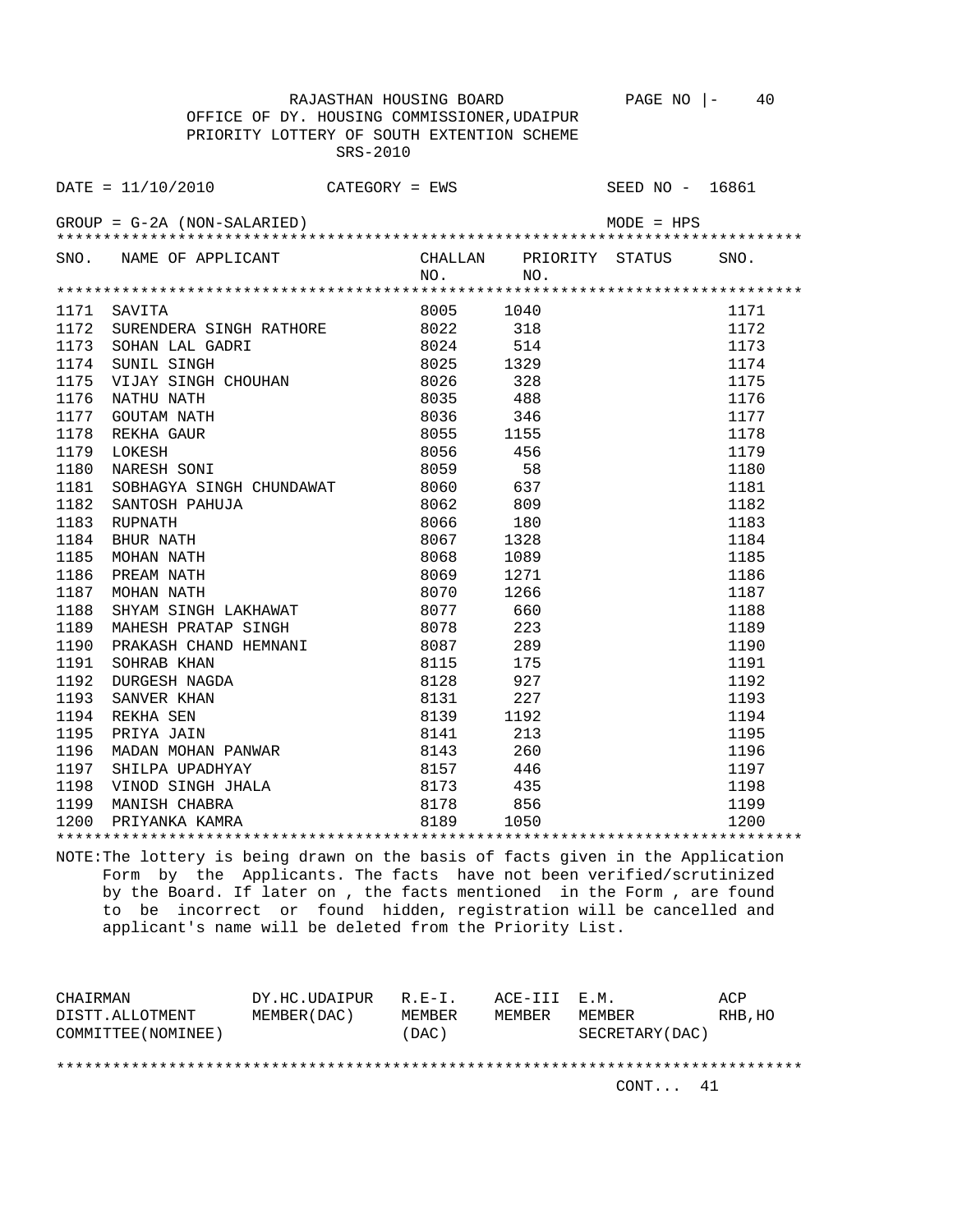RAJASTHAN HOUSING BOARD PAGE NO |- 41 OFFICE OF DY. HOUSING COMMISSIONER,UDAIPUR PRIORITY LOTTERY OF SOUTH EXTENTION SCHEME SRS-2010

DATE = 11/10/2010 CATEGORY = EWS SEED NO - 16861 GROUP = G-2A (NON-SALARIED) MODE = HPS \*\*\*\*\*\*\*\*\*\*\*\*\*\*\*\*\*\*\*\*\*\*\*\*\*\*\*\*\*\*\*\*\*\*\*\*\*\*\*\*\*\*\*\*\*\*\*\*\*\*\*\*\*\*\*\*\*\*\*\*\*\*\*\*\*\*\*\*\*\*\*\*\*\*\*\*\*\*\*\* SNO. NAME OF APPLICANT CHALLAN PRIORITY STATUS NO. NO. \*\*\*\*\*\*\*\*\*\*\*\*\*\*\*\*\*\*\*\*\*\*\*\*\*\*\*\*\*\*\*\*\*\*\*\*\*\*\*\*\*\*\*\*\*\*\*\*\*\*\*\*\*\*\*\*\*\*\*\*\*\*\*\*\*\*\*\*\*\*\*\*\*\*\*\*\*\*\*\* 1201 PARAMVEER KOUR 8190 65 1201<br>1202 AVDHESH KUMAR 8195 16 Successful 1202<br>1203 DEVI SINGH SOLANKI 8203 1093 1204<br>1204 BHERU LAL NAI 8213 1219 1204 1202 AVDHESH KUMAR 8195 16 Successful 1202 1203 DEVI SINGH SOLANKI 8203 1093 1203 1204 BHERU LAL NAI 8213 1219 1204 1205 HEERA LAL NAI 8214 117 1205 1206 RAJU PANWAR 8218 727 1206 1207 MADHU DEVI SUHALKA 8219 433 1207 1208 BHANWAR LAL SUHALKA 8220 681 1208 1209 LILAWATI GOTHHWAL 8223 327 1209 1210 BHAGWATI LAL PALIWAL 8224 349 1210 1211 BALU RAM JAT 8226 105 1211 1212 PARAS MAL AHIR 8228 1306 1212 1213 MANGI LAL KALAL 8233 1205 1213 1214 BHANU PRAKASH PALIWAL 8236 397 1214 1215 MOHSIN KHAN 8239 573 1215 1216 NAVLI BAI 8250 592 1216 1217 LAXMI LAL 8252 607 1217 1218 SAMINA 8254 1281 1218 1219 GEETA BAI 8257 195 1219 1219 1220 BHANWAR SINGH SHAKTAWAT 8258 378 1220 1221 NAVNEET KUMAR JAIN 8260 1166<br>1222 GOVIND NARAYAN SHARMA 8261 123<br>1223 MUSAVVER KHAN 8303 596 1222 GOVIND NARAYAN SHARMA 8261 123 1222<br>1222 123 1223 MUSAVVER KHAN 8303 596 1223 1224 VIJAY SINGH CHOUHAN 8311 949 1224 1225 VIJAY KUMAR OJHA 8314 906 1225 1226 NIRANJAN SAHU 8316 833 1226 1227 HEMANT SONI 8320 405 1227 1228 SEEMA 8338 129<br>1229 SURESH NAGARCHI 8345 554 1229 SURESH NAGARCHI 8345 554 1229 1230 DURGA DEVI 8349 441 1230 \*\*\*\*\*\*\*\*\*\*\*\*\*\*\*\*\*\*\*\*\*\*\*\*\*\*\*\*\*\*\*\*\*\*\*\*\*\*\*\*\*\*\*\*\*\*\*\*\*\*\*\*\*\*\*\*\*\*\*\*\*\*\*\*\*\*\*\*\*\*\*\*\*\*\*\*\*\*\*\*

NOTE:The lottery is being drawn on the basis of facts given in the Application Form by the Applicants. The facts have not been verified/scrutinized by the Board. If later on , the facts mentioned in the Form , are found to be incorrect or found hidden, registration will be cancelled and applicant's name will be deleted from the Priority List.

CHAIRMAN DY.HC.UDAIPUR R.E-I. ACE-III E.M. ACP DISTT.ALLOTMENT MEMBER(DAC) MEMBER MEMBER MEMBER RHB,HO COMMITTEE(NOMINEE) (DAC) SECRETARY(DAC) \*\*\*\*\*\*\*\*\*\*\*\*\*\*\*\*\*\*\*\*\*\*\*\*\*\*\*\*\*\*\*\*\*\*\*\*\*\*\*\*\*\*\*\*\*\*\*\*\*\*\*\*\*\*\*\*\*\*\*\*\*\*\*\*\*\*\*\*\*\*\*\*\*\*\*\*\*\*\*\*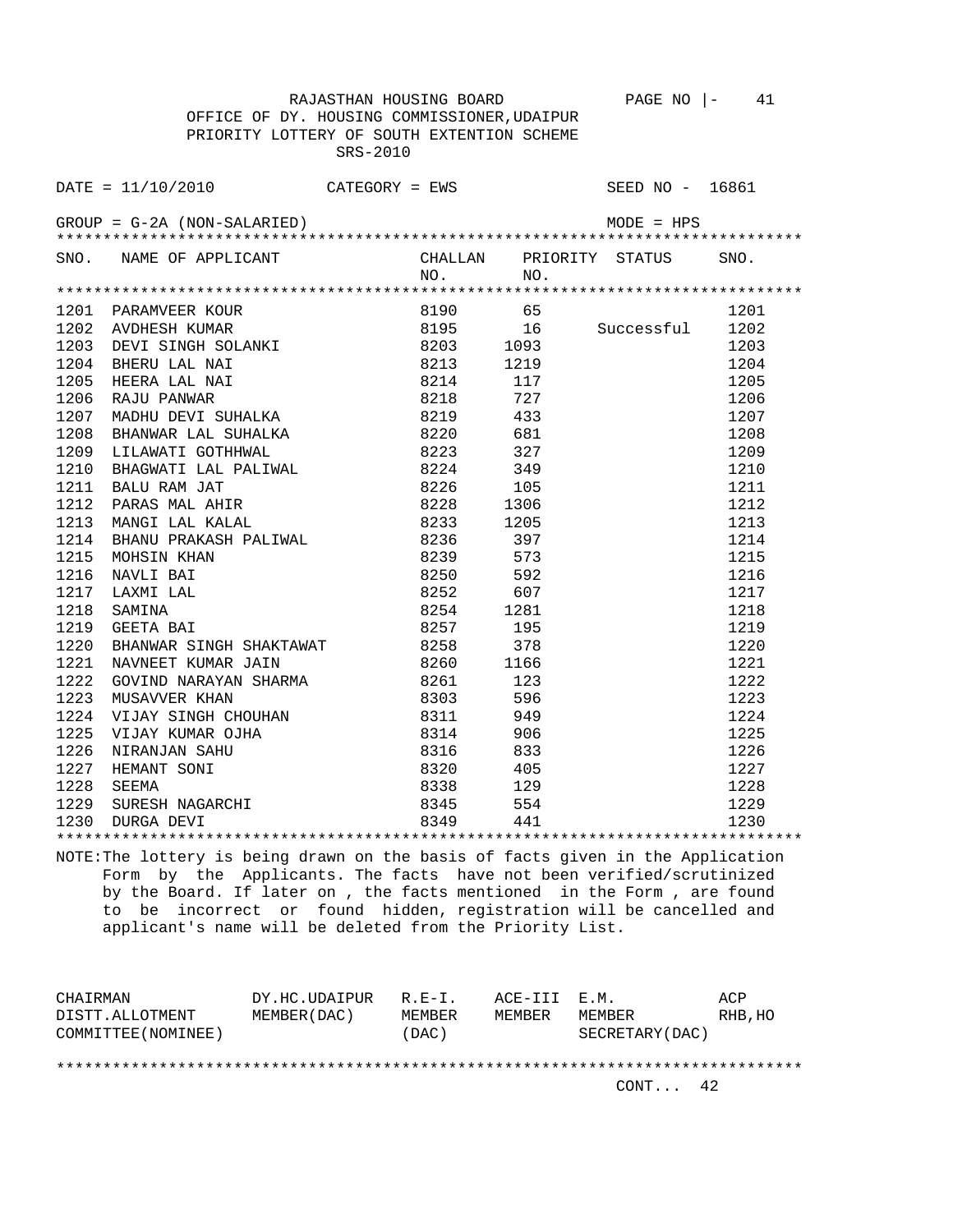OFFICE OF DY. HOUSING COMMISSIONER,UDAIPUR PRIORITY LOTTERY OF SOUTH EXTENTION SCHEME SRS-2010

|      | DATE = $11/10/2010$ CATEGORY = EWS SEED NO - 16861                                                                                                                                                                                                                            |                      |                                   |      |      |
|------|-------------------------------------------------------------------------------------------------------------------------------------------------------------------------------------------------------------------------------------------------------------------------------|----------------------|-----------------------------------|------|------|
|      | $GROUP = G-2A (NON-SALARIED)$                                                                                                                                                                                                                                                 |                      |                                   |      |      |
|      | SNO. NAME OF APPLICANT CHALLAN PRIORITY STATUS                                                                                                                                                                                                                                |                      | NO.                               | NO.  | SNO. |
|      |                                                                                                                                                                                                                                                                               |                      |                                   |      |      |
|      | 1231 ANIL KALRA<br>ANIL KALRA (1987)<br>NANOJ VARI (1987)<br>NANOJ VARI (1987)<br>HAV JI MEENA (1987)<br>HAV JI MEENA (1987)<br>LAXMAN NATH (1987)<br>NARAYAN LAL JAIN (1987)<br>NARAYAN LAL JAIN (1988)<br>JASODA SUTHAR (1988)<br>1986)<br>1986<br>1989<br>1986<br>1982<br> |                      |                                   |      | 1231 |
|      | 1232 VIKAS BATRA                                                                                                                                                                                                                                                              |                      |                                   |      | 1232 |
| 1233 |                                                                                                                                                                                                                                                                               |                      |                                   |      | 1233 |
| 1234 |                                                                                                                                                                                                                                                                               |                      |                                   |      | 1234 |
| 1235 |                                                                                                                                                                                                                                                                               |                      |                                   |      | 1235 |
| 1236 |                                                                                                                                                                                                                                                                               |                      |                                   |      | 1236 |
| 1237 | $\begin{tabular}{llllllll} \texttt{JASODA} & \texttt{SUTHAR} & \texttt{8391} & \texttt{823} \\ \texttt{NARENDRA} & \texttt{KUMAR} & \texttt{VAYA} & \texttt{8406} & \texttt{110} \\ \end{tabular}$                                                                            |                      |                                   |      | 1237 |
| 1238 |                                                                                                                                                                                                                                                                               |                      |                                   |      | 1238 |
| 1239 | VINITA SUHALKA                                                                                                                                                                                                                                                                | 8416 476<br>8425 539 |                                   |      | 1239 |
| 1240 | AMAR CHAND JAT                                                                                                                                                                                                                                                                |                      |                                   |      | 1240 |
| 1241 |                                                                                                                                                                                                                                                                               |                      |                                   |      | 1241 |
| 1242 |                                                                                                                                                                                                                                                                               |                      |                                   |      | 1242 |
| 1243 | SHAMIM KHAN PATHAN 8426 269<br>PREMLATA JAIN 8428 148<br>ASLAM KHAN 8437 1134                                                                                                                                                                                                 |                      |                                   |      | 1243 |
| 1244 | LAXMAN TALREJA                                                                                                                                                                                                                                                                |                      | 8438 425                          |      | 1244 |
| 1245 | RAI SINGH DEVDA                                                                                                                                                                                                                                                               |                      | 8441 410                          |      | 1245 |
| 1246 | BHOPAL SINGH RAO 8444 796                                                                                                                                                                                                                                                     |                      |                                   |      | 1246 |
| 1247 | PREM BAI RAO                                                                                                                                                                                                                                                                  | 8445                 |                                   | 71   | 1247 |
| 1248 | SUDHA DEVI SEN                                                                                                                                                                                                                                                                |                      | 8452                              | 997  | 1248 |
| 1249 |                                                                                                                                                                                                                                                                               |                      | 8472                              | 1310 | 1249 |
| 1250 | BHAGWAT SINGH RAO<br>JITENDRA PANDEY<br>GANGA DEVI                                                                                                                                                                                                                            |                      | 8473                              | 526  | 1250 |
| 1251 | GANGA DEVI                                                                                                                                                                                                                                                                    |                      | 8481 194<br>8482 614<br>8490 1284 | 194  | 1251 |
| 1252 | RAM SINGH CHUNDAWAT                                                                                                                                                                                                                                                           |                      |                                   |      | 1252 |
| 1253 | MANGI BAI TAILOR                                                                                                                                                                                                                                                              |                      |                                   |      | 1253 |
| 1254 |                                                                                                                                                                                                                                                                               |                      |                                   |      | 1254 |
| 1255 |                                                                                                                                                                                                                                                                               |                      |                                   |      | 1255 |
| 1256 |                                                                                                                                                                                                                                                                               |                      |                                   |      | 1256 |
| 1257 |                                                                                                                                                                                                                                                                               |                      |                                   |      | 1257 |
| 1258 | MANGI BAI TALLOR (CHETA DEVI SUTHAR 1994)<br>CEETA DEVI SUTHAR 1994 1994<br>ANAND RAO 1183<br>KAMLA DEVI LABANA 19537 971<br>SATISH KUMAR 19537 971<br>SATISH KUMAR 19537 971<br>LALI TRIPATHI 19702 367<br>LALI TRIPATHI 19704 587                                           |                      |                                   |      | 1258 |
| 1259 |                                                                                                                                                                                                                                                                               |                      |                                   |      | 1259 |
| 1260 |                                                                                                                                                                                                                                                                               |                      |                                   |      | 1260 |
|      |                                                                                                                                                                                                                                                                               |                      |                                   |      |      |

NOTE:The lottery is being drawn on the basis of facts given in the Application Form by the Applicants. The facts have not been verified/scrutinized by the Board. If later on , the facts mentioned in the Form , are found to be incorrect or found hidden, registration will be cancelled and applicant's name will be deleted from the Priority List.

| CHAIRMAN            | DY.HC.UDAIPUR | $R.F - T$ . | ACE-III E.M. |                  | ACP     |
|---------------------|---------------|-------------|--------------|------------------|---------|
| DISTT.ALLOTMENT     | MEMBER (DAC)  | MEMBER      | MEMBER       | MEMBER           | RHB, HO |
| COMMITTEE (NOMINEE) |               | (DAC)       |              | SECRETARY (DAC ) |         |
|                     |               |             |              |                  |         |
|                     |               |             |              |                  |         |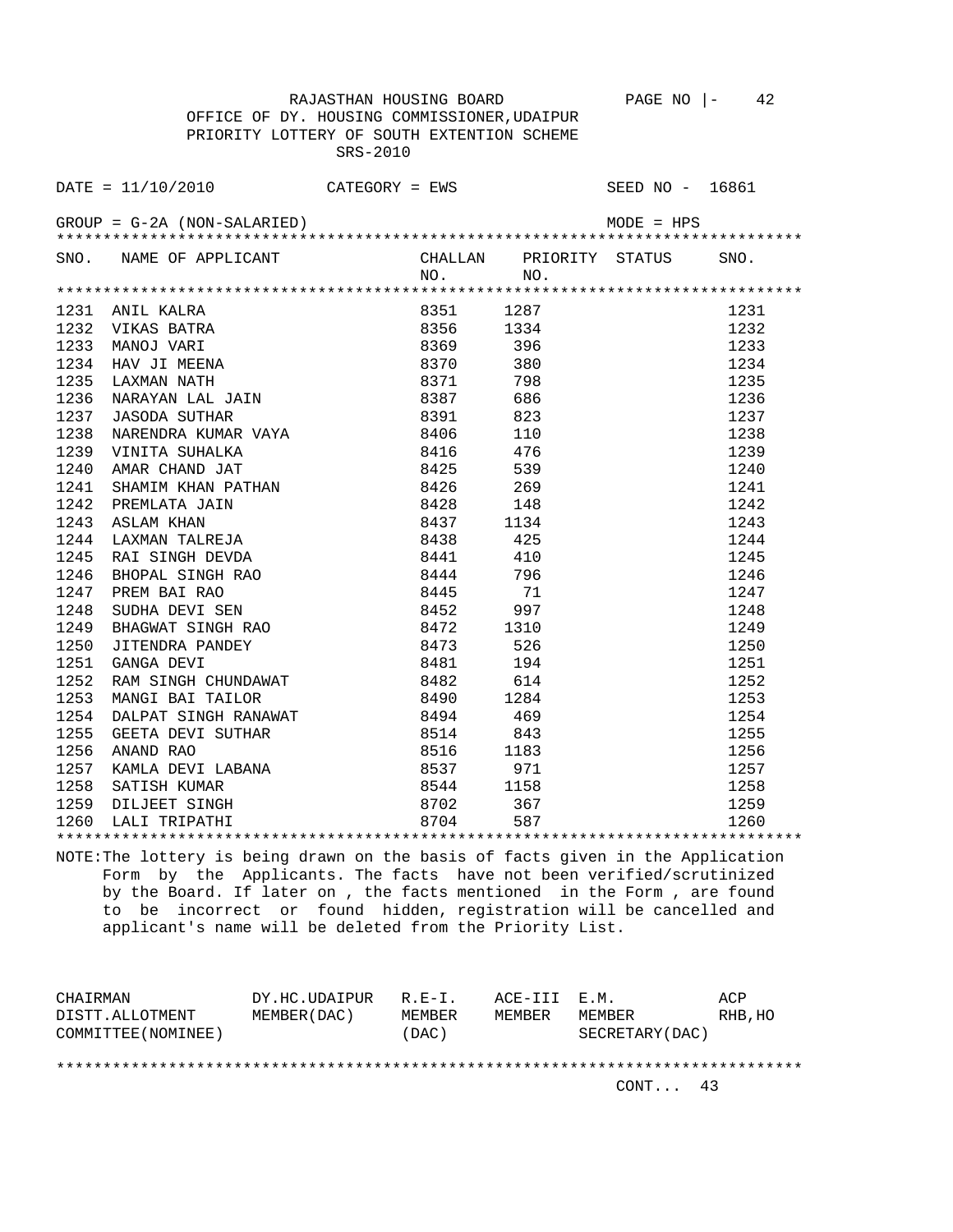RAJASTHAN HOUSING BOARD PAGE NO |- 43 OFFICE OF DY. HOUSING COMMISSIONER,UDAIPUR PRIORITY LOTTERY OF SOUTH EXTENTION SCHEME SRS-2010

DATE = 11/10/2010 CATEGORY = EWS SEED NO - 16861 GROUP = G-2A (NON-SALARIED) MODE = HPS \*\*\*\*\*\*\*\*\*\*\*\*\*\*\*\*\*\*\*\*\*\*\*\*\*\*\*\*\*\*\*\*\*\*\*\*\*\*\*\*\*\*\*\*\*\*\*\*\*\*\*\*\*\*\*\*\*\*\*\*\*\*\*\*\*\*\*\*\*\*\*\*\*\*\*\*\*\*\*\* SNO. NAME OF APPLICANT CHALLAN PRIORITY STATUS SNO. NO. NO. \*\*\*\*\*\*\*\*\*\*\*\*\*\*\*\*\*\*\*\*\*\*\*\*\*\*\*\*\*\*\*\*\*\*\*\*\*\*\*\*\*\*\*\*\*\*\*\*\*\*\*\*\*\*\*\*\*\*\*\*\*\*\*\*\*\*\*\*\*\*\*\*\*\*\*\*\*\*\*\* 1261 GOPAL SINGH RATHORE 8707 884 1261<br>1262 JAWAN SINGH RATHORE 8712 1006 1262 1262 JAWAN SINGH RATHORE 8712 1006 1262 1263 SHARDA SISODIA 8731 913 1263 1263 SHINGH SISSEIR<br>1264 NARAYAN LAL GURJAR 8736 523 1264 1265 PUSHPA JAIN 8737 950 1265 1266 PRAKASH BHOI 8748 474 1266 1267 BHERU LAL BHOI 8749 40 1267 1268 SHANTI LAL BHOI 8754 847 1268 1269 BHAGAGEE BHOI 8755 481 1269 1270 SURYA DEVI CHOUDHARY 8757 890 1270 1271 GAJENDRA CHOUDHARY 6758 411 1271 1271 1272 DHULA 8785 902 1272 1273 JAGDISH WARI 1278 8788 1021 1273<br>1274 INDER SINGH KITAWAT 18800 440 1274 1274 INDER SINGH KITAWAT 8800 440 1274 1275 SANGEETA GEHLOT 8809 24 Successful 1275 1276 DEEPAK KUMAR BHAVSAR 8811 1314 1276 1277 REKHA 8820 450 1277 1278 SURESH 8821 341 1278 1279 SANTA DEVI SHARMA 8827 562 1279 1280 ARUNA KUMAWAT 8834 498 1280 1281 MUKESH VYAS 8839 648 1281 1282 PARVATI DEVI LOHAR 8844 861 1282 1283 INDRA KUNWAR CHOUHAN 8851 241 1283 1284 PRADEEP KOTHARI 8856 1327 1284 1285 KRITI TANK 8858 1100 1285 1286 CHETAN SINGH CHOUHAN 8860 133 1286 1287 JITENDRA AHUJA 8862 75 1287 1288 RAMILA PATEL 8864 742 1288<br>1289 ARCHANA DEVI RAWAL 8877 386 1289<br>1290 VIJAY SINGH CHOUHAN 8884 538 1290 1289 ARCHANA DEVI RAWAL 8877 386 1289 1290 VIJAY SINGH CHOUHAN 8884 538 1290

NOTE:The lottery is being drawn on the basis of facts given in the Application Form by the Applicants. The facts have not been verified/scrutinized by the Board. If later on , the facts mentioned in the Form , are found to be incorrect or found hidden, registration will be cancelled and applicant's name will be deleted from the Priority List.

\*\*\*\*\*\*\*\*\*\*\*\*\*\*\*\*\*\*\*\*\*\*\*\*\*\*\*\*\*\*\*\*\*\*\*\*\*\*\*\*\*\*\*\*\*\*\*\*\*\*\*\*\*\*\*\*\*\*\*\*\*\*\*\*\*\*\*\*\*\*\*\*\*\*\*\*\*\*\*\*

| CHAIRMAN            | DY.HC.UDAIPUR R.E-I. |        | ACE-III E.M. |                  | ACP     |
|---------------------|----------------------|--------|--------------|------------------|---------|
| DISTT.ALLOTMENT     | MEMBER (DAC)         | MEMBER | MEMBER       | MEMBER           | RHB, HO |
| COMMITTEE (NOMINEE) |                      | (DAC)  |              | SECRETARY (DAC ) |         |
|                     |                      |        |              |                  |         |

\*\*\*\*\*\*\*\*\*\*\*\*\*\*\*\*\*\*\*\*\*\*\*\*\*\*\*\*\*\*\*\*\*\*\*\*\*\*\*\*\*\*\*\*\*\*\*\*\*\*\*\*\*\*\*\*\*\*\*\*\*\*\*\*\*\*\*\*\*\*\*\*\*\*\*\*\*\*\*\*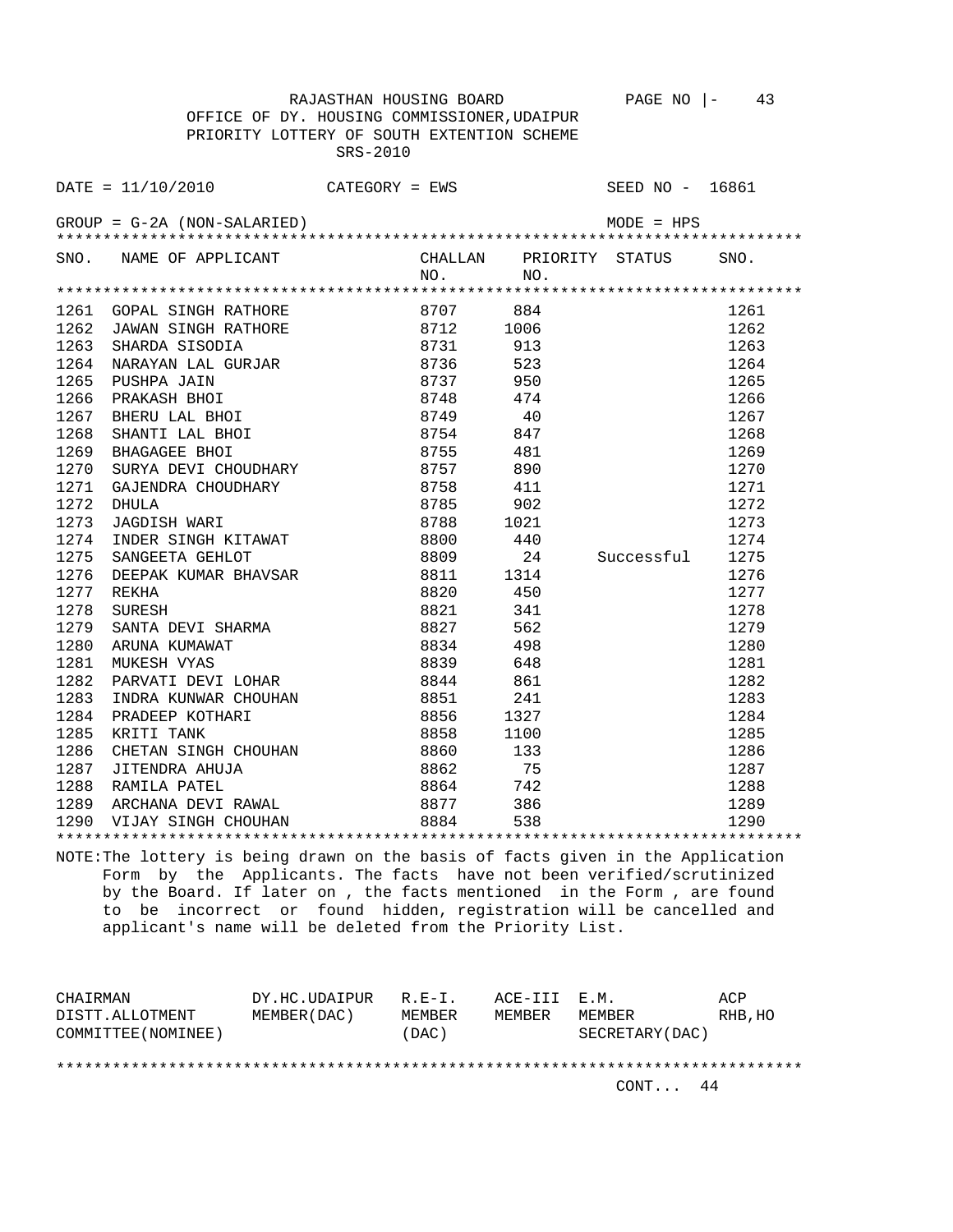OFFICE OF DY. HOUSING COMMISSIONER,UDAIPUR PRIORITY LOTTERY OF SOUTH EXTENTION SCHEME SRS-2010

|      | $\texttt{DATE} = 11/10/2010$ CATEGORY = EWS                                                                                                                                                                                    |                                |           |      | SEED NO - 16861         |      |
|------|--------------------------------------------------------------------------------------------------------------------------------------------------------------------------------------------------------------------------------|--------------------------------|-----------|------|-------------------------|------|
|      | $GROUP = G-2A (NON-SALARIED)$                                                                                                                                                                                                  |                                |           |      | $MODE = HPS$            |      |
|      | SNO. NAME OF APPLICANT                                                                                                                                                                                                         |                                | NO.       | NO.  | CHALLAN PRIORITY STATUS | SNO. |
|      |                                                                                                                                                                                                                                |                                |           |      |                         |      |
|      | 1291 PREM SHANKAR HARIJAN 8890                                                                                                                                                                                                 |                                |           | 1111 |                         | 1291 |
| 1292 | EXERCISE AN EXERCISE AN EXERCISE AND RESPONSIVE A SAFEKEEPING A SUBSERVED AND REPORT OF A SAFEKEEPING A SUBSERVED AND REPORT OF A SAFEKEEPING SUBSERVED A SUBSERVED AND REPORT OF A SUBSERVED AND REPORT OF A SUBSERVED AND RE |                                |           | 1076 |                         | 1292 |
| 1293 |                                                                                                                                                                                                                                |                                |           | 67   |                         | 1293 |
| 1294 |                                                                                                                                                                                                                                |                                |           | 340  |                         | 1294 |
| 1295 |                                                                                                                                                                                                                                |                                |           | 955  |                         | 1295 |
| 1296 |                                                                                                                                                                                                                                |                                |           | 724  |                         | 1296 |
| 1297 |                                                                                                                                                                                                                                |                                |           | 772  |                         | 1297 |
| 1298 | MUKESH KUMAR PATEL                                                                                                                                                                                                             |                                | 9002      | 462  |                         | 1298 |
| 1299 | KALAWANTI CHOBISA                                                                                                                                                                                                              | 9005                           |           | 712  |                         | 1299 |
| 1300 | SURESH CHAND                                                                                                                                                                                                                   |                                | 9008 198  |      |                         | 1300 |
| 1301 | DILIP SINGH CHOUHAN 9024 1234                                                                                                                                                                                                  |                                |           |      |                         | 1301 |
| 1302 | RAJESH KUMAR JAIN                                                                                                                                                                                                              | 9037                           |           | 94   |                         | 1302 |
| 1303 | BHERU LAL                                                                                                                                                                                                                      |                                | 9058 359  |      |                         | 1303 |
| 1304 | GOPAL LAL SUTHAR                                                                                                                                                                                                               |                                | 9059 18   |      | Successful 1304         |      |
| 1305 | MAHENDRA SINGH KITAWAT 9061 1242                                                                                                                                                                                               |                                |           |      |                         | 1305 |
| 1306 | VIMLA RAO                                                                                                                                                                                                                      |                                | 9062 1020 |      |                         | 1306 |
| 1307 | JAMAK LAL                                                                                                                                                                                                                      |                                | 9063 826  |      |                         | 1307 |
| 1308 |                                                                                                                                                                                                                                |                                |           |      |                         | 1308 |
| 1309 |                                                                                                                                                                                                                                |                                |           |      |                         | 1309 |
| 1310 | VAGAT RAM BHOI                                                                                                                                                                                                                 |                                | 9086      | 353  |                         | 1310 |
| 1311 | ARTI MAKHIJA                                                                                                                                                                                                                   |                                | 9093      | 240  |                         | 1311 |
| 1312 | DOULAT SINGH CHUNDAWAT                                                                                                                                                                                                         |                                | 9104      | 1147 |                         | 1312 |
| 1313 | MISHRI LAL JAIN                                                                                                                                                                                                                |                                | 9114      | 715  |                         | 1313 |
| 1314 | SHANTI LAL JAIN                                                                                                                                                                                                                |                                | 9116      | 657  |                         | 1314 |
| 1315 | BHAGWATI LAL DARJI                                                                                                                                                                                                             |                                | 9120      | 212  |                         | 1315 |
| 1316 | HURAJ SALVI                                                                                                                                                                                                                    |                                | 9121      | 894  |                         | 1316 |
| 1317 | PAVAN KUMAR DUGGAR                                                                                                                                                                                                             |                                | 9129      | 718  |                         | 1317 |
| 1318 | OM PRAKASH SUTHAR                                                                                                                                                                                                              |                                | 9134 714  |      |                         | 1318 |
| 1319 | HAJARI LAL SUTHAR                                                                                                                                                                                                              | $9141$ $1107$<br>$9142$ $1159$ |           |      |                         | 1319 |
| 1320 | NAND LAL BHOI                                                                                                                                                                                                                  |                                |           |      |                         | 1320 |
|      |                                                                                                                                                                                                                                |                                |           |      |                         |      |

NOTE:The lottery is being drawn on the basis of facts given in the Application Form by the Applicants. The facts have not been verified/scrutinized by the Board. If later on , the facts mentioned in the Form , are found to be incorrect or found hidden, registration will be cancelled and applicant's name will be deleted from the Priority List.

| CHAIRMAN            | DY.HC.UDAIPUR | $R. F - T.$ | ACE-III E.M. |                 | ACP     |
|---------------------|---------------|-------------|--------------|-----------------|---------|
| DISTT.ALLOTMENT     | MEMBER (DAC ) | MF.MBF.R    | MEMBER       | MEMBER          | RHB, HO |
| COMMITTEE (NOMINEE) |               | (DAC)       |              | SECRETARY (DAC) |         |
|                     |               |             |              |                 |         |
|                     |               |             |              |                 |         |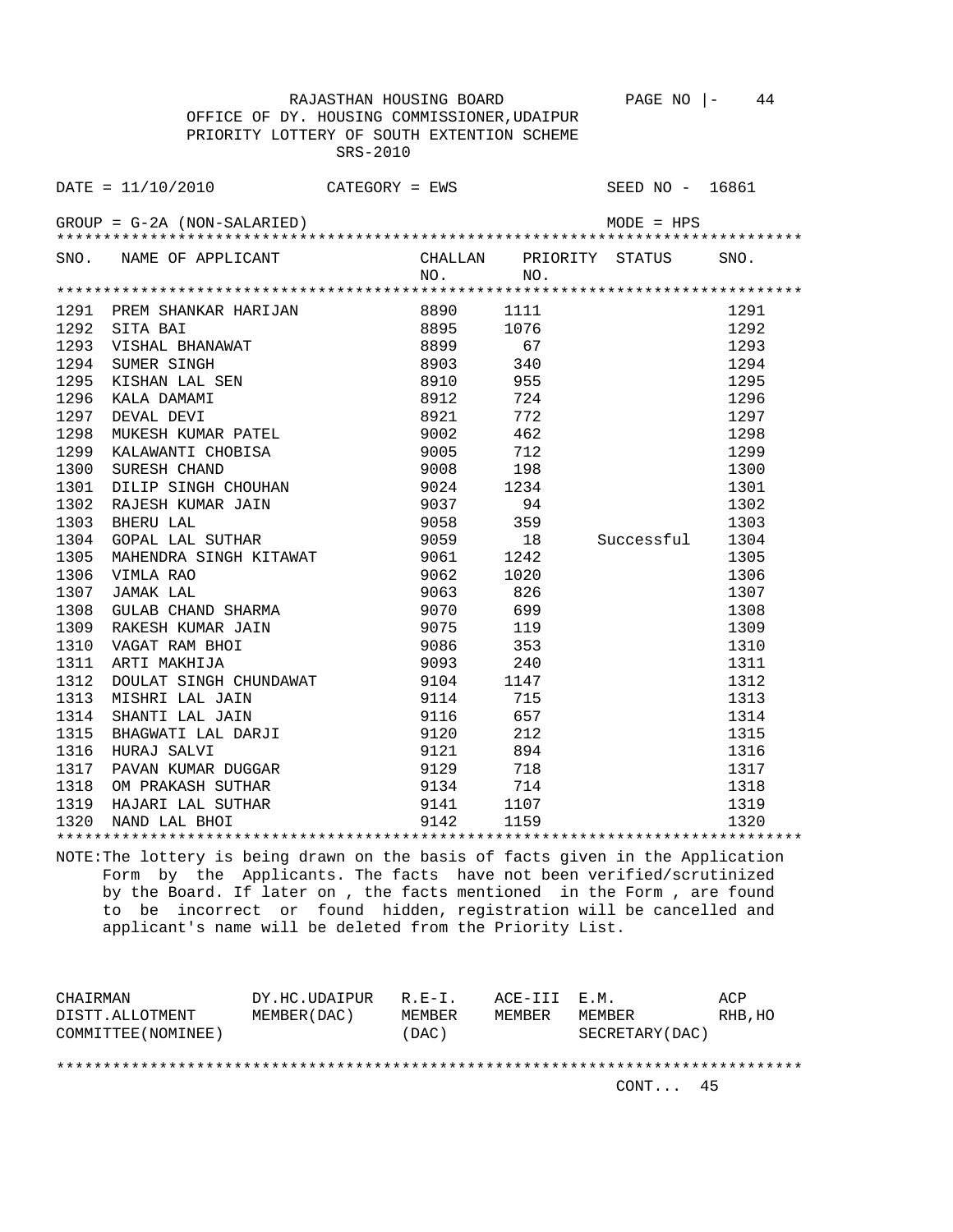OFFICE OF DY. HOUSING COMMISSIONER,UDAIPUR PRIORITY LOTTERY OF SOUTH EXTENTION SCHEME SRS-2010

|      | $\texttt{DATE} = 11/10/2010$ CATEGORY = EWS                                                                                                             |              |                 | SEED NO - 16861         |      |
|------|---------------------------------------------------------------------------------------------------------------------------------------------------------|--------------|-----------------|-------------------------|------|
|      | $GROUP = G-2A (NON-SALARIED)$                                                                                                                           |              |                 | MODE = HPS              |      |
|      | SNO. NAME OF APPLICANT                                                                                                                                  | NO.          | NO <sub>1</sub> | CHALLAN PRIORITY STATUS | SNO. |
|      |                                                                                                                                                         |              |                 |                         |      |
|      | 1321 KRISHNA DEVI SEN                                                                                                                                   | 9143 27      |                 |                         | 1321 |
|      | 1322 GAJENDRA SAHU                                                                                                                                      | 9148 1263    |                 |                         | 1322 |
| 1323 | DAVENDRA SAHU                                                                                                                                           | 9149         | 603             |                         | 1323 |
|      | 1324 MANISH DIXIT                                                                                                                                       | 9166         | 355             |                         | 1324 |
| 1325 | MANISHA DIXIT                                                                                                                                           | 9168         | 347             |                         | 1325 |
| 1326 | HIMMAT SINGH                                                                                                                                            | 9187 482     |                 |                         | 1326 |
| 1327 | UMA SHANKAR                                                                                                                                             | 9191         | 985             |                         | 1327 |
| 1328 | KANTI LAL TELI                                                                                                                                          | 9208         | 897             |                         | 1328 |
| 1329 | PRAKASH MEHTA                                                                                                                                           | 9209         | 703             |                         | 1329 |
| 1330 | PRABHU LAL GARU                                                                                                                                         | 9216         | 964             |                         | 1330 |
| 1331 | KISHORE SINGH                                                                                                                                           | 9229         | 527             |                         | 1331 |
| 1332 | RAMESH NATH                                                                                                                                             | 9233         | 1190            |                         | 1332 |
| 1333 | PREM PRAKASH MALI                                                                                                                                       | 9236         | 1199            |                         | 1333 |
| 1334 | ASHA KUMARI                                                                                                                                             | 9237         | 216             |                         | 1334 |
| 1335 | MAN SINGH                                                                                                                                               | 9241         | 375             |                         | 1335 |
| 1336 | NISAR AHMED                                                                                                                                             | 9242         | 577             |                         | 1336 |
|      | 1337 NATHI KUNWAR                                                                                                                                       | 9244 1223    |                 |                         | 1337 |
| 1338 | LAXMAN SINGH CHAUHAN                                                                                                                                    | 9245         | 883             |                         | 1338 |
| 1339 | MANGI LAL MEGHWAL                                                                                                                                       | 9248         | 739             |                         | 1339 |
| 1340 | BHAGAWATI LAL TAILOR                                                                                                                                    | 9252         | - 496           |                         | 1340 |
| 1341 | CHAMPA                                                                                                                                                  | 9254         | 604             |                         | 1341 |
| 1342 | SURESH DAS VAISHNAV 9258                                                                                                                                |              | 633             |                         | 1342 |
| 1343 | RATAN KUMAR PAHUJA                                                                                                                                      | 9280<br>1177 |                 |                         | 1343 |
| 1344 | ANSAR MOHAMMED                                                                                                                                          | 9283         | 767             |                         | 1344 |
|      | 1345 MAMTA TAILOR                                                                                                                                       | 9299         | 306             |                         | 1345 |
|      | 1346 PUSHPA BAI                                                                                                                                         | 9304         | 677             |                         | 1346 |
|      | 1347 KANTA SHARMA                                                                                                                                       | 9305         | 53              |                         | 1347 |
|      |                                                                                                                                                         |              |                 |                         |      |
|      | NOTE: The lottery is being drawn on the basis of facts given in the Application<br>Form by the Applicants. The facts have not been verified/scrutinized |              |                 |                         |      |
|      | by the Board. If later on, the facts mentioned in the Form, are found                                                                                   |              |                 |                         |      |
|      | to be incorrect or found hidden, registration will be cancelled and                                                                                     |              |                 |                         |      |
|      | applicant's name will be deleted from the Priority List.                                                                                                |              |                 |                         |      |
|      |                                                                                                                                                         |              |                 |                         |      |
|      |                                                                                                                                                         |              |                 |                         |      |

| CHAIRMAN            | DY.HC.UDAIPUR R.E-I. |        | ACE-III E.M. |                  | ACP     |
|---------------------|----------------------|--------|--------------|------------------|---------|
| DISTT.ALLOTMENT     | MEMBER (DAC)         | MEMBER | MEMBER       | MEMBER           | RHB, HO |
| COMMITTEE (NOMINEE) |                      | (DAC)  |              | SECRETARY (DAC ) |         |
|                     |                      |        |              |                  |         |

\*\*\*\*\*\*\*\*\*\*\*\*\*\*\*\*\*\*\*\*\*\*\*\*\*\*\*\*\*\*\*\*\*\*\*\*\*\*\*\*\*\*\*\*\*\*\*\*\*\*\*\*\*\*\*\*\*\*\*\*\*\*\*\*\*\*\*\*\*\*\*\*\*\*\*\*\*\*\*\*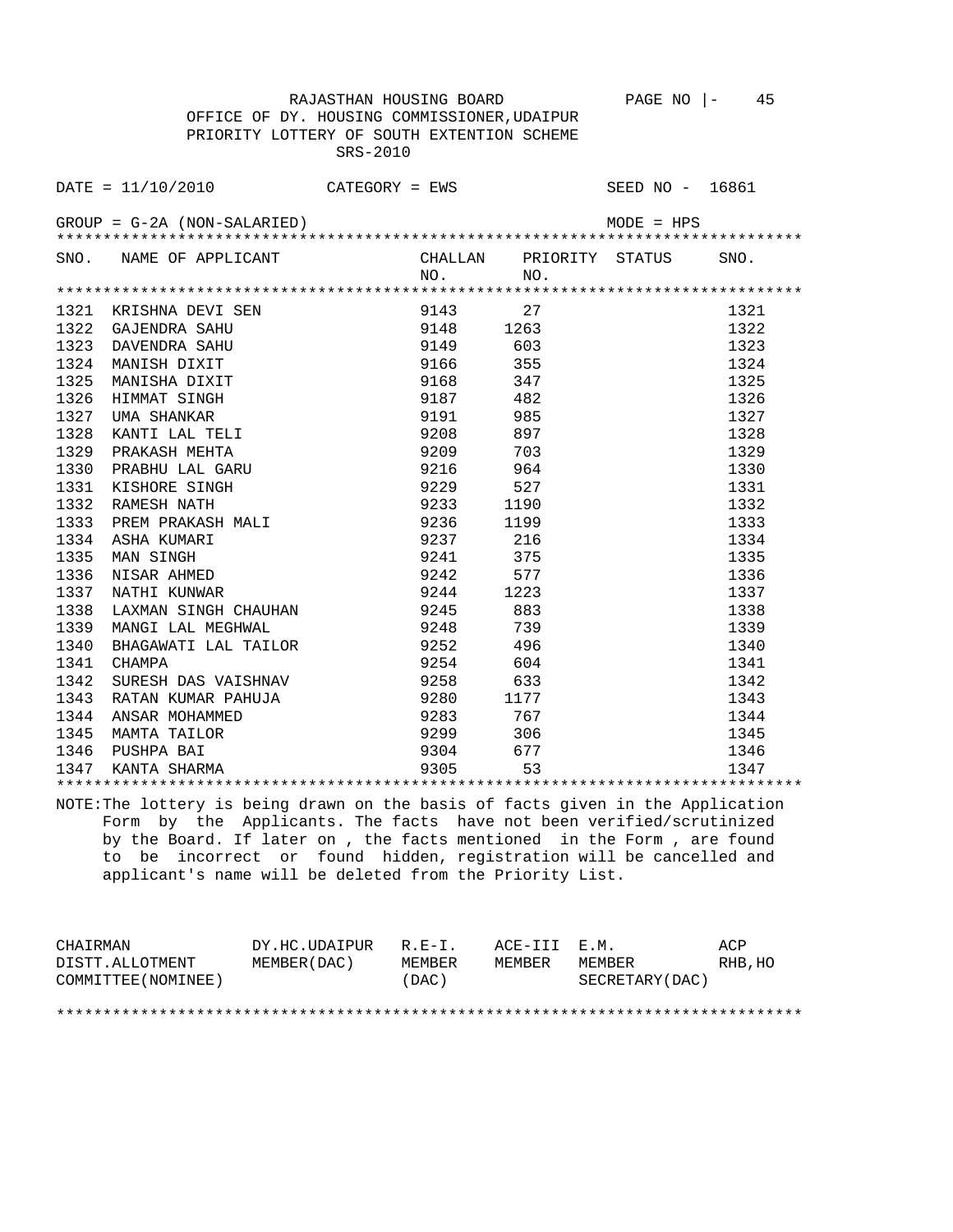RAJASTHAN HOUSING BOARD PAGE NO  $|-1$ OFFICE OF DY. HOUSING COMMISSIONER, UDAIPUR PRIORITY LOTTERY OF SOUTH EXTENTION SCHEME SRS-2010  $\text{DATE} = 11/10/2010$ SEED NO - 16861 CATEGORY = EWS GROUP = G-2B (NON-SALARIED-PROFSSIONAL)  $MODE = HPS$ CHALLAN PRIORITY STATUS SNO. NAME OF APPLICANT SNO. NO.  $NO.$  $\begin{array}{c} 1 \\ 5 \end{array}$ 1 GIRIRAJ SINGH Successful 1283  $\mathbf{1}$ 2 VIDYA MALI 4127  $\mathfrak{D}$ Successful 3 BHAGWAT SINGH RAWAL  $\overline{\mathbf{3}}$ 5505  $4\overline{ }$  $\overline{\mathbf{2}}$ 6911 4 RAJENDRA HINGER Successful 4  $\overline{\mathbf{3}}$ 5 DILIP SUTHAR 7725 Successful 5 NOTE: The lottery is being drawn on the basis of facts given in the Application Form by the Applicants. The facts have not been verified/scrutinized by the Board. If later on , the facts mentioned in the Form , are found to be incorrect or found hidden, registration will be cancelled and applicant's name will be deleted from the Priority List.

| CHAIRMAN            | DY.HC.UDAIPUR R.E-I. |        | ACE-III E.M. |                  | ACP     |
|---------------------|----------------------|--------|--------------|------------------|---------|
| DISTT.ALLOTMENT     | MEMBER(DAC)          | MEMBER | MEMBER       | MEMBER           | RHB, HO |
| COMMITTEE (NOMINEE) |                      | (DAC)  |              | SECRETARY (DAC ) |         |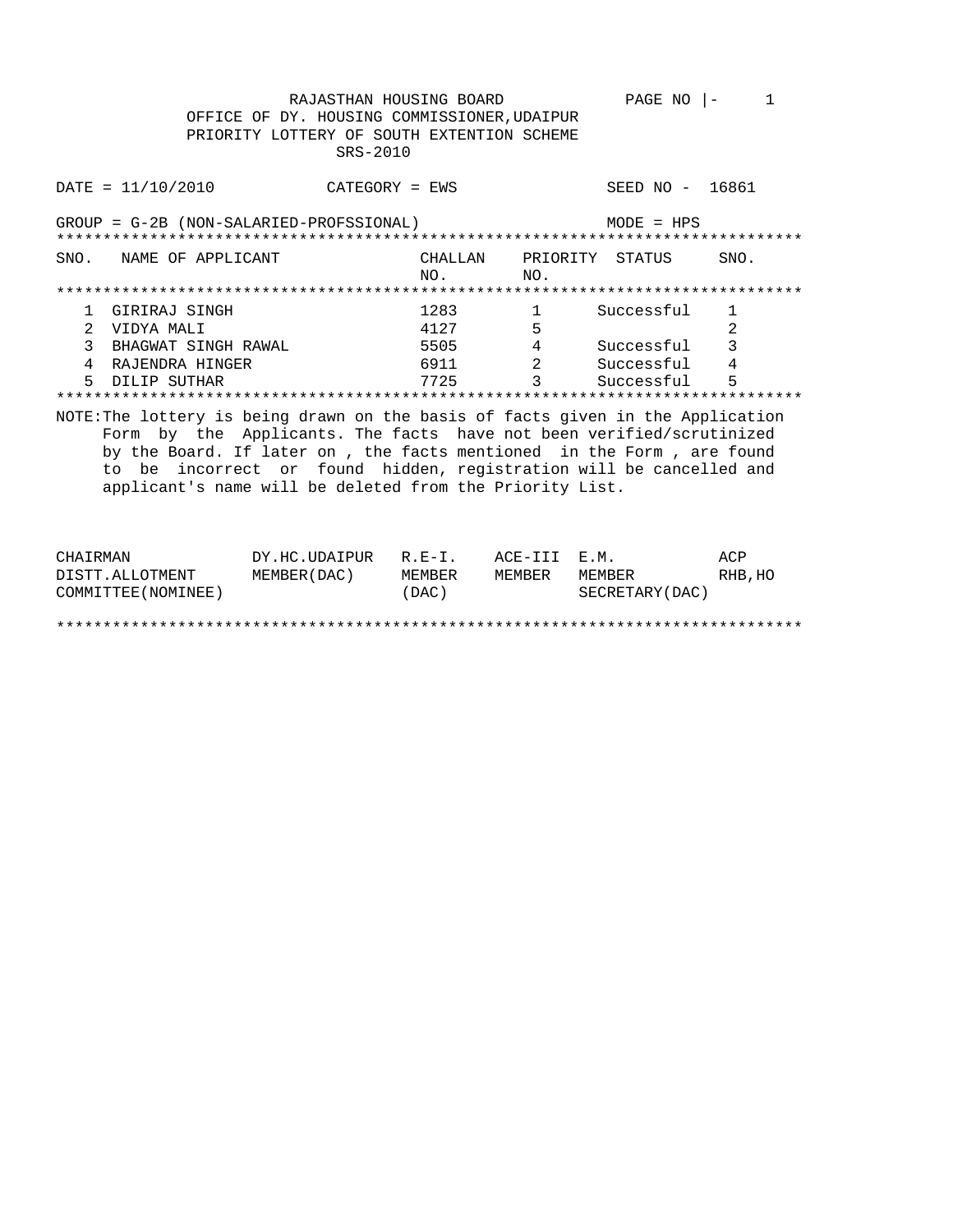RAJASTHAN HOUSING BOARD PAGE NO |- 1 OFFICE OF DY. HOUSING COMMISSIONER,UDAIPUR PRIORITY LOTTERY OF SOUTH EXTENTION SCHEME SRS-2010

DATE = 11/10/2010 CATEGORY = EWS SEED NO - 16861 GROUP = G-4 (SCHEDULED CAST) MODE = HPS \*\*\*\*\*\*\*\*\*\*\*\*\*\*\*\*\*\*\*\*\*\*\*\*\*\*\*\*\*\*\*\*\*\*\*\*\*\*\*\*\*\*\*\*\*\*\*\*\*\*\*\*\*\*\*\*\*\*\*\*\*\*\*\*\*\*\*\*\*\*\*\*\*\*\*\*\*\*\*\* SNO. NAME OF APPLICANT CHALLAN PRIORITY STATUS SNO. NO. NO. \*\*\*\*\*\*\*\*\*\*\*\*\*\*\*\*\*\*\*\*\*\*\*\*\*\*\*\*\*\*\*\*\*\*\*\*\*\*\*\*\*\*\*\*\*\*\*\*\*\*\*\*\*\*\*\*\*\*\*\*\*\*\*\*\*\*\*\*\*\*\*\*\*\*\*\*\*\*\*\* 1 REKHA MEGHWAL 69 25 1 2 NARAYAN LAL 2 273 273 22 274 274 274 274 274 274 274 274 273 2 3 VALURAM 86 197 3 4 SHYAM LAL 87 27 4 5 BABU LAL 88 281 5 6 SHANEKR LAL 111 106 6 7 SHANKAR LAL KHATIK 111 270 7 8 SHYAM LAL MEGHWAL 123 254 8<br>9 RAJMAL SALVI 151 249 9 9 RAJMAL SALVI 151 249 9 10 GANESH LAL 161<br>11 ROOPA MEGHWAL 186 11 ROOPA MEGHWAL 186 132 11 12 SUMAN DEVI JINGAR 189 192 12 13 JAGDISH CHANDRA GANCHHA 219 216 13 14 LATA CHOUHAN 273 147 14 15 ONKAR LAL SALVI 304 41 15

16 ANITA GINGAR 16 130 16 16 16 16 16 16 16 17 17 184 17 17 AMIT JINGAR 377 184 17 18 SHANKAR LAL KURIL 407 143 18 19 MANGI LAL MEGHWAL 441 68 19 20 DHARMENDRA SINGH 535 69 20 21 DINESH MEGHWAL 610 152 21<br>22 NIRMALA VASITA 637 140 22 22 NIRMALA VASITA 637 140 22 23 KHEM RAJ 640 265 23 24 PANKI BAI 642 124 24 25 TARA VAISTA 644 119 25 26 HEERA LAL GARG 647 20 26 27 LALUJI KHATIK 675 3 Successful 27 28 RAMESH CHANDRA MEGHWAL 702 63 28<br>29 MUKESH KUMAR MEGHWAL 703 87 29<br>30 KACHPU LAL MEGHWAL 713 17 17 30 29 MUKESH KUMAR MEGHWAL 1988 7 29 29 29 29 30 KACHRU LAL MEGHWAL 17 713 17 30

NOTE:The lottery is being drawn on the basis of facts given in the Application Form by the Applicants. The facts have not been verified/scrutinized by the Board. If later on , the facts mentioned in the Form , are found to be incorrect or found hidden, registration will be cancelled and applicant's name will be deleted from the Priority List.

\*\*\*\*\*\*\*\*\*\*\*\*\*\*\*\*\*\*\*\*\*\*\*\*\*\*\*\*\*\*\*\*\*\*\*\*\*\*\*\*\*\*\*\*\*\*\*\*\*\*\*\*\*\*\*\*\*\*\*\*\*\*\*\*\*\*\*\*\*\*\*\*\*\*\*\*\*\*\*\*

| CHAIRMAN            | DY.HC.UDAIPUR | $R$ $R$ $-$ T | ACE-III E.M. |                 | ACP     |
|---------------------|---------------|---------------|--------------|-----------------|---------|
| DISTT.ALLOTMENT     | MEMBER (DAC)  | MEMBER        | MEMBER       | MF.MBF.R        | RHB, HO |
| COMMITTEE (NOMINEE) |               | (DAC)         |              | SECRETARY (DAC) |         |
|                     |               |               |              |                 |         |
|                     |               |               |              |                 |         |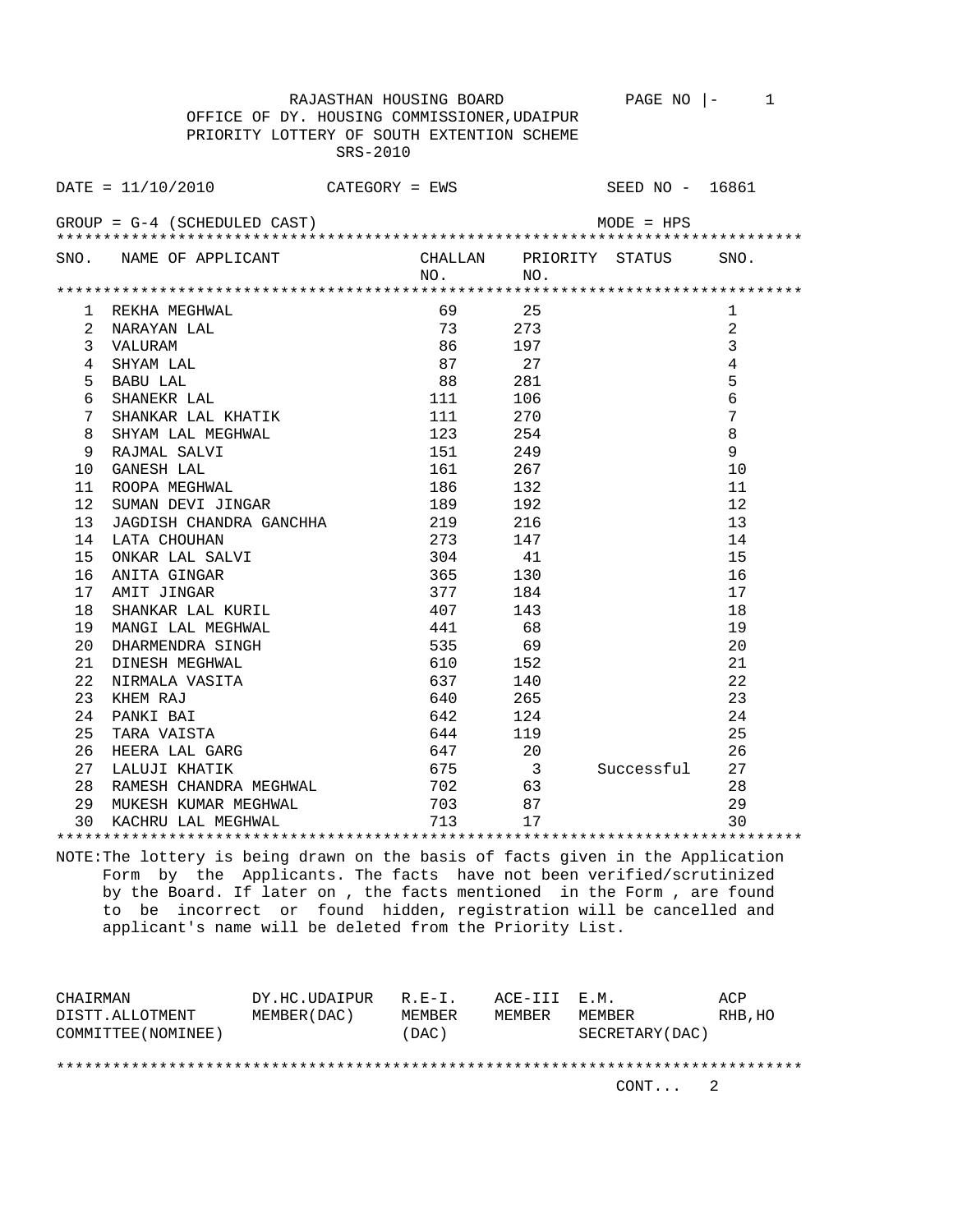RAJASTHAN HOUSING BOARD PAGE NO  $\vert - \vert$  2 OFFICE OF DY. HOUSING COMMISSIONER,UDAIPUR PRIORITY LOTTERY OF SOUTH EXTENTION SCHEME SRS-2010

|    | DATE = $11/10/2010$ CATEGORY = EWS SEED NO - 16861                          |                   |               |    |
|----|-----------------------------------------------------------------------------|-------------------|---------------|----|
|    | $GROUP = G-4$ (SCHEDULED CAST)                                              |                   | $MODE = HPS$  |    |
|    |                                                                             | $NO.$ $NO.$       |               |    |
|    |                                                                             |                   |               |    |
|    |                                                                             |                   |               | 31 |
|    |                                                                             |                   |               | 32 |
|    |                                                                             |                   |               | 33 |
|    |                                                                             |                   |               | 34 |
|    | 35 SHANKAR LAL MEGHWAL 672 226                                              |                   |               | 35 |
| 36 |                                                                             | 897 227           |               | 36 |
| 37 | MANGI LAL MEGHWAL<br>DOLAT RAM                                              | 950 22            |               | 37 |
| 38 | 950 22<br>DINESH KUMAR JINGER 953 11<br>RAJESH MEGHWAL 1052 125             |                   |               | 38 |
| 39 |                                                                             |                   |               | 39 |
| 40 | NARENDRA KUMAR REGAR 1089 283                                               |                   |               | 40 |
|    |                                                                             | $278$<br>1101 278 |               | 41 |
|    | 41 KALU LAL DHOBI<br>42 GAURAV RAJAK                                        | 1110 179          |               | 42 |
| 43 | GAJENDRA KUMAR SALVI<br>GANGA                                               | 1121 44           |               | 43 |
| 44 |                                                                             |                   |               | 44 |
| 45 |                                                                             |                   |               | 45 |
| 46 | GANGA 1122 221<br>LAXMI 1122 221<br>RAJKUMAR DHOBI 1145 245<br>SIIPAJ DEVIT |                   |               | 46 |
| 47 |                                                                             |                   |               | 47 |
| 48 |                                                                             |                   |               | 48 |
| 49 |                                                                             |                   |               | 49 |
| 50 | RAJENDRA KUMAR<br>RAKHI JINGER                                              | 1253 173          |               | 50 |
| 51 | KAMAL KISHOR BAGORIYA 1365 268                                              |                   |               | 51 |
| 52 | PRATHVI RAJ MEENA 1405 98                                                   |                   |               | 52 |
| 53 | SUNDER LAL MEGHWAL 1417 181                                                 |                   |               | 53 |
|    |                                                                             |                   |               | 54 |
|    |                                                                             | 1470 6            | Successful 55 |    |
|    |                                                                             |                   |               | 56 |

 58 SURESH KUMAR GANCHHA 1491 49 58 59 PREM BAI MEGHWAL 1492 203 59 60 PREKESH CHANDER MEGHWAL 1493 92 60 \*\*\*\*\*\*\*\*\*\*\*\*\*\*\*\*\*\*\*\*\*\*\*\*\*\*\*\*\*\*\*\*\*\*\*\*\*\*\*\*\*\*\*\*\*\*\*\*\*\*\*\*\*\*\*\*\*\*\*\*\*\*\*\*\*\*\*\*\*\*\*\*\*\*\*\*\*\*\*\* NOTE:The lottery is being drawn on the basis of facts given in the Application Form by the Applicants. The facts have not been verified/scrutinized by the Board. If later on , the facts mentioned in the Form , are found

57 RATAN GANCHA 1484 148 57

 to be incorrect or found hidden, registration will be cancelled and applicant's name will be deleted from the Priority List.

| CHAIRMAN            | DY.HC.UDAIPUR | $R.F - T$ . | ACE-III E.M. |                 | ACP     |
|---------------------|---------------|-------------|--------------|-----------------|---------|
| DISTT.ALLOTMENT     | MEMBER (DAC)  | MEMBER      | MEMBER       | MEMBER          | RHB, HO |
| COMMITTEE (NOMINEE) |               | (DAC)       |              | SECRETARY (DAC) |         |
|                     |               |             |              |                 |         |
|                     |               |             |              |                 |         |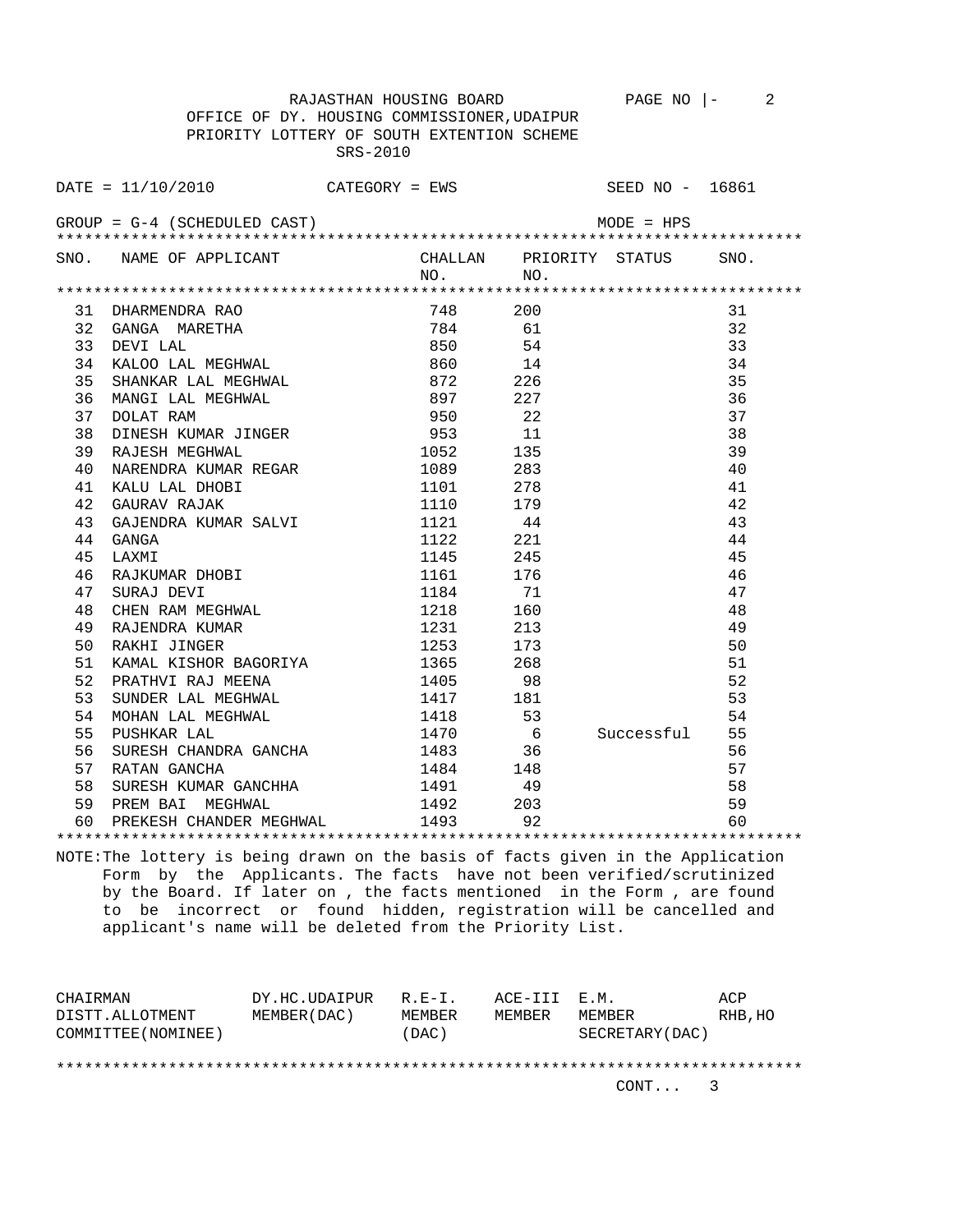RAJASTHAN HOUSING BOARD PAGE NO |- 3 OFFICE OF DY. HOUSING COMMISSIONER,UDAIPUR PRIORITY LOTTERY OF SOUTH EXTENTION SCHEME SRS-2010

|               | DATE = 11/10/2010            | CATEGORY = EWS |                |                        | SEED NO - 16861 |               |  |
|---------------|------------------------------|----------------|----------------|------------------------|-----------------|---------------|--|
|               | GROUP = G-4 (SCHEDULED CAST) |                |                |                        | $MODE = HPS$    |               |  |
|               | SNO. NAME OF APPLICANT       |                | CHALLAN<br>NO. | PRIORITY STATUS<br>NO. |                 | SNO.          |  |
|               |                              |                |                |                        |                 |               |  |
| 61            | NARESH KUMAR REGAR           |                | 1500           | 116                    |                 | 61            |  |
| 62            | LALIT KUMAR MOCHI            |                | 1541           | 46                     |                 | 62            |  |
| 63            | MANOJ KUMAR SALVI            |                | 1619           | 229                    |                 | 63            |  |
| 64            | RAMLAL MEGHWAL               |                | 1683           | 30                     |                 | 64            |  |
| 65            | RAJ KUMAR SALVI              |                | 1685           | 84                     |                 | 65            |  |
| 66            | PRADEEP                      |                | 1703           | 43                     |                 | 66            |  |
| 67            | SHOBHA KOLI                  |                | 1756           | 138                    |                 | 67            |  |
| 68            | GOPAL MEGHWAL                |                | 1767           | 257                    |                 | 68            |  |
| $\sim$ $\sim$ | DRMAT TRT TTROTMR            |                | 100E           | <b>F1</b>              |                 | $\sim$ $\sim$ |  |

| 67 | SHOBHA KOLI<br>GOPAL MEGHWAL | 1756        | 138 |            | 67 |
|----|------------------------------|-------------|-----|------------|----|
| 68 |                              | 1767        | 257 |            | 68 |
| 69 | RATAN LAL VASITA             | 1905 51     |     |            | 69 |
| 70 | MADAN LAL GAVAARIYA          | 1912        | 211 |            | 70 |
| 71 | DINESH KUMAR MEGHWAL         | 1946 — 1946 | 165 |            | 71 |
| 72 | PUSHKAR LAL SALVI            | 2034        | 195 |            | 72 |
| 73 | SHAKUNTLA<br>SURESH HARIJAN  | 2075 19     |     |            | 73 |
| 74 |                              | 2160 208    |     |            | 74 |
| 75 | KAILASH CHAND REGAR          | 2166 74     |     |            | 75 |
| 76 | RAM CHANDRA                  | 2258        | 250 |            | 76 |
| 77 | NARESH KUMAR MEENA           | 2373        | 275 |            | 77 |
| 78 | JAGGARAM MEENA               | 2374        | 205 |            | 78 |
| 79 | GANESH MOCHI                 | 2379        | 100 |            | 79 |
| 80 | DINESH SOLANKI               | 2408        | 189 |            | 80 |
| 81 | GANESH LAL VAID              | 2453        | 242 |            | 81 |
| 82 | BHANWAR LAL SALVI            | 2460 202    |     |            | 82 |
| 83 | BHAGWAN LAL MOCHI            | 2463 9      |     |            | 83 |
| 84 | MOHAN LAL MEGWAL             | 2579 — 257  | 127 |            | 84 |
| 85 | PUNJA SALVI                  | 2634 210    |     |            | 85 |
| 86 | KRISHNAKANT                  | 2661 82     |     |            | 86 |
| 87 | MAYA KHATIK                  | 2667        | 35  |            | 87 |
| 88 | OM PARKASH                   | 2677 66     |     |            | 88 |
| 89 | CHHITAR LAL                  | $2805$ 1    |     | Successful | 89 |
| 90 | ROOP LAL MEGHWAL             | 2918        | 79  |            | 90 |
|    |                              |             |     |            |    |

NOTE:The lottery is being drawn on the basis of facts given in the Application Form by the Applicants. The facts have not been verified/scrutinized by the Board. If later on , the facts mentioned in the Form , are found to be incorrect or found hidden, registration will be cancelled and applicant's name will be deleted from the Priority List.

| CHAIRMAN            | DY.HC.UDAIPUR | $R$ $R$ $-$ T | ACE-III E.M. |                 | ACP     |
|---------------------|---------------|---------------|--------------|-----------------|---------|
| DISTT.ALLOTMENT     | MEMBER (DAC)  | MEMBER        | MEMBER       | MF.MBF.R        | RHB, HO |
| COMMITTEE (NOMINEE) |               | (DAC)         |              | SECRETARY (DAC) |         |
|                     |               |               |              |                 |         |
|                     |               |               |              |                 |         |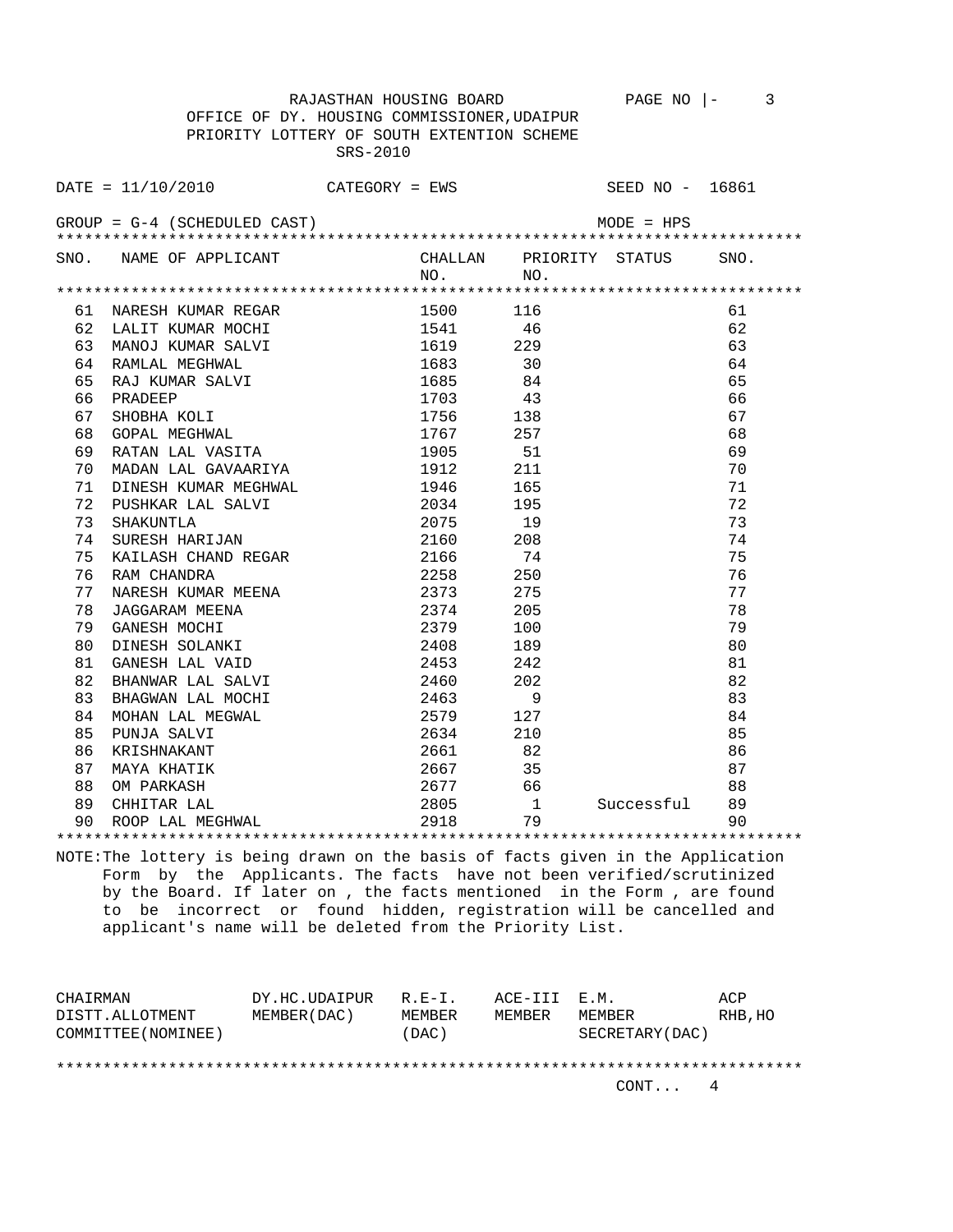OFFICE OF DY. HOUSING COMMISSIONER,UDAIPUR PRIORITY LOTTERY OF SOUTH EXTENTION SCHEME SRS-2010

|     | DATE = $11/10/2010$ CATEGORY = EWS SEED NO - 16861                                                                                                                                                                                           |                                                                                          |                      |     |                         |      |
|-----|----------------------------------------------------------------------------------------------------------------------------------------------------------------------------------------------------------------------------------------------|------------------------------------------------------------------------------------------|----------------------|-----|-------------------------|------|
|     | $GROUP = G-4 (SCHEDULED CAST)$                                                                                                                                                                                                               |                                                                                          |                      |     |                         |      |
|     | SNO. NAME OF APPLICANT                                                                                                                                                                                                                       |                                                                                          | NO.                  | NO. | CHALLAN PRIORITY STATUS | SNO. |
|     |                                                                                                                                                                                                                                              |                                                                                          |                      |     |                         |      |
|     | 91 RAM LAL MEGHWAL 2919 232<br>92 GIRDHARI LAL 3013 4<br>93 MUKESH KUMAR BAIRWA 3029 28<br>94 ASHOK NIGONIA 3038 76<br>95 HEMENDRA MOCHI 3104 259<br>96 ASHOK KUMAR SALVI 3113 59<br>97 DINESH MEGHWAL 3207 284<br>98 HEERA LAL MEGHWAL 3211 |                                                                                          |                      |     |                         | 91   |
|     |                                                                                                                                                                                                                                              |                                                                                          |                      |     | 4 Successful            | 92   |
|     |                                                                                                                                                                                                                                              |                                                                                          |                      |     |                         | 93   |
|     |                                                                                                                                                                                                                                              |                                                                                          |                      |     |                         | 94   |
|     |                                                                                                                                                                                                                                              |                                                                                          |                      |     |                         | 95   |
|     |                                                                                                                                                                                                                                              |                                                                                          |                      |     |                         | 96   |
|     |                                                                                                                                                                                                                                              |                                                                                          |                      |     |                         | 97   |
|     |                                                                                                                                                                                                                                              |                                                                                          |                      |     |                         | 98   |
|     | NITESH MOCHI<br>NITESH MOCHI<br>SHANKER LAL MEGHWAL 3317 168<br>BHUPENDAR REGAR 3389 252<br>SUNIL KUMAR GARG 3408 240<br>LAXMAN CHAND MEGHWAL 3412 194                                                                                       |                                                                                          |                      |     |                         | 99   |
| 100 |                                                                                                                                                                                                                                              |                                                                                          |                      |     |                         | 100  |
| 101 |                                                                                                                                                                                                                                              |                                                                                          |                      |     |                         | 101  |
| 102 |                                                                                                                                                                                                                                              |                                                                                          |                      |     |                         | 102  |
| 103 |                                                                                                                                                                                                                                              |                                                                                          |                      |     |                         | 103  |
| 104 | MEENA                                                                                                                                                                                                                                        | $3414$ $224$<br>$3499$ $219$<br>$219$                                                    |                      |     |                         | 104  |
| 105 | GUDDI GACHA                                                                                                                                                                                                                                  |                                                                                          |                      |     |                         | 105  |
| 106 |                                                                                                                                                                                                                                              |                                                                                          |                      |     |                         | 106  |
| 107 |                                                                                                                                                                                                                                              |                                                                                          | 3648                 |     |                         | 107  |
| 108 |                                                                                                                                                                                                                                              |                                                                                          |                      | 163 |                         | 108  |
| 109 |                                                                                                                                                                                                                                              |                                                                                          |                      | 187 |                         | 109  |
| 110 |                                                                                                                                                                                                                                              |                                                                                          |                      | 234 |                         | 110  |
| 111 | NUMBER SINGH VERMA<br>MAHENDRA KUMAR REGAR<br>RAMESH KUMAR SALVI<br>LAXMI NARAYAN<br>AMAR CHAND                                                                                                                                              |                                                                                          | 3969<br>3980<br>3988 | 12  |                         | 111  |
| 112 |                                                                                                                                                                                                                                              |                                                                                          |                      | 218 |                         | 112  |
| 113 |                                                                                                                                                                                                                                              |                                                                                          |                      | 155 |                         | 113  |
| 114 |                                                                                                                                                                                                                                              |                                                                                          | 4043                 | 114 |                         | 114  |
| 115 |                                                                                                                                                                                                                                              |                                                                                          | 4139                 | 38  |                         | 115  |
| 116 | PREM KUMAR VASITA                                                                                                                                                                                                                            | 4239                                                                                     |                      | 157 |                         | 116  |
| 117 | BHAWANA DEVI RAWAL                                                                                                                                                                                                                           | 4327                                                                                     |                      | 122 |                         | 117  |
| 118 | MANI DEVI MEGHWAL                                                                                                                                                                                                                            |                                                                                          |                      | 111 |                         | 118  |
| 119 | KAILASH MEGHWAL                                                                                                                                                                                                                              | $\begin{array}{ccc}\n & & 132 \\ \hline\n11 & & 4358 \\  & 4359 \\  & 4365\n\end{array}$ |                      | 235 |                         | 119  |
| 120 | HEMRAJ REGAR                                                                                                                                                                                                                                 |                                                                                          |                      | 95  |                         | 120  |
|     |                                                                                                                                                                                                                                              |                                                                                          |                      |     |                         |      |

NOTE:The lottery is being drawn on the basis of facts given in the Application Form by the Applicants. The facts have not been verified/scrutinized by the Board. If later on , the facts mentioned in the Form , are found to be incorrect or found hidden, registration will be cancelled and applicant's name will be deleted from the Priority List.

| CHAIRMAN            | DY.HC.UDAIPUR | $R.E-I.$ | ACE-III E.M. |                 | ACP     |
|---------------------|---------------|----------|--------------|-----------------|---------|
| DISTT.ALLOTMENT     | MEMBER (DAC)  | MEMBER   | MEMBER       | MEMBER          | RHB, HO |
| COMMITTEE (NOMINEE) |               | (DAC)    |              | SECRETARY (DAC) |         |
|                     |               |          |              |                 |         |
|                     |               |          |              |                 |         |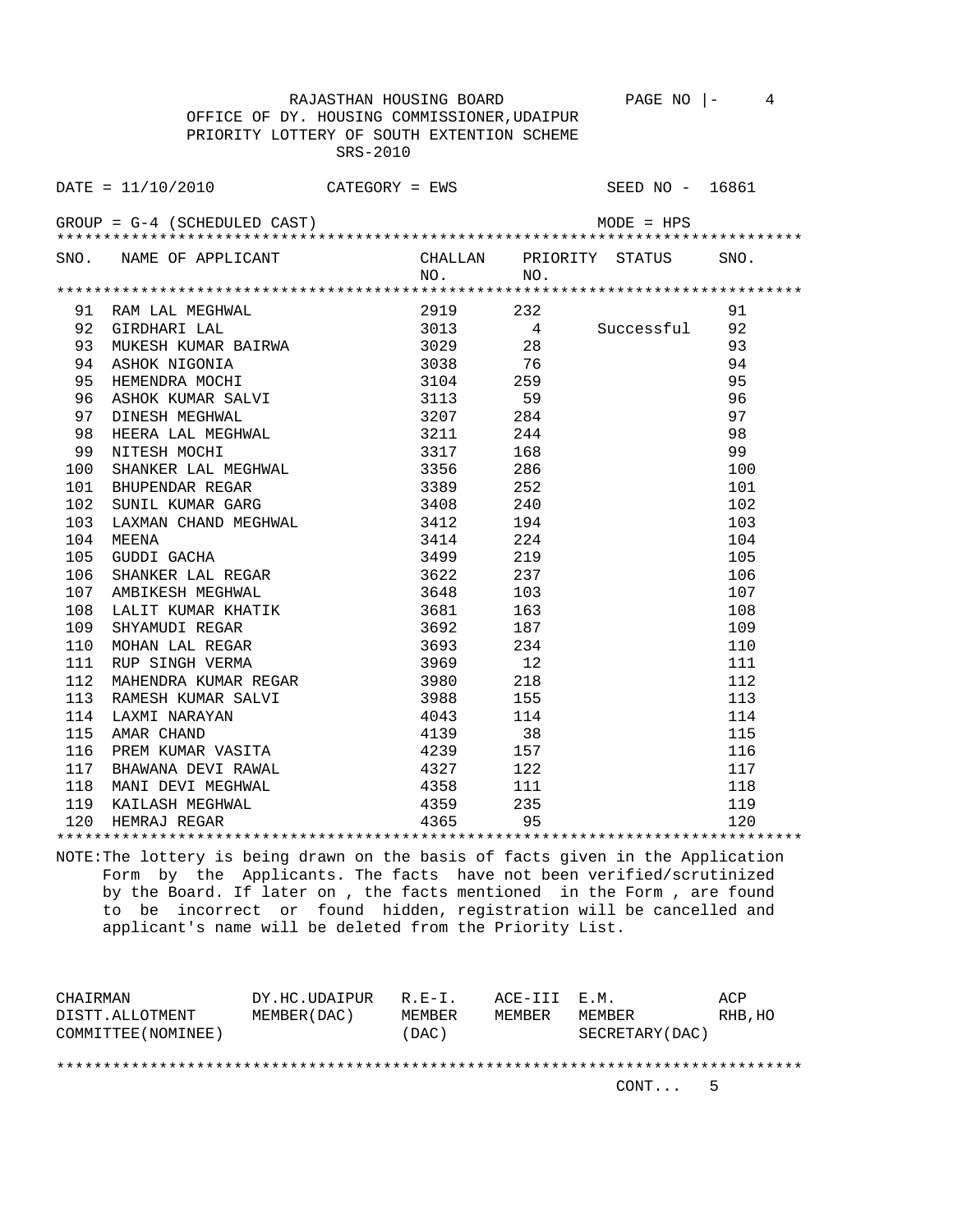OFFICE OF DY. HOUSING COMMISSIONER,UDAIPUR PRIORITY LOTTERY OF SOUTH EXTENTION SCHEME SRS-2010

| SNO. NAME OF APPLICANT CHALLAN PRIORITY STATUS SNO.<br>NO. NO. NO.                                                                                                                                    |  |  |
|-------------------------------------------------------------------------------------------------------------------------------------------------------------------------------------------------------|--|--|
|                                                                                                                                                                                                       |  |  |
|                                                                                                                                                                                                       |  |  |
|                                                                                                                                                                                                       |  |  |
|                                                                                                                                                                                                       |  |  |
|                                                                                                                                                                                                       |  |  |
| 124 RAM KANYA HARIJAN 125 ASSO 133<br>125 LAKSHMI LAL RAWAT 14644 58                                                                                                                                  |  |  |
| 126 RATAN LAL PATEL KUMAWAT $4671$ 276                                                                                                                                                                |  |  |
|                                                                                                                                                                                                       |  |  |
| 120 KATAN LALI PATELI KOMAWAT 4710 171<br>128 RAJESH ROLAN 4732 260<br>129 KHEMRAJ SALVI 4735 2<br>130 NARAYAN LAL SALVI 4789 225<br>131 RAJ KUMAR BUNKAR 4790 282<br>122 PUART KUMAR PUNKAR 4790 282 |  |  |
|                                                                                                                                                                                                       |  |  |
|                                                                                                                                                                                                       |  |  |
|                                                                                                                                                                                                       |  |  |
|                                                                                                                                                                                                       |  |  |
|                                                                                                                                                                                                       |  |  |
|                                                                                                                                                                                                       |  |  |
|                                                                                                                                                                                                       |  |  |
|                                                                                                                                                                                                       |  |  |
|                                                                                                                                                                                                       |  |  |
|                                                                                                                                                                                                       |  |  |
|                                                                                                                                                                                                       |  |  |
|                                                                                                                                                                                                       |  |  |
|                                                                                                                                                                                                       |  |  |
|                                                                                                                                                                                                       |  |  |
|                                                                                                                                                                                                       |  |  |
|                                                                                                                                                                                                       |  |  |
|                                                                                                                                                                                                       |  |  |
|                                                                                                                                                                                                       |  |  |
|                                                                                                                                                                                                       |  |  |
|                                                                                                                                                                                                       |  |  |
|                                                                                                                                                                                                       |  |  |
|                                                                                                                                                                                                       |  |  |
|                                                                                                                                                                                                       |  |  |

NOTE:The lottery is being drawn on the basis of facts given in the Application Form by the Applicants. The facts have not been verified/scrutinized by the Board. If later on , the facts mentioned in the Form , are found to be incorrect or found hidden, registration will be cancelled and applicant's name will be deleted from the Priority List.

| CHAIRMAN            | DY.HC.UDAIPUR | $R.E-I.$ | ACE-III E.M. |                 | ACP     |
|---------------------|---------------|----------|--------------|-----------------|---------|
| DISTT.ALLOTMENT     | MEMBER (DAC)  | MEMBER   | MEMBER       | MEMBER          | RHB, HO |
| COMMITTEE (NOMINEE) |               | (DAC)    |              | SECRETARY (DAC) |         |
|                     |               |          |              |                 |         |
|                     |               |          |              |                 |         |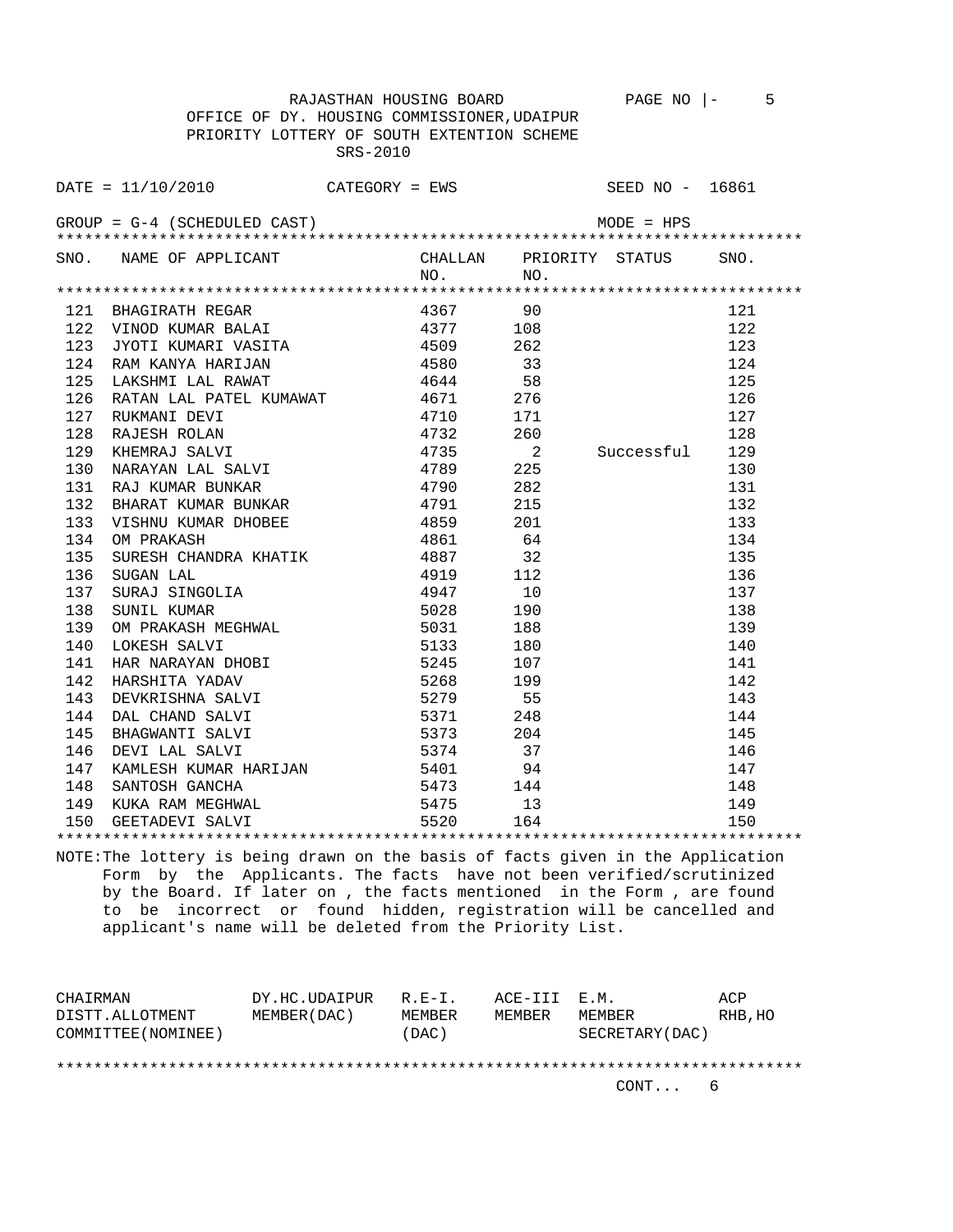OFFICE OF DY. HOUSING COMMISSIONER,UDAIPUR PRIORITY LOTTERY OF SOUTH EXTENTION SCHEME SRS-2010

| DATE = $11/10/2010$ CATEGORY = EWS SEED NO - 16861                                                                                              |           |  |  |
|-------------------------------------------------------------------------------------------------------------------------------------------------|-----------|--|--|
|                                                                                                                                                 |           |  |  |
| SNO. NAME OF APPLICANT $\begin{array}{ccc}\n\text{CHALLAN} & \text{PRIORITY} & \text{STATUS} \\ \text{NN} & \text{NN} & \text{NN}\n\end{array}$ | $NO.$ NO. |  |  |
|                                                                                                                                                 |           |  |  |
|                                                                                                                                                 |           |  |  |
|                                                                                                                                                 |           |  |  |
|                                                                                                                                                 |           |  |  |
|                                                                                                                                                 |           |  |  |
|                                                                                                                                                 |           |  |  |
|                                                                                                                                                 |           |  |  |
|                                                                                                                                                 |           |  |  |
|                                                                                                                                                 |           |  |  |
|                                                                                                                                                 |           |  |  |
|                                                                                                                                                 |           |  |  |
|                                                                                                                                                 |           |  |  |
|                                                                                                                                                 |           |  |  |
|                                                                                                                                                 |           |  |  |
|                                                                                                                                                 |           |  |  |
|                                                                                                                                                 |           |  |  |
|                                                                                                                                                 |           |  |  |
|                                                                                                                                                 |           |  |  |
|                                                                                                                                                 |           |  |  |
|                                                                                                                                                 |           |  |  |
|                                                                                                                                                 |           |  |  |
|                                                                                                                                                 |           |  |  |
|                                                                                                                                                 |           |  |  |
|                                                                                                                                                 |           |  |  |
|                                                                                                                                                 |           |  |  |
|                                                                                                                                                 |           |  |  |
|                                                                                                                                                 |           |  |  |
|                                                                                                                                                 |           |  |  |
|                                                                                                                                                 |           |  |  |
|                                                                                                                                                 |           |  |  |
|                                                                                                                                                 |           |  |  |
|                                                                                                                                                 |           |  |  |

NOTE:The lottery is being drawn on the basis of facts given in the Application Form by the Applicants. The facts have not been verified/scrutinized by the Board. If later on , the facts mentioned in the Form , are found to be incorrect or found hidden, registration will be cancelled and applicant's name will be deleted from the Priority List.

| CHAIRMAN            | DY.HC.UDAIPUR | R.E-I. | ACE-III E.M. |                 | ACP     |
|---------------------|---------------|--------|--------------|-----------------|---------|
| DISTT.ALLOTMENT     | MEMBER (DAC)  | MEMBER | MEMBER       | MEMBER          | RHB, HO |
| COMMITTEE (NOMINEE) |               | (DAC)  |              | SECRETARY (DAC) |         |
|                     |               |        |              |                 |         |
|                     |               |        |              |                 |         |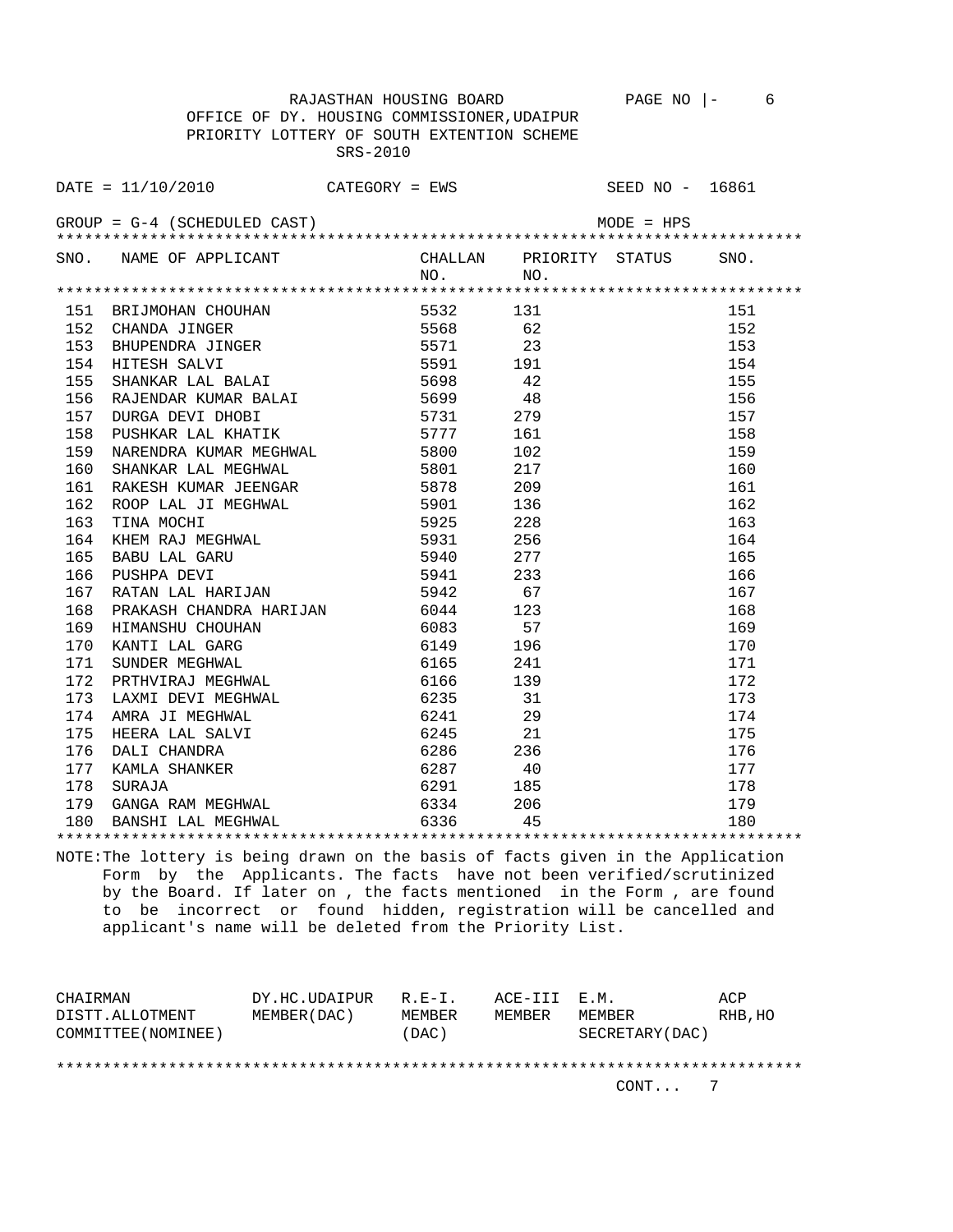OFFICE OF DY. HOUSING COMMISSIONER,UDAIPUR PRIORITY LOTTERY OF SOUTH EXTENTION SCHEME SRS-2010

|     | $\texttt{DATE} = 11/10/2010$ CATEGORY = EWS SEED NO - 16861                                 |          |                 |                |      |
|-----|---------------------------------------------------------------------------------------------|----------|-----------------|----------------|------|
|     | $GROUP = G-4$ (SCHEDULED CAST)                                                              |          |                 | $MODE = HPS$   |      |
|     |                                                                                             |          |                 |                |      |
|     | SNO. NAME OF APPLICANT CHALLAN PRIORITY STATUS                                              | NO.      | NO.             |                | SNO. |
|     |                                                                                             |          |                 |                |      |
| 181 |                                                                                             | 6356     | 167             |                | 181  |
| 182 | PRAKASH REGAR<br>KAILASH<br>LADA DEVI<br>KISHAN LAL BALAI<br>ANITA SALVI<br>LALITA KHATIK   | 6357     | 223             |                | 182  |
| 183 |                                                                                             | 6378     | 274             |                | 183  |
| 184 |                                                                                             | 6382     | 274<br>142<br>5 |                | 184  |
| 185 |                                                                                             | 6384     |                 | Successful 185 |      |
| 186 |                                                                                             | 6394 91  |                 |                | 186  |
| 187 | DEVENDRA KUMAR JEENAGAR 6400 153                                                            |          |                 |                | 187  |
| 188 | PRAKESH JINGER                                                                              | 6429 97  |                 |                | 188  |
| 189 | LOKESH REGAR                                                                                | 6439     | 246             |                | 189  |
| 190 | KHEMRAJ MEENA                                                                               | 6463 238 |                 |                | 190  |
| 191 | MANI LAL MEGHWAL 6525                                                                       |          | 230             |                | 191  |
| 192 | RAMA MEGWAL                                                                                 | 6569     | 285             |                | 192  |
| 193 | RAKESH SALVI                                                                                | 6575     | 269             |                | 193  |
| 194 | GEETA DEVI MEGHWAL 6696                                                                     |          | 169             |                | 194  |
| 195 | KAMLA DEVI MEGHWAL 6697 222                                                                 |          |                 |                | 195  |
| 196 | JAGDISH MEGHWAL                                                                             | 6711 26  |                 |                | 196  |
| 197 | RAVI MALHOTRA                                                                               | 6719 231 |                 |                | 197  |
| 198 | KAILASH VASITA                                                                              | 6736     | 77              |                | 198  |
| 199 | ANIL KHATIK                                                                                 | 6803     | 80              |                | 199  |
| 200 | SHAKUNTALA SALVI                                                                            | 6861     | 72              |                | 200  |
| 201 | RAVI KUMAR KOKHAR                                                                           | 6867     | 253             |                | 201  |
| 202 | RAJENDRA NIMAWAT                                                                            | 6885     | 15              |                | 202  |
| 203 | GANESH LAL MEGHWAL                                                                          | 6892     | 172             |                | 203  |
| 204 |                                                                                             | 6916     | 34              |                | 204  |
| 205 |                                                                                             | 7011     | 120             |                | 205  |
| 206 |                                                                                             | 7027     | 83              |                | 206  |
| 207 | GANESH DAD ALLER<br>DUNGAR LAL MEGHWAL<br>HEMENDRA KHATIK<br>UDAI LAL SALVI<br>JEEWAN SINGH | 7033     | 175             |                | 207  |
| 208 | VINOD                                                                                       | 7112 109 |                 |                | 208  |
| 209 |                                                                                             | 7150 56  |                 |                | 209  |
| 210 |                                                                                             |          | 149             |                | 210  |
|     |                                                                                             |          |                 |                |      |

NOTE:The lottery is being drawn on the basis of facts given in the Application Form by the Applicants. The facts have not been verified/scrutinized by the Board. If later on , the facts mentioned in the Form , are found to be incorrect or found hidden, registration will be cancelled and applicant's name will be deleted from the Priority List.

| CHAIRMAN            | DY.HC.UDAIPUR | R.E-I. | ACE-III E.M. |                 | ACP     |
|---------------------|---------------|--------|--------------|-----------------|---------|
| DISTT.ALLOTMENT     | MEMBER (DAC)  | MEMBER | MEMBER       | MEMBER          | RHB, HO |
| COMMITTEE (NOMINEE) |               | (DAC)  |              | SECRETARY (DAC) |         |
|                     |               |        |              |                 |         |
|                     |               |        |              |                 |         |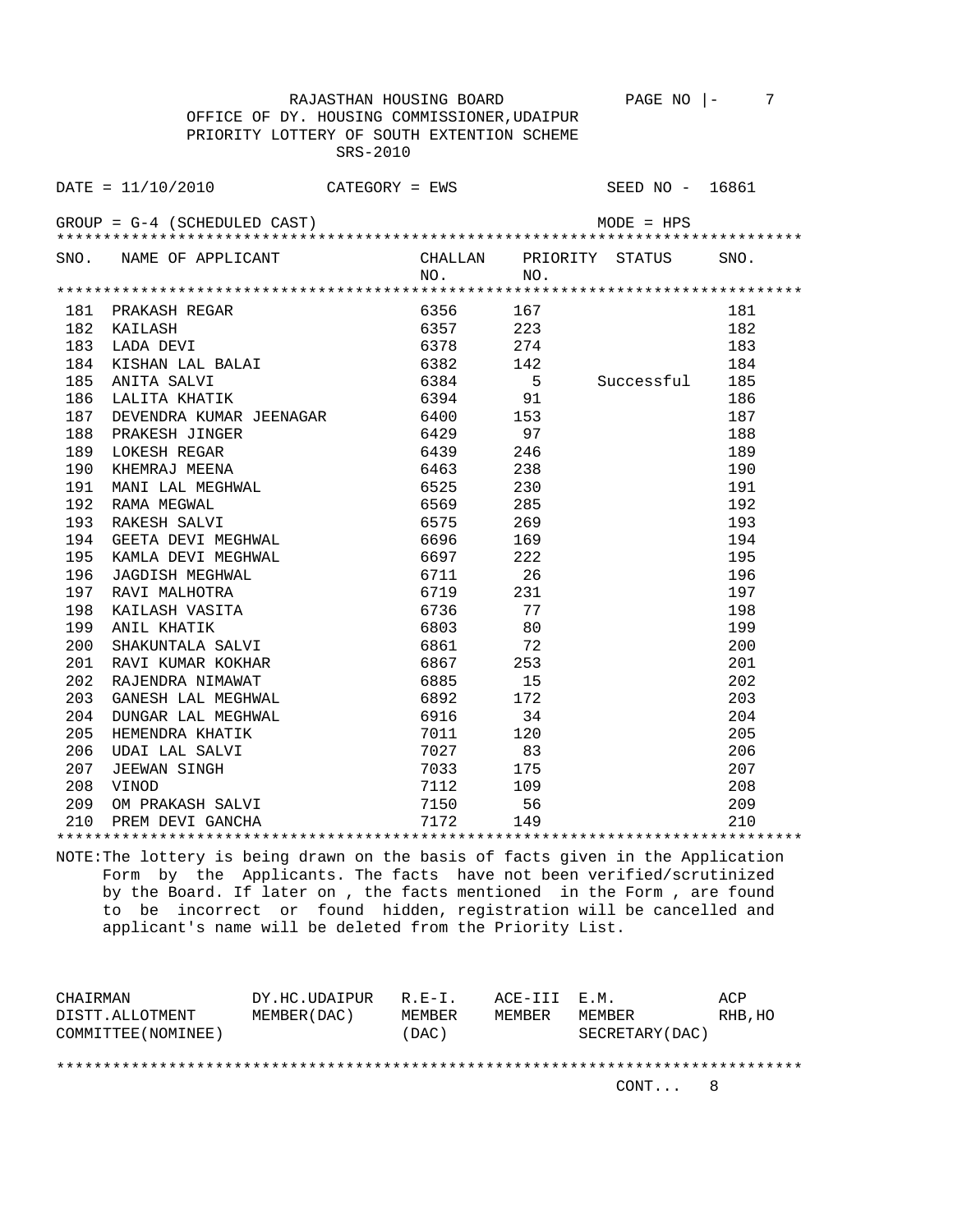OFFICE OF DY. HOUSING COMMISSIONER,UDAIPUR PRIORITY LOTTERY OF SOUTH EXTENTION SCHEME SRS-2010

| DATE = $11/10/2010$ CATEGORY = EWS SEED NO - 16861             |                                                                                                                                                                                                                                                                  |  |  |
|----------------------------------------------------------------|------------------------------------------------------------------------------------------------------------------------------------------------------------------------------------------------------------------------------------------------------------------|--|--|
| $GROUP = G-4 (SCHEDULED CAST)$                                 |                                                                                                                                                                                                                                                                  |  |  |
| SNO. NAME OF APPLICANT CHALLAN PRIORITY STATUS SNO.<br>NO. NO. | NO. NO. NO.<br>1717 272<br>17187 134 212<br>187 134 212<br>187 134 212<br>17187 134 212<br>17187 134 212<br>188 220<br>187 188 211<br>187 188 215<br>17251 198 215<br>1725 88 216<br>17337 266 211<br>17337 266 211<br>1746 8 215<br>17408 255<br>17408 255<br>1 |  |  |
|                                                                |                                                                                                                                                                                                                                                                  |  |  |
|                                                                |                                                                                                                                                                                                                                                                  |  |  |
|                                                                |                                                                                                                                                                                                                                                                  |  |  |
|                                                                |                                                                                                                                                                                                                                                                  |  |  |
|                                                                |                                                                                                                                                                                                                                                                  |  |  |
|                                                                |                                                                                                                                                                                                                                                                  |  |  |
|                                                                |                                                                                                                                                                                                                                                                  |  |  |
|                                                                |                                                                                                                                                                                                                                                                  |  |  |
|                                                                |                                                                                                                                                                                                                                                                  |  |  |
|                                                                |                                                                                                                                                                                                                                                                  |  |  |
|                                                                |                                                                                                                                                                                                                                                                  |  |  |
|                                                                |                                                                                                                                                                                                                                                                  |  |  |
|                                                                |                                                                                                                                                                                                                                                                  |  |  |
|                                                                |                                                                                                                                                                                                                                                                  |  |  |
|                                                                |                                                                                                                                                                                                                                                                  |  |  |
|                                                                |                                                                                                                                                                                                                                                                  |  |  |
|                                                                |                                                                                                                                                                                                                                                                  |  |  |
|                                                                |                                                                                                                                                                                                                                                                  |  |  |
|                                                                |                                                                                                                                                                                                                                                                  |  |  |
|                                                                |                                                                                                                                                                                                                                                                  |  |  |
|                                                                |                                                                                                                                                                                                                                                                  |  |  |
|                                                                |                                                                                                                                                                                                                                                                  |  |  |
|                                                                |                                                                                                                                                                                                                                                                  |  |  |
|                                                                |                                                                                                                                                                                                                                                                  |  |  |
|                                                                |                                                                                                                                                                                                                                                                  |  |  |
|                                                                |                                                                                                                                                                                                                                                                  |  |  |
|                                                                |                                                                                                                                                                                                                                                                  |  |  |
|                                                                |                                                                                                                                                                                                                                                                  |  |  |
|                                                                |                                                                                                                                                                                                                                                                  |  |  |
|                                                                |                                                                                                                                                                                                                                                                  |  |  |
|                                                                |                                                                                                                                                                                                                                                                  |  |  |
|                                                                |                                                                                                                                                                                                                                                                  |  |  |

NOTE:The lottery is being drawn on the basis of facts given in the Application Form by the Applicants. The facts have not been verified/scrutinized by the Board. If later on , the facts mentioned in the Form , are found to be incorrect or found hidden, registration will be cancelled and applicant's name will be deleted from the Priority List.

| CHAIRMAN            | DY.HC.UDAIPUR | $R.F - T$ . | ACE-III E.M. |                  | ACP     |
|---------------------|---------------|-------------|--------------|------------------|---------|
| DISTT.ALLOTMENT     | MEMBER (DAC)  | MEMBER      | MEMBER       | MEMBER           | RHB, HO |
| COMMITTEE (NOMINEE) |               | (DAC)       |              | SECRETARY (DAC ) |         |
|                     |               |             |              |                  |         |
|                     |               |             |              |                  |         |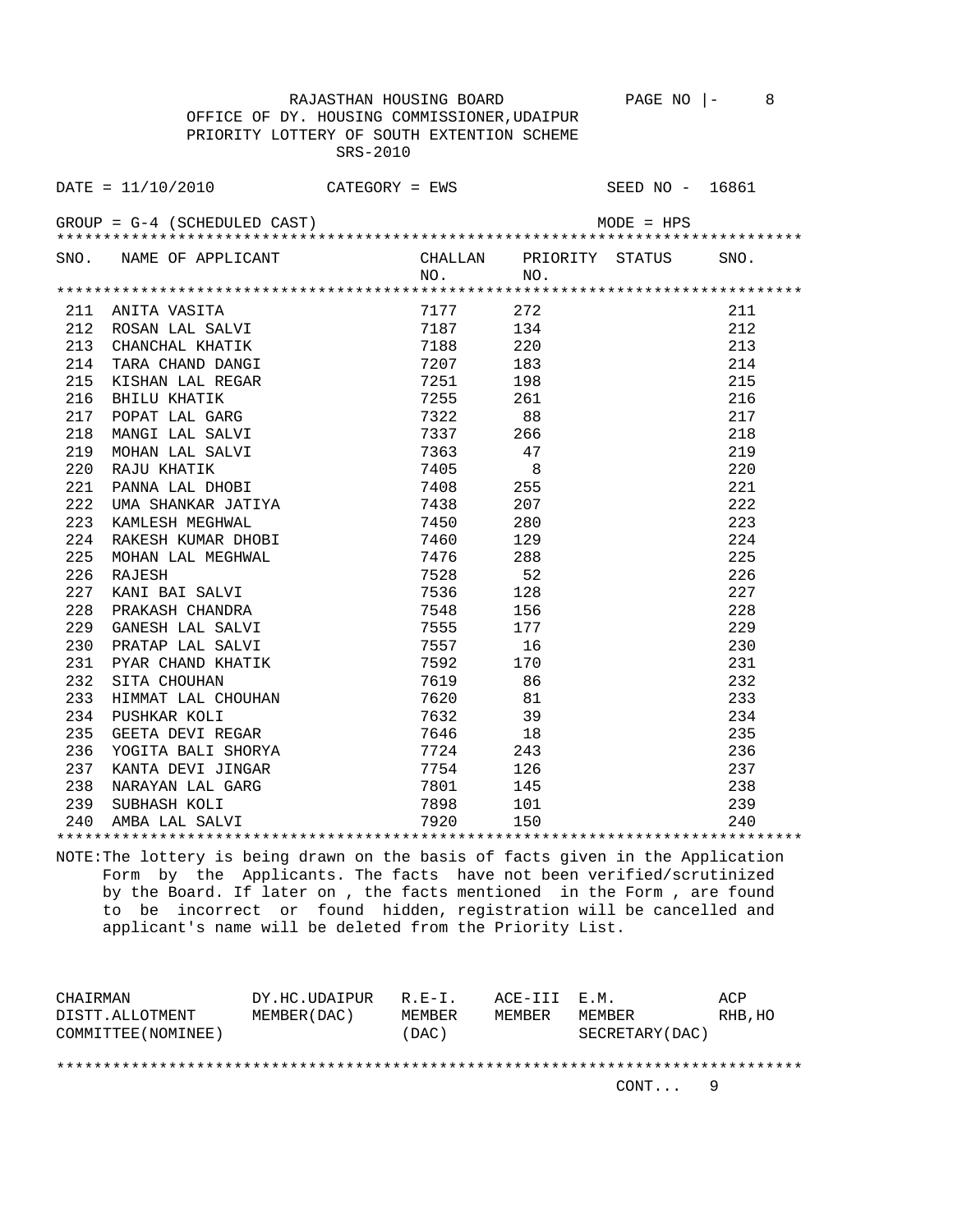OFFICE OF DY. HOUSING COMMISSIONER,UDAIPUR PRIORITY LOTTERY OF SOUTH EXTENTION SCHEME SRS-2010

|     | DATE = $11/10/2010$ CATEGORY = EWS SEED NO - 16861                                                                                                                                                                                                 |              |            |              |      |
|-----|----------------------------------------------------------------------------------------------------------------------------------------------------------------------------------------------------------------------------------------------------|--------------|------------|--------------|------|
|     | $GROUP = G-4$ (SCHEDULED CAST)                                                                                                                                                                                                                     |              |            | $MODE = HPS$ |      |
|     | SNO. NAME OF APPLICANT CHALLAN PRIORITY STATUS                                                                                                                                                                                                     |              | $NO.$ NO.  |              | SNO. |
|     |                                                                                                                                                                                                                                                    |              |            |              |      |
|     |                                                                                                                                                                                                                                                    |              | 7933 65    |              | 241  |
|     | 241 SUSHIL SALVI<br>242 ISHWAR LAL                                                                                                                                                                                                                 |              | 8012       | 50           | 242  |
|     | 242 ISIMAN DAD<br>243 RAJENDRA KUMAR KHATIK 8028<br>244 JITENDRA VASITA 8046<br>245 BHAVANA VASITA 8048                                                                                                                                            |              | $8028$ 264 |              | 243  |
|     |                                                                                                                                                                                                                                                    |              |            | 258          | 244  |
|     |                                                                                                                                                                                                                                                    |              |            | 166          | 245  |
|     | 246 BALWANT SINGH HARIJAN 8063                                                                                                                                                                                                                     |              |            | 251          | 246  |
|     | 247 RAMESH LAL MEGHWAL 8074 271<br>248 JAGDISH RAWAL 8119 212<br>249 JITENDER 8120 110<br>250 KOUSLIYA 8121 247                                                                                                                                    |              |            |              | 247  |
|     |                                                                                                                                                                                                                                                    |              |            |              | 248  |
|     |                                                                                                                                                                                                                                                    |              |            |              | 249  |
|     |                                                                                                                                                                                                                                                    |              |            |              | 250  |
|     | 251 MATHURA LAL HARIJAN 8202 7<br>252 YUVNESH SOLANKI 8221 118                                                                                                                                                                                     |              |            |              | 251  |
|     |                                                                                                                                                                                                                                                    |              |            |              | 252  |
|     | 252 TOWARD SOMETHING<br>253 PRAKASH CHANDRA MEGHWAL 8229 263<br>254 BHUPENDRA SHAKYWAR 8234 105                                                                                                                                                    |              |            |              | 253  |
|     |                                                                                                                                                                                                                                                    |              |            |              | 254  |
| 255 | ENDENDRA SHARTWAR<br>KISHOR KUMAR MEGHWAL<br>BHERU LAL REGAR<br>CHHAGAN LAL MEGHWAL<br>S309 146<br>BHERU LAL REGAR<br>KHUMAN LAL SALVI 8432 182<br>PREM RAJ SALVI 8432 182<br>PREM RAJ SALVI 8432 182<br>PREM RAJ SALVI 8432 182<br>PREM RAJ SALVI |              |            |              | 255  |
| 256 |                                                                                                                                                                                                                                                    |              |            |              | 256  |
| 257 |                                                                                                                                                                                                                                                    |              |            |              | 257  |
| 258 |                                                                                                                                                                                                                                                    |              |            |              | 258  |
| 259 |                                                                                                                                                                                                                                                    |              |            |              | 259  |
| 260 |                                                                                                                                                                                                                                                    |              |            |              | 260  |
| 261 |                                                                                                                                                                                                                                                    |              |            |              | 261  |
| 262 |                                                                                                                                                                                                                                                    |              |            |              | 262  |
| 263 |                                                                                                                                                                                                                                                    |              |            |              | 263  |
| 264 | OM PRAKASH KHATIK                                                                                                                                                                                                                                  | 8542<br>8721 | 8542       | 85           | 264  |
| 265 | LALIT NARAYAN SALVI                                                                                                                                                                                                                                |              |            | 78           | 265  |
|     |                                                                                                                                                                                                                                                    |              |            |              |      |
|     |                                                                                                                                                                                                                                                    |              |            |              |      |
|     |                                                                                                                                                                                                                                                    |              |            |              |      |
|     |                                                                                                                                                                                                                                                    |              |            |              |      |
|     |                                                                                                                                                                                                                                                    |              |            |              |      |
|     |                                                                                                                                                                                                                                                    |              |            |              |      |

NOTE:The lottery is being drawn on the basis of facts given in the Application Form by the Applicants. The facts have not been verified/scrutinized by the Board. If later on , the facts mentioned in the Form , are found to be incorrect or found hidden, registration will be cancelled and applicant's name will be deleted from the Priority List.

| CHAIRMAN            | DY.HC.UDAIPUR | $R$ $R - T$ | ACE-III E.M. |                 | ACP     |
|---------------------|---------------|-------------|--------------|-----------------|---------|
| DISTT.ALLOTMENT     | MEMBER (DAC ) | MEMBER      | MEMBER       | MEMBER          | RHB, HO |
| COMMITTEE (NOMINEE) |               | (DAC)       |              | SECRETARY (DAC) |         |
|                     |               |             |              |                 |         |
|                     |               |             |              |                 |         |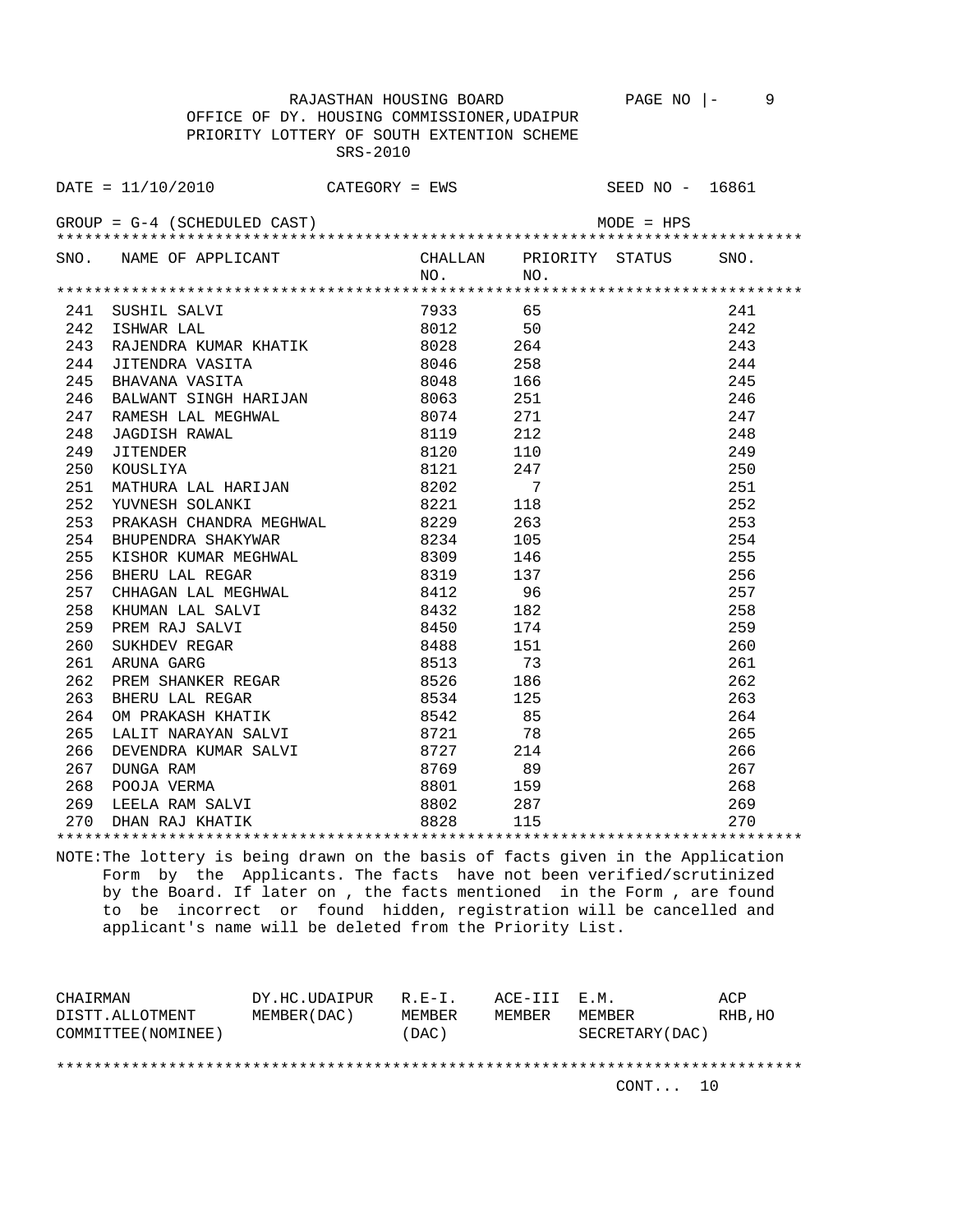OFFICE OF DY. HOUSING COMMISSIONER,UDAIPUR PRIORITY LOTTERY OF SOUTH EXTENTION SCHEME SRS-2010

|     | $\text{DATE} = 11/10/2010$ CATEGORY = EWS                                       |          |                         | SEED NO - 16861 |      |
|-----|---------------------------------------------------------------------------------|----------|-------------------------|-----------------|------|
|     | $GROUP = G-4$ (SCHEDULED CAST)                                                  |          |                         | $MODE = HPS$    |      |
|     |                                                                                 |          |                         |                 |      |
|     | SNO. NAME OF APPLICANT                                                          |          | CHALLAN PRIORITY STATUS |                 | SNO. |
|     |                                                                                 | NO.      | NO <sub>1</sub>         |                 |      |
|     |                                                                                 |          |                         |                 |      |
| 271 | OM PRAKASH REGAR                                                                | 8871     | 121                     |                 | 271  |
| 272 | DEVI LAL KHATIK                                                                 | 8896 60  |                         |                 | 272  |
|     | 273 KANTA DEVI MEGHWAL                                                          | 9021 178 |                         |                 | 273  |
| 274 | BHAGWATI SALVI                                                                  | 9071 24  |                         |                 | 274  |
| 275 | LAXMAN LAL DHOLI                                                                | 9074 162 |                         |                 | 275  |
| 276 | BHAGWATI LAL SALVI                                                              | 9096 75  |                         |                 | 276  |
| 277 | SHANTI LAL JINGAR                                                               | 9119 158 |                         |                 | 277  |
| 278 | DINESH                                                                          | 9122     | 133                     |                 | 278  |
| 279 | SURESH                                                                          | 9123     | 193                     |                 | 279  |
| 280 | NARAYAN LAL BAWRI                                                               | 9124     | 154                     |                 | 280  |
| 281 | SURESH LAL RAIGAR                                                               | 9161     | 70                      |                 | 281  |
| 282 | REKHA SALVI                                                                     | 9199 239 |                         |                 | 282  |
| 283 | BHAGWAN LAL MEGHWAL                                                             | 9206 99  |                         |                 | 283  |
|     | 284 HEMLATA SALVI                                                               | 9226     | 93                      |                 | 284  |
| 285 | MEENU SALVI                                                                     | 9228 141 |                         |                 | 285  |
| 286 | SURAJ DEVI MEGHWAL                                                              | 9260     | 117                     |                 | 286  |
|     | 287 AMBA LAL MEGHWAL                                                            | 9271 113 |                         |                 | 287  |
| 288 | NATHU LAL MEGHWAL                                                               | 9279     | 104                     |                 | 288  |
|     |                                                                                 |          |                         |                 |      |
|     | NOTE: The lottery is being drawn on the basis of facts given in the Application |          |                         |                 |      |
|     | Form by the Applicants. The facts have not been verified/scrutinized            |          |                         |                 |      |
|     | by the Board. If later on, the facts mentioned in the Form, are found           |          |                         |                 |      |
|     | to be incorrect or found hidden, registration will be cancelled and             |          |                         |                 |      |
|     | applicant's name will be deleted from the Priority List.                        |          |                         |                 |      |

| CHAIRMAN            | DY.HC.UDAIPUR | $R.F - T$ | ACE-III E.M. |                  | ACP     |
|---------------------|---------------|-----------|--------------|------------------|---------|
| DISTT.ALLOTMENT     | MEMBER (DAC)  | MEMBER    | MEMBER       | MEMBER           | RHB, HO |
| COMMITTEE (NOMINEE) |               | (DAC)     |              | SECRETARY (DAC ) |         |
|                     |               |           |              |                  |         |

\*\*\*\*\*\*\*\*\*\*\*\*\*\*\*\*\*\*\*\*\*\*\*\*\*\*\*\*\*\*\*\*\*\*\*\*\*\*\*\*\*\*\*\*\*\*\*\*\*\*\*\*\*\*\*\*\*\*\*\*\*\*\*\*\*\*\*\*\*\*\*\*\*\*\*\*\*\*\*\*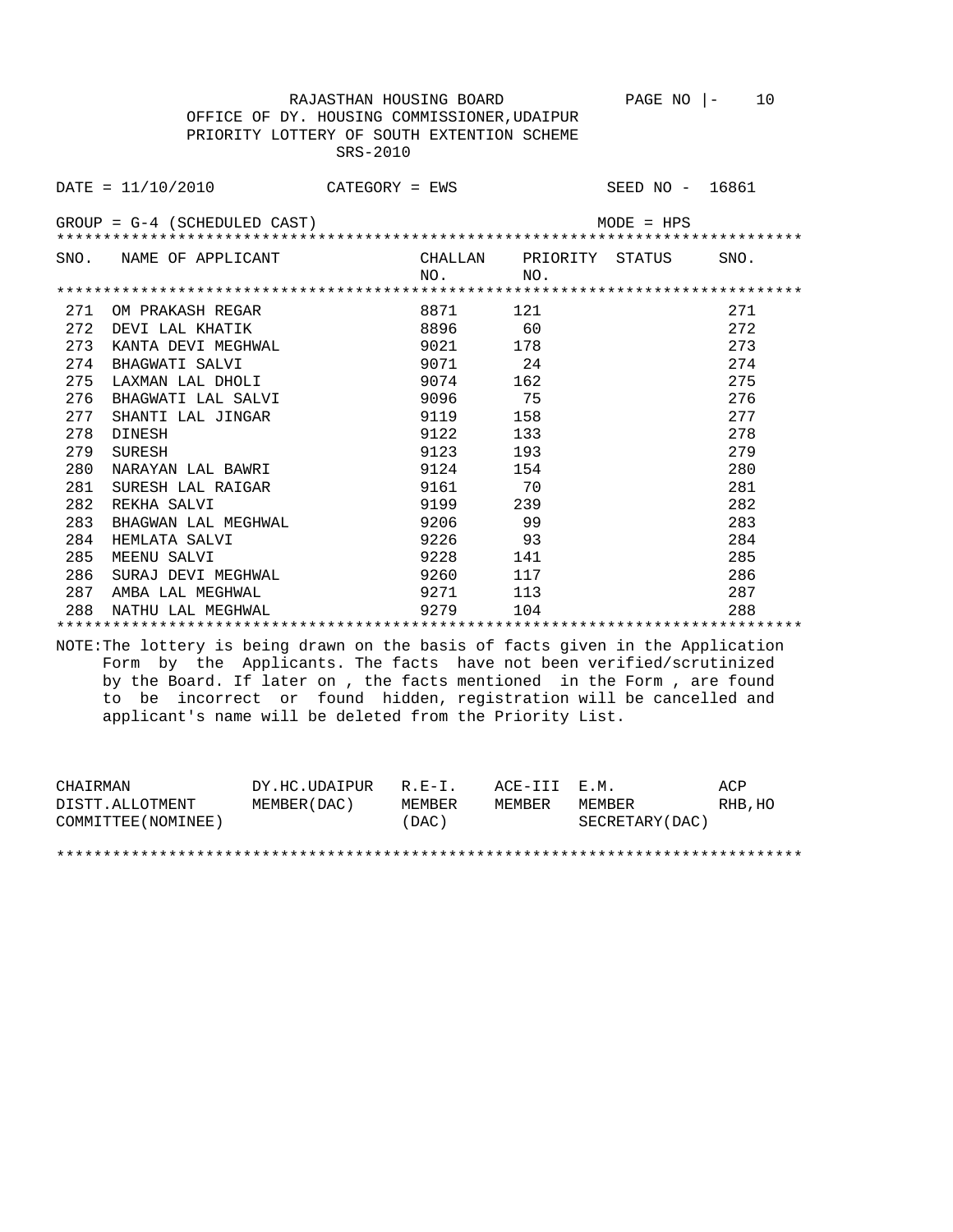RAJASTHAN HOUSING BOARD PAGE NO  $|-1$  OFFICE OF DY. HOUSING COMMISSIONER,UDAIPUR PRIORITY LOTTERY OF SOUTH EXTENTION SCHEME

SRS-2010

| DATE = $11/10/2010$ CATEGORY = EWS SEED NO - 16861                                                                                                                                                                                                             |  |                                         |              |                 |
|----------------------------------------------------------------------------------------------------------------------------------------------------------------------------------------------------------------------------------------------------------------|--|-----------------------------------------|--------------|-----------------|
| $GROUP = G-5$ (SCHEDULED TRIBE)                                                                                                                                                                                                                                |  |                                         | $MODE = HPS$ |                 |
| SNO. NAME OF APPLICANT                                                                                                                                                                                                                                         |  | CHALLAN PRIORITY STATUS SNO.<br>NO. NO. |              |                 |
|                                                                                                                                                                                                                                                                |  |                                         |              |                 |
|                                                                                                                                                                                                                                                                |  |                                         |              | 1               |
|                                                                                                                                                                                                                                                                |  |                                         |              | $\overline{2}$  |
|                                                                                                                                                                                                                                                                |  |                                         |              | $\overline{3}$  |
|                                                                                                                                                                                                                                                                |  |                                         |              | $\overline{4}$  |
|                                                                                                                                                                                                                                                                |  |                                         |              | 5               |
|                                                                                                                                                                                                                                                                |  |                                         |              | $\epsilon$      |
|                                                                                                                                                                                                                                                                |  |                                         |              | $7\phantom{.0}$ |
|                                                                                                                                                                                                                                                                |  |                                         |              | $\,8\,$         |
|                                                                                                                                                                                                                                                                |  |                                         |              | 9               |
|                                                                                                                                                                                                                                                                |  |                                         |              | 10              |
|                                                                                                                                                                                                                                                                |  |                                         |              | 11              |
|                                                                                                                                                                                                                                                                |  |                                         |              | 12              |
|                                                                                                                                                                                                                                                                |  |                                         |              | 13              |
|                                                                                                                                                                                                                                                                |  |                                         |              | 14              |
|                                                                                                                                                                                                                                                                |  |                                         |              | 15              |
|                                                                                                                                                                                                                                                                |  |                                         |              | 16              |
|                                                                                                                                                                                                                                                                |  |                                         |              | 17              |
|                                                                                                                                                                                                                                                                |  |                                         |              | 18              |
|                                                                                                                                                                                                                                                                |  |                                         |              | 19              |
|                                                                                                                                                                                                                                                                |  |                                         |              | 20              |
|                                                                                                                                                                                                                                                                |  |                                         |              | 21              |
|                                                                                                                                                                                                                                                                |  |                                         |              | 22              |
|                                                                                                                                                                                                                                                                |  |                                         |              | 23              |
|                                                                                                                                                                                                                                                                |  |                                         |              | 24              |
|                                                                                                                                                                                                                                                                |  |                                         |              | 25              |
|                                                                                                                                                                                                                                                                |  |                                         |              | 26              |
|                                                                                                                                                                                                                                                                |  |                                         |              | 27              |
|                                                                                                                                                                                                                                                                |  |                                         |              | 28              |
|                                                                                                                                                                                                                                                                |  |                                         |              | 29              |
| 1 DAULAT RAM<br>1 DAULAT RAM<br>1 DAULAT RAM<br>1 STANTI LAL MEENA 156<br>10 SAJAY STINGH<br>158<br>10 100<br>2 AJAY STINGH<br>158<br>10 100<br>2 REAKASH PARCI 159<br>50 109<br>7 ATATI 156<br>6 ANJANA MEENA 156<br>7 ATATI 156<br>10 100<br>7 NITAT 1560 10 |  |                                         |              | 30              |

\*\*\*\*\*\*\*\*\*\*\*\*\*\*\*\*\*\*\*\*\*\*\*\*\*\*\*\*\*\*\*\*\*\*\*\*\*\*\*\*\*\*\*\*\*\*\*\*\*\*\*\*\*\*\*\*\*\*\*\*\*\*\*\*\*\*\*\*\*\*\*\*\*\*\*\*\*\*\*\* NOTE:The lottery is being drawn on the basis of facts given in the Application Form by the Applicants. The facts have not been verified/scrutinized by the Board. If later on , the facts mentioned in the Form , are found to be incorrect or found hidden, registration will be cancelled and applicant's name will be deleted from the Priority List.

| CHAIRMAN            | DY.HC.UDAIPUR | $R$ . $F - T$ . | ACE-TTT F.M. |                 | ACP     |
|---------------------|---------------|-----------------|--------------|-----------------|---------|
| DISTT.ALLOTMENT     | MEMBER (DAC)  | MEMBER          | MEMBER       | MEMBER          | RHB, HO |
| COMMITTEE (NOMINEE) |               | (DAC)           |              | SECRETARY (DAC) |         |
|                     |               |                 |              |                 |         |
|                     |               |                 |              |                 |         |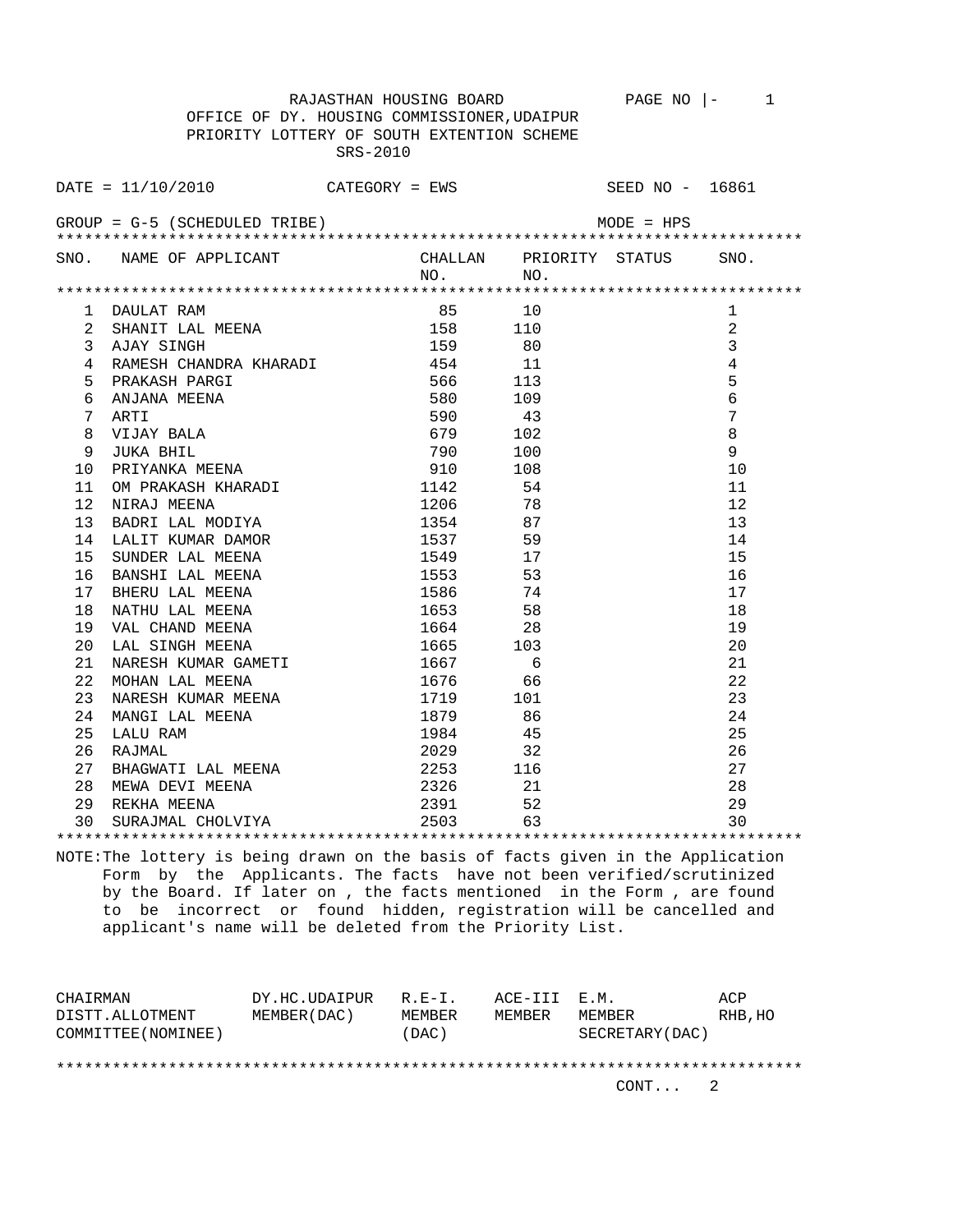RAJASTHAN HOUSING BOARD PAGE NO |- 2 OFFICE OF DY. HOUSING COMMISSIONER,UDAIPUR PRIORITY LOTTERY OF SOUTH EXTENTION SCHEME SRS-2010

 $\text{DATE} = 11/10/2010$  CATEGORY = EWS SEED NO - 16861 GROUP = G-5 (SCHEDULED TRIBE) MODE = HPS \*\*\*\*\*\*\*\*\*\*\*\*\*\*\*\*\*\*\*\*\*\*\*\*\*\*\*\*\*\*\*\*\*\*\*\*\*\*\*\*\*\*\*\*\*\*\*\*\*\*\*\*\*\*\*\*\*\*\*\*\*\*\*\*\*\*\*\*\*\*\*\*\*\*\*\*\*\*\*\* SNO. NAME OF APPLICANT CHALLAN PRIORITY STATUS SNO.<br>NO. NO. NO. NO. \*\*\*\*\*\*\*\*\*\*\*\*\*\*\*\*\*\*\*\*\*\*\*\*\*\*\*\*\*\*\*\*\*\*\*\*\*\*\*\*\*\*\*\*\*\*\*\*\*\*\*\*\*\*\*\*\*\*\*\*\*\*\*\*\*\*\*\*\*\*\*\*\*\*\*\*\*\*\*\* 31 LAXMI NARAYAN MEENA 2568 71 31 32 PUNAM CHAND GAMETI 2656 7 32 33 CHETAN LAL MEENA 2690 89 33 34 VALCHAND MEENA 2765 92 34 35 BASANTI DEVI MEENA 2886 9 35 36 CHANDU LAL MEENA  $2922$  5 Successful 36<br>37 KHATU RAM MEENA 2988 55 37<br>38 BABU LAL 38 37 KHATU RAM MEENA 2988 55 37 38 BABU LAL 3067 114 38<br>39 SAROJ DEVI 3163 112 39 39 SAROJ DEVI 3163 112 39 40 RAMSWAROOP MEENA 3493 72 40 41 PRAKASH CHANDRA MEENA 3501 18 41 42 RAKESH MEENA 3608 1 Successful 42 43 SUSHILA MEENA 3833 50 43 44 JAMNA MEENA 3877 65 44 45 PRABHU LAL GARASIYA 3989 8 45 46 KAMLA DEVI 4004 27 46 47 LAXMI MEENA 4019 88 47 48 KAUWA RAM MEENA 4056 73 48 49 PANKAJ MEENA 4086 2 Successful 49 50 MANGEE LAL MEENA 4105 16 50 51 KAMLA BAI BHEEL 4242 13 51<br>52 SOMA 4273 12 52<br>53 MANGI LAL GAMETI 4300 22 53 52 SOMA 4273 12 52 53 MANGI LAL GAMETI 4300 22 53<br>54 FATEH LAL 4310 93 54 54 FATEH LAL 4310 93 54 55 KAILASH ASARI 4319 96 55 56 VIMALA DEVI MEENA 4392 106 56 57 MEERA DEVI MEENA 4555 90 57

 59 BHAWANI SHANKAR MEENA 4927 39 59 60 JEEVA MEENA 5039 67 60 \*\*\*\*\*\*\*\*\*\*\*\*\*\*\*\*\*\*\*\*\*\*\*\*\*\*\*\*\*\*\*\*\*\*\*\*\*\*\*\*\*\*\*\*\*\*\*\*\*\*\*\*\*\*\*\*\*\*\*\*\*\*\*\*\*\*\*\*\*\*\*\*\*\*\*\*\*\*\*\* NOTE:The lottery is being drawn on the basis of facts given in the Application Form by the Applicants. The facts have not been verified/scrutinized by the Board. If later on , the facts mentioned in the Form , are found

58 DURGA SALVI 4627 111 58

 to be incorrect or found hidden, registration will be cancelled and applicant's name will be deleted from the Priority List.

| CHAIRMAN            | DY.HC.UDAIPUR | $R.E-I.$ | ACE-III E.M. |                 | ACP     |
|---------------------|---------------|----------|--------------|-----------------|---------|
| DISTT.ALLOTMENT     | MEMBER (DAC)  | MEMBER   | MEMBER       | MEMBER          | RHB, HO |
| COMMITTEE (NOMINEE) |               | (DAC)    |              | SECRETARY (DAC) |         |
|                     |               |          |              |                 |         |
|                     |               |          |              |                 |         |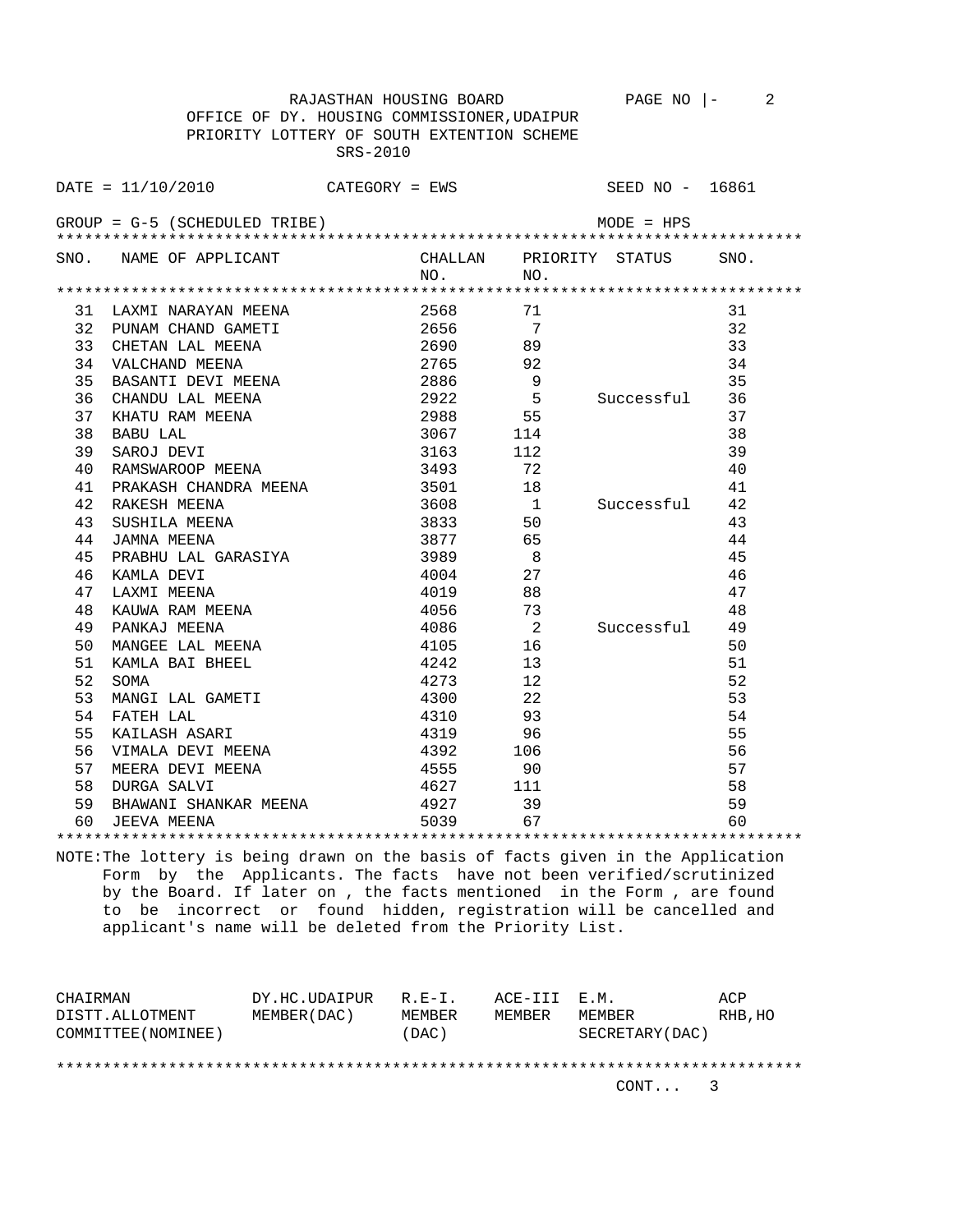RAJASTHAN HOUSING BOARD PAGE NO |- 3 OFFICE OF DY. HOUSING COMMISSIONER,UDAIPUR PRIORITY LOTTERY OF SOUTH EXTENTION SCHEME

 SRS-2010  $\text{DATE} = 11/10/2010$  CATEGORY = EWS SEED NO - 16861

| SNO. NAME OF APPLICANT CHALLAN PRIORITY STATUS SNO.                                                                                                                                                                                                                                                                                                                                                                                                                  |                                               |     |  |    |  |
|----------------------------------------------------------------------------------------------------------------------------------------------------------------------------------------------------------------------------------------------------------------------------------------------------------------------------------------------------------------------------------------------------------------------------------------------------------------------|-----------------------------------------------|-----|--|----|--|
|                                                                                                                                                                                                                                                                                                                                                                                                                                                                      | NO.                                           | NO. |  |    |  |
|                                                                                                                                                                                                                                                                                                                                                                                                                                                                      |                                               |     |  |    |  |
| 61                                                                                                                                                                                                                                                                                                                                                                                                                                                                   |                                               |     |  | 61 |  |
| 62                                                                                                                                                                                                                                                                                                                                                                                                                                                                   |                                               |     |  | 62 |  |
| EXARAN KUMAR MEENA<br>DEVI LAL MEENA 5202 70<br>SADAN DEVI 5227 23<br>JAMNA LAL MEENA 5360 64<br>HEMANT KIMAR MEENA 5360 64<br>63                                                                                                                                                                                                                                                                                                                                    |                                               |     |  | 63 |  |
| 64<br>DAPINA PAR REENA<br>HEMANT KUMAR MEENA                                                                                                                                                                                                                                                                                                                                                                                                                         |                                               |     |  | 64 |  |
| MANNA LAL MEENA<br>HEMANT KUMAR MEENA<br>DHEERAJ HARIJAN 5437 104<br>PREM BAI 5437 104<br>PREM BAI 5438 115<br>NAGRAJ MEENA 5508 95<br>RAJU MEENA 5601 36<br>RAKESH KUMAR MEENA 5641 85<br>INDER LAL MEENA 5641 85<br>65                                                                                                                                                                                                                                             | $5369$<br>$5437$<br>$5439$<br>$5439$<br>$104$ |     |  | 65 |  |
| 66                                                                                                                                                                                                                                                                                                                                                                                                                                                                   |                                               |     |  | 66 |  |
| 67                                                                                                                                                                                                                                                                                                                                                                                                                                                                   |                                               |     |  | 67 |  |
| 68                                                                                                                                                                                                                                                                                                                                                                                                                                                                   |                                               |     |  | 68 |  |
| 69                                                                                                                                                                                                                                                                                                                                                                                                                                                                   |                                               |     |  | 69 |  |
| 70                                                                                                                                                                                                                                                                                                                                                                                                                                                                   |                                               |     |  | 70 |  |
| SUNDER LAL MEENA 5644<br>71                                                                                                                                                                                                                                                                                                                                                                                                                                          |                                               | 33  |  | 71 |  |
| 72<br>LALU RAM MEENA                                                                                                                                                                                                                                                                                                                                                                                                                                                 | 6113                                          | 14  |  | 72 |  |
| DINESH CHANDRA MEENA 6147 69<br>73                                                                                                                                                                                                                                                                                                                                                                                                                                   |                                               |     |  | 73 |  |
| SEEMA MEENA<br>74                                                                                                                                                                                                                                                                                                                                                                                                                                                    | 6150 94                                       |     |  | 74 |  |
| RATAN LAL MEENA<br>75                                                                                                                                                                                                                                                                                                                                                                                                                                                | 6185 47                                       |     |  | 75 |  |
| 76 -                                                                                                                                                                                                                                                                                                                                                                                                                                                                 |                                               |     |  | 76 |  |
| ROOP SINGH<br>77                                                                                                                                                                                                                                                                                                                                                                                                                                                     |                                               |     |  | 77 |  |
| 78                                                                                                                                                                                                                                                                                                                                                                                                                                                                   |                                               |     |  | 78 |  |
| MUKESH KUMAR DAMOR<br>ROOP SINGH<br>NAGIN KUMAR 6285 30<br>NAGIN KUMAR 6288 99<br>RAM LAL 6290 31<br>RAM LAL<br>79                                                                                                                                                                                                                                                                                                                                                   | 6290                                          | 31  |  | 79 |  |
| 80                                                                                                                                                                                                                                                                                                                                                                                                                                                                   | 6294                                          | 97  |  | 80 |  |
| PURAN MAL BHIL<br>GENDI BAI MEENA<br>81                                                                                                                                                                                                                                                                                                                                                                                                                              | 6395                                          | 46  |  | 81 |  |
| 82                                                                                                                                                                                                                                                                                                                                                                                                                                                                   | 6446                                          | 84  |  | 82 |  |
| SHIV LAL MEENA<br>PANKAJ KUMAR MEENA<br>83                                                                                                                                                                                                                                                                                                                                                                                                                           | 6527                                          | 61  |  | 83 |  |
| 84                                                                                                                                                                                                                                                                                                                                                                                                                                                                   |                                               |     |  | 84 |  |
| $\begin{tabular}{l l l l l} \multicolumn{1}{c}{\textbf{KANTI LAL MEENA}} & \multicolumn{1}{c}{\textbf{6531}} & \multicolumn{1}{c}{\textbf{98}} \\ \multicolumn{1}{c}{\textbf{RAKESH MEENA}} & \multicolumn{1}{c}{\textbf{6630}} & \multicolumn{1}{c}{\textbf{25}} \\ \multicolumn{1}{c}{\textbf{MEERA BAI}} & \multicolumn{1}{c}{\textbf{6812}} & \multicolumn{1}{c}{\textbf{105}} \\ \multicolumn{1}{c}{\textbf{MUNNI BAI}} & \multicolumn{1}{c}{\textbf{695$<br>85 |                                               |     |  | 85 |  |
| 86                                                                                                                                                                                                                                                                                                                                                                                                                                                                   |                                               |     |  | 86 |  |
| 87                                                                                                                                                                                                                                                                                                                                                                                                                                                                   |                                               |     |  | 87 |  |
| 88                                                                                                                                                                                                                                                                                                                                                                                                                                                                   |                                               |     |  | 88 |  |
| 89                                                                                                                                                                                                                                                                                                                                                                                                                                                                   |                                               |     |  | 89 |  |
| 90.                                                                                                                                                                                                                                                                                                                                                                                                                                                                  |                                               |     |  | 90 |  |
|                                                                                                                                                                                                                                                                                                                                                                                                                                                                      |                                               |     |  |    |  |

NOTE:The lottery is being drawn on the basis of facts given in the Application Form by the Applicants. The facts have not been verified/scrutinized by the Board. If later on , the facts mentioned in the Form , are found to be incorrect or found hidden, registration will be cancelled and applicant's name will be deleted from the Priority List.

| CHAIRMAN            | DY.HC.UDAIPUR | $R$ . $F - T$ . | ACE-TTT F.M. |                 | ACP     |
|---------------------|---------------|-----------------|--------------|-----------------|---------|
| DISTT.ALLOTMENT     | MEMBER (DAC)  | MEMBER          | MEMBER       | MEMBER          | RHB, HO |
| COMMITTEE (NOMINEE) |               | (DAC)           |              | SECRETARY (DAC) |         |
|                     |               |                 |              |                 |         |
|                     |               |                 |              |                 |         |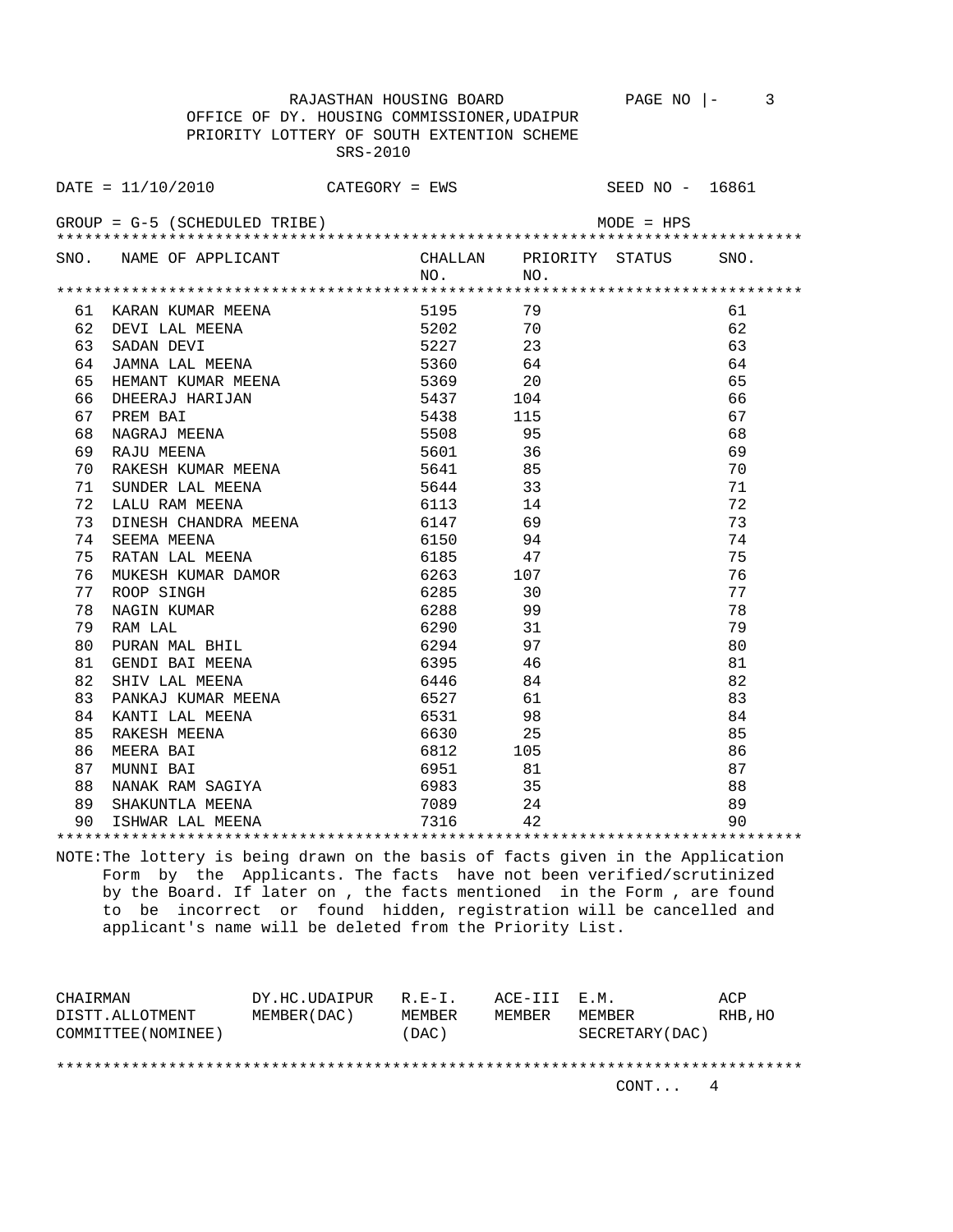RAJASTHAN HOUSING BOARD PAGE NO  $\vert - \vert$  4

 OFFICE OF DY. HOUSING COMMISSIONER,UDAIPUR PRIORITY LOTTERY OF SOUTH EXTENTION SCHEME SRS-2010

|     | SNO. NAME OF APPLICANT                                                         |      |                          | CHALLAN PRIORITY STATUS | SNO. |
|-----|--------------------------------------------------------------------------------|------|--------------------------|-------------------------|------|
|     |                                                                                | NO.  | NO.                      |                         |      |
|     |                                                                                |      |                          |                         |      |
| 91  | BRAHM DUTT MEENA                                                               | 7451 | 19                       |                         | 91   |
| 92  | CHUNI LAL GAMETI                                                               | 7473 | 76                       |                         | 92   |
| 93  | BANSI LAL GAMETI                                                               |      | 7529<br>82               |                         | 93   |
| 94  | BASANTI HARIJAN                                                                |      | 7631 7631 18<br>15       |                         | 94   |
| 95  | SHANTI LAL BHOOT                                                               | 7651 | 38                       |                         | 95   |
| 96  | ALKU DEVI MEENA                                                                | 7746 | 83                       |                         | 96   |
| 97  | LALU RAM MEENA                                                                 | 7747 | 60                       |                         | 97   |
| 98  | DEVI LAL MEENA                                                                 | 8009 | 68                       |                         | 98   |
| 99  | KALU RAM MEENA                                                                 | 8065 | 44                       |                         | 99   |
| 100 | SHISHPAL DAMOR                                                                 | 8182 | 77                       |                         | 100  |
| 101 | BHANWAR LAL DAMA                                                               | 8253 | 49                       |                         | 101  |
| 102 | MAHESH KUMAR AHARI                                                             | 8281 | 34                       |                         | 102  |
| 103 | SURYA KUMARI MEENA                                                             | 8366 | 91                       |                         | 103  |
| 104 | PURUSHOTTAM LAL MEENA                                                          | 8375 | 37                       |                         | 104  |
| 105 | RAM NIWAS MEENA                                                                | 8382 | 56                       |                         | 105  |
| 106 | ROSHAN LAL MEENA                                                               | 8400 | $\overline{\phantom{a}}$ | Successful              | 106  |
| 107 | DURGA KUMARI MEENA                                                             | 8496 | 41                       |                         | 107  |
| 108 | RAJU MEENA                                                                     | 8497 | 51                       |                         | 108  |
| 109 | SHAILESH DENDOR                                                                | 8778 | 62                       |                         | 109  |
| 110 | RANCHOOD LAL MEENA                                                             | 8814 | $\overline{4}$           | Successful              | 110  |
| 111 | USHA KIRAN DENDOR                                                              | 8843 | 48                       |                         | 111  |
| 112 |                                                                                |      | 57                       |                         | 112  |
| 113 | BABU LAL MEENA                                                                 | 9171 | 26                       |                         | 113  |
|     | 114 AJAY NATH RAWAL                                                            | 9213 | 40                       |                         | 114  |
| 115 | DHIRAJ KUMAR SINGHAL                                                           | 9219 | 29                       |                         | 115  |
| 116 | RAJENDRA KUMAR GAMETI                                                          | 9289 | 75                       |                         | 116  |
|     |                                                                                |      |                          |                         |      |
|     | NOTE:The lottery is being drawn on the basis of facts given in the Application |      |                          |                         |      |
|     | Form by the Applicants. The facts have not been verified/scrutinized           |      |                          |                         |      |
|     | by the Board. If later on, the facts mentioned in the Form, are found          |      |                          |                         |      |
|     | incorrect or found hidden, registration will be cancelled and<br>to be         |      |                          |                         |      |
|     | applicant's name will be deleted from the Priority List.                       |      |                          |                         |      |

CHAIRMAN DY.HC.UDAIPUR R.E-I. ACE-III E.M. ACP DISTT.ALLOTMENT MEMBER(DAC) MEMBER MEMBER MEMBER RHB,HO COMMITTEE(NOMINEE) (DAC) SECRETARY(DAC)

\*\*\*\*\*\*\*\*\*\*\*\*\*\*\*\*\*\*\*\*\*\*\*\*\*\*\*\*\*\*\*\*\*\*\*\*\*\*\*\*\*\*\*\*\*\*\*\*\*\*\*\*\*\*\*\*\*\*\*\*\*\*\*\*\*\*\*\*\*\*\*\*\*\*\*\*\*\*\*\*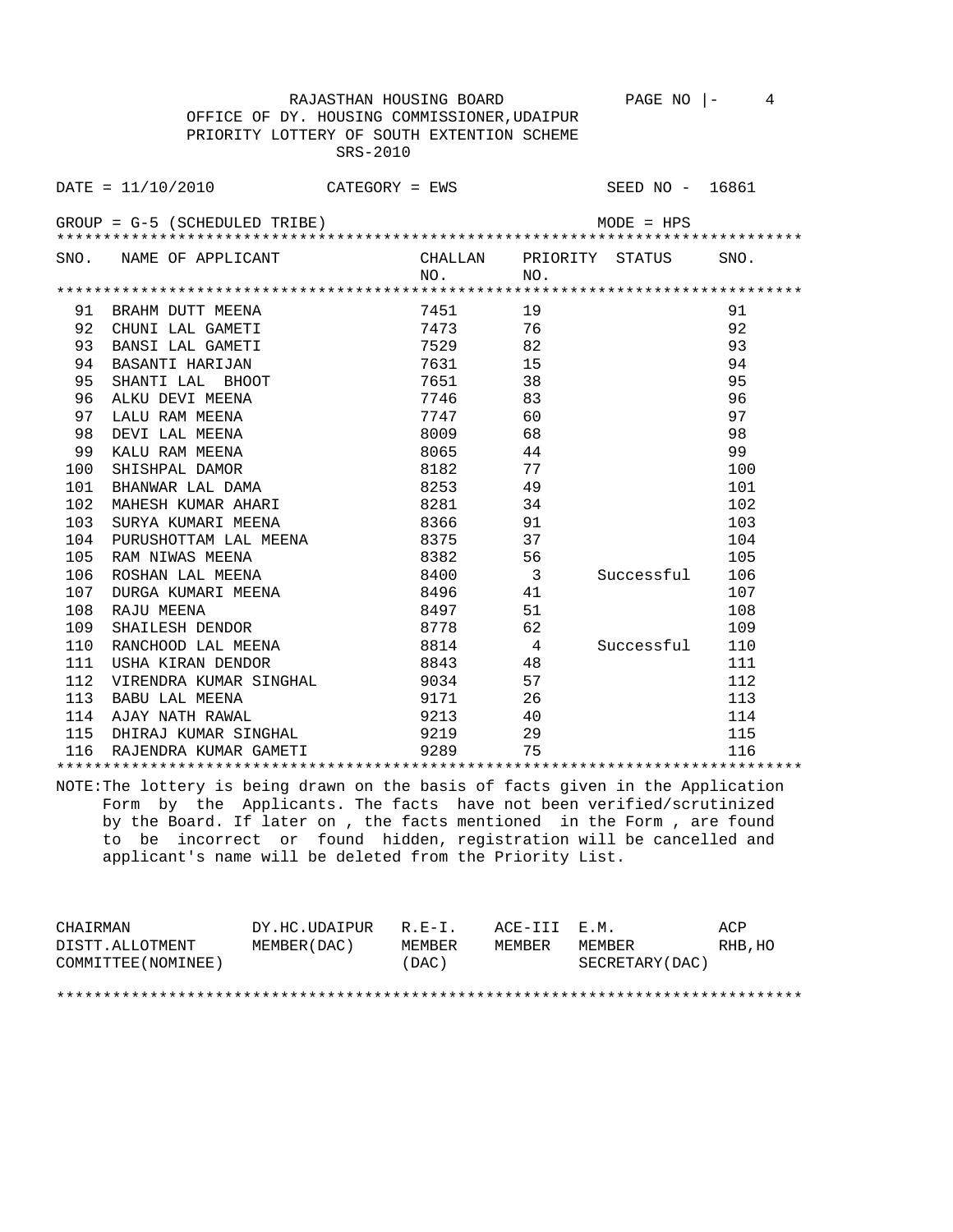RAJASTHAN HOUSING BOARD PAGE NO  $|-1$ OFFICE OF DY. HOUSING COMMISSIONER, UDAIPUR PRIORITY LOTTERY OF SOUTH EXTENTION SCHEME SRS-2010

| $DATA = 11/10/2010$                                                             | $CATEGORY = EWS$                                                                                                                                                                                                                                                                   |                |                 | SEED NO -    | 16861 |
|---------------------------------------------------------------------------------|------------------------------------------------------------------------------------------------------------------------------------------------------------------------------------------------------------------------------------------------------------------------------------|----------------|-----------------|--------------|-------|
| $GROUP = G-6$ (STATE MP/MLA/JOURNALIST)                                         |                                                                                                                                                                                                                                                                                    |                |                 | $MODE = HPS$ |       |
| SNO.<br>NAME OF APPLICANT                                                       |                                                                                                                                                                                                                                                                                    | CHALLAN<br>NO. | PRIORITY<br>NO. | STATUS       | SNO.  |
|                                                                                 |                                                                                                                                                                                                                                                                                    |                |                 |              |       |
| SATAYENDRA KUMAR SHARMA                                                         |                                                                                                                                                                                                                                                                                    | 2792           | 1               | Successful   | 1     |
| DILIP VANVANI                                                                   |                                                                                                                                                                                                                                                                                    | 4662           | 4               |              | 2     |
| 3<br><b>SHABNAM</b>                                                             |                                                                                                                                                                                                                                                                                    | 7111           | 3               |              | 3     |
| SARDAR SINDHI                                                                   |                                                                                                                                                                                                                                                                                    | 7221           |                 | Successful   | 4     |
|                                                                                 |                                                                                                                                                                                                                                                                                    |                |                 |              |       |
| NOTE: The lottery is being drawn on the basis of facts given in the Application | Form by the Applicants. The facts have not been verified/scrutinized<br>by the Board. If later on , the facts mentioned in the Form , are found<br>to be incorrect or found hidden, registration will be cancelled and<br>applicant's name will be deleted from the Priority List. |                |                 |              |       |

| CHAIRMAN            | DY.HC.UDAIPUR | $R.E-I$ . | ACE-III E.M. |                  | ACP     |
|---------------------|---------------|-----------|--------------|------------------|---------|
| DISTT.ALLOTMENT     | MEMBER (DAC)  | MEMBER    | MEMBER       | MEMBER           | RHB, HO |
| COMMITTEE (NOMINEE) |               | (DAC)     |              | SECRETARY (DAC ) |         |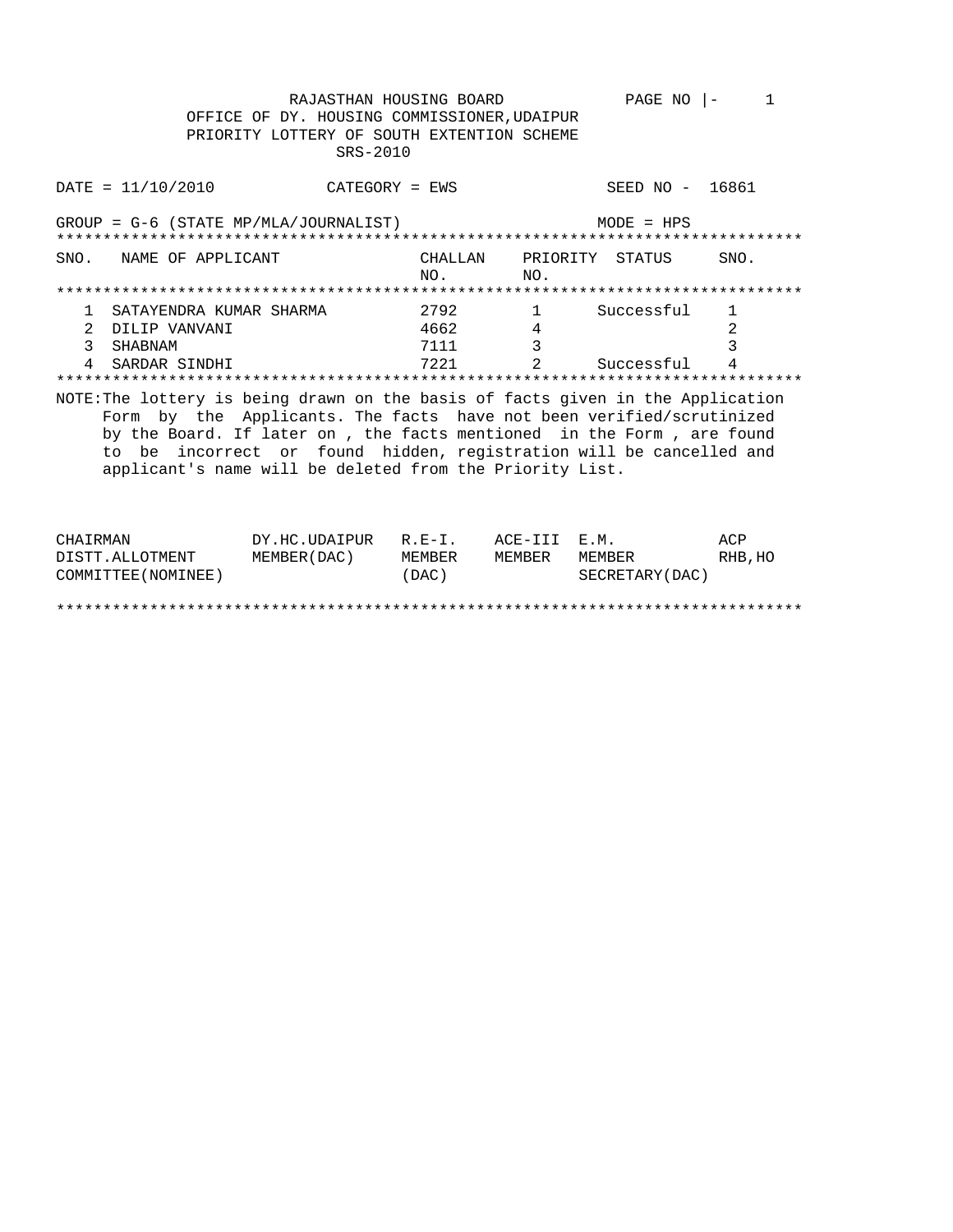|                | OFFICE OF DY. HOUSING COMMISSIONER, UDAIPUR<br>PRIORITY LOTTERY OF SOUTH EXTENTION SCHEME                                                                                                                                                                                                                                                                           | RAJASTHAN HOUSING BOARD<br>SRS-2010 |                |                        | PAGE NO         | $\mathbf{1}$<br>$\Box$ |
|----------------|---------------------------------------------------------------------------------------------------------------------------------------------------------------------------------------------------------------------------------------------------------------------------------------------------------------------------------------------------------------------|-------------------------------------|----------------|------------------------|-----------------|------------------------|
|                | $\texttt{DATE} = 11/10/2010$                                                                                                                                                                                                                                                                                                                                        | $CATEGORY = EWS$                    |                |                        | SEED NO - 16861 |                        |
|                | GROUP = $G-8$ (EX-ARMY PERSONNEL/WIDOW'S EX-SERVICE MA MODE = HPS                                                                                                                                                                                                                                                                                                   |                                     |                |                        |                 |                        |
|                | SNO. NAME OF APPLICANT                                                                                                                                                                                                                                                                                                                                              |                                     | CHALLAN<br>NO. | PRIORITY STATUS<br>NO. |                 | SNO.                   |
|                |                                                                                                                                                                                                                                                                                                                                                                     |                                     |                |                        |                 |                        |
| $\mathbf{1}$   | CHITAR SINGH                                                                                                                                                                                                                                                                                                                                                        |                                     | 499            | 1                      | Successful      | 1                      |
| 2              | SURENDRA SHARMA                                                                                                                                                                                                                                                                                                                                                     |                                     | 725            | 6                      |                 | $\overline{2}$         |
| 3              | VISHAN SINGH SONIGARA                                                                                                                                                                                                                                                                                                                                               |                                     | 1512           | 5                      |                 | 3                      |
| $\overline{4}$ | IRIS THEOPHLOUS                                                                                                                                                                                                                                                                                                                                                     |                                     | 1877           | 4                      |                 | 4                      |
| 5              | DUNGAR SINGH                                                                                                                                                                                                                                                                                                                                                        |                                     | 1924           | $\overline{a}$         | Successful      | 5                      |
|                | FEF KUNWAR DHABAI                                                                                                                                                                                                                                                                                                                                                   |                                     | 7163           | ζ                      |                 |                        |
|                |                                                                                                                                                                                                                                                                                                                                                                     |                                     |                |                        |                 |                        |
|                | NOTE: The lottery is being drawn on the basis of facts given in the Application<br>Form by the Applicants. The facts have not been verified/scrutinized<br>by the Board. If later on, the facts mentioned in the Form, are found<br>to be incorrect or found hidden, registration will be cancelled and<br>applicant's name will be deleted from the Priority List. |                                     |                |                        |                 |                        |
| CHAIRMAN       |                                                                                                                                                                                                                                                                                                                                                                     | DY.HC.UDAIPUR R.E-I.                |                | ACE-III                | F.M.            | ACP                    |

DISTT.ALLOTMENT MEMBER(DAC) MEMBER MEMBER MEMBER RHB, HO<br>COMMITTEE(NOMINEE) (DAC) (DAC) SECRETARY(DAC)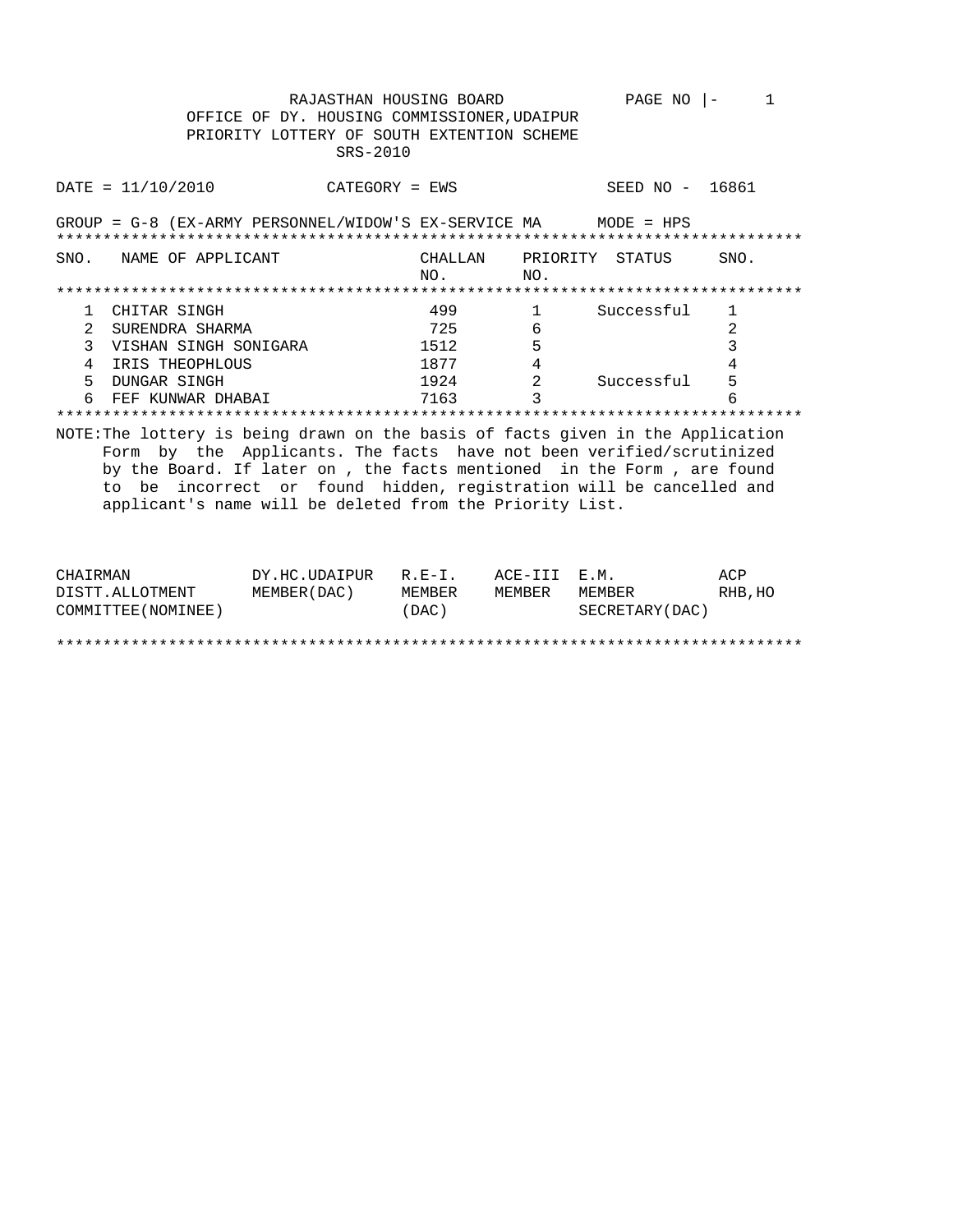RAJASTHAN HOUSING BOARD PAGE NO  $|-1$ OFFICE OF DY. HOUSING COMMISSIONER, UDAIPUR PRIORITY LOTTERY OF SOUTH EXTENTION SCHEME SRS-2010

|               | DATA / 2010                                                                                                                                                                                                                                                                                                                                                            | $CATFGORY = FWS$ |                |                 | SEED NO - 16861 |      |
|---------------|------------------------------------------------------------------------------------------------------------------------------------------------------------------------------------------------------------------------------------------------------------------------------------------------------------------------------------------------------------------------|------------------|----------------|-----------------|-----------------|------|
|               | $GROUP = G-9A (BLIND)$                                                                                                                                                                                                                                                                                                                                                 |                  |                |                 | $MODE = HPS$    |      |
| SNO.          | NAME OF APPLICANT                                                                                                                                                                                                                                                                                                                                                      |                  | CHALLAN<br>NO. | PRIORITY<br>NO. | STATUS          | SNO. |
|               |                                                                                                                                                                                                                                                                                                                                                                        |                  |                |                 |                 |      |
| 1             | JYOTI VASITA                                                                                                                                                                                                                                                                                                                                                           |                  | 2003           | $\mathbf 1$     | Successful      | 1    |
| $\mathcal{L}$ | HITESH KUMAR PUJARI                                                                                                                                                                                                                                                                                                                                                    |                  | 3277           | 6               |                 | 2    |
| 3             | MANGI DEVI DANGI                                                                                                                                                                                                                                                                                                                                                       |                  | 5682           | 5               |                 | 3    |
| 4             | KISHAN SINGH SOLANKI                                                                                                                                                                                                                                                                                                                                                   |                  | 7717           | 4               |                 | 4    |
| 5             | RAHUL DUBEY                                                                                                                                                                                                                                                                                                                                                            |                  | 8154           | $\overline{2}$  |                 | 5    |
|               | GIRDHARI LAL LOHAR                                                                                                                                                                                                                                                                                                                                                     |                  | 8790           |                 |                 |      |
|               |                                                                                                                                                                                                                                                                                                                                                                        |                  |                |                 |                 |      |
|               | NOTE: The lottery is being drawn on the basis of facts given in the Application<br>Form by the Applicants. The facts have not been verified/scrutinized<br>by the Board. If later on, the facts mentioned in the Form, are found<br>incorrect or found hidden, registration will be cancelled and<br>to be<br>applicant's name will be deleted from the Priority List. |                  |                |                 |                 |      |

| CHAIRMAN            | DY.HC.UDAIPUR | $R.F - T$ . | ACE-III E.M. |                 | ACP     |
|---------------------|---------------|-------------|--------------|-----------------|---------|
| DISTT.ALLOTMENT     | MEMBER (DAC)  | MEMBER      | MEMBER       | MEMBER          | RHB, HO |
| COMMITTEE (NOMINEE) |               | (DAC)       |              | SECRETARY (DAC) |         |
|                     |               |             |              |                 |         |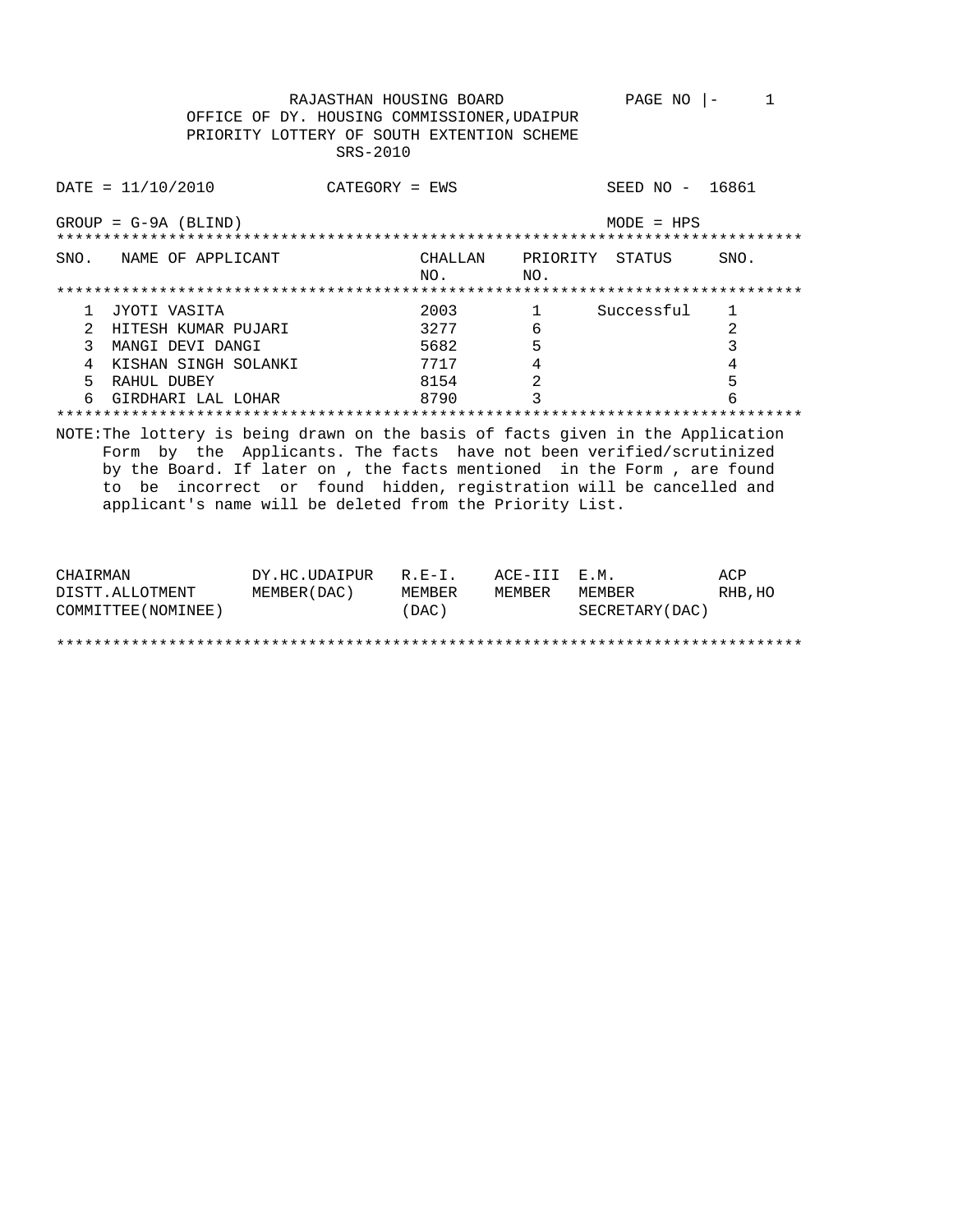OFFICE OF DY. HOUSING COMMISSIONER,UDAIPUR PRIORITY LOTTERY OF SOUTH EXTENTION SCHEME SRS-2010

|    | DATE = $11/10/2010$ CATEGORY = EWS SEED NO - 16861 |         |          |                         |              |                |
|----|----------------------------------------------------|---------|----------|-------------------------|--------------|----------------|
|    |                                                    |         |          |                         |              |                |
|    | $GROUP = G-9B$ (HANDICAP)                          |         |          |                         | $MODE = HPS$ |                |
|    |                                                    |         |          |                         |              |                |
|    | SNO. NAME OF APPLICANT                             |         |          | CHALLAN PRIORITY STATUS |              | SNO.           |
|    |                                                    |         | NO.      | NO.                     |              |                |
|    |                                                    |         |          |                         |              |                |
| 1  | SATISH RAJPAL                                      |         | 54 6     | 2                       |              | 1              |
| 2  | CHANDU LAL NANOMA                                  | 1250    |          | 20                      |              | $\overline{2}$ |
| 3  | SHOBHA LOHAR                                       | 1383 15 |          |                         |              | 3              |
| 4  | HEM LATA JAIN                                      |         | $2125$ 1 |                         | Successful   | 4              |
| 5  | BALVINDER SINGH SINDU 2340                         |         |          | 9                       |              | 5              |
| 6  | KISHAN BHOI                                        |         | 2936     | 8                       |              | 6              |
| 7  | SHYAM SUNDEFR SINDHI 3468                          |         |          | 19                      |              | 7              |
| 8  | REKHA JAT                                          |         | 3951     | 11                      |              | $\,8\,$        |
| 9  | KALPANA JAIN                                       |         | 4640 14  |                         |              | 9              |
| 10 | NESHA                                              |         | 4689     | 6                       |              | 10             |
| 11 | KISHAN SINGH DHABAI                                |         | 4695     | 16                      |              | 11             |
| 12 | NARESH KUMAR KHATIK 5089 12                        |         |          |                         |              | 12             |
| 13 | SHOBHA RANI GOYAL                                  |         | 5511 5   |                         |              | 13             |
| 14 | BHAWANI SHANKAR CHOUBISA 6006 21                   |         |          |                         |              | 14             |
| 15 | JYOTI KUNWAR CHUNDAWAT                             |         | 6420 54  | 18                      |              | 15             |
| 16 | SHYAM SUNDER SWARNKAR 6490 7                       |         |          |                         |              | 16             |
| 17 | MOHAMMAD FARUKH                                    |         | 6773 17  |                         |              | 17             |
| 18 | DHANRAJ SALVI                                      |         | 7024     | 3                       |              | 18             |
| 19 | ANITA TANWAR                                       |         | 7839     | $\overline{4}$          |              | 19             |
| 20 | DEU KUMARI TAILOR                                  |         | 7998 79  | 10                      |              | 20             |
| 21 | MANGI LAL MEENA                                    |         | 8317     | 13                      |              | 2.1            |
|    |                                                    |         |          |                         |              |                |

NOTE:The lottery is being drawn on the basis of facts given in the Application Form by the Applicants. The facts have not been verified/scrutinized by the Board. If later on , the facts mentioned in the Form , are found to be incorrect or found hidden, registration will be cancelled and applicant's name will be deleted from the Priority List.

| CHAIRMAN            | DY.HC.UDAIPUR | $R.F - T$ . | ACE-III E.M. |                 | ACP     |
|---------------------|---------------|-------------|--------------|-----------------|---------|
| DISTT.ALLOTMENT     | MEMBER (DAC)  | MEMBER      | MEMBER       | MEMBER          | RHB, HO |
| COMMITTEE (NOMINEE) |               | (DAC)       |              | SECRETARY (DAC) |         |
|                     |               |             |              |                 |         |
|                     |               |             |              |                 |         |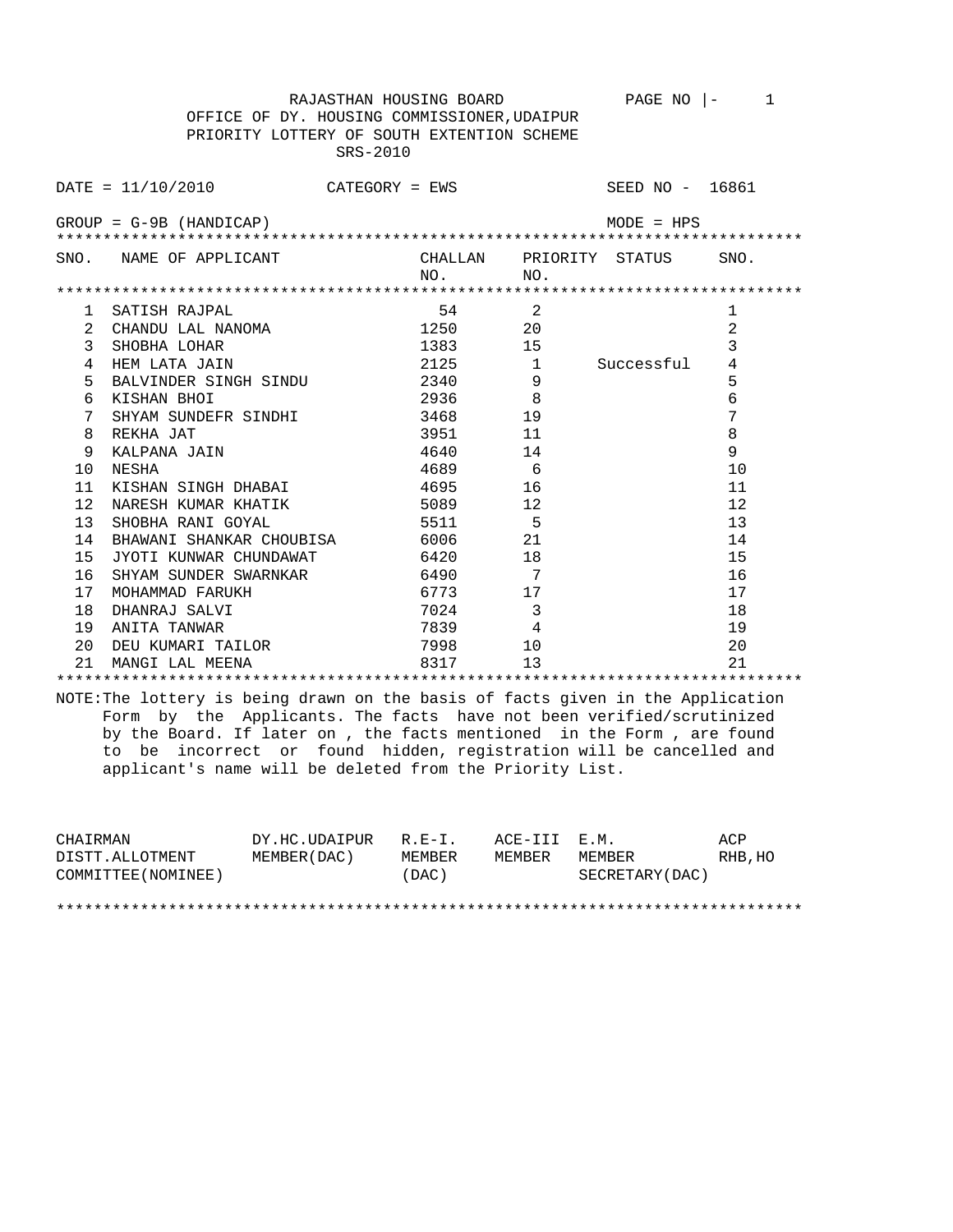RAJASTHAN HOUSING BOARD PAGE NO  $|-1$ OFFICE OF DY. HOUSING COMMISSIONER, UDAIPUR PRIORITY LOTTERY OF SOUTH EXTENTION SCHEME SRS-2010  $\text{DATE} = 11/10/2010$ SEED NO - 16861 CATEGORY = EWS  $GROUP = G-9C (DEAF. & DUMB)$  $MODE = HPS$ CHALLAN PRIORITY STATUS SNO. NAME OF APPLICANT SNO. NO.  $NO.$ 1 INDRA JAIN  $\begin{array}{ccc} 1799 & & 1 \\ 3846 & & 3 \end{array}$ Successful  $\mathbf{1}$ 2 MONIKA SONI 3846 2 9103 3 HIMMAT SINGH JHALA  $\overline{2}$  $\mathcal{E}$ NOTE: The lottery is being drawn on the basis of facts given in the Application Form by the Applicants. The facts have not been verified/scrutinized by the Board. If later on , the facts mentioned in the Form , are found to be incorrect or found hidden, registration will be cancelled and applicant's name will be deleted from the Priority List. דג בארבד ב<del>זז</del>י  $\overline{M}$   $\overline{M}$   $\overline{M}$   $\overline{M}$   $\overline{M}$   $\overline{M}$   $\overline{M}$   $\overline{M}$   $\overline{M}$   $\overline{M}$   $\overline{M}$   $\overline{M}$   $\overline{M}$   $\overline{M}$   $\overline{M}$   $\overline{M}$   $\overline{M}$   $\overline{M}$   $\overline{M}$   $\overline{M}$   $\overline{M}$   $\overline{M}$   $\overline{M}$   $\overline{M}$   $\overline{$  $\overline{2}$ 

| CHAIRMAN            | $DY.HC.UDAIPUR R.E-I.$ |        | $ACE = \perp \perp \perp$ $E \cdot M$ . |                 | ACP     |
|---------------------|------------------------|--------|-----------------------------------------|-----------------|---------|
| DISTT.ALLOTMENT     | MEMBER (DAC)           | MEMBER | MEMBER                                  | MEMBER          | RHB, HO |
| COMMITTEE (NOMINEE) |                        | (DAC)  |                                         | SECRETARY (DAC) |         |
|                     |                        |        |                                         |                 |         |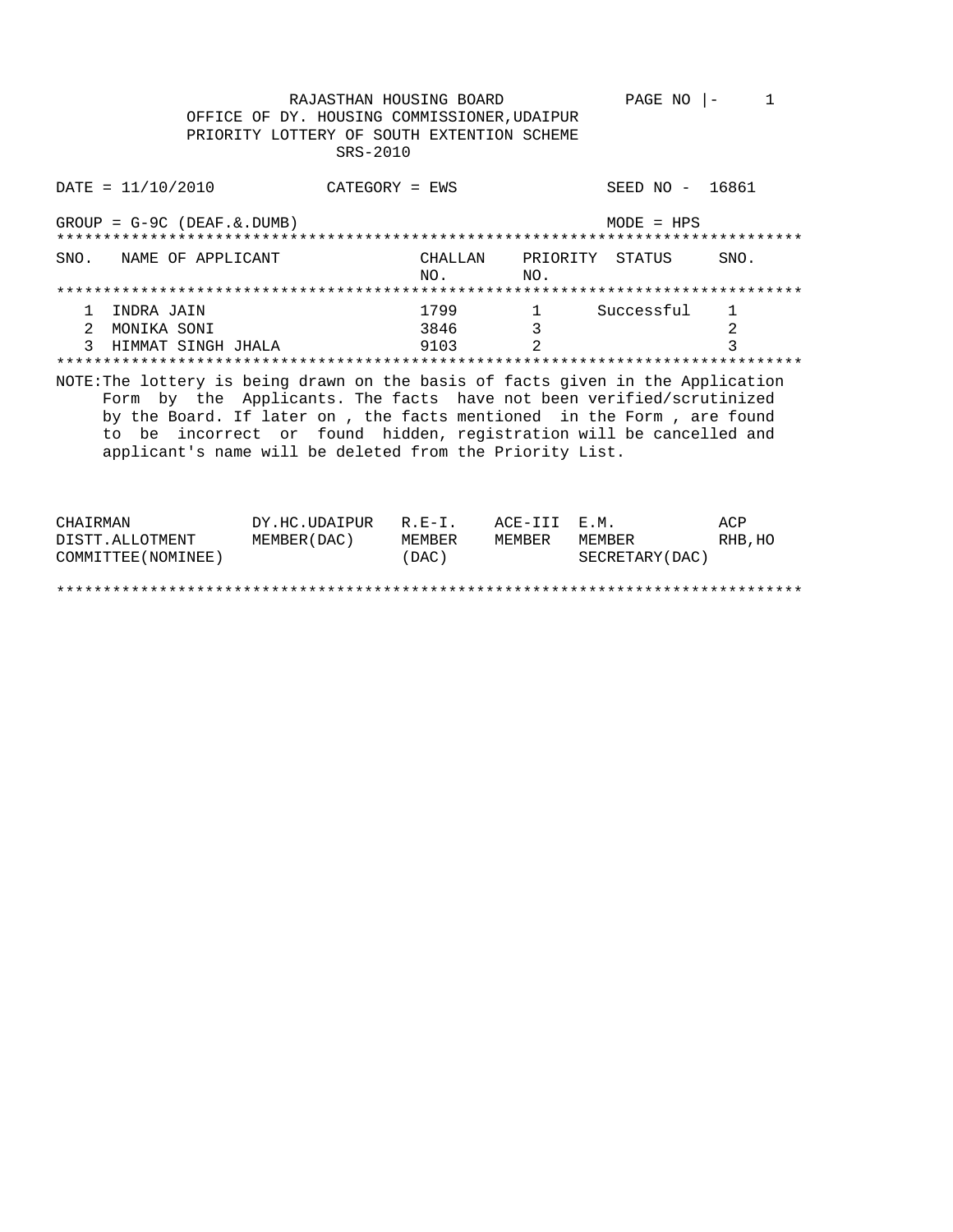|                 |                                                                                 | RAJASTHAN HOUSING BOARD |                | PAGE NO         | 1<br>$\vert -$ |  |  |  |
|-----------------|---------------------------------------------------------------------------------|-------------------------|----------------|-----------------|----------------|--|--|--|
|                 | OFFICE OF DY. HOUSING COMMISSIONER, UDAIPUR                                     |                         |                |                 |                |  |  |  |
|                 | PRIORITY LOTTERY OF SOUTH EXTENTION SCHEME                                      |                         |                |                 |                |  |  |  |
|                 |                                                                                 | SRS-2010                |                |                 |                |  |  |  |
|                 |                                                                                 |                         |                |                 |                |  |  |  |
|                 | $\texttt{DATE} = 11/10/2010$                                                    | $CATEGORY = EWS$        |                | SEED NO -       | 16861          |  |  |  |
|                 |                                                                                 |                         |                |                 |                |  |  |  |
|                 | GROUP = G-1A (SALARIED-CENTRAL GOVT./PRIVATE)                                   |                         |                | $MODE = ORS$    |                |  |  |  |
|                 |                                                                                 |                         |                |                 |                |  |  |  |
| SNO.            | NAME OF APPLICANT                                                               | CHALLAN                 |                | PRIORITY STATUS | SNO.           |  |  |  |
|                 |                                                                                 | NO.                     | NO.            |                 |                |  |  |  |
|                 |                                                                                 |                         |                |                 |                |  |  |  |
| 1               | LALIT MALI                                                                      | 339                     | 11             | Successful      | 1              |  |  |  |
| 2               | GOPAL SHARMA                                                                    | 1872                    | 25             |                 | $\overline{a}$ |  |  |  |
| 3               | NARESH KUMAR ADVANI                                                             | 2070                    | $\mathbf{1}$   | Successful      | 3              |  |  |  |
| 4               | NARENDRA KUMAR                                                                  | 2211                    | $\overline{2}$ | Successful      | 4              |  |  |  |
| 5               | REKHA                                                                           | 2309                    | $\mathbf{3}$   | Successful      | 5              |  |  |  |
| 6               | PUSHKAR SONI                                                                    | 2318                    | $\overline{4}$ | Successful      | $\epsilon$     |  |  |  |
| $\overline{7}$  | DHANESH OJHA                                                                    | 3331                    | 17             | Successful      | 7              |  |  |  |
| 8               | BADRI VISHAL SONI                                                               | 3611                    | 5              | Successful      | 8              |  |  |  |
| 9               | RAM BABU VIJAY                                                                  | 3618                    | 6              | Successful      | 9              |  |  |  |
| 10              | PRAVEEN NAGDA                                                                   | 4024                    | 20             |                 | 10             |  |  |  |
| 11              | MOHAN LAL MALI                                                                  | 4665                    | 14             | Successful      | 11             |  |  |  |
| 12 <sup>2</sup> | JODHRAJ PALIWAL                                                                 | 5205                    | 18             | Successful      | 12             |  |  |  |
| 13              | MITALI RAWAL                                                                    | 6088                    | 12             | Successful      | 13             |  |  |  |
| 14              | MUKESH KUMAR                                                                    | 6422                    | 22             |                 | 14             |  |  |  |
| 15              | CHIMAN PURI                                                                     | 6576                    | 24             |                 | 15             |  |  |  |
| 16              | ZINI KHAN                                                                       | 6592                    | $\overline{7}$ | Successful      | 16             |  |  |  |
| 17              | GOUTAM LAL AUDICHYA                                                             | 6609                    | 15             | Successful      | 17             |  |  |  |
| 18              | KAMLESH KUMAWAT                                                                 | 7755                    | 23             |                 | 18             |  |  |  |
| 19              | GOPAL BHOI                                                                      | 7892                    | 19             | Successful      | 19             |  |  |  |
| 20              | NARBADA                                                                         | 8902                    | 16             | Successful      | 20             |  |  |  |
| 21              | MAMTA AUDICHYA                                                                  | 8905                    | 8 <sup>8</sup> | Successful      | 21             |  |  |  |
| 22              | SHAHINA PARVIN                                                                  | 8926                    | 13             | Successful      | 22             |  |  |  |
| 23              | JASODA DEVI                                                                     | 8942                    | 21             |                 | 23             |  |  |  |
| 24              | TASNEEM                                                                         | 8948                    | - 9            | Successful      | 24             |  |  |  |
| 25              | IRSHAD HUSSAIN                                                                  | 8971                    | 26             |                 | 25             |  |  |  |
| 26              | MURLI DHAR AUDICHYA                                                             | 9000                    | 10             | Successful      | 26             |  |  |  |
|                 |                                                                                 |                         |                |                 |                |  |  |  |
|                 | NOTE: The lottery is being drawn on the basis of facts given in the Application |                         |                |                 |                |  |  |  |

 Form by the Applicants. The facts have not been verified/scrutinized by the Board. If later on , the facts mentioned in the Form , are found to be incorrect or found hidden, registration will be cancelled and applicant's name will be deleted from the Priority List.

| CHAIRMAN            | DY.HC.UDAIPUR | $R.E-I.$ | ACE-III E.M. |                 | ACP     |
|---------------------|---------------|----------|--------------|-----------------|---------|
| DISTT.ALLOTMENT     | MEMBER (DAC)  | MEMBER   | MEMBER       | MEMBER          | RHB, HO |
| COMMITTEE (NOMINEE) |               | (DAC)    |              | SECRETARY (DAC) |         |
|                     |               |          |              |                 |         |
|                     |               |          |              |                 |         |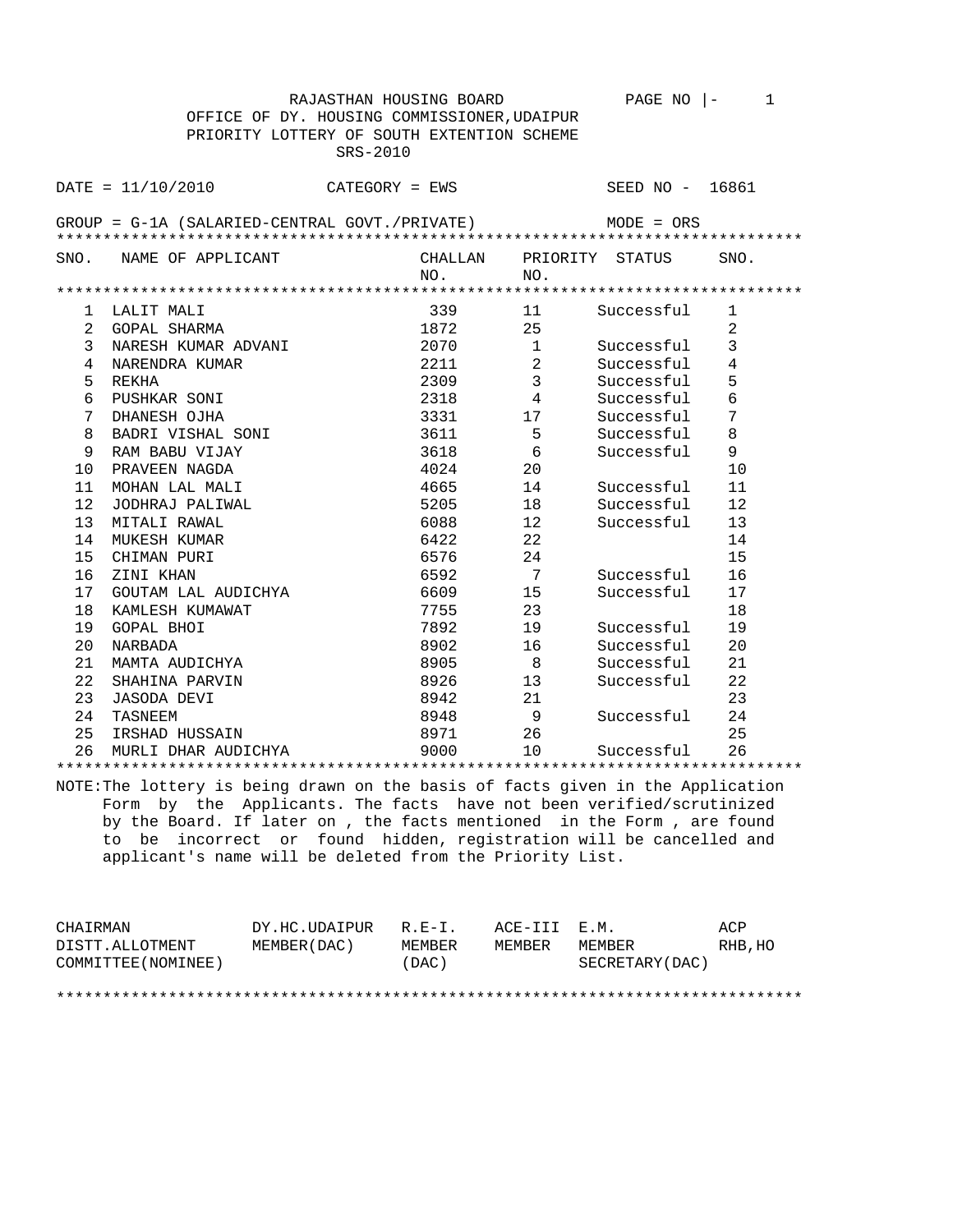RAJASTHAN HOUSING BOARD PAGE NO  $|-1$ OFFICE OF DY. HOUSING COMMISSIONER, UDAIPUR PRIORITY LOTTERY OF SOUTH EXTENTION SCHEME SRS-2010

| $DATA = 11/10/2010$                                                                                                                                                                                                                                                                                                                                                 | CATEGORY = EWS |                                |     | SEED NO - 16861     |      |
|---------------------------------------------------------------------------------------------------------------------------------------------------------------------------------------------------------------------------------------------------------------------------------------------------------------------------------------------------------------------|----------------|--------------------------------|-----|---------------------|------|
| GROUP = G-1B (SALARIED-STATE GOVT.EMP.)                                                                                                                                                                                                                                                                                                                             |                |                                |     | $MODE = ORS$        |      |
| SNO. NAME OF APPLICANT                                                                                                                                                                                                                                                                                                                                              |                | CHALLAN PRIORITY STATUS<br>NO. | NO. |                     | SNO. |
|                                                                                                                                                                                                                                                                                                                                                                     |                |                                |     |                     |      |
| KOVID VYAS                                                                                                                                                                                                                                                                                                                                                          |                |                                |     | 5218 1 Successful 1 |      |
|                                                                                                                                                                                                                                                                                                                                                                     |                |                                |     |                     |      |
| NOTE: The lottery is being drawn on the basis of facts given in the Application<br>Form by the Applicants. The facts have not been verified/scrutinized<br>by the Board. If later on, the facts mentioned in the Form, are found<br>to be incorrect or found hidden, registration will be cancelled and<br>applicant's name will be deleted from the Priority List. |                |                                |     |                     |      |

| CHAIRMAN            | DY.HC.UDAIPUR | $R$ . $F - T$ . | ACE-TTT F.M. |                 | ACP     |
|---------------------|---------------|-----------------|--------------|-----------------|---------|
| DISTT.ALLOTMENT     | MEMBER (DAC)  | MEMBER          | MEMBER       | MEMBER          | RHB, HO |
| COMMITTEE (NOMINEE) |               | (DAC)           |              | SECRETARY (DAC) |         |
|                     |               |                 |              |                 |         |
|                     |               |                 |              |                 |         |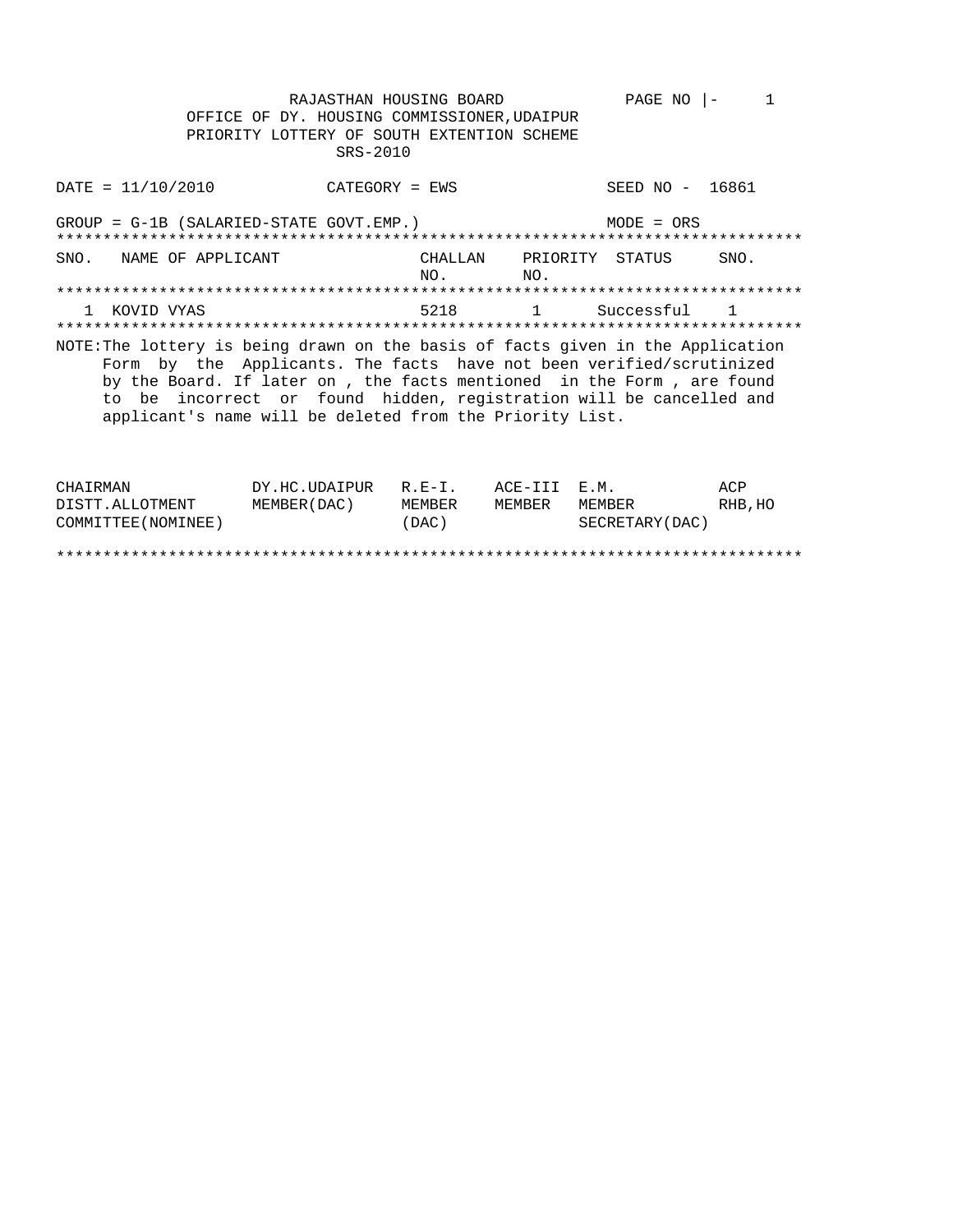RAJASTHAN HOUSING BOARD PAGE NO  $|-1$ OFFICE OF DY. HOUSING COMMISSIONER, UDAIPUR PRIORITY LOTTERY OF SOUTH EXTENTION SCHEME SRS-2010

SEED NO - 16861  $\text{DATE} = 11/10/2010$ CATEGORY = EWS  $GROUP = G-1B-P (SALARIED-STATE GOUT. EMP.)$  $MODE = ORS$ CHALLAN PRIORITY STATUS SNO. NAME OF APPLICANT SNO. NO.  $NO.$ 8424 1 PADAM SUNDARI PANDIA  $\overline{1}$ Successful  $\overline{1}$ NOTE: The lottery is being drawn on the basis of facts given in the Application Form by the Applicants. The facts have not been verified/scrutinized by the Board. If later on, the facts mentioned in the Form, are found to be incorrect or found hidden, registration will be cancelled and applicant's name will be deleted from the Priority List. DY.HC.UDAIPUR R.E-I. ACE-III E.M. CHAIRMAN ACP

| COMMITTEE (NOMINEE) | (DAC) | SECRETARY (DAC) |
|---------------------|-------|-----------------|
|                     |       |                 |

MEMBER(DAC) MEMBER MEMBER MEMBER

RHB, HO

DISTT.ALLOTMENT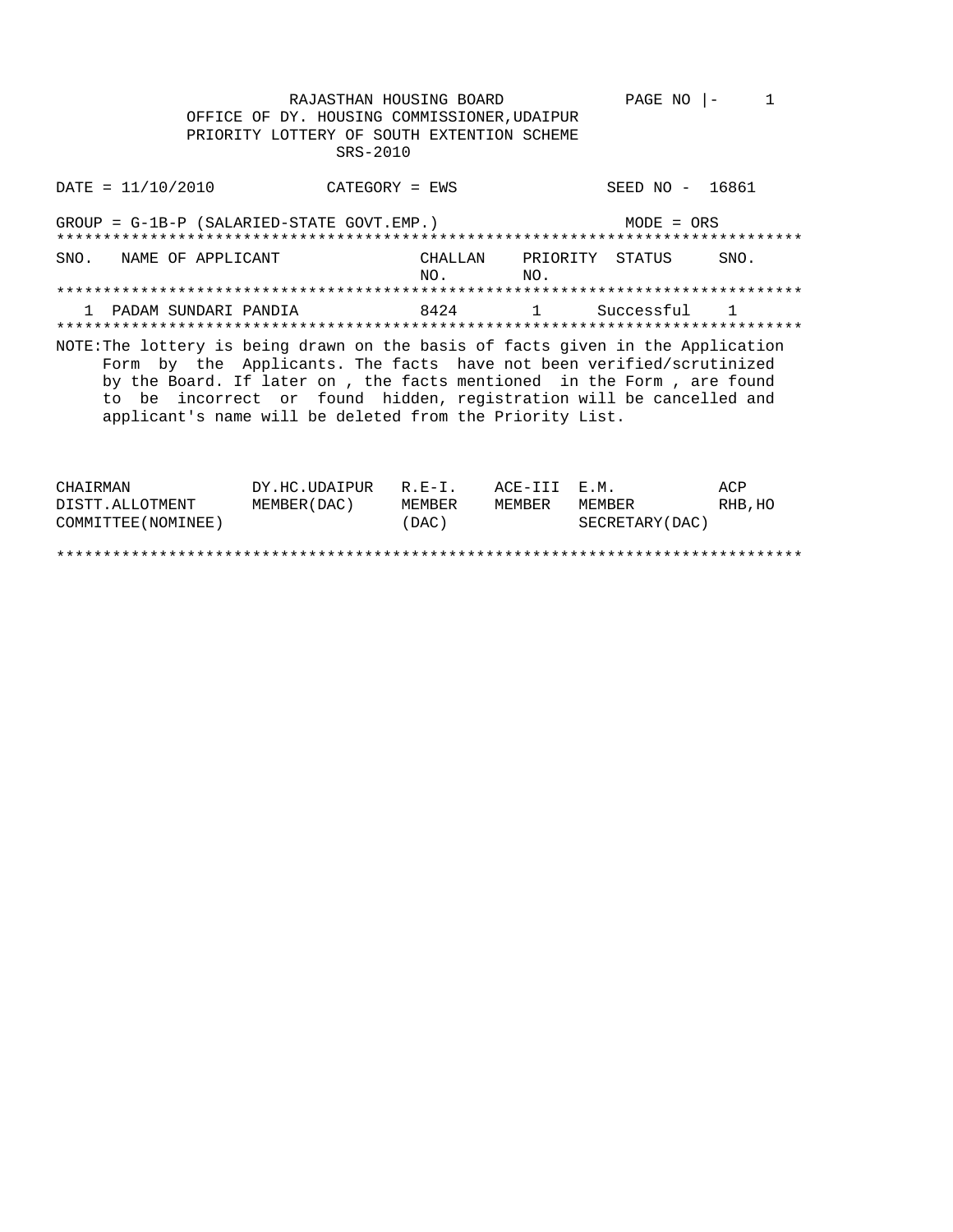OFFICE OF DY. HOUSING COMMISSIONER,UDAIPUR PRIORITY LOTTERY OF SOUTH EXTENTION SCHEME SRS-2010 DATE = 11/10/2010 CATEGORY = EWS SEED NO - 16861 GROUP = G-2A (NON-SALARIED) MODE = ORS \*\*\*\*\*\*\*\*\*\*\*\*\*\*\*\*\*\*\*\*\*\*\*\*\*\*\*\*\*\*\*\*\*\*\*\*\*\*\*\*\*\*\*\*\*\*\*\*\*\*\*\*\*\*\*\*\*\*\*\*\*\*\*\*\*\*\*\*\*\*\*\*\*\*\*\*\*\*\*\* SNO. NAME OF APPLICANT CHALLAN PRIORITY STATUS SNO.<br>NO. NO. NO. NO. \*\*\*\*\*\*\*\*\*\*\*\*\*\*\*\*\*\*\*\*\*\*\*\*\*\*\*\*\*\*\*\*\*\*\*\*\*\*\*\*\*\*\*\*\*\*\*\*\*\*\*\*\*\*\*\*\*\*\*\*\*\*\*\*\*\*\*\*\*\*\*\*\*\*\*\*\*\*\*\* 1 RAJENDRA SINGH CHOUHAN 102 14 Successful 1 2 PRAKASH CHAND NAI 298 145 2 3 SHAGUFTA KHAN 412 105 3 4 MOHAMMED JAVED 497 15 Successful 4 5 YUNUS KHAN 498 149 5 6 HARISH LOHAR 565 144 6 7 NAHAR SINGH RAO 670 57 7<br>
8 JITENDRA JAIN 674 135 8<br>
9 MAYANIK MOD 8 JITENDRA JAIN 674 135 8 9 MAYANK MOD 680 132 9<br>10 NOSHAD HUSSAIN 692 142 10 10 NOSHAD HUSSAIN 692 142<br>11 SHIV DAYAL GUPTA 718 71 11 SHIV DAYAL GUPTA 718 71 71 71 11 12 HITESH JINGER 102 102 12<br>13 BRIJ KISHORE 107 115 13 13 BRIJ KISHORE 917 115 13 14 HARI OM GUPTA 932 1 Successful 14 15 DAULAT SINGH BALLA 936 22 Successful 15 16 TARA CHAND DANGI 16 993 69 16 17 NIRMALA SONI 1074 98 17 18 MANNU 1093 2 Successful 18 19 NITIN MATTA 1129 36 19 20 BANSI LAL 1132 37 20 21 BAL MUKAND SHARMA 1573 81 21 22 GOPAL NATH 1742 75 22 22 GOPAL NATH  $\begin{array}{cccc} 22 & 3 & 21 & 21 \\ 23 & 22 & 22 \\ 24 & 23 & 23 \\ 24 & 24 & 24 \end{array}$  ROOPI DEVI PATEL  $\begin{array}{cccc} 21 & 21 & 21 \\ 1742 & 75 & 23 \\ 1743 & 141 & 66 \\ 66 & 66 & 24 \end{array}$ 24 ROOPI DEVI PATEL 1780 66 66 24 25 MADAM LAL  $1801$  64 25<br>
26 CHIRAG JAIN 1894 11 Successful 26<br>
27 HARISH KUMAR BHOJWANI 1908 3 Successful 27<br>
28 JYOTI 1915 4 Successful 28 26 CHIRAG JAIN 1894 11 Successful 26 27 HARISH KUMAR BHOJWANI 1908 3 Successful 27 1915 4 Successful 28<br>1985 46 29<br>1996 9 Successful 20 29 VANDANA CHOUBISA 1985 46 29 30 KASHMIRA 1986 9 Successful 30 \*\*\*\*\*\*\*\*\*\*\*\*\*\*\*\*\*\*\*\*\*\*\*\*\*\*\*\*\*\*\*\*\*\*\*\*\*\*\*\*\*\*\*\*\*\*\*\*\*\*\*\*\*\*\*\*\*\*\*\*\*\*\*\*\*\*\*\*\*\*\*\*\*\*\*\*\*\*\*\*

RAJASTHAN HOUSING BOARD PAGE NO |- 1

NOTE:The lottery is being drawn on the basis of facts given in the Application Form by the Applicants. The facts have not been verified/scrutinized by the Board. If later on , the facts mentioned in the Form , are found to be incorrect or found hidden, registration will be cancelled and applicant's name will be deleted from the Priority List.

| CHAIRMAN            | DY.HC.UDAIPUR | $R. F - T.$ | ACE-III E.M. |                 | ACP     |  |
|---------------------|---------------|-------------|--------------|-----------------|---------|--|
| DISTT.ALLOTMENT     | MEMBER (DAC)  | MEMBER      | MEMBER       | MEMBER          | RHB, HO |  |
| COMMITTEE (NOMINEE) |               | (DAC)       |              | SECRETARY (DAC) |         |  |
|                     |               |             |              |                 |         |  |
|                     |               |             |              |                 |         |  |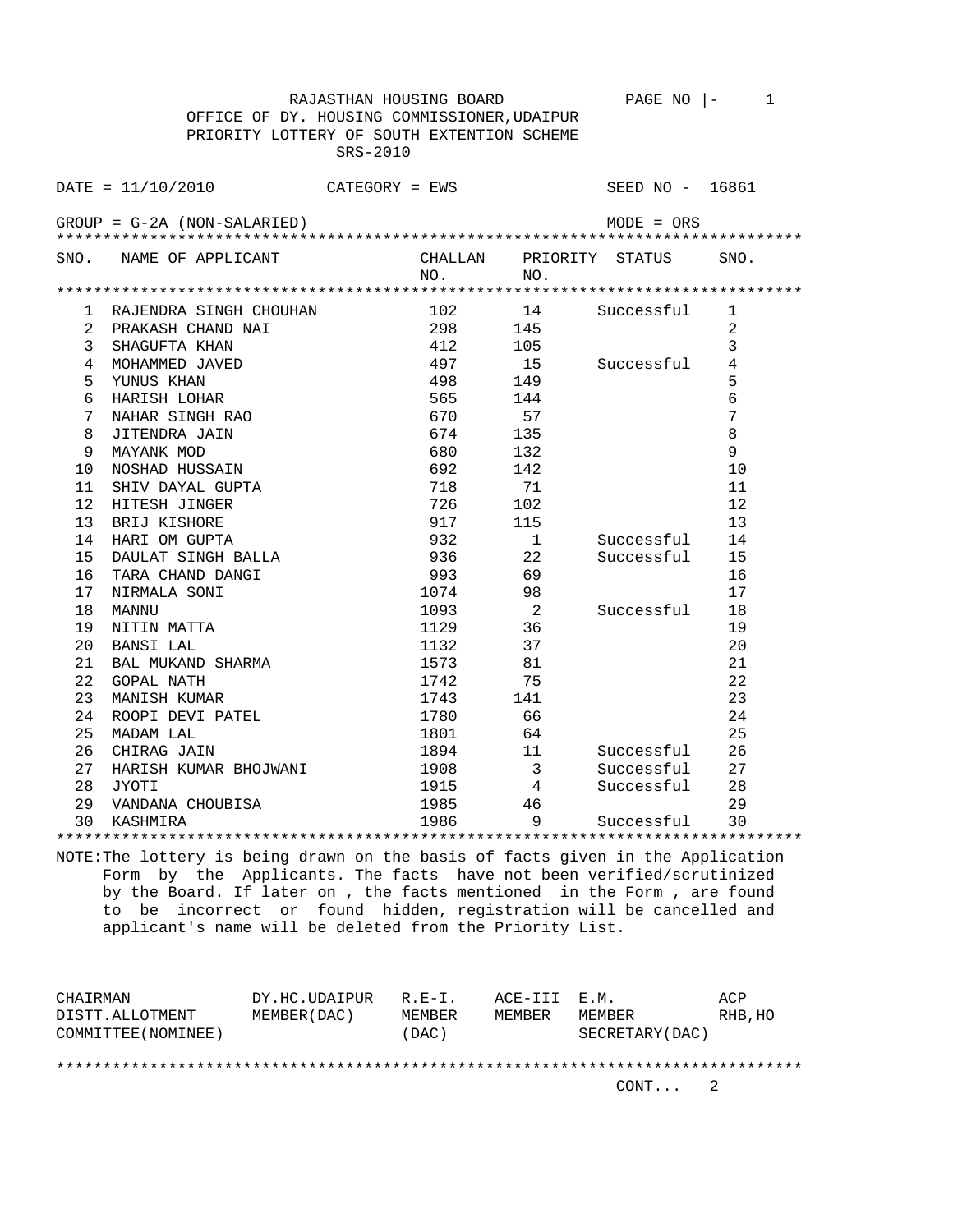OFFICE OF DY. HOUSING COMMISSIONER,UDAIPUR PRIORITY LOTTERY OF SOUTH EXTENTION SCHEME SRS-2010 DATE = 11/10/2010 CATEGORY = EWS SEED NO - 16861 GROUP = G-2A (NON-SALARIED) MODE = ORS \*\*\*\*\*\*\*\*\*\*\*\*\*\*\*\*\*\*\*\*\*\*\*\*\*\*\*\*\*\*\*\*\*\*\*\*\*\*\*\*\*\*\*\*\*\*\*\*\*\*\*\*\*\*\*\*\*\*\*\*\*\*\*\*\*\*\*\*\*\*\*\*\*\*\*\*\*\*\*\* SNO. NAME OF APPLICANT CHALLAN PRIORITY STATUS SNO.<br>NO. NO. NO. NO. \*\*\*\*\*\*\*\*\*\*\*\*\*\*\*\*\*\*\*\*\*\*\*\*\*\*\*\*\*\*\*\*\*\*\*\*\*\*\*\*\*\*\*\*\*\*\*\*\*\*\*\*\*\*\*\*\*\*\*\*\*\*\*\*\*\*\*\*\*\*\*\*\*\*\*\*\*\*\*\* 31 VISHNU SHANKAR SONI 2064 107 31 32 CHANDA PARIYANI 2069 5 Successful 32 33 ROAD SINGH RAJPUT 2093 29 33 34 GITA DEVI 2105 8 Successful 34 35 PRAKASH 2113 120 35 36 LOKESH JAIN 2130 121 36 37 PRAVEENA JAIN 2131 12 Successful 37<br>38 PARVESH JAIN 2131 12 Successful 37<br>39 KESHAV KHORWAL 2316 72 39<br>40 DEEPAK MENARIA 2447 150 40 38 PARVESH JAIN 2210 133 38 39 KESHAV KHORWAL 2316 72 39 29 2010 40 DEEPAK MENARIA 2447 150 40 41 SUNDAR DEVI PANERI 2448 148 41 42 NISHA DEVI TAILOR 2516 95 42 43 KAMLA DEVI TAILOR 2517 24 Successful 43 44 JITENDRA KUMAR JOSHI 2607 118 44 45 MUNNA LAL 2816 131 45 46 CHANDAN SINGH 2852 94 46 47 KANHAIYA LAL VERMA  $2885$  38<br>
48 KESAR BAI CHATURVEDI 2933 85<br>
49 DHULIRAM PATEL 2950 113<br>
50 BHAVAR LAL SHEN 3070 92<br>
51 NARENDRA KUMAR SAIN 3072 143<br>
52 UDAY LAL SEAN 3074 52 48 KESAR BAI CHATURVEDI 2933 85 48 49 DHULIRAM PATEL 2950 113 49 50 BHAVAR LAL SHEN 3070 92 50 51 NARENDRA KUMAR SAIN 3072 143 51 52 UDAY LAL SEAN 52<br>52 SHOBHA DEV 3074 52 53 SHOBHA DEV 3078 96 52 UDAY LAL SEAN 3074 52 SHOBHA DEV 53 53 SHOBHA DEV 53 SHOBHA DEV 53 SHOBHA DEV 53 SHOBHA DEV 53 SHOBHA 28 SHOBHA DEV 54 SHOBHA 28 SHOBHA DEV 54 SHOBHA DEV 54 SHOBHA DEV 54 SHOBHA DEV 54 SHOBHA DEV 54 SHOBHA DEV 54 SHOBHA DEV 55 SHOBHA DEV 55 SHOBHA DEV 56 SHO 54 PUSHPA MEGHWAL 3079 28 54 55 NARESH 3089 33 55 56 PREM KUNWAR 3149 20 Successful 56 57 NARENDRA KUMAR GUPTA 3250 79 57 58 HARISH ARORA 3257 27 Successful 58 59 KISHAN GADIYA 3320 108 59 60 MARIAM 3326 49 60

RAJASTHAN HOUSING BOARD PAGE NO |- 2

NOTE:The lottery is being drawn on the basis of facts given in the Application Form by the Applicants. The facts have not been verified/scrutinized by the Board. If later on , the facts mentioned in the Form , are found to be incorrect or found hidden, registration will be cancelled and applicant's name will be deleted from the Priority List.

\*\*\*\*\*\*\*\*\*\*\*\*\*\*\*\*\*\*\*\*\*\*\*\*\*\*\*\*\*\*\*\*\*\*\*\*\*\*\*\*\*\*\*\*\*\*\*\*\*\*\*\*\*\*\*\*\*\*\*\*\*\*\*\*\*\*\*\*\*\*\*\*\*\*\*\*\*\*\*\*

| CHAIRMAN            | DY.HC.UDAIPUR | $R. F - T.$ | ACE-III E.M. |                 | ACP     |  |
|---------------------|---------------|-------------|--------------|-----------------|---------|--|
| DISTT.ALLOTMENT     | MEMBER (DAC)  | MEMBER      | MEMBER       | MEMBER          | RHB, HO |  |
| COMMITTEE (NOMINEE) |               | (DAC)       |              | SECRETARY (DAC) |         |  |
|                     |               |             |              |                 |         |  |
|                     |               |             |              |                 |         |  |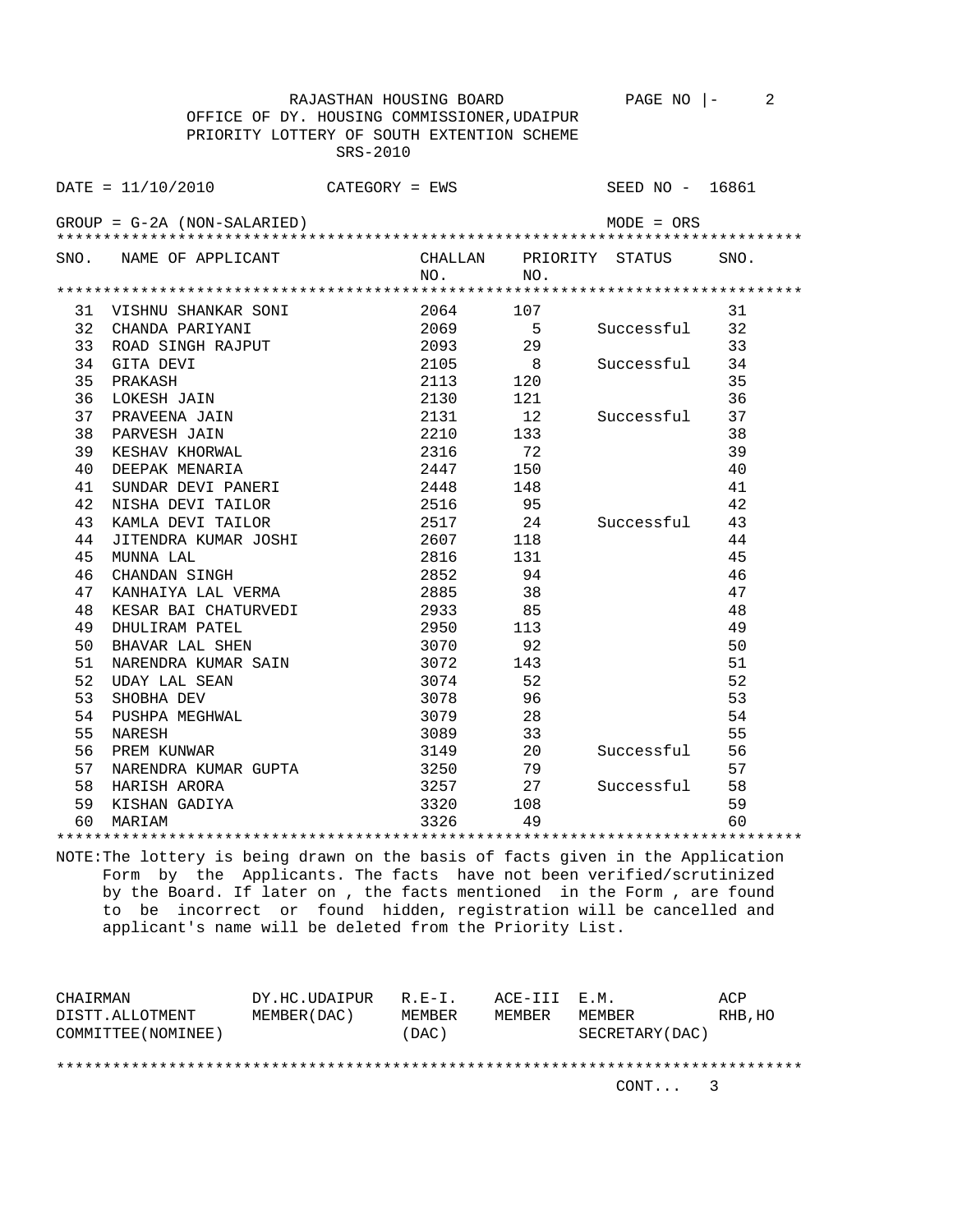OFFICE OF DY. HOUSING COMMISSIONER,UDAIPUR PRIORITY LOTTERY OF SOUTH EXTENTION SCHEME SRS-2010 DATE = 11/10/2010 CATEGORY = EWS SEED NO - 16861 GROUP = G-2A (NON-SALARIED) MODE = ORS \*\*\*\*\*\*\*\*\*\*\*\*\*\*\*\*\*\*\*\*\*\*\*\*\*\*\*\*\*\*\*\*\*\*\*\*\*\*\*\*\*\*\*\*\*\*\*\*\*\*\*\*\*\*\*\*\*\*\*\*\*\*\*\*\*\*\*\*\*\*\*\*\*\*\*\*\*\*\*\* SNO. NAME OF APPLICANT CHALLAN PRIORITY STATUS SNO.<br>NO. NO. NO. NO. \*\*\*\*\*\*\*\*\*\*\*\*\*\*\*\*\*\*\*\*\*\*\*\*\*\*\*\*\*\*\*\*\*\*\*\*\*\*\*\*\*\*\*\*\*\*\*\*\*\*\*\*\*\*\*\*\*\*\*\*\*\*\*\*\*\*\*\*\*\*\*\*\*\*\*\*\*\*\*\* 61 HALUJI DAHMA 3327 62 61 62 BHURA LAL 3329 25 Successful 62 63 SURENDRA KUMAR JAIN 3358 122 63 64 HIMMAT RAM VYAS 3406 16 Successful 64 65 CHUNNI LAL DHOBI 3464 45 65 66 MANISHA 3510 23 Successful 66 67 AMRA RAM CHHOTIYA  $3521$  74 67 68 PUSHPA DEVI 3612 137 68 69 PRITIKA 3620 53 69 70 PRAVEEN KUMAR 3651 140 70 71 MUKTA 3654 104 71 72 BALDEV RAM 3741 10 Successful 72 73 NIT RAM 3770 111 73 74 DEEPAK KUMAR TOLANI 3837 39 74 75 GOPAL 3838 6 Successful 75 76 AMBA LAL S 3983 146 76 77 SANTOSH MEHTA 4095 109 77 78 KRITI PARMAR 1118 152 152 79 GYAN SINGH 4121 88 79 80 KAMALESH PANDYA 4187 112 80 81 DILSHAD KHA 4284 44 81 82 ASHOK PALIWAL 4321 19 Successful 82 83 PRINCE JINGER 1405 35 83 84 RENU KANWAR 14485 32 85 PREM DEVI 4601 42 85 86 PRAMOD KHATRI 4768 124 86 87 SHEFALI MEHTA 4832 61 87 88 VIJENDRA KUMAR 4918 139 88 89 HARI RAM CHOUDHARY 4968 138 89 90 VIJAY KUMAR 4975 100 90

RAJASTHAN HOUSING BOARD PAGE NO |- 3

NOTE:The lottery is being drawn on the basis of facts given in the Application Form by the Applicants. The facts have not been verified/scrutinized by the Board. If later on , the facts mentioned in the Form , are found to be incorrect or found hidden, registration will be cancelled and applicant's name will be deleted from the Priority List.

\*\*\*\*\*\*\*\*\*\*\*\*\*\*\*\*\*\*\*\*\*\*\*\*\*\*\*\*\*\*\*\*\*\*\*\*\*\*\*\*\*\*\*\*\*\*\*\*\*\*\*\*\*\*\*\*\*\*\*\*\*\*\*\*\*\*\*\*\*\*\*\*\*\*\*\*\*\*\*\*

| CHAIRMAN            | DY.HC.UDAIPUR | $R.F - T$ | ACE-III E.M. |                 | ACP     |  |
|---------------------|---------------|-----------|--------------|-----------------|---------|--|
| DISTT.ALLOTMENT     | MEMBER (DAC)  | MEMBER    | MEMBER       | MEMBER          | RHB, HO |  |
| COMMITTEE (NOMINEE) |               | (DAC)     |              | SECRETARY (DAC) |         |  |
|                     |               |           |              |                 |         |  |
|                     |               |           |              |                 |         |  |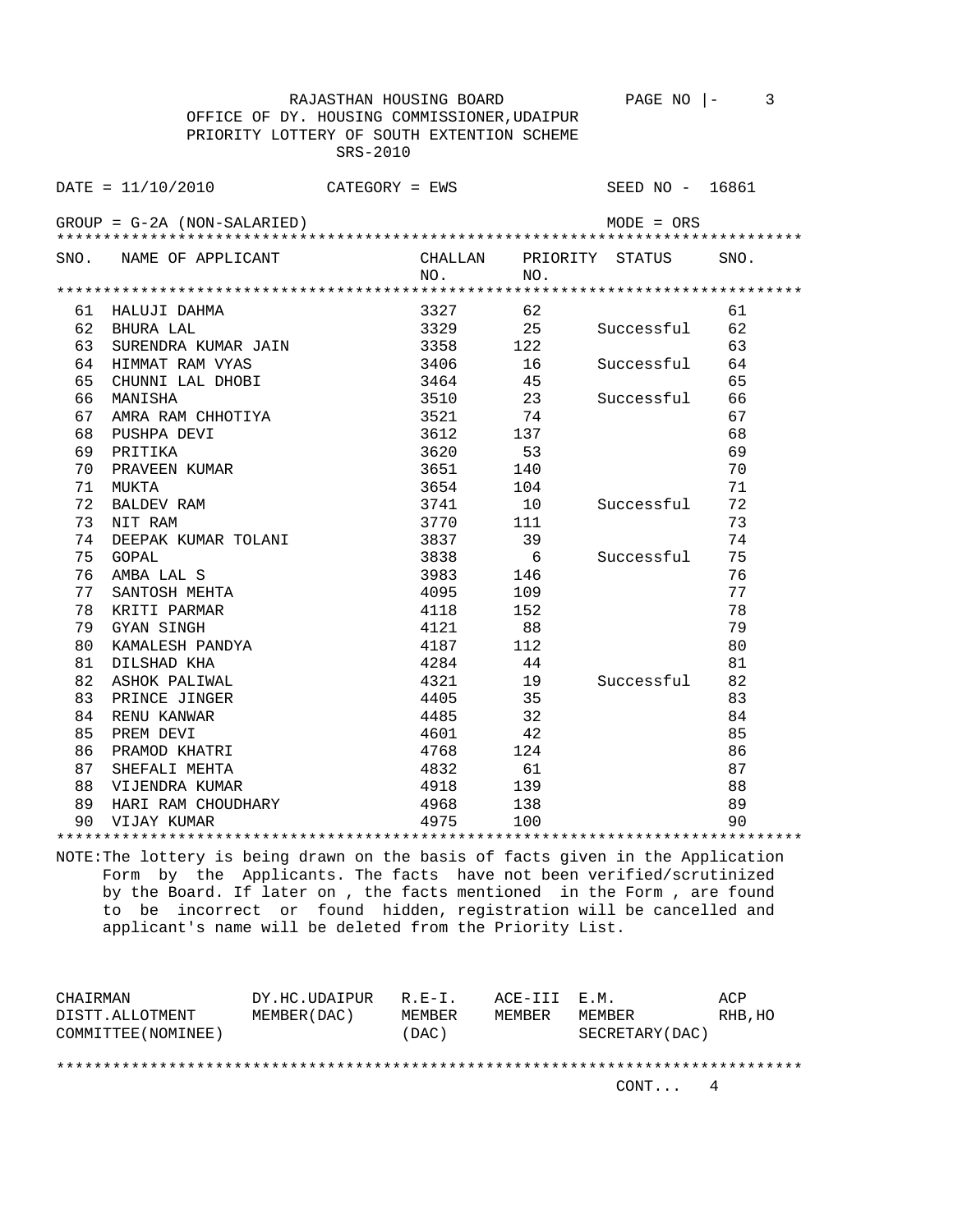RAJASTHAN HOUSING BOARD PAGE NO |- 4 OFFICE OF DY. HOUSING COMMISSIONER,UDAIPUR PRIORITY LOTTERY OF SOUTH EXTENTION SCHEME SRS-2010

|               | DATE = 11/10/2010           | CATEGORY = EWS |                        | SEED NO - 16861 |
|---------------|-----------------------------|----------------|------------------------|-----------------|
|               | GROUP = G-2A (NON-SALARIED) |                | $MODE = ORS$           |                 |
|               | SNO. NAME OF APPLICANT      | CHALLAN<br>NO. | PRIORITY STATUS<br>NO. | SNO.            |
|               |                             |                |                        |                 |
| 91            | GEETA DEVI TELI             | 5048           | 130                    | 91              |
| 92            | JAVED KHAN                  | 5056           | 89                     | 92              |
| 93            | GOVIND LAL LABANA           | 5127           | 153                    | 93              |
| 94            | VIMAL AUDICHYA              | 5156           | 91                     | 94              |
| 95            | DURGA DEVI DODEJA           | 5292           | 18<br>Successful       | 95              |
| 96            | PAVAN KUMAR                 | 5341           | 106                    | 96              |
| 97            | SHAKUNTALA SONI             | 5342           | 93                     | 97              |
| 98            | DINESH KUMAR                | 5343           | 55                     | 98              |
| $\cap$ $\cap$ | גרחזהזהו זזגורר בזז         | $\Gamma$ 2.70  | $\Omega$               | $\cap$          |

| 98  | DINESH KUMAR<br>VAIBHAV MEHTA | 5343        | 55  |                | 98  |
|-----|-------------------------------|-------------|-----|----------------|-----|
| 99  |                               | 5379        | 87  |                | 99  |
| 100 | YOGESHWARI                    | 5449        | 82  |                | 100 |
| 101 | BHANU PRATAP SINGH            | 5622 17     |     | Successful     | 101 |
| 102 | OM PRAKASH                    | 5623        | 103 |                | 102 |
| 103 | LAKSHMI KUNWAR                | 5624        | 65  |                | 103 |
| 104 | PREM KUMAR                    | 5752        | 59  |                | 104 |
| 105 | HARISH KUMAR SHARMA           | 6027 125    |     |                | 105 |
| 106 | MAHESH BIRLA                  | 6056        | 51  |                | 106 |
| 107 | PRAMOD SINGH                  | 6072        | 48  |                | 107 |
| 108 | ANJU PUROHIT                  | 6081 600    | 58  |                | 108 |
| 109 | HIMANSHU BHATT                | 6101 7      | 56  |                | 109 |
| 110 | GANESH SINGH RAJPUT           | 6134        | 76  |                | 110 |
| 111 | BHOLA SHANKAR PALIWAL         | 6183   1890 | 90  |                | 111 |
| 112 | BHAVIKA CHANDANI              |             | 126 |                | 112 |
| 113 | NARMADA KUMAWAT               | 6335        | 119 |                | 113 |
| 114 | JANKI TRIVEDI                 | 6393 — 100  | 40  |                | 114 |
| 115 | MEENAKSHI MOD                 | 6402        | 34  |                | 115 |
| 116 | GEETA CHABDA                  | 6625        | 13  | Successful 116 |     |
| 117 | HARPREET KOUR                 | 6728 — 10   | 97  |                | 117 |
| 118 | CHARANJEET KOUR               | 6729 63     |     |                | 118 |
| 119 | MOHAN BAI SUHALKA             | 6766 116    |     |                | 119 |
| 120 | RAM SINGH JAT                 | 7071        | 136 |                | 120 |
|     |                               |             |     |                |     |

NOTE:The lottery is being drawn on the basis of facts given in the Application Form by the Applicants. The facts have not been verified/scrutinized by the Board. If later on , the facts mentioned in the Form , are found to be incorrect or found hidden, registration will be cancelled and applicant's name will be deleted from the Priority List.

| CHAIRMAN            | DY.HC.UDAIPUR | $R.E-I.$ | ACE-III E.M. |                 | ACP     |
|---------------------|---------------|----------|--------------|-----------------|---------|
| DISTT.ALLOTMENT     | MEMBER (DAC)  | MEMBER   | MEMBER       | MEMBER          | RHB, HO |
| COMMITTEE (NOMINEE) |               | (DAC)    |              | SECRETARY (DAC) |         |
|                     |               |          |              |                 |         |
|                     |               |          |              |                 |         |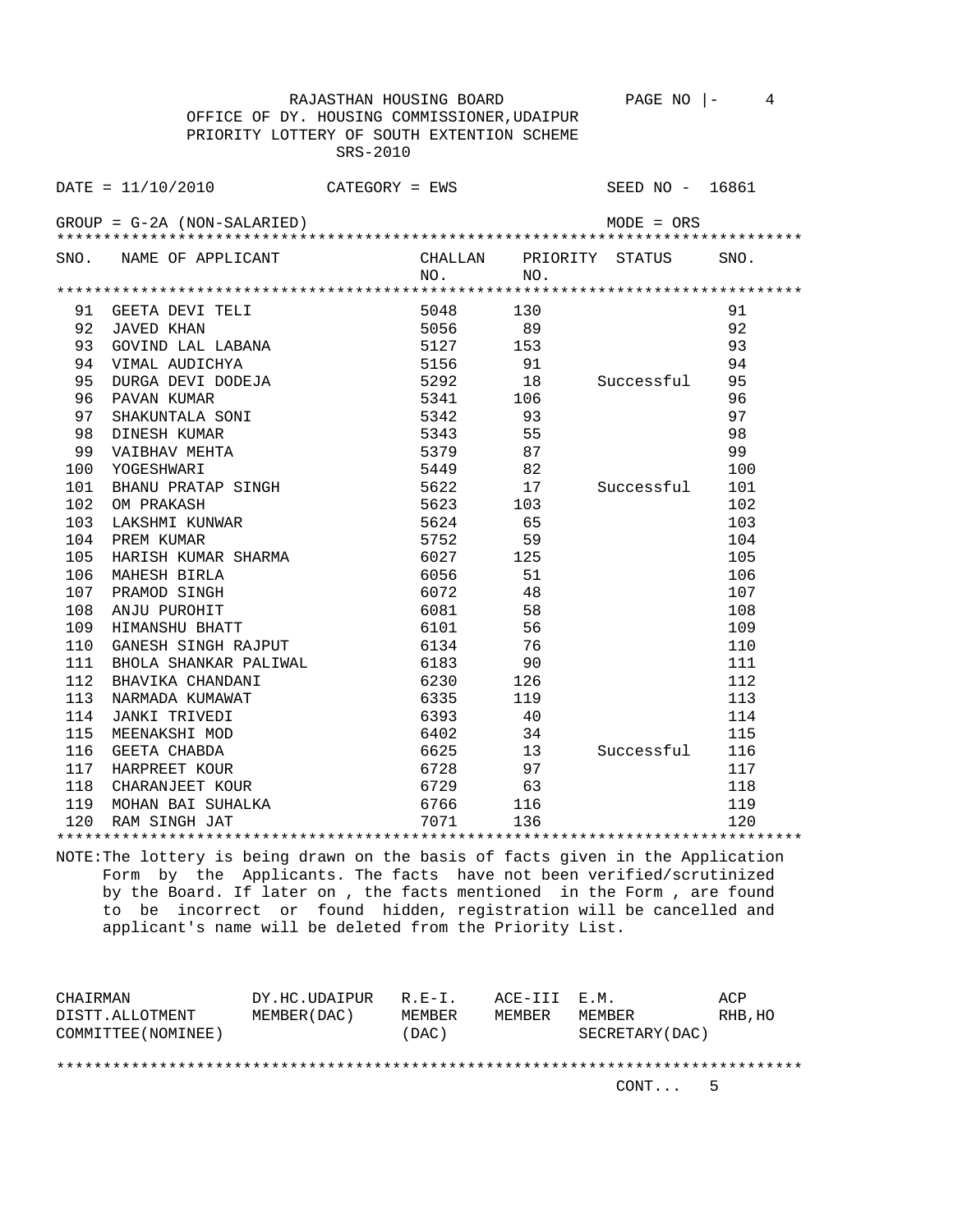RAJASTHAN HOUSING BOARD PAGE NO |- 5 OFFICE OF DY. HOUSING COMMISSIONER,UDAIPUR PRIORITY LOTTERY OF SOUTH EXTENTION SCHEME SRS-2010

DATE = 11/10/2010 CATEGORY = EWS SEED NO - 16861 GROUP = G-2A (NON-SALARIED) MODE = ORS \*\*\*\*\*\*\*\*\*\*\*\*\*\*\*\*\*\*\*\*\*\*\*\*\*\*\*\*\*\*\*\*\*\*\*\*\*\*\*\*\*\*\*\*\*\*\*\*\*\*\*\*\*\*\*\*\*\*\*\*\*\*\*\*\*\*\*\*\*\*\*\*\*\*\*\*\*\*\*\* SNO. NAME OF APPLICANT CHALLAN PRIORITY STATUS SNO.<br>NO. NO. NO. NO. \*\*\*\*\*\*\*\*\*\*\*\*\*\*\*\*\*\*\*\*\*\*\*\*\*\*\*\*\*\*\*\*\*\*\*\*\*\*\*\*\*\*\*\*\*\*\*\*\*\*\*\*\*\*\*\*\*\*\*\*\*\*\*\*\*\*\*\*\*\*\*\*\*\*\*\*\*\*\*\* 121 138 7 Successful 121<br>
122 123 147 123<br>
147 123<br>
124 124 122 PRAVEEN KUMAR 7395 73 122 123 SHANKAR SINGH CHUNDAWAT 12485 147 123 23<br>124 PARAS 124 124 124 PARAS 7489 101 124 125 RAMDAS NISHAD 7562 129 125 126 KAMLESH JAIN 7581 83 126 127 PRAKASH JAIN 7590 26 Successful 127 128 PUSHPA SEN 7591 151 128 129 UMA SHANKAR VYAS 7642 67 129 130 KHUMAN BAI SHARMA 7742 77 130 131 BHERU LAL MALI 7798 54 131 132 MOHAMMED SAHID AKTAR 7864 80 132 133 NARPAT SINGH CHOUHAN 1928 99 133<br>134 CHANDA KUNWAR 134 7929 43 134 134 CHANDA KUNWAR 7929 43 134 135 INDRA KUNWAR 7955 78 135 136 ASHOK JAIN 7983 134 136 137 SHIV RAM JOSHI 8156 70 137 CHINAGAN LAL PATEL 8176 31 138<br>138 CHHAGAN LAL PATEL 8188 127 139<br>139 VINOD CHOUBLSA 139 VINOD CHOUBISA 8188 127 139 140 KISHOR KUMAR CHOTRANI 8264 117 140 141 DEEPAK KUMAR LOHAR 8347 30 141 142 SHYAMU KUNWAR 8491 68 142 143 BAJENDRA KUMAR 8703 110 143 8716 21 Successful 144<br>8916 47 145 145 RASID MOHAMMED 8916 47 145 146 MERAJ BANU 8934 60 146 147 GANESH BAI 8935 84 147<br>148 ASIF MOHAMMED 8978 114 148 148 ASIF MOHAMMED 8978 114 148<br>149 KANHAIYA LAL VAISHNAV 9047 128 149<br>150 HEMLATA VAIRAGI 9048 86 150

\*\*\*\*\*\*\*\*\*\*\*\*\*\*\*\*\*\*\*\*\*\*\*\*\*\*\*\*\*\*\*\*\*\*\*\*\*\*\*\*\*\*\*\*\*\*\*\*\*\*\*\*\*\*\*\*\*\*\*\*\*\*\*\*\*\*\*\*\*\*\*\*\*\*\*\*\*\*\*\* NOTE:The lottery is being drawn on the basis of facts given in the Application Form by the Applicants. The facts have not been verified/scrutinized by the Board. If later on , the facts mentioned in the Form , are found to be incorrect or found hidden, registration will be cancelled and applicant's name will be deleted from the Priority List.

 149 KANHAIYA LAL VAISHNAV 9047 128 149 150 HEMLATA VAIRAGI 9048 86 150

CHAIRMAN DY.HC.UDAIPUR R.E-I. ACE-III E.M. ACP DISTT.ALLOTMENT MEMBER(DAC) MEMBER MEMBER MEMBER RHB,HO COMMITTEE(NOMINEE) (DAC) SECRETARY(DAC)

## \*\*\*\*\*\*\*\*\*\*\*\*\*\*\*\*\*\*\*\*\*\*\*\*\*\*\*\*\*\*\*\*\*\*\*\*\*\*\*\*\*\*\*\*\*\*\*\*\*\*\*\*\*\*\*\*\*\*\*\*\*\*\*\*\*\*\*\*\*\*\*\*\*\*\*\*\*\*\*\*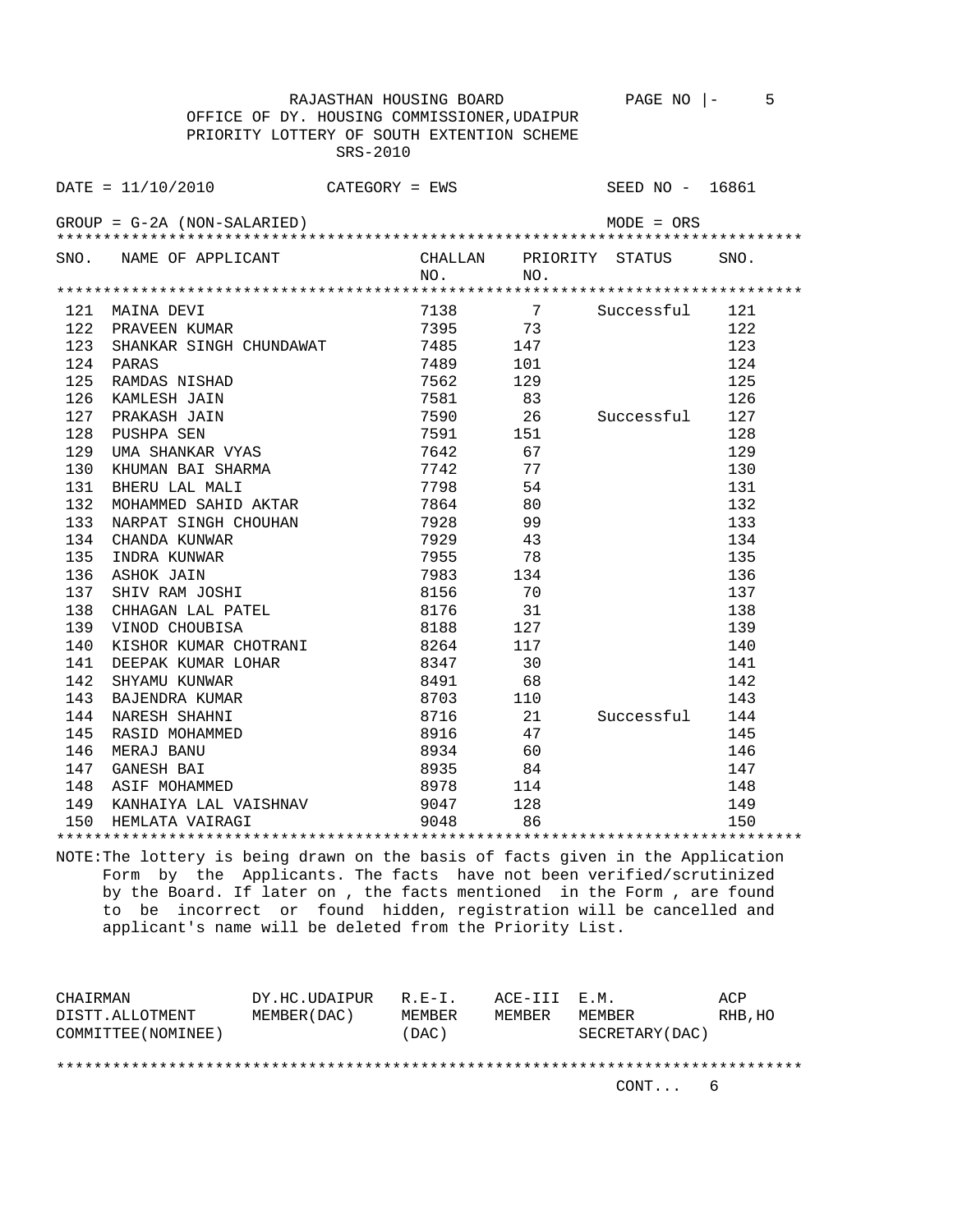RAJASTHAN HOUSING BOARD<br>OFFICE OF DY. HOUSING COMMISSIONER, UDAIPUR PAGE NO  $|-$  6 PRIORITY LOTTERY OF SOUTH EXTENTION SCHEME SRS-2010 DATE =  $11/10/2010$  CATEGORY = EWS SEED NO - 16861

|                   | $GROUP = G-2A (NON-SALARIED)$                                                                                                                                                                                                                                                                                                                                       |                      |                                   | $MODE = ORS$ |                   |
|-------------------|---------------------------------------------------------------------------------------------------------------------------------------------------------------------------------------------------------------------------------------------------------------------------------------------------------------------------------------------------------------------|----------------------|-----------------------------------|--------------|-------------------|
|                   | SNO. NAME OF APPLICANT                                                                                                                                                                                                                                                                                                                                              | CHALLAN<br>NO.       | PRIORITY<br>$N_O$ .               | STATUS       | SNO.              |
|                   |                                                                                                                                                                                                                                                                                                                                                                     |                      |                                   |              |                   |
| 151<br>152<br>153 | NAVEEN VISHNAWAT<br>BHANWAR LAL SHRIMALI<br>JITENDER KHATWANI                                                                                                                                                                                                                                                                                                       | 9082<br>9193<br>9272 | 123<br>50<br>41<br>************** |              | 151<br>152<br>153 |
|                   | NOTE: The lottery is being drawn on the basis of facts given in the Application<br>Form by the Applicants. The facts have not been verified/scrutinized<br>by the Board. If later on, the facts mentioned in the Form, are found<br>to be incorrect or found hidden, registration will be cancelled and<br>applicant's name will be deleted from the Priority List. |                      |                                   |              |                   |

| CHAIRMAN            | DY.HC.UDAIPUR | $R.E-I.$ | ACE-III E.M. |                 | ACP     |
|---------------------|---------------|----------|--------------|-----------------|---------|
| DISTT.ALLOTMENT     | MEMBER (DAC)  | MEMBER   | MEMBER       | MEMBER          | RHB, HO |
| COMMITTEE (NOMINEE) |               | (DAC)    |              | SECRETARY (DAC) |         |
|                     |               |          |              |                 |         |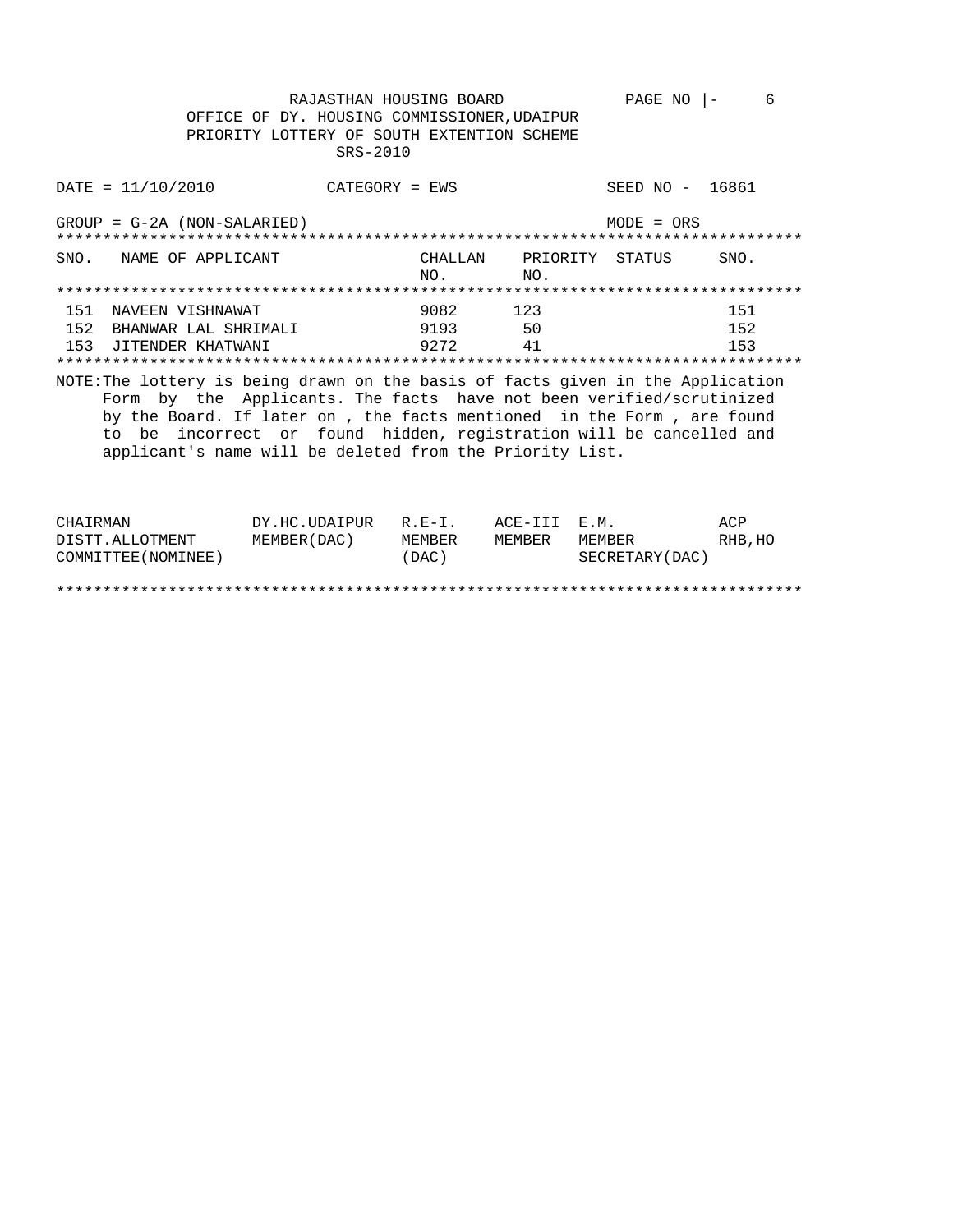RAJASTHAN HOUSING BOARD PAGE NO  $|-1$ OFFICE OF DY. HOUSING COMMISSIONER, UDAIPUR PRIORITY LOTTERY OF SOUTH EXTENTION SCHEME SRS-2010 SEED NO - 16861  $\text{DATE} = 11/10/2010$ CATEGORY = EWS GROUP = G-2B (NON-SALARIED-PROFSSIONAL)  $MODE = ORS$ CHALLAN PRIORITY STATUS SNO. NAME OF APPLICANT SNO. NO.  $NO.$  $\begin{array}{ccc} 1096 & & 1 \\ 1699 & & 4 \end{array}$ 1 HITENDRA BENIWAL  $\overline{1}$ Successful 2 HITESH VAISHNAV 1699  $\mathfrak{D}$ 3 BHANI LAL PATEL 3<br>
2<br>
Successful<br>
4 2602 4 HEMENDRA SAHU 3923 NOTE: The lottery is being drawn on the basis of facts given in the Application Form by the Applicants. The facts have not been verified/scrutinized by the Board. If later on , the facts mentioned in the Form , are found to be incorrect or found hidden, registration will be cancelled and applicant's name will be deleted from the Priority List.

| CHAIRMAN            | DY.HC.UDAIPUR | $R.E-I.$ | ACE-III E.M. |                 | ACP     |
|---------------------|---------------|----------|--------------|-----------------|---------|
| DISTT.ALLOTMENT     | MEMBER (DAC)  | MEMBER   | MEMBER       | MEMBER          | RHB, HO |
| COMMITTEE (NOMINEE) |               | (DAC)    |              | SECRETARY (DAC) |         |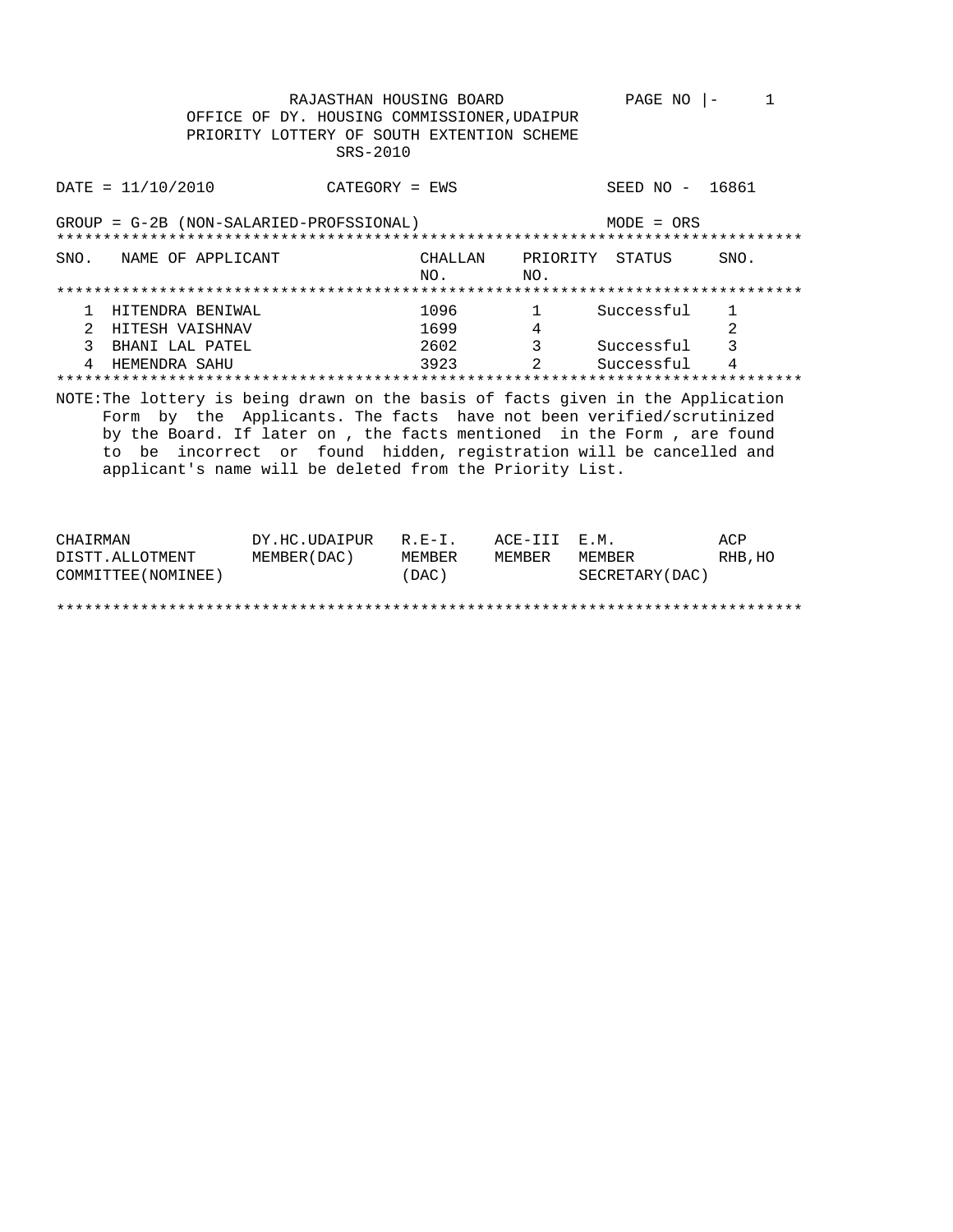RAJASTHAN HOUSING BOARD PAGE NO |- 1 OFFICE OF DY. HOUSING COMMISSIONER,UDAIPUR PRIORITY LOTTERY OF SOUTH EXTENTION SCHEME SRS-2010

DATE = 11/10/2010 CATEGORY = EWS SEED NO - 16861 GROUP = G-4 (SCHEDULED CAST) MODE = ORS \*\*\*\*\*\*\*\*\*\*\*\*\*\*\*\*\*\*\*\*\*\*\*\*\*\*\*\*\*\*\*\*\*\*\*\*\*\*\*\*\*\*\*\*\*\*\*\*\*\*\*\*\*\*\*\*\*\*\*\*\*\*\*\*\*\*\*\*\*\*\*\*\*\*\*\*\*\*\*\* SNO. NAME OF APPLICANT CHALLAN PRIORITY STATUS SNO.<br>NO. NO. NO. NO. \*\*\*\*\*\*\*\*\*\*\*\*\*\*\*\*\*\*\*\*\*\*\*\*\*\*\*\*\*\*\*\*\*\*\*\*\*\*\*\*\*\*\*\*\*\*\*\*\*\*\*\*\*\*\*\*\*\*\*\*\*\*\*\*\*\*\*\*\*\*\*\*\*\*\*\*\*\*\*\* 1 CHITRANJAN SINORA 106 3 Successful 1 2 ROSHAN LAL KHATIK 394 31 2 3 GOPAL SALVI 485 22 3 4 SOHAN LAL SALVI 486 2 Successful 4<br>5 DEVI LAL 1073 23 5<br>6 OM PRAKASH 2200 8 5 DEVI LAL 1073 23 5 6 OM PRAKASH 2200 8 6 7 SOURABH KHORWAL 2809 4 Successful 7 8 DOLAT RAM 2817 13 8 9 RAM KISHAN MEGAWAL 2818 1 Successful 9 10 SURYA PRAKASH MEGHWAL 3071 15 10 11 ROSHAN LAL MEGHWAL 3073 3073 30 30 11 12 SANTOSH KUMAR MEGWAL 3075 17 12 13 BASANT LAL VERMA 3609 5 Successful 13 14 NAWAL KISHORE VERMA 3617 11 14 15 SUNIL SALVI 3652 21 15 16 MUKESH KUMAR SALVI 3653 16 16 17 MAGNI DEVI 3661 12 17 18 ANIL KUMAR 3825 32 18 19 TARA CHAND 3831 14 19 20 RAJENDRA BAIRVA 3839 9 20 21 HEMALATA VERMA 4404 6 21 22 YASHODA SALVI 5868 10 22 23 DEEPAK KUMAR VASITA 6441 19 23 24 SURESH MEGHWAL 6952 18 24<br>25 RAM SINGH 25 26 27 27 27 27 28 25 RAM SINGH 20 20 25 20 25 26 NIRMALA 7113 7 26 27 SUNITA SINGARIA 7560 27 27 28 NAKULVEERWAL 7593 28 28 29 BABU LAL GANCHA 7728 26 29

\*\*\*\*\*\*\*\*\*\*\*\*\*\*\*\*\*\*\*\*\*\*\*\*\*\*\*\*\*\*\*\*\*\*\*\*\*\*\*\*\*\*\*\*\*\*\*\*\*\*\*\*\*\*\*\*\*\*\*\*\*\*\*\*\*\*\*\*\*\*\*\*\*\*\*\*\*\*\*\* NOTE:The lottery is being drawn on the basis of facts given in the Application Form by the Applicants. The facts have not been verified/scrutinized by the Board. If later on , the facts mentioned in the Form , are found to be incorrect or found hidden, registration will be cancelled and applicant's name will be deleted from the Priority List.

30 MANGI LAL SALVI 8263 25 30

| CHAIRMAN            | DY.HC.UDAIPUR | $R.F - T$ | ACE-III E.M. |                 | ACP     |  |
|---------------------|---------------|-----------|--------------|-----------------|---------|--|
| DISTT.ALLOTMENT     | MEMBER (DAC)  | MEMBER    | MEMBER       | MEMBER          | RHB, HO |  |
| COMMITTEE (NOMINEE) |               | (DAC)     |              | SECRETARY (DAC) |         |  |
|                     |               |           |              |                 |         |  |
|                     |               |           |              |                 |         |  |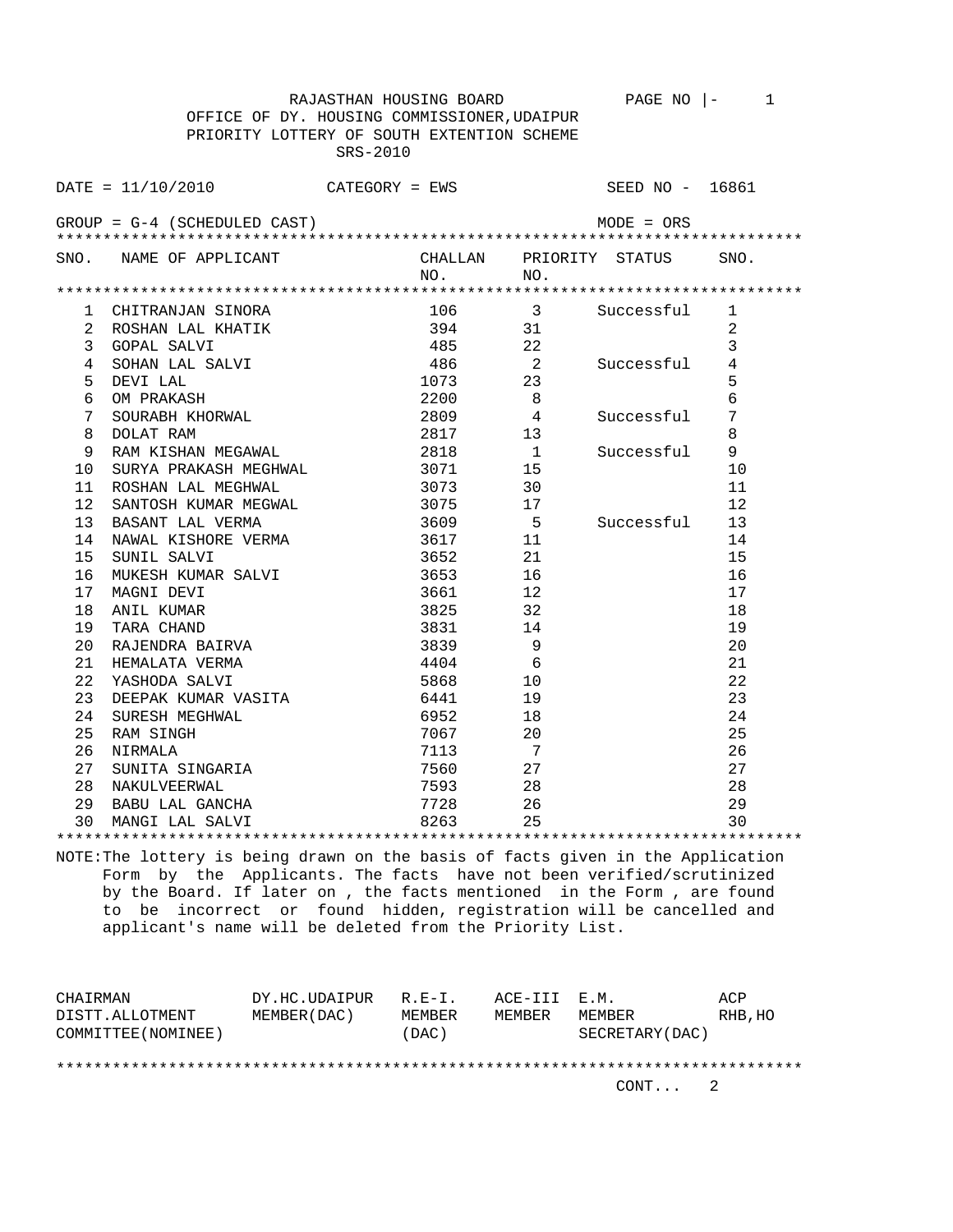RAJASTHAN HOUSING BOARD PAGE NO  $|-2$ OFFICE OF DY. HOUSING COMMISSIONER, UDAIPUR PRIORITY LOTTERY OF SOUTH EXTENTION SCHEME SRS-2010

| DATA / 2010                                                                     | $CATEGORY = EWS$                                                                                                                                                                                                                                                                 |                |                                    | SEED NO - 16861 |          |
|---------------------------------------------------------------------------------|----------------------------------------------------------------------------------------------------------------------------------------------------------------------------------------------------------------------------------------------------------------------------------|----------------|------------------------------------|-----------------|----------|
| $GROUP = G-4$ (SCHEDULED CAST)                                                  |                                                                                                                                                                                                                                                                                  |                |                                    | $MODE = ORS$    |          |
| SNO.<br>NAME OF APPLICANT                                                       |                                                                                                                                                                                                                                                                                  | CHALLAN<br>NO. | PRIORITY STATUS<br>NO <sub>z</sub> |                 | SNO.     |
|                                                                                 |                                                                                                                                                                                                                                                                                  |                |                                    |                 |          |
| 31<br>KAMLESH KUMAR GARU<br>32<br>INDAR LAL                                     |                                                                                                                                                                                                                                                                                  | 9217<br>9266   | 2.4<br>29                          |                 | 31<br>32 |
| NOTE: The lottery is being drawn on the basis of facts given in the Application | Form by the Applicants. The facts have not been verified/scrutinized<br>by the Board. If later on, the facts mentioned in the Form, are found<br>to be incorrect or found hidden, registration will be cancelled and<br>applicant's name will be deleted from the Priority List. |                |                                    |                 |          |

| COMMITTEE (NOMINEE) |                      | (DAC)  |              | SECRETARY (DAC) |         |
|---------------------|----------------------|--------|--------------|-----------------|---------|
| DISTT.ALLOTMENT     | MEMBER (DAC)         | MEMBER | MEMBER       | MEMBER          | RHB, HO |
| CHAIRMAN            | DY.HC.UDAIPUR R.E-I. |        | ACE-III E.M. |                 | ACP     |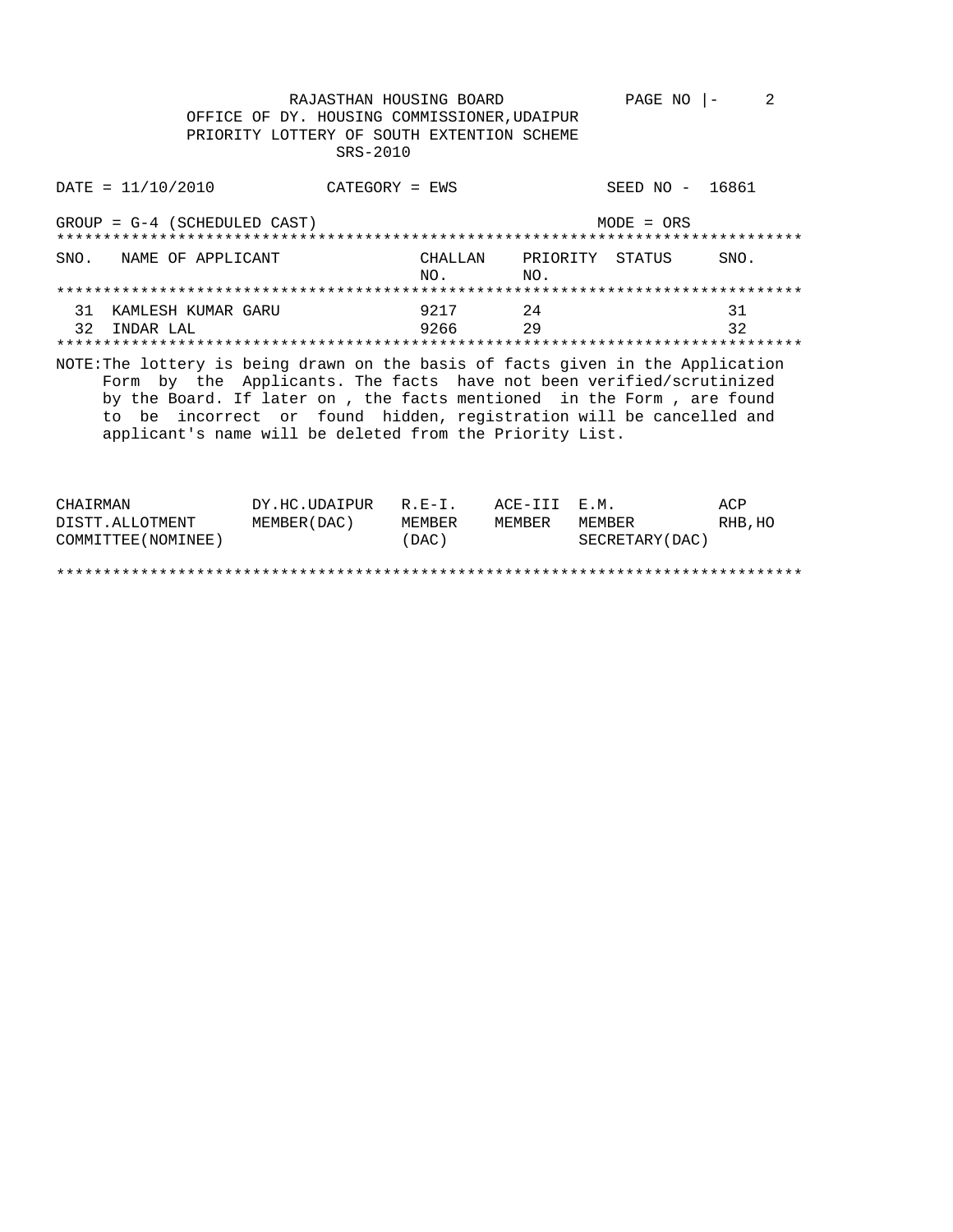RAJASTHAN HOUSING BOARD PAGE NO |- 1 OFFICE OF DY. HOUSING COMMISSIONER,UDAIPUR PRIORITY LOTTERY OF SOUTH EXTENTION SCHEME SRS-2010

DATE = 11/10/2010 CATEGORY = EWS SEED NO - 16861 GROUP = G-5 (SCHEDULED TRIBE) MODE = ORS \*\*\*\*\*\*\*\*\*\*\*\*\*\*\*\*\*\*\*\*\*\*\*\*\*\*\*\*\*\*\*\*\*\*\*\*\*\*\*\*\*\*\*\*\*\*\*\*\*\*\*\*\*\*\*\*\*\*\*\*\*\*\*\*\*\*\*\*\*\*\*\*\*\*\*\*\*\*\*\* SNO. NAME OF APPLICANT CHALLAN PRIORITY STATUS SNO.<br>NO. NO. NO. NO. \*\*\*\*\*\*\*\*\*\*\*\*\*\*\*\*\*\*\*\*\*\*\*\*\*\*\*\*\*\*\*\*\*\*\*\*\*\*\*\*\*\*\*\*\*\*\*\*\*\*\*\*\*\*\*\*\*\*\*\*\*\*\*\*\*\*\*\*\*\*\*\*\*\*\*\*\*\*\*\* 1 ARVIND KUMAR DAMOR 634 2 Successful 1 2 JAMNA KATARA 766 12 2 3 SHRIPAL 1909 9 3 3<br>4 ROOP LAL MEENA 1993 8 4 4 ROOP LAL MEENA 1993 8 4 5 SARASWATI ROAT 2524 5 5 6 MUKESH KUMAR BHANAT 2572 3 Successful 6 7 PRADEEP KUMAR BHANAT 2573 6 7

 8 RAM PRATAP MEENA 2811 1 Successful 8 9 RAJENDRA KUMAR MEENA 4383 10 9 10 DAULAT RAM MEENA 7947 7 7 10 11 ARCHANA MEENA 8823 11 11 12 BATTI LAL MEENA 9203 4 Successful 12 \*\*\*\*\*\*\*\*\*\*\*\*\*\*\*\*\*\*\*\*\*\*\*\*\*\*\*\*\*\*\*\*\*\*\*\*\*\*\*\*\*\*\*\*\*\*\*\*\*\*\*\*\*\*\*\*\*\*\*\*\*\*\*\*\*\*\*\*\*\*\*\*\*\*\*\*\*\*\*\* NOTE:The lottery is being drawn on the basis of facts given in the Application Form by the Applicants. The facts have not been verified/scrutinized

 by the Board. If later on , the facts mentioned in the Form , are found to be incorrect or found hidden, registration will be cancelled and applicant's name will be deleted from the Priority List.

| CHAIRMAN            | DY.HC.UDAIPUR | $R.E-I.$ | ACE-III E.M. |                  | ACP     |
|---------------------|---------------|----------|--------------|------------------|---------|
| DISTT.ALLOTMENT     | MEMBER (DAC)  | MEMBER   | MEMBER       | MEMBER           | RHB, HO |
| COMMITTEE (NOMINEE) |               | (DAC)    |              | SECRETARY (DAC ) |         |
|                     |               |          |              |                  |         |
|                     |               |          |              |                  |         |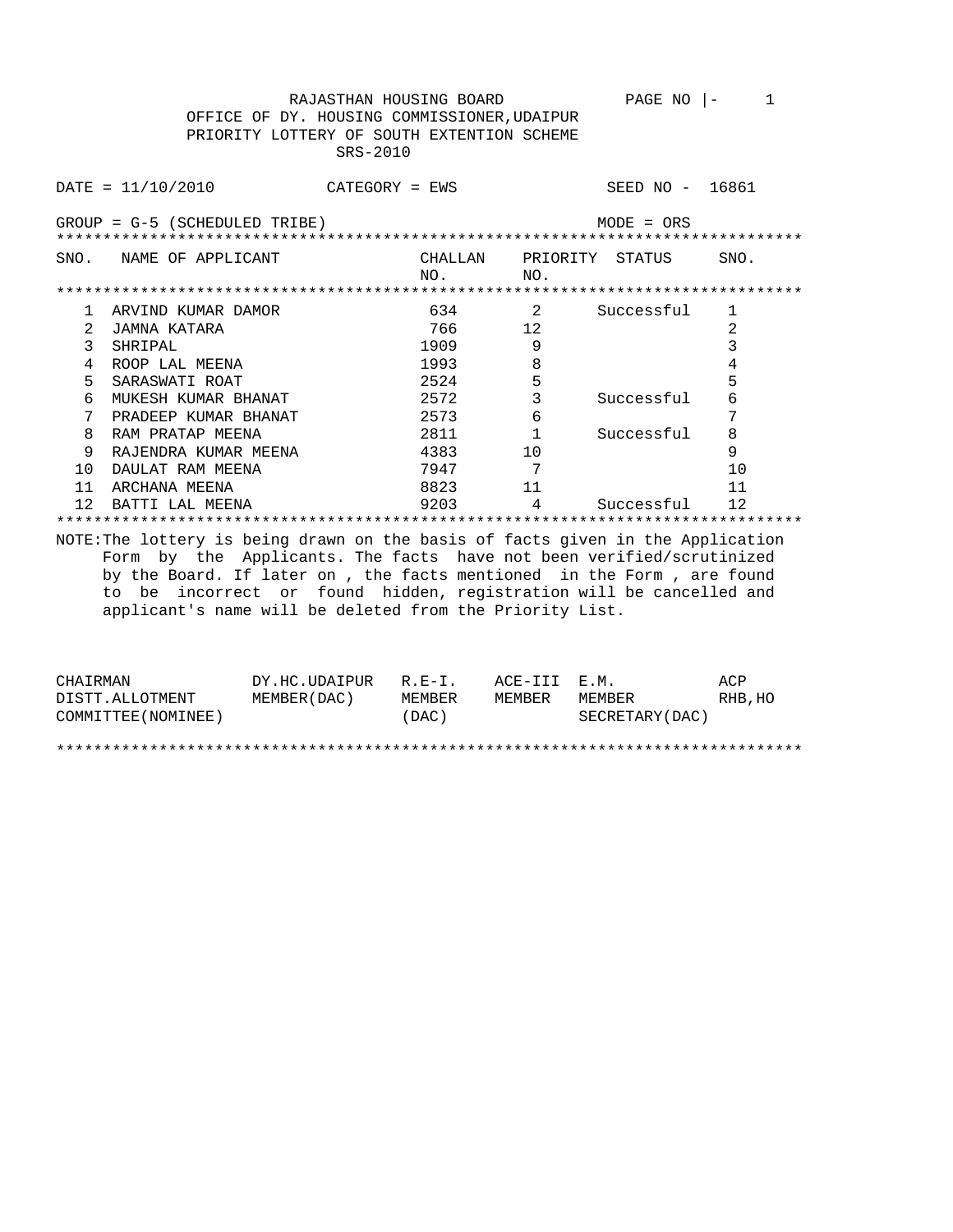RAJASTHAN HOUSING BOARD PAGE NO  $|-1$ OFFICE OF DY. HOUSING COMMISSIONER, UDAIPUR PRIORITY LOTTERY OF SOUTH EXTENTION SCHEME SRS-2010 SEED NO - 16861  $\text{DATE} = 11/10/2010$ CATEGORY = EWS GROUP =  $G-8$  (EX-ARMY PERSONNEL/WIDOW'S EX-SERVICE MA MODE = ORS CHALLAN PRIORITY STATUS SNO. NAME OF APPLICANT SNO. NO. NO.  $1.790$ <br>  $6560$ <br>  $6596$ <br>  $3.78$ <br>  $3.78$ <br>  $3.78$ <br>  $7.790$ <br>  $3.78$ <br>  $3.78$ 1 MAHENDRA KAPRI Successful  $\mathbf{1}$ 2 KUSHAL SINGH CHOUHAN 2 2 Successful 3 LAXMAN LAL DAMOR  $\overline{\mathbf{3}}$ NOTE: The lottery is being drawn on the basis of facts given in the Application Form by the Applicants. The facts have not been verified/scrutinized by the Board. If later on , the facts mentioned in the Form , are found to be incorrect or found hidden, registration will be cancelled and applicant's name will be deleted from the Priority List.

| CHAIRMAN            | DY.HC.UDAIPUR R.E-I. |        | ACE-III E.M. |                 | ACP     |
|---------------------|----------------------|--------|--------------|-----------------|---------|
| DISTT.ALLOTMENT     | MEMBER (DAC)         | MEMBER | MEMBER       | MEMBER          | RHB, HO |
| COMMITTEE (NOMINEE) |                      | (DAC)  |              | SECRETARY (DAC) |         |
|                     |                      |        |              |                 |         |